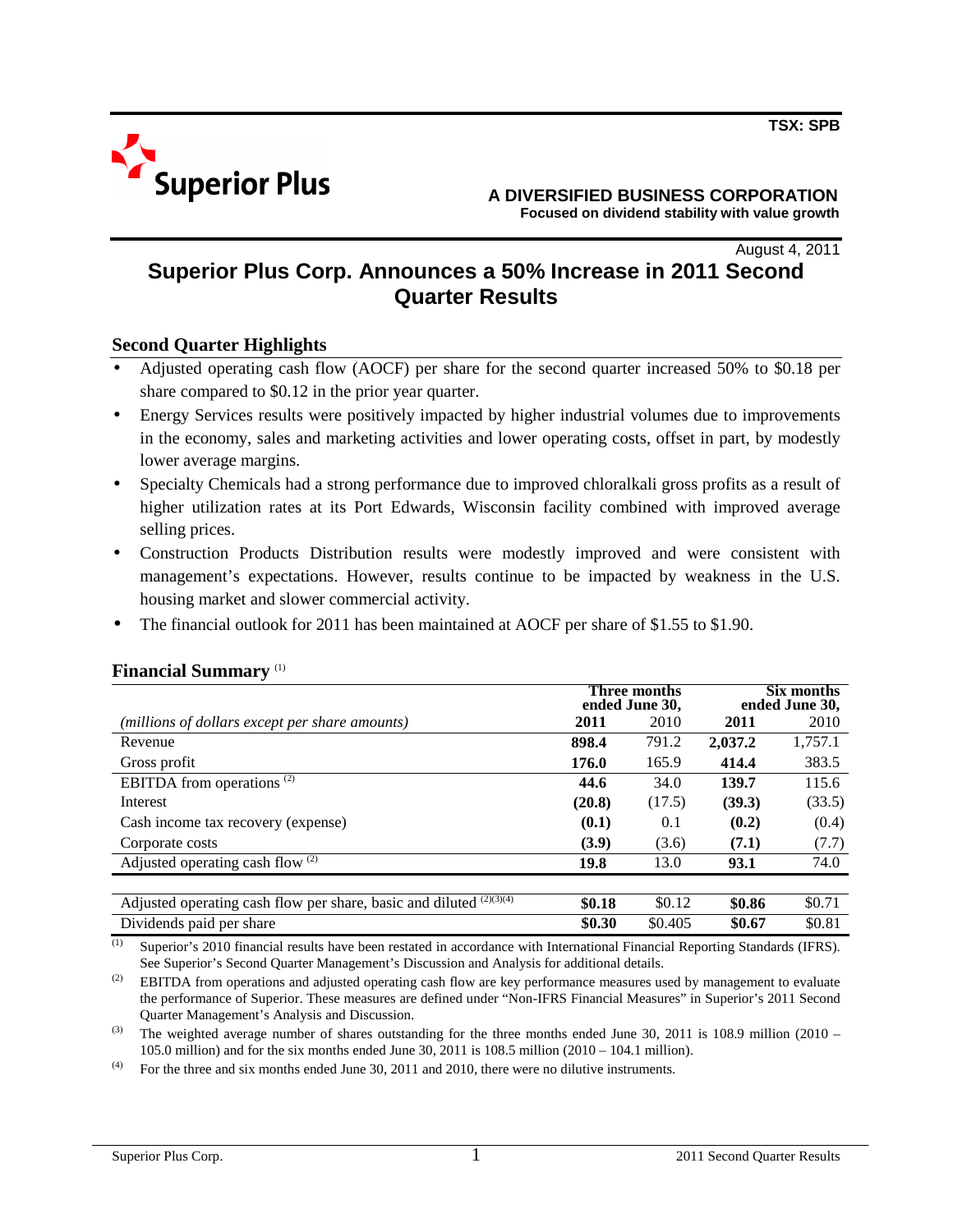|                                           | Three months ended June 30, |      | Six months ended June 30, |       |  |
|-------------------------------------------|-----------------------------|------|---------------------------|-------|--|
| (millions of dollars)                     | 2011                        | 2010 | 2011                      | 2010  |  |
| <b>EBITDA</b> from operations:            |                             |      |                           |       |  |
| <b>Energy Services</b>                    | 13.4                        | 3.3  | 79.0                      | 58.9  |  |
| <b>Specialty Chemicals</b>                | 24.8                        | 24.7 | 50.5                      | 46.0  |  |
| <b>Construction Products Distribution</b> | 6.4                         | 6.0  | 10.2                      | 10.7  |  |
|                                           | 44.6                        | 34.0 | 139.7                     | 115.6 |  |

### **Segmented Information**

# **Energy Services**

- EBITDA from operations for the second quarter was \$13.4 million compared to \$3.3 million in the prior year quarter due to improved results from all of the Energy Services business, particularly the U.S. refined fuels business.
- The Canadian propane business generated gross profit of \$45.6 million in the second quarter compared to \$43.9 million in the prior year quarter. Canadian propane distribution sales volumes were 11 million litres or 4% greater than the prior year quarter, with increases in all lines of business except for automotive. Increases came from higher industrial volumes as a result of strong oil field volumes, improvements in the economic environment and the impact of colder weather. Residential and commercial volumes were higher than the prior year due to the impact of weather and ongoing sales and marketing initiatives.
- Sales volumes benefitted from colder than average weather, as temperatures across Canada for the second quarter, measured by degree days, were 15% colder than the prior year and 7% colder than the five-year average. Due to the seasonality of heating volumes, colder weather in the second and third quarters does not have the same impact as weather in the first and fourth quarters.
- Canadian propane average sales margins were 17.5 cents per litre in the second quarter compared to 17.6 cents per litre in the prior year quarter. The decrease in average sales margins was due to a higher proportion of lower margin industrial volumes.
- The U.S. refined fuels business generated gross profits of \$23.7 million in the second quarter compared to \$21.8 million in the prior year quarter.
- U.S refined fuels results benefitted from colder temperatures across the northeast U.S., as average temperatures, measured by degree days, for the second quarter were 16% colder than the prior year, but 15% warmer than the five-year average.
- U.S. refined fuels average sales margins were 5.9 cents per litre in the second quarter, consistent with the prior year quarter.
- The fixed-price energy services business generated gross profits of \$9.0 million compared to \$6.8 million in the prior year quarter. Higher natural gas gross profits came from the contribution of increased transportation revenues and favourable natural gas market pricing.
- The supply portfolio management business generated gross profits of \$3.2 million in the second quarter compared to \$0.7 million in the comparative period due to improved market trading opportunities throughout the quarter relative to the prior year quarter.
- Operating expenses were \$76.2 million in the quarter compared to \$79.7 million in the prior year quarter. The reduction in operating expenses is due principally to costs savings within the U.S.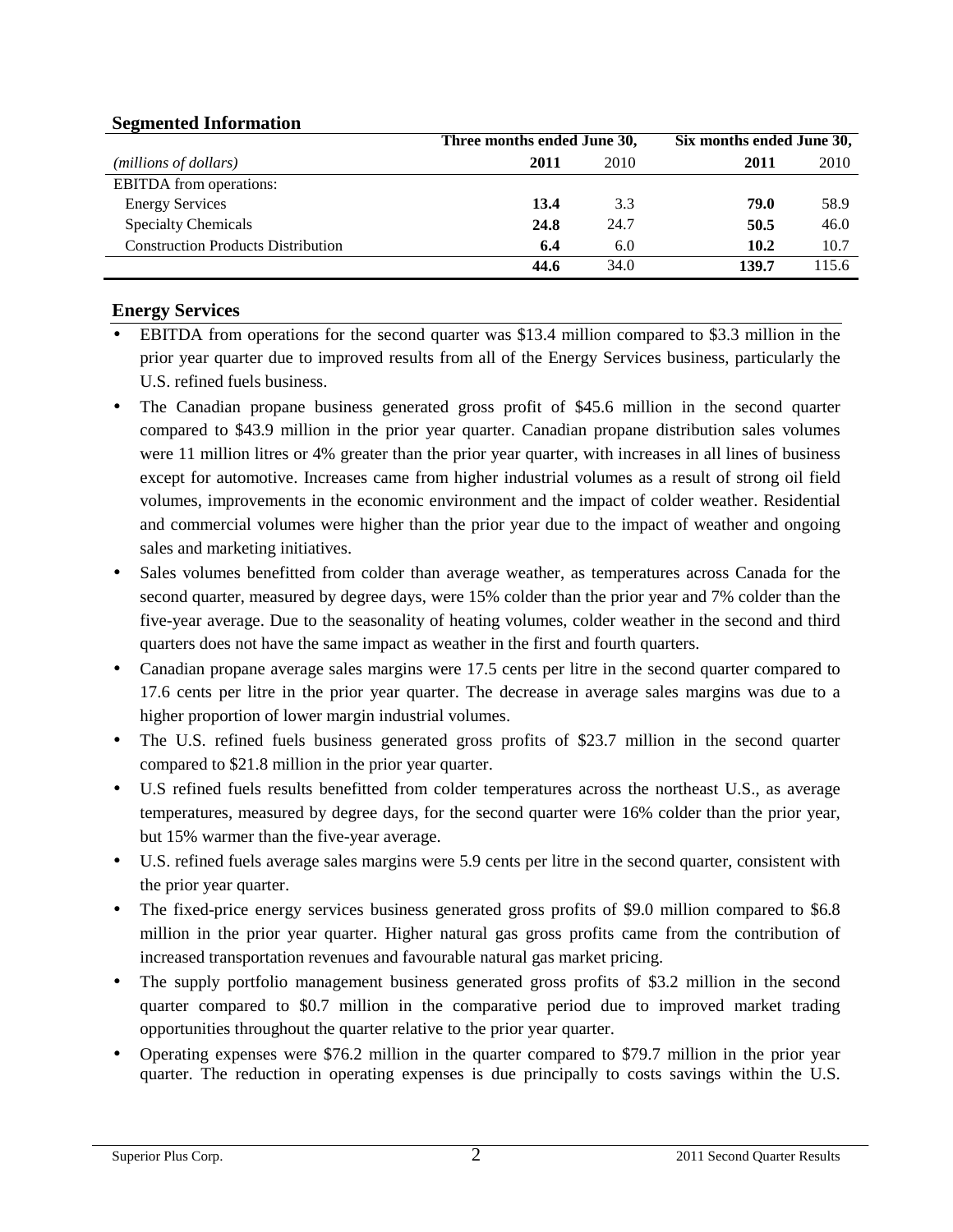refined fuels business as a result of the integration activities through out the past year, and the absence of one-time integration costs incurred in the prior year quarter.

Superior expects EBITDA from operations for its Energy Services business for 2011 to be between \$120 and \$140 million, consistent with the outlook provided in the first quarter of 2011. The Energy Services business continues to perform consistent with management expectations.

# **Specialty Chemicals**

- EBITDA from operations for the second quarter was \$24.8 million compared to \$24.7 million in the prior year quarter due to improved chloralkali sales volumes and higher average realized selling prices.
- Chloralkali sales volumes benefited from the incremental contribution of the Port Edwards chloralkali facility which was operating at higher operating rates throughout the current year quarter compared to the prior year quarter. The facility expansion was completed in the fourth quarter of 2009 and continued process debottlenecking has supported operating levels modestly above the original design capacity. Additionally, average realized selling prices were higher than the prior year period due to improvements in general economic conditions throughout North America.
- Sodium chlorate gross profits were lower than the prior year quarter. A 3% increase in sales volumes due to improved North American demand was more than offset by reduced gross margins due to higher effective electricity rates, and external product purchase requirements as a result of the carry over impact of temporary production line issues. The production line issues have been resolved and will not negatively impact future quarter gross margins. Average realized sodium chlorate selling prices were modestly higher than the prior year as improved market conditions were partially offset by the appreciation of the Canadian dollar on U.S.-denominated sales.
- Superior expects EBITDA from operations for its Specialty Chemicals business for 2011 to be between \$100 and \$115 million, consistent with the outlook provided in the first quarter of 2011. Superior continues to see a stable market for sodium chlorate as a result of strong pulp market fundamentals. Superior also expects continued improvement in chloralkali sales volumes and pricing due to improved North American chemical demand and the full year impact of the expanded Port Edwards facility.

# **Construction Products Distribution**

- EBITDA from operations for the second quarter was \$6.4 million compared to \$6.0 million in the prior year quarter.
- Construction Products Distribution's results were modestly improved from the prior year but continue to be impacted by ongoing weakness in the residential and commercial construction markets which resulted in reduced sales volumes of both gypsum and commercial and industrial insulation. Overall sales margins were modestly higher than the prior year due to improved supply chain management and favourable supplier arrangements, offset in part, by the impact of ongoing competitive pressures due to reduced sales volumes.
- Volumes in select U.S. regions benefitted from the introduction of the full interiors product line into markets that were previously acoustical ceiling focused. This strategy will continue to be assessed on a branch-by-branch basis as market conditions allow.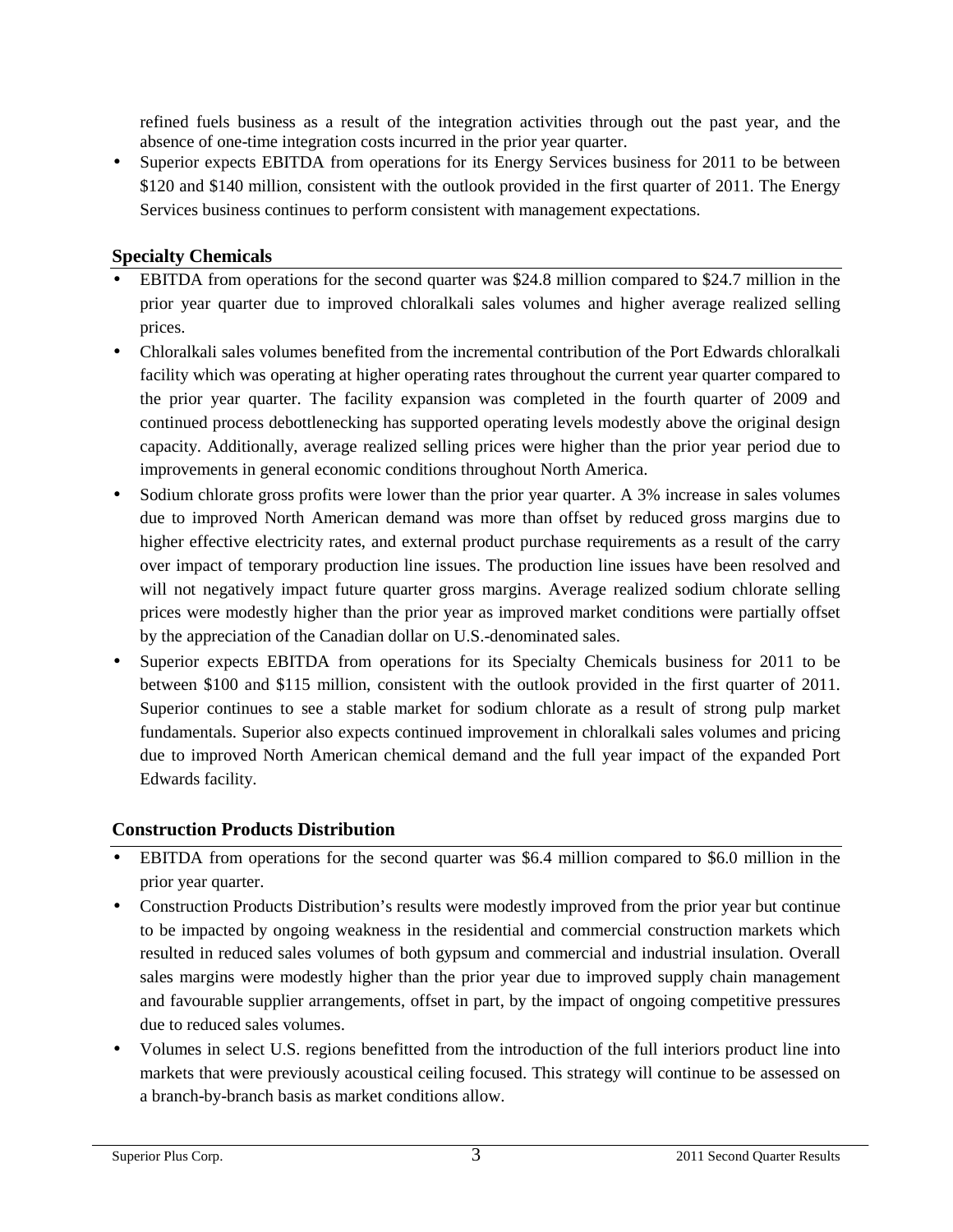• Superior expects EBITDA from operations for its Construction Products Distribution Business Services business for 2011 to be between \$27 and \$37 million, consistent with the outlook provided in the first quarter of 2011. Superior's assessment of the overall market is generally consistent with the first quarter in that the outlook for Canadian residential and commercial markets is for stable to modestly lower activity levels. In the U.S., the recovery in the residential housing markets continues to be uncertain, although recent annualized housing starts for May of 625,000 provided positive indications of a modest improvement, it is still unclear when a sustained recovery will begin. U.S. commercial activity remains weak although management remains optimistic that improvements may occur throughout the second half of 2011, while the insulation markets are stable to modestly improving. As a result of the significant restructuring activities undertaken throughout 2010, the Construction Products Distribution business is well positioned to take advantage of future improvements to the U.S. construction market.

# **Corporate Related**

- Total interest expense for the second quarter was \$20.8 million compared to \$17.5 million in the prior year quarter. Interest expense was higher in the current year quarter due to higher average debt levels and higher average effective interest rates.
- During the second quarter, Superior extended its syndicated credit facility with ten lenders, increasing the size of the facility to \$615 million from \$450 million, with no changes to the financial covenant ratios. The facility matures on June 27, 2014 and can be expanded up to \$750 million. Additionally, in conjunction with the extension of the syndicate credit facility, Superior terminated its accounts receivable securitization program which provided up to \$130 million of additional credit on a seasonally adjusted basis.
- Superior's dividend re-investment program (DRIP) generated proceeds of \$7.2 million during the second quarter (\$16.4 million year-to-date). Proceeds from the DRIP will be used to reduce existing debt levels and fund existing and future accretive growth opportunities. The DRIP provides Superior's shareholders with the opportunity to reinvest their cash dividends in the future growth of the business at a 5% discount to the market price of Superior's common shares.
- Superior's Total Debt (including convertible debentures) to Compliance EBITDA was 5.3X as at June 30, 2011, compared to 6.1X as at December 31, 2010. Superior continues to make progress on reducing its total leverage through a combination of higher EBITDA and debt reduction. Based on the mid-point of Superior's 2011 Financial Outlook and the continuation of Superior's DRIP, Superior anticipates that its total leverage as at December 31, 2011 will be approximately 4.5X to 5.0X.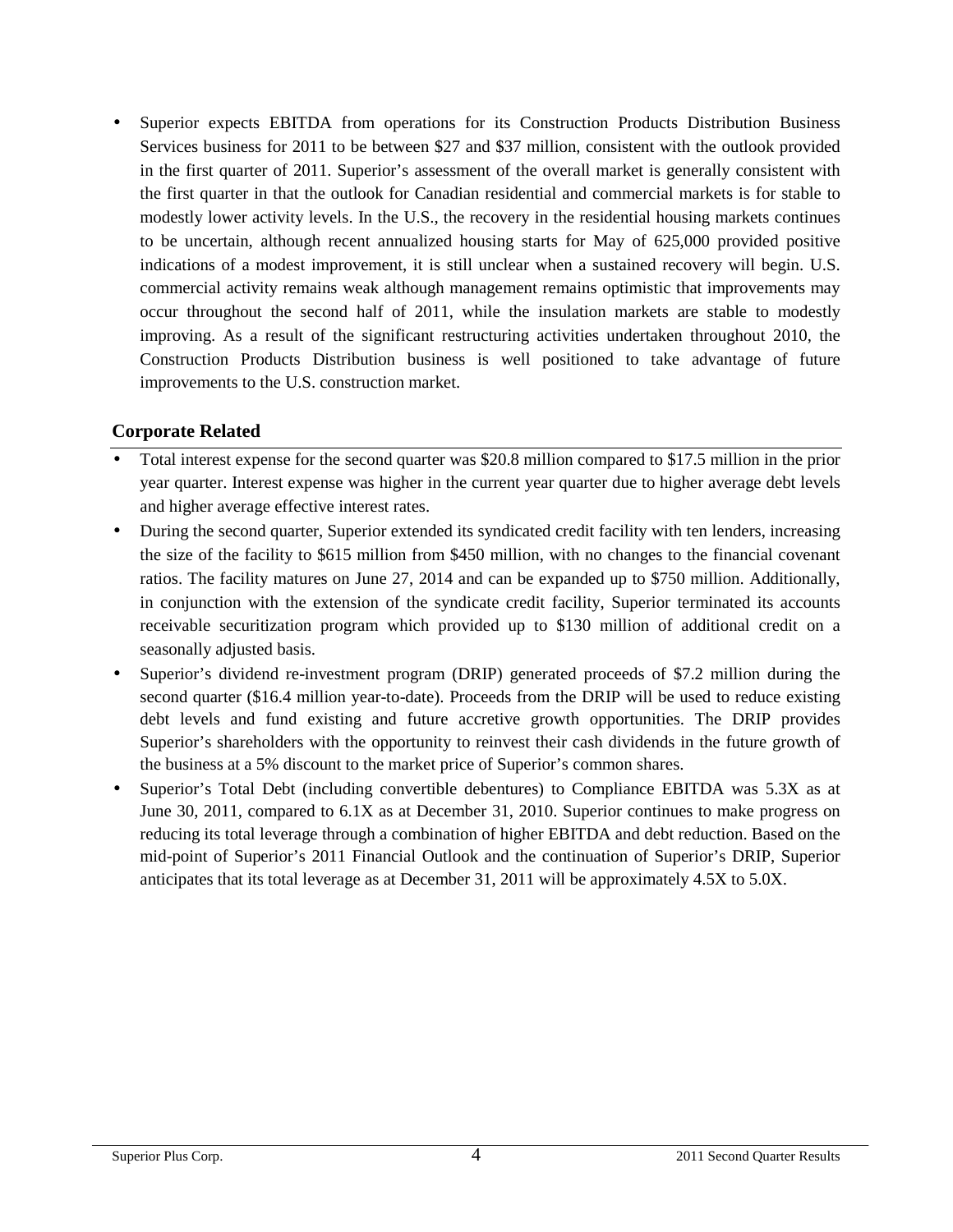# **Financial Outlook**

| (millions of dollars except per share amounts) | 2011 Outlook 2011 Outlook<br>Current $(1)$ | Prior           |
|------------------------------------------------|--------------------------------------------|-----------------|
| <b>EBITDA</b> from operations:                 |                                            |                 |
| <b>Energy Services</b>                         | 120-140                                    | 120-140         |
| <b>Specialty Chemicals</b>                     | 100-115                                    | $100 - 115$     |
| <b>Construction Products Distribution</b>      | 27-37                                      | 27-37           |
| Adjusted operating cash flow per share         | $$1.55 - $1.90$                            | $$1.55 - $1.90$ |

(1) The assumptions, definitions, risk factors and explanation of the 2011 Financial Outlook are discussed in Superior's 2011 Second Quarter Management's Discussion and Analysis.

# **2011 Second Quarter Results**

Superior's 2011 Second Quarter Management's Discussion and Analysis is attached and is also available on Superior's website at: www.superiorplus.com under the Investor Relations section.

# **Conference Call**

Superior will be conducting a conference call and webcast for investors, analysts, brokers and media representatives to discuss the 2011 Second Quarter Results at 8:30 a.m. MDT on Friday, August 5, 2011. To participate in the call, dial: 1-866-226-1792. An archived recording of the call will be available for replay until midnight, Monday, September 12, 2011. To access the recording, dial: 1-800-408-3053 and enter pass code 7585178 followed by the # key. Internet users can listen to the call live, or as an archived call, on Superior's website at: www.superiorplus.com.

# **Forward Looking Information**

Certain information included herein is forward-looking, within the meaning of applicable Canadian securities laws. Forward-looking information includes, without limitation, statements regarding the future financial position, business strategy, market conditions, budgets, litigation, projected costs, capital expenditures, financial results, adjusted operating cash flow, EBITDA from operations, taxes and plans and objectives of or involving Superior and Superior Plus LP. Forward-looking information is often, but not always, identified by the use of words such as "anticipate", "believe", "expect", "plan", "intend", "forecast", "target", "project", "guidance", "may", "will", "should", "could", "estimate", "predict" or similar words suggesting future outcomes or language suggesting an outlook. Forward-looking information in this press release, including the attached 2011 Second Quarter Management's Discussion and Analysis, includes but is not limited to, consolidated and business segment outlooks, product production, expected EBITDA from operations, expected AOCF, expected AOCF per share, expected leverage ratios, future capital expenditures, future economic conditions, business strategy and objectives, dividend strategy, future dividend payments, future cash flows, anticipated taxes, benefits and synergies resulting from corporate and asset acquisitions, commodity prices and costs, expected life of facilities and statements regarding the future financial position of Superior and Superior Plus LP. Superior believes the expectations reflected in such forward-looking information are reasonable but no assurance can be given that these expectations will prove to be correct and such forward-looking statements should not be unduly relied upon.

Forward-looking information is based on various assumptions. Those assumptions are based on information currently available to Superior, including information obtained from third party industry analysts and other third party sources concerning the historic performance of Superior's businesses, anticipated financial performance, current business and economic trends, the amount of future dividends paid by Superior, business prospects, availability and utilization of tax basis, regulatory developments, currency, exchange and interest rates, trading data, cost estimates, our ability to obtain financing on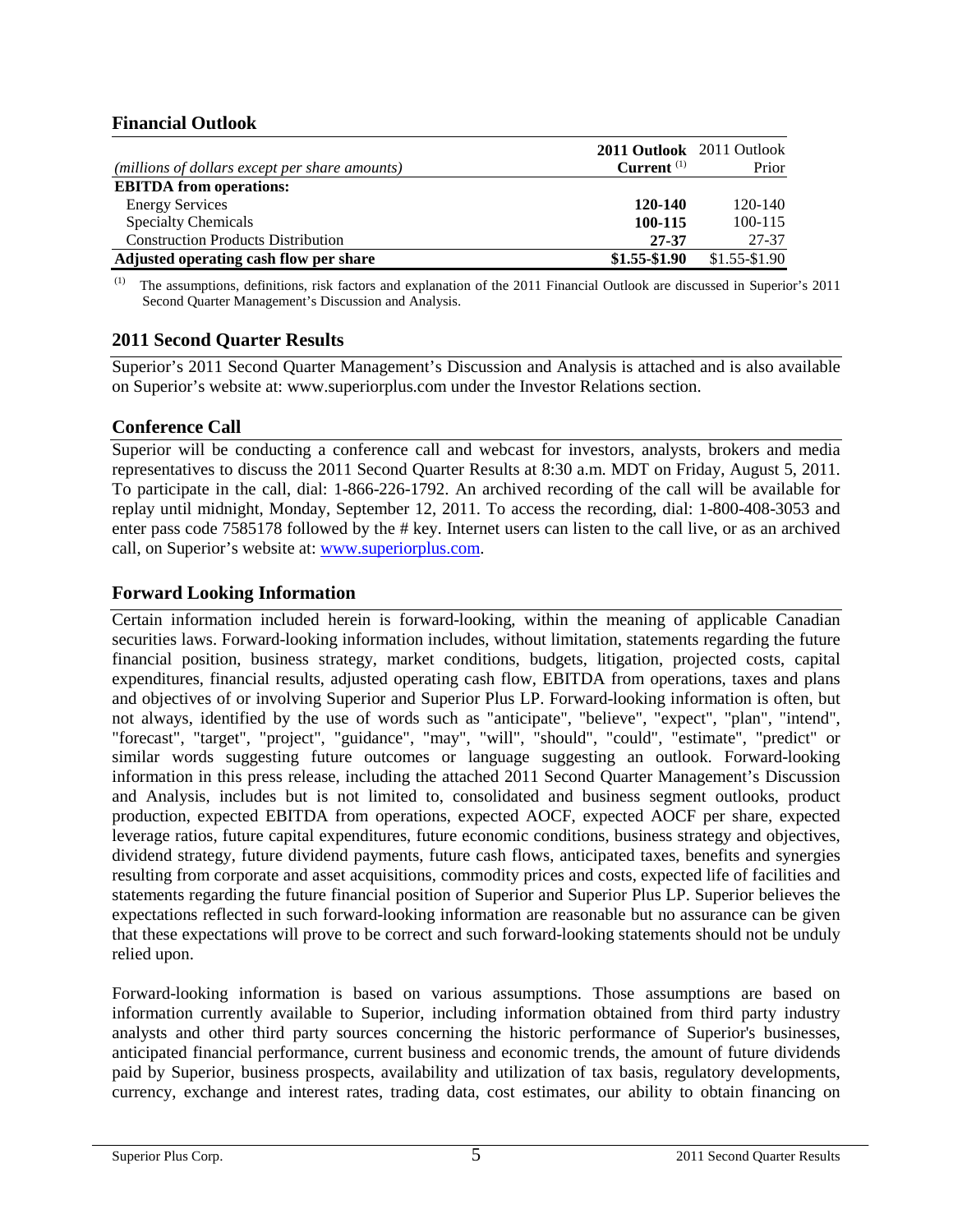acceptable terms, and the other assumptions set forth under the "Outlook" sections contained in the attached 2011 Second Quarter Management's Discussion and Analysis. Readers are cautioned that the preceding list of assumptions is not exhaustive.

By their very nature, forward-looking information involve inherent risks and uncertainties, both general and specific, and risks that predictions, forecasts, projections and other forward-looking information will not be achieved, some of which are described herein and in the attached 2011 Second Quarter Management's Discussion and Analysis. Such forward-looking information necessarily involves known and unknown risks and uncertainties, which may cause Superior's or Superior Plus LP's actual performance and financial results in future periods to differ materially from any projections of future performance or results expressed or implied by such forward-looking information. We caution readers not to place undue reliance on this information as a number of important factors could cause the actual results to differ materially from the beliefs, plans, objectives, expectations and anticipations, estimates and intentions expressed in such forward-looking information. These risks and uncertainties include but are not limited to the risks referred to under the section entitled "Risk Factors to Superior", in the attached 2011 Second Quarter Management's Discussion and Analysis, the risks associated with the availability and amount of the tax basis and the risks identified in Superior's 2010 Annual Information Form under the heading "Risk Factors".

Readers are cautioned that the foregoing lists of factors that may affect future results is not exhaustive. When relying on our forward-looking information to make decisions with respect to Superior, investors and others should carefully consider the foregoing factors and other uncertainties and potential events. Any forward-looking information is made as of the date hereof and, except as required by law, Superior does not undertake any obligation to publicly update or revise such information to reflect new information, subsequent or otherwise. For more information about Superior, visit our website at www.superiorplus.com or contact:

| <b>Wayne Bingham</b> | <b>Executive Vice-President and Chief Financial Officer</b><br>E-mail: whingham@superiorplus.com<br>Phone: (403) 218-2951 / Fax: (403) 218-2973                          |
|----------------------|--------------------------------------------------------------------------------------------------------------------------------------------------------------------------|
| <b>Jay Bachman</b>   | Vice-President, Investor Relations and Treasurer<br>E-mail: jbachman@superiorplus.com<br>Phone: (403) 218-2957 / Fax: (403) 218-2973<br>Toll Free: 1-866-490-PLUS (7587) |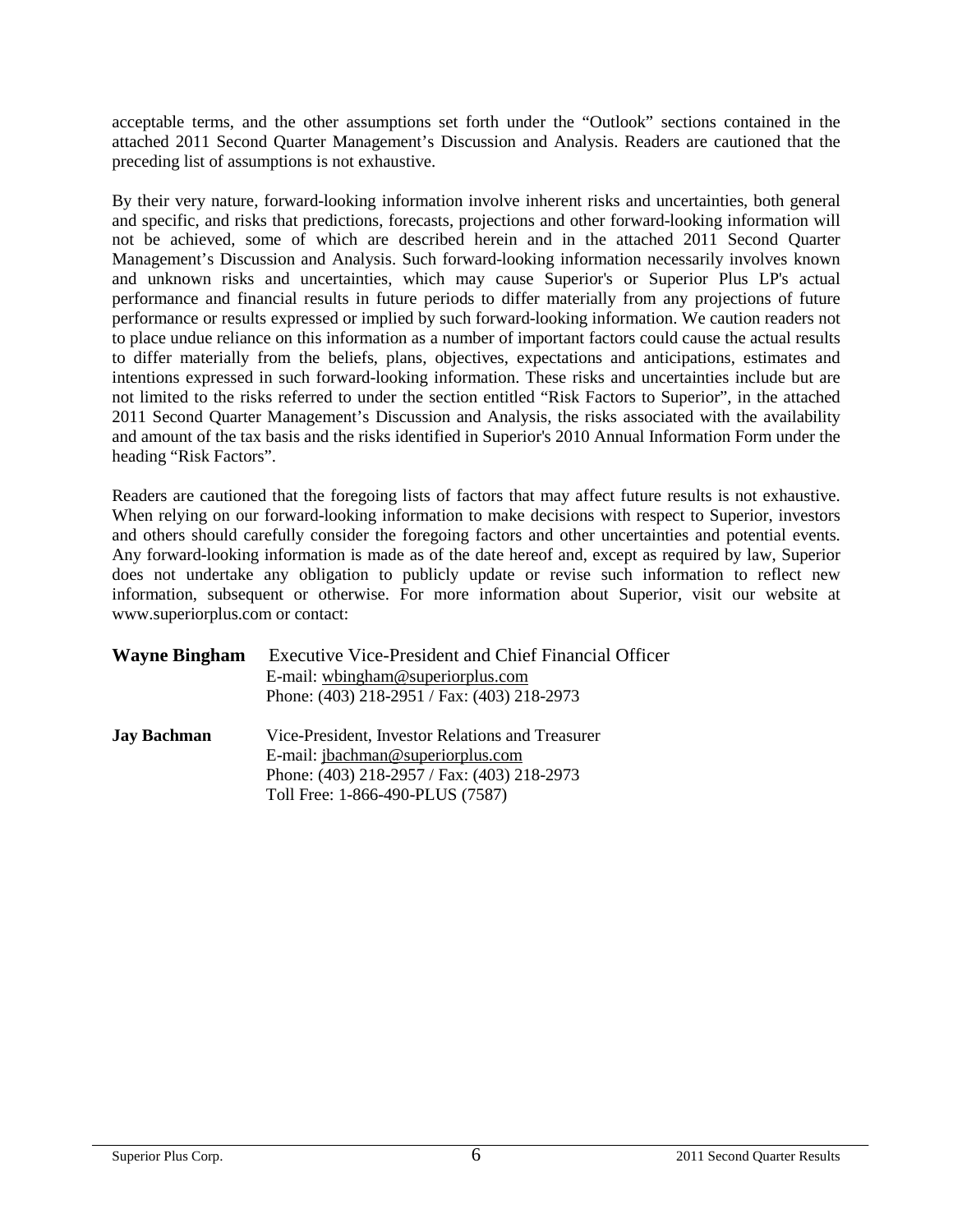# **Management's Discussion and Analysis of 2011 Second Quarter Results August 4, 2011**

The following Management's Discussion and Analysis (MD&A) is a review of the financial performance and position of Superior Plus Corp. (Superior) as at and for the three and six months ended June 30, 2011 and 2010. The information in this MD&A is current to August 4, 2011. This MD&A should be read in conjunction with Superior's audited consolidated financial statements and notes to those statements as at and for the year ended December 31, 2010, its December 31, 2010 MD&A and its unaudited condensed consolidated financial statements as at and for the three and six months ended June 30, 2011.

On January 1, 2011, Superior adopted International Financial Reporting Standards (IFRS) for Canadian publicly accountable enterprises. Prior to the adoption of IFRS, Superior followed Canadian Generally Accepted Accounting Principles (GAAP). While IFRS has many similarities to GAAP, some of our accounting policies have changed as a result of our transition to IFRS. The most significant accounting policy changes that have had an impact on the results of our operations are discussed within the applicable sections of this MD&A, and in more detail in the Adoption of IFRS section of this MD&A. Superior unaudited condensed consolidated financial statements as at June 30, 2011 and the three and six months ended June 30, 2011 and 2010 were prepared in accordance with IFRS.

The accompanying unaudited condensed consolidated financial statements of Superior have been prepared by and are the responsibility of Superior's management. Superior's unaudited condensed consolidated financial statements have been prepared in accordance with *International Accounting Standard 34 Interim Financial Reporting* as issued by the International Accounting Standards Board (IASB). Dollar amounts in this MD&A are expressed in Canadian dollars and millions except where otherwise noted.

#### **Overview of Superior**

Superior is a diversified business corporation. Superior holds 100% of Superior Plus LP (Superior LP), a limited partnership formed between Superior General Partner Inc. (Superior GP) as general partner and Superior as limited partner. Superior owns 100% of the shares of Superior GP. The cash flow of Superior is solely dependent on the results of Superior LP and is derived from the allocation of Superior LP's income to Superior by means of partnership allocations. Superior, through its ownership of Superior LP, has three operating segments: the Energy Services segment which includes a Canadian propane distribution business, a U.S. refined fuels distribution business, a fixed-price energy services business and a supply portfolio management business; the Specialty Chemicals segment; and the Construction Products Distribution segment.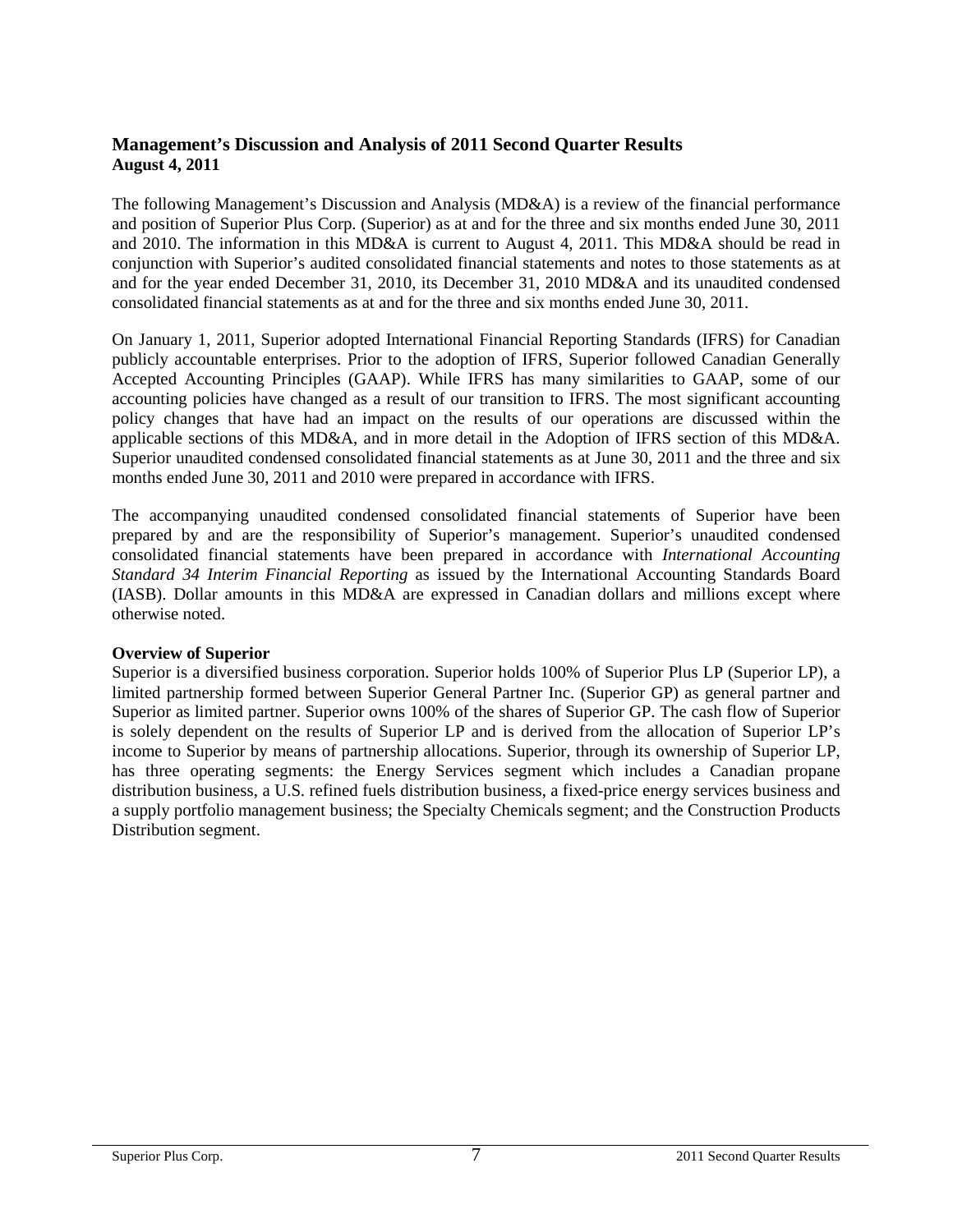# **Second Quarter Results**

# **Summary of Adjusted Operating Cash Flow (1)(5)**

|                                                | Three months ended<br><b>June 30,</b> |        | Six months ended<br><b>June 30,</b> |        |
|------------------------------------------------|---------------------------------------|--------|-------------------------------------|--------|
| (millions of dollars except per share amounts) | 2011                                  | 2010   | 2011                                | 2010   |
| EBITDA from operations: $(2)$                  |                                       |        |                                     |        |
| <b>Energy Services</b>                         | 13.4                                  | 3.3    | 79.0                                | 58.9   |
| <b>Specialty Chemicals</b>                     | 24.8                                  | 24.7   | 50.5                                | 46.0   |
| <b>Construction Products Distribution</b>      | 6.4                                   | 6.0    | 10.2                                | 10.7   |
|                                                | 44.6                                  | 34.0   | 139.7                               | 115.6  |
| Interest                                       | (20.8)                                | (17.5) | (39.3)                              | (33.5) |
| Cash income tax (expense) recovery             | (0.1)                                 | 0.1    | (0.2)                               | (0.4)  |
| Corporate costs                                | (3.9)                                 | (3.6)  | (7.1)                               | (7.7)  |
| Adjusted operating cash flow $^{(2)}$          | 19.8                                  | 13.0   | 93.1                                | 74.0   |
|                                                |                                       |        |                                     |        |

Adjusted operating cash flow per share <sup>(2)</sup>, basic <sup>(3)</sup> and diluted <sup>(4)</sup>  $\text{\$0.18}$  \$0.12  $\text{\$0.86}$  \$0.71

(1) Superior has restated its 2010 results in accordance with IFRS, see "Adoption of IFRS" for the impact of IFRS on Superior's 2010 results.

<sup>(2)</sup> EBITDA and adjusted operating cash flow are not IFRS measures. See "Non-IFRS Financial Measures."

(3) The weighted average number of shares outstanding for the three months ended June 30, 2011, is 108.9 million (2010 – 105.0 million) and for the six months ended June 30, 2011, is 108.5 million (2010 – 104.1 million).

 $^{(4)}$  For the three and six months ended June 30, 2011 and 2010, there were no dilutive instruments.

 $<sup>(5)</sup>$  Superior has reclassified all finance lease interest costs from EBITDA from operations and included any such costs with</sup> interest. Previously Superior had deducted finance lease interest costs from EBITDA from operations.

#### **Adjusted Operating Cash Flow Reconciled to Cash Flow from Operating Activities** (1)

|      |                                                 | Three months ended June 30, |        | Six months ended June 30, |        |
|------|-------------------------------------------------|-----------------------------|--------|---------------------------|--------|
|      | (millions of dollars)                           | 2011                        | 2010   | 2011                      | 2010   |
|      | Net cash flow from operating activities         | 104.4                       | 11.2   | 162.1                     | 117.2  |
| Add: | Increase (decrease) in non-cash working capital | (65.0)                      | 17.4   | (29.5)                    | (11.6) |
|      | Other expenses                                  |                             | 0.7    |                           | 2.3    |
|      | Non cash interest expense                       | 1.5                         | 1.9    | 3.3                       | 3.4    |
|      | Less: Income taxes (expense) recovery           | (0.1)                       | 0.1    | (0.2)                     | (0.4)  |
|      | Finance costs recognized in net earnings        | (21.0)                      | (18.3) | (42.6)                    | (36.9) |
|      | <b>Adjusted operating cash flow</b>             | 19.8                        | 13.0   | 93.1                      | 74.0   |

(1) See the Unaudited Condensed Consolidated Financial Statements for net cash flows from operating activities and changes in non-cash working capital.

Second quarter adjusted operating cash flow was \$19.8 million, an increase of \$6.8 million or 52% from the prior year quarter. The increase in adjusted operating cash flow was due to higher operating results at Energy Services and Construction Products Distribution offset in part by higher interest costs. Adjusted operating cash flow was \$0.18 per share, compared to \$0.12 per share in the prior year quarter due to a 52% increase in adjusted operating cash flow offset in part by a 4% increase in the weighted average number of shares outstanding. The average number of shares outstanding increased in 2011 as a result of shares issued from Superior's Dividend Reinvestment Program and Optional Share Purchase Plan (DRIP).

Adjusted operating cash flow for the six months ended June 30, 2011 was \$93.1 million, an increase of \$19.1 million or 26% compared to the prior year period. The increase in adjusted operating cash flow was due to increased EBITDA from operations of Energy Services and Specialty Chemicals offset in part by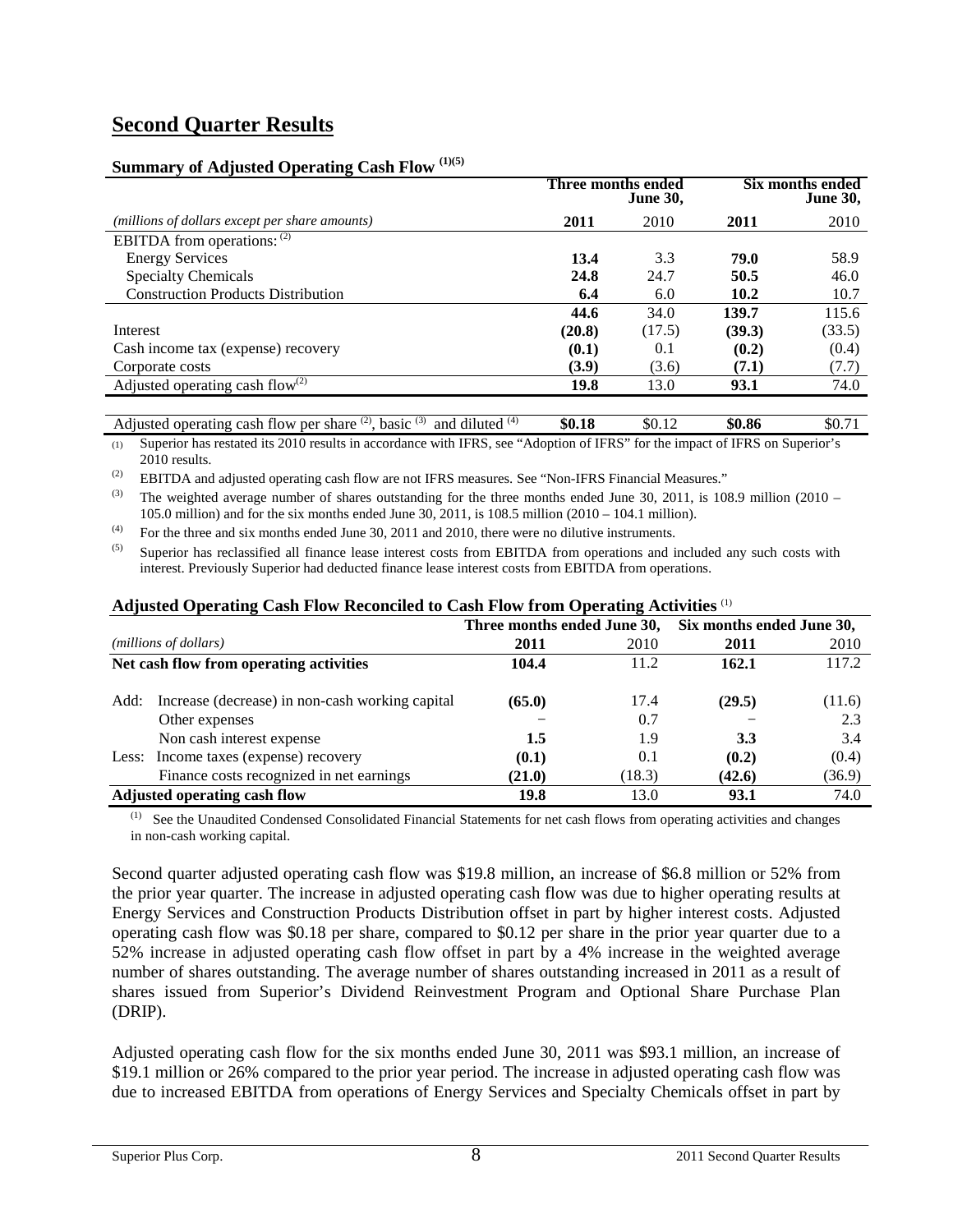higher interest costs. Adjusted operating cash flow per share was \$0.86 per share for the six months ended June 30, 2011, an increase of \$0.15 per share or 21% due to the increase in adjusted operating cash flow as noted above offset in part by a 4% increase in the weighted average number of shares outstanding. The average number of shares outstanding increased in 2011 as a result of shares issued from the DRIP.

Net earnings for the second quarter were \$1.1 million, compared to net losses of \$5.5 million in the prior year quarter. Net losses were impacted by higher operating and interest costs offset in part by \$14.3 million in unrealized gains on financial instruments in the current quarter, compared to unrealized losses of \$4.2 million in the prior year quarter. The change in the unrealized gains and losses on financial instruments was due principally to gains in the current quarter on Superior's natural gas financial derivatives compared to losses in the prior year as a result of fluctuations in the spot and forward price for natural gas. Revenues of \$898.4 million were \$107.2 million higher than the prior year quarter due principally to higher Energy Services revenue as a result of higher sales volumes and commodity prices along with higher Specialty Chemicals revenue. Gross profit of \$176.0 million was \$10.1 million higher than the prior year quarter due principally to higher Energy Services and Specialty Chemicals gross profits. Total income tax for the second quarter was a recovery of \$1.4 million compared to an income tax recovery of \$20.2 million in the prior year quarter. The income tax recovery in 2011 was impacted by higher net earnings before taxes due to gains on derivative financial instruments and higher operating results.

Net earnings for the six months ended June 30, 2011 were \$42.2 million, compared to net losses of \$6.0 million in the prior year period. Net earnings were impacted by \$28.7 million in unrealized gains on financial instruments in the current period, compared to unrealized losses of \$32.4 million in the prior year period. The change in the unrealized gains and losses on financial instruments was due principally to reduced gains on Energy Services natural gas financial derivatives compared to the prior year as a result of fluctuations in the spot price for natural gas. Revenues of \$2,037.2 million were \$280.1 million higher than the prior year period due principally to higher Energy Services revenue as a result of the contribution of the acquisition of Griffith Holdings Inc. (Griffith) and higher commodity prices. Gross profit of \$414.4 million was \$30.9 million higher than the prior year period due to improved gross profit at Energy Services due to higher sales volumes and contribution from acquisitions along with higher Specialty Chemicals gross profit. Total income tax expense for the six months ended June 30, 2011 was \$13.0 million compared to an income tax recovery of \$22.4 million in the prior year period. The income tax expense in 2011 was impacted by higher net earnings before taxes due to gains on derivative financial instruments and higher operating results.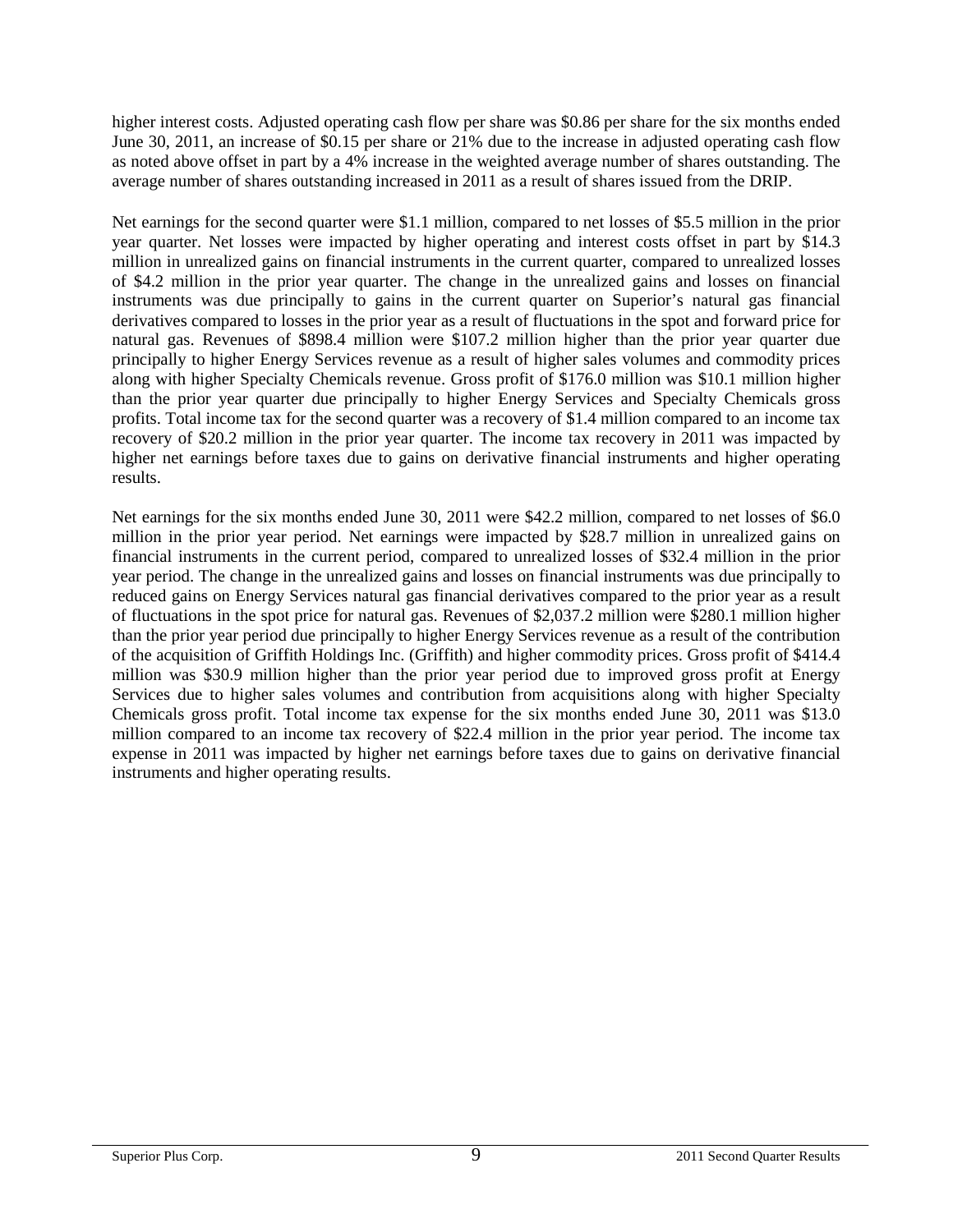### **Energy Services**

**Gross Profit Detail** 

| Energy between condensed operating results for 2011 and 2010 are provided in the following table. |                             |              |                           |              |  |  |
|---------------------------------------------------------------------------------------------------|-----------------------------|--------------|---------------------------|--------------|--|--|
|                                                                                                   | Three months ended June 30, |              | Six months ended June 30, |              |  |  |
| (millions of dollars)                                                                             | 2011                        | $2010^{(2)}$ | 2011                      | $2010^{(2)}$ |  |  |
| $Revenue$ <sup>(1)</sup>                                                                          | 594.3                       | 492.9        | 1,435.9                   | 1,181.4      |  |  |
| Cost of sales <sup><math>(1)</math></sup>                                                         | (504.7)                     | (409.9)      | (1,192.8)                 | (959.6)      |  |  |
| Gross profit                                                                                      | 89.6                        | 83.0         | 243.1                     | 221.8        |  |  |
| Less: Cash operating and administration $costs^{(1)}$                                             | (76.2)                      | (79.7)       | (164.1)                   | (162.9)      |  |  |
| <b>EBITDA</b> from operations                                                                     | 13.4                        | 3.3          | 79.0                      | 58.9         |  |  |

Energy Services' condensed operating results for 2011 and 2010 are provided in the following table.

(1)In order to better reflect the results of its operations, Superior has reclassified certain amounts for purposes of this management's discussion analysis to present its results as if it had accounted for various transactions as accounting hedges. See "Reconciliation of Divisional Segmented Revenue and Cost of Sales to EBITDA" for detailed amounts.

(2) Superior has restated its 2010 results in accordance with IFRS, see "Adoption of IFRS" for the impact of IFRS on Superior's 2010 results.

Revenues for the second quarter of 2011 were \$594.3 million, an increase of \$101.4 million from revenues of \$492.9 million in 2010. The increase in revenues is primarily due to higher commodity prices and increased sales volumes. Total gross profit for the second quarter of 2011 was \$89.6 million, an increase of \$6.6 million or 8% over the prior year quarter. The increase in gross profit is due to higher sales volumes, higher gross margins and favourable market conditions. A summary and detailed review of gross profit is provided below.

| ATUSS I TULIU DUGLAH            |                             |      |                           |       |  |
|---------------------------------|-----------------------------|------|---------------------------|-------|--|
|                                 | Three months ended June 30, |      | Six months ended June 30, |       |  |
| (millions of dollars)           | 2011                        | 2010 | 2011                      | 2010  |  |
| Canadian propane distribution   | 45.6                        | 43.9 | 115.3                     | 109.7 |  |
| U.S. refined fuels distribution | 23.7                        | 21.8 | 84.1                      | 70.8  |  |
| Other services                  | 8.1                         | 9.8  | 19.6                      | 21.0  |  |
| Supply portfolio management     | 3.2                         | 0.7  | 6.8                       | 6.0   |  |
| Fixed-price energy services     | 9.0                         | 6.8  | 17.3                      | 14.3  |  |
| Total gross profit              | 89.6                        | 83.0 | 243.1                     | 221.8 |  |

# *Canadian Propane Distribution*

Canadian propane distribution gross profit for the second quarter was \$45.6 million, an increase of \$1.7 million or 4% from 2010, due to higher sales volumes offset in part by lower gross margins. Residential and commercial sales volumes in 2011 were consistent with the prior year quarter. Average weather across Canada for the quarter, as measured by degree days, was 15% colder than the prior year and 7% colder than the five-year average. However, heating related volumes in the second and third quarters are generally not materially impacted by average weather due to the seasonality of Canadian propane distributions operations. Industrial volumes increased by 14 million litres or 9%, due to the impact of improved economic activity as compared to the prior year quarter and sales initiatives. Automotive propane volumes declined by 6 million litres or 21%, due to the continued structural decline in this enduse market.

Average propane sales margins for the second quarter decreased slightly to 17.5 cents per litre from 17.6 cents per litre in the prior year quarter. The decline in average margins compared to the prior year quarter is principally due to a higher proportion of lower margin sales volumes.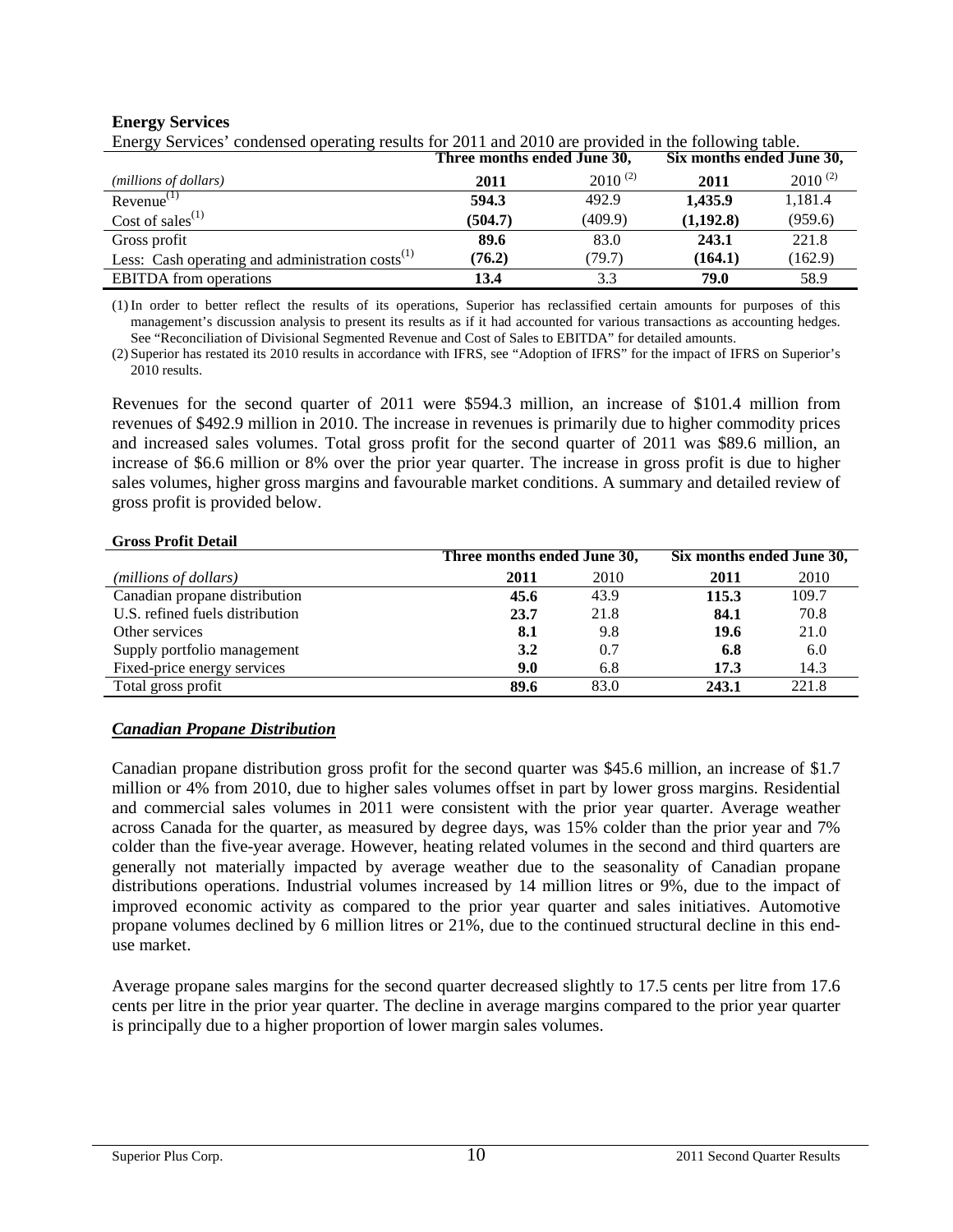| Volumes by End-Use Application <sup>(1)</sup> |                             |      | Volumes by Region <sup>(2)</sup> |      |      |  |
|-----------------------------------------------|-----------------------------|------|----------------------------------|------|------|--|
|                                               | Three months ended June 30, |      | Three months ended June 30,      |      |      |  |
| (millions of litres)                          | 2011                        | 2010 | (millions of litres)             | 2011 | 2010 |  |
| Residential                                   | 20                          | 19   | Western Canada                   | 141  | 127  |  |
| Commercial                                    | 46                          | 45   | Eastern Canada                   | 96   | 100  |  |
| Agricultural                                  | 8                           |      | Atlantic Canada                  | 23   | 22   |  |
| Industrial                                    | 164                         | 150  |                                  |      |      |  |
| Automotive                                    | 22                          | 28   |                                  |      |      |  |
|                                               | 260                         | 249  |                                  | 260  | 249  |  |
| Volumes by End-Use Application <sup>(1)</sup> |                             |      | (2)<br><b>Volumes by Region</b>  |      |      |  |
|                                               | Six months ended June 30,   |      | Six months ended June 30,        |      |      |  |
| (millions of litres)                          | 2011                        | 2010 | (millions of litres)             | 2011 | 2010 |  |
| Residential                                   | 72                          | 70   | Western Canada                   | 390  | 338  |  |
| Commercial                                    | 153                         | 139  | Eastern Canada                   | 250  | 239  |  |
|                                               |                             |      | Atlantic Canada                  | 58   | 52   |  |
| Agricultural                                  | 29                          | 27   |                                  |      |      |  |
| Industrial                                    | 406                         | 347  |                                  |      |      |  |
| Automotive                                    | 38                          | 46   |                                  |      |      |  |

# **Canadian Propane Distribution Sales Volumes**

 (1) **Regions**: Western Canada region consists of British Columbia, Alberta, Saskatchewan, Manitoba, Northwest Ontario, Yukon and Northwest Territories; Eastern Canada region consists of Ontario (except for Northwest Ontario) and Quebec; and Atlantic Canada consists of New Brunswick, Newfoundland & Labrador, Nova Scotia and Prince Edward Island.

#### *U.S. Refined Fuels Distribution*

U.S. refined fuels gross profit for the second quarter was \$23.7 million, an increase of \$1.9 million from the prior year quarter. The increase in gross profit is due higher sales volumes. Average U.S. refined fuels sales margins of 5.9 cents per litre for the second quarter were consistent with the prior year quarter. Sales volumes of 405 million litres, increased by 34 million litres or 9% over the prior year quarter. The increase in sales volumes was primarily due to colder weather as weather measured by heating degree days for the second quarter was 16% colder than the prior year. Sales volumes also benefitted from new customer sales initiatives and growth in commercial and wholesale customer volumes.

| Volumes by End-Use Application $(1)$ |                             |      | Volumes by Region $(2)$          |                             |      |
|--------------------------------------|-----------------------------|------|----------------------------------|-----------------------------|------|
|                                      | Three months ended June 30, |      |                                  | Three months ended June 30, |      |
| (millions of litres)                 | 2011                        | 2010 | (millions of litres)             | 2011                        | 2010 |
| Residential                          | 46                          | 40   | <b>Northeast United States</b>   | 405                         | 371  |
| Commercial                           | 81                          | 78   |                                  |                             |      |
| Wholesale                            | 278                         | 253  |                                  |                             |      |
|                                      | 405                         | 371  |                                  | 405                         | 371  |
| Volumes by End-Use Application $(1)$ |                             |      | Volumes by Region <sup>(2)</sup> |                             |      |
|                                      | Six months ended June 30,   |      |                                  | Six months ended June 30,   |      |
| (millions of litres)                 | 2011                        | 2010 | (millions of litres)             | 2011                        | 2010 |
| Residential                          | 219                         | 197  | <b>Northeast United States</b>   | 957                         | 840  |
|                                      |                             |      |                                  |                             |      |
| Commercial                           | 185                         | 163  |                                  |                             |      |
| Wholesale                            | 553                         | 480  |                                  |                             |      |

### **U.S. Refined Fuels Distribution Sales Volumes**

(1) **Volume**: Volume of heating oil, propane, diesel and gasoline sold (millions of litres).

(2) **Regions**: Northeast United States region consists of Pennsylvania, Connecticut, New York, and Rhode Island.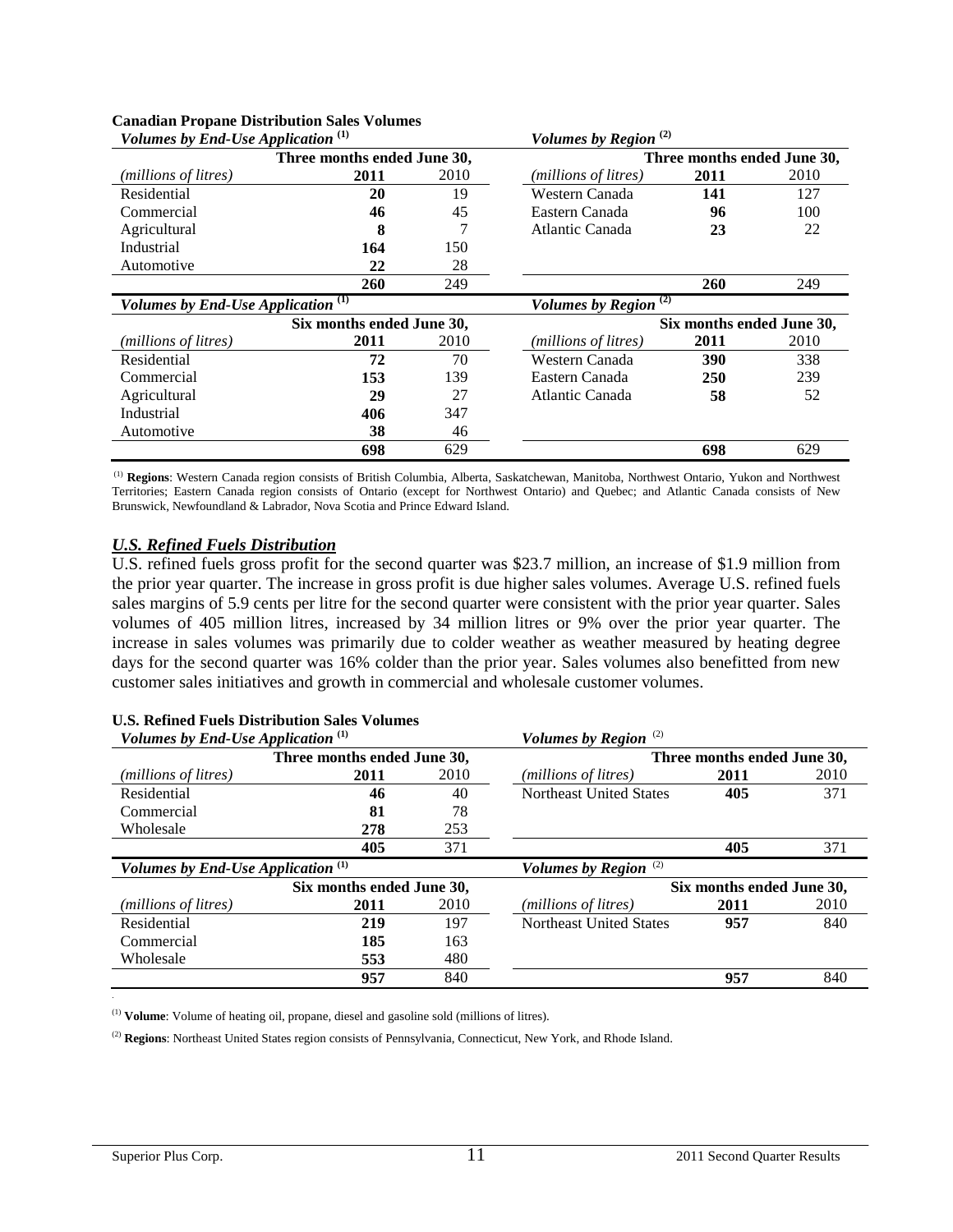# *Other Services*

Other services gross profit was \$8.1 million in the second quarter, a decrease of \$1.7 million or 17% from the prior year quarter. The decrease in other services gross profit is due to lower demand.

### *Supply Portfolio Management*

Supply portfolio management gross profits were \$3.2 million in the second quarter, an increase of \$2.5 million from the prior year quarter due to increased market related opportunities and a favourable pricing environment.

# *Fixed-Price Energy Services*

| <b>Fixed-Price Energy Services Gross Profit</b> |  |  |
|-------------------------------------------------|--|--|
|                                                 |  |  |

|                                         | Three months ended June 30, 2011 |                                |                        | Three months ended June 30, 2010 |                                |                                      |
|-----------------------------------------|----------------------------------|--------------------------------|------------------------|----------------------------------|--------------------------------|--------------------------------------|
| (millions of dollars except volume and  | Gross                            |                                |                        | Gross                            |                                |                                      |
| per unit amounts)                       | <b>Profit</b>                    | Volume                         | Per Unit               | Profit                           | Volume                         | Per Unit                             |
| Natural Gas $(1)$                       | 7.5                              | 5.5 GJ                         | 136.4 $\mathcal{C}/GJ$ | 5.9                              | 6.8 GJ                         | $86.6 \text{ }\mathcal{C}/\text{GJ}$ |
| Electricity <sup><math>(2)</math></sup> | 1.5                              | <b>146.1 KWh</b>               | 1.03 $\mathcal{C}/KWh$ | 0.9                              | 73.4 KWh                       | $1.23 \text{ } \mathcal{C}/KWh$      |
| Total                                   | 9.0                              |                                |                        | 6.8                              |                                |                                      |
|                                         |                                  |                                |                        |                                  |                                |                                      |
|                                         |                                  | Six months ended June 30, 2011 |                        |                                  | Six months ended June 30, 2010 |                                      |
| (millions of dollars except volume and  | <b>Gross</b>                     |                                |                        | Gross                            |                                |                                      |
| per unit amounts)                       | <b>Profit</b>                    | Volume                         | Per Unit               | Profit                           | Volume                         | Per Unit                             |
| Natural Gas <sup>(1)</sup>              | 14.6                             | 11.1 GJ                        | 131.5 $\mathcal{C}/GJ$ | 12.5                             | $14.2 \text{ GJ}$              | $88.0 \text{ }\mathcal{C}/\text{GJ}$ |
| Electricity <sup><math>(2)</math></sup> | 2.7                              | 263.2 KWh                      | 1.03 $\mathcal{C}/KWh$ | 1.8                              | 194.2 KWh                      | $0.93 \, \text{e/KWh}$               |
| Total                                   | 17.3                             |                                |                        | 14.3                             |                                |                                      |

 $\overline{^{(1)}}$  Natural gas volumes and per unit amounts are expressed in millions of gigajoules (GJ).

 $^{(2)}$  Electricity volumes and per unit amounts are expressed in millions of kilowatt hours (KWh).

Fixed-price energy services gross profit was \$9.0 million in the second quarter, an increase of \$2.2 million (32%) from \$6.8 million in the prior year quarter. Natural gas gross profit was \$7.5 million, an increase of \$1.6 million from the prior year quarter due to higher margins offset in part by lower volumes. Gross profit per unit was 136.4 cents per gigajoules (GJ), an increase of 49.8 cents per GJ (58%) from the prior year quarter. The increase in natural gas gross margin was due to increased residential renewal margins, higher transportation revenue, lower transportation costs and lower charges associated with load balancing. Sales volumes of natural gas were 5.5 million GJ, 1.3 million GJ (19%) lower than the prior year quarter due to lower than expected commercial customer aggregation and the continued decline in residential volumes as a result of focusing marketing efforts towards the commercial segment. Electricity gross profit in the second quarter of 2011 was \$1.5 million, an increase of \$0.6 million or 67% percent from the prior year quarter due to the aggregation of additional commercial customers in the Ontario market and higher sales volumes. Fixed-price energy services continues to grow in the newly entered Pennsylvania electricity market due to successfully launching a residential electricity offering that is being sold to existing heating oil and propane customers.

# *Operating costs*

Cash operating and administrative costs were \$76.2 million in second quarter of 2011, a decrease of \$3.5 million or 4% from the prior year quarter. The decrease in expenses was primarily due to lower U.S. Refined Fuels operating expenses as the prior year quarter included integration, severance and other costs associated with completing the integration of various acquisitions completed during the prior three quarters.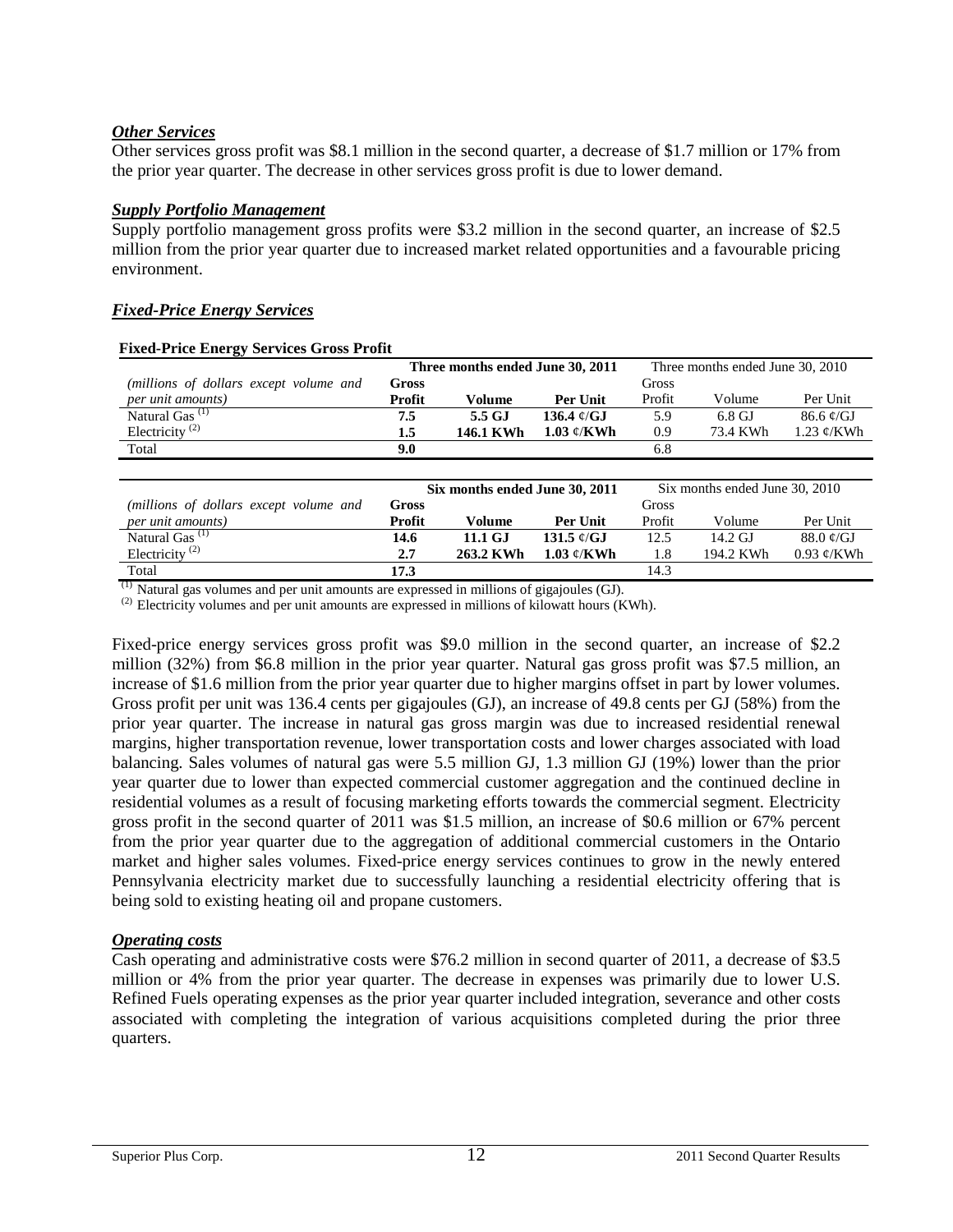# *System Upgrade*

During the second quarter of 2010, Superior's Canadian propane distribution business upgraded their JD Edwards enterprise system to the most recent version in order to enhance efficiencies and core business functions. As a result of the upgrade, Superior experienced complications with processing certain sales transactions and producing accurate invoices which delayed customer collections and increased net working capital. As at June 30, 2011, net working capital was approximately \$25 million to \$35 million higher than the prior year due to the system upgrade complications. The delay in customer collections has resulted in significantly higher past due receivables which Superior has provided for through an increase to the allowance for doubtful accounts. Early in the second quarter Superior resolved the remaining technical issues associated with the system upgrade and the system is now fully operational. Superior expects net working capital to return to historical levels during the second half of 2011.

# **Outlook**

Energy Services expects EBITDA from operations for 2011 to be between \$120 million and \$140 million, consistent with Superior's previous financial outlook as provided in the 2011 first quarter Management's Discussion and Analysis. Significant assumptions underlying its current outlook are:

- Average temperatures across Canada and the northeast United States are expected to be consistent with the recent five-year average;
- Total propane and U.S. refined fuels-related sales volumes in 2011 compared to 2010 are anticipated to increase due to colder than average weather experienced during the first half of 2011, anticipated average weather during the third and fourth quarters of 2011, economic improvement, and sales and marketing initiatives;
- Wholesale propane, and U.S. refined fuels-related prices are not anticipated to significantly impact demand for propane, refined fuels and related services;
- Supply portfolio management market opportunities are expected to return to historic levels for the remainder of 2011;
- Fixed price energy services is expected to be able to access sales channel agents on acceptable contract terms and expects gross profit to modestly increase from 2010 levels. The financial benefit from entering the retail electricity and natural gas markets in the northeast U.S. in 2011 is expected to be offset by reduced residential customer revenues due to the exit of the B.C. residential natural gas market in 2010 and lack of volatility in the price of natural gas; and
- The commercial electricity market in Ontario is expected to provide growth opportunities in 2011.

In addition to the significant assumptions detailed above, refer to "Risk Factors to Superior" for a detailed review of significant business risks affecting Energy Services' businesses.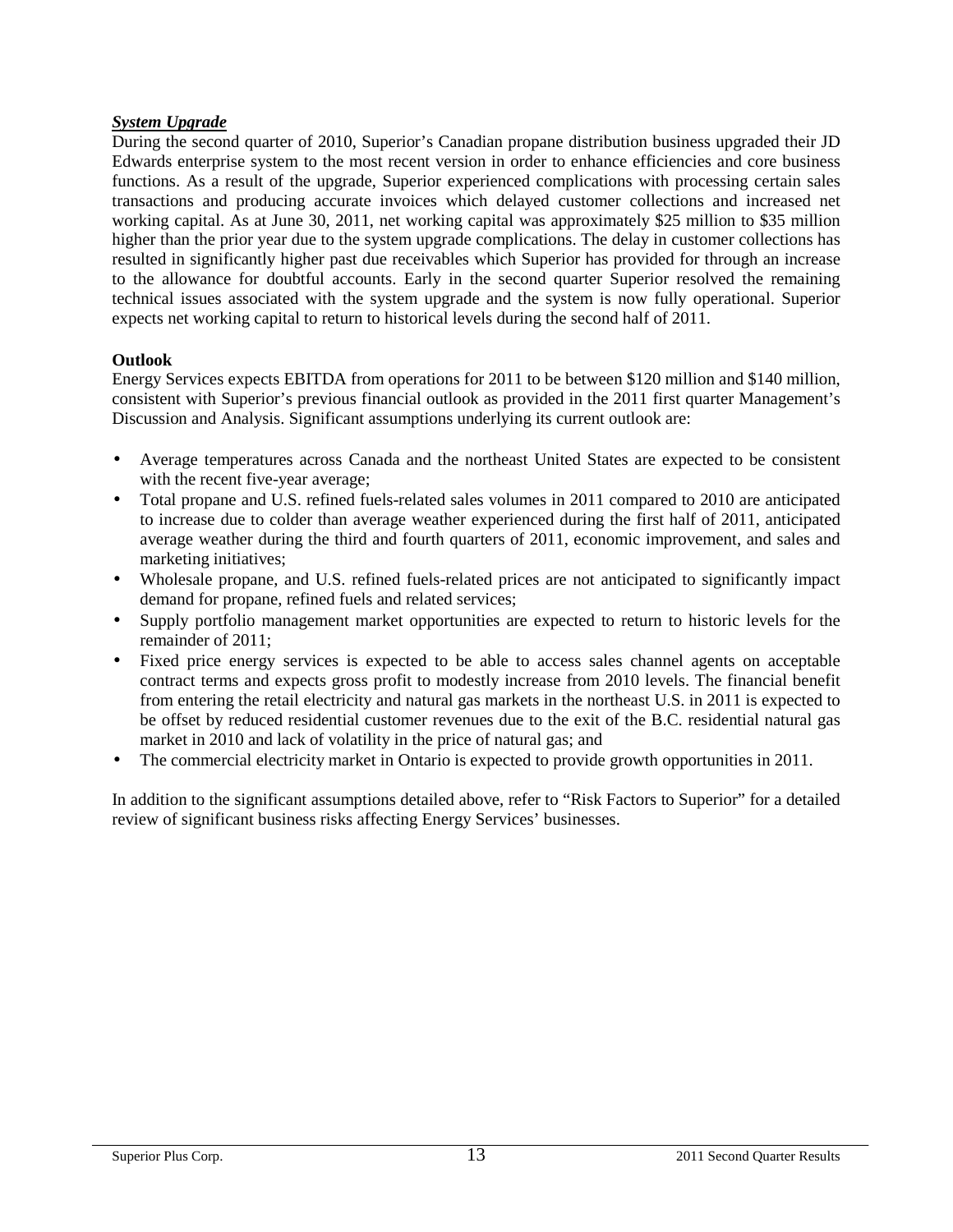# **Specialty Chemicals**

| Specialty Chemicals' condensed operating results for 2011 and 2010 are provided in the following table. |  |  |
|---------------------------------------------------------------------------------------------------------|--|--|
|                                                                                                         |  |  |

| (millions of dollars except per metric tonne | Three months ended June 30, |           |              |       | Six months ended June 30, |       |              |       |  |
|----------------------------------------------|-----------------------------|-----------|--------------|-------|---------------------------|-------|--------------|-------|--|
| $(MT)$ amounts)                              | 2011                        |           | $2010^{(2)}$ |       | 2011                      |       | $2010^{(2)}$ |       |  |
|                                              |                             | \$ per MT | \$ per MT    |       | \$ per MT                 |       | \$ per MT    |       |  |
| Chemical Revenue $(1)$                       | 125.7                       | 655       | 118.8        | 649   | 256.5                     | 661   | 228.7        | 648   |  |
| Chemical Cost of Sales <sup>(1)</sup>        | (71.1)                      | (371)     | (64.8)       | (354) | (145.6)                   | (375) | (123.7)      | (351) |  |
| <b>Chemical Gross Profit</b>                 | 54.6                        | 284       | 54.0         | 295   | 110.9                     | 286   | 105.0        | 297   |  |
| Less: Cash operating and administrative      |                             |           |              |       |                           |       |              |       |  |
| $costs^{(1)}$                                | (29.8)                      | (155)     | (29.3)       | (160) | (60.4)                    | (156) | (59.0)       | (167) |  |
| <b>EBITDA</b> from operations                | 24.8                        | 129       | 24.7         | 135   | 50.5                      | 130   | 46.0         | 130   |  |
| Chemical volumes sold (thousands of MTs)     |                             | 192       | 183          |       | 388                       |       | 353          |       |  |

(1) In order to better reflect the results of its operations, Superior has reclassified certain amounts for purposes of this management's discussion analysis related to derivative financial instruments, non-cash amortization and foreign currency translation losses/gains related to U.S.-denominated working capital. See "Reconciliation of Divisional Segmented Revenue and Cost of Sales to EBITDA" for detailed amounts.

(2) Superior has restated its 2010 results in accordance with IFRS, see "Adoption of IFRS" for the impact of IFRS on Superior's 2010 results.

Chemical revenue for the second quarter of \$125.7 million was \$6.9 million or 6% higher than the prior year quarter primarily as a result of increased sodium chlorate and chloralkali/potassium sales volumes and higher chloralkali/potassium pricing. Second quarter gross profit of \$54.6 million was \$0.6 million higher than the prior year quarter due to increased chloralkali/potassium gross profits. Sodium chlorate sales volumes increased by 3,000 tonnes or 3% compared to the prior year quarter due to higher demand from North America and Chile as a result of increased demand for pulp. Sodium chlorate gross profits were slightly lower than the prior year quarter due to higher costs associated with external product purchases offset in part by higher realized pricing. Chloralkali/potassium gross profits were higher than the prior year quarter as a result of increased sales volumes and higher gross margins. Chloralkali/potassium sales volumes increased by 5,000 tonnes or 7% compared to the prior year quarter due to continued strong demand and an increase in production levels from the Port Edwards expansion completed in the fourth quarter of 2009. Gross margins were higher than the prior year quarter due to lower electricity costs and higher pricing for some products.

Cash operating and administrative costs of \$29.8 million were \$0.5 million or 2% higher than the prior year quarter due to higher wages.

# **Outlook**

Specialty Chemicals expects EBITDA from operations for 2011 to be between \$100 million and \$115 million, consistent with Superior's previous financial outlook as provided in the 2011 first quarter Management's Discussion and Analysis. Significant assumptions underlying the current outlook are:

- Supply and demand fundamentals for sodium chlorate are expected to remain strong in 2011, resulting in increased sales volumes as compared to 2010. Pricing is expected to remain consistent or slightly improved as compared to 2010 levels;
- Chloralkali revenues in 2011 are expected to increase due to higher selling prices and higher sales volumes and favourable product mix from the Port Edwards facility; and
- Average plant utilization will approximate 95% in 2011.

In addition to the significant assumptions detailed above, refer to "Risk Factors to Superior" for a detailed review of the significant business risks affecting Superior's Specialty Chemicals' segment.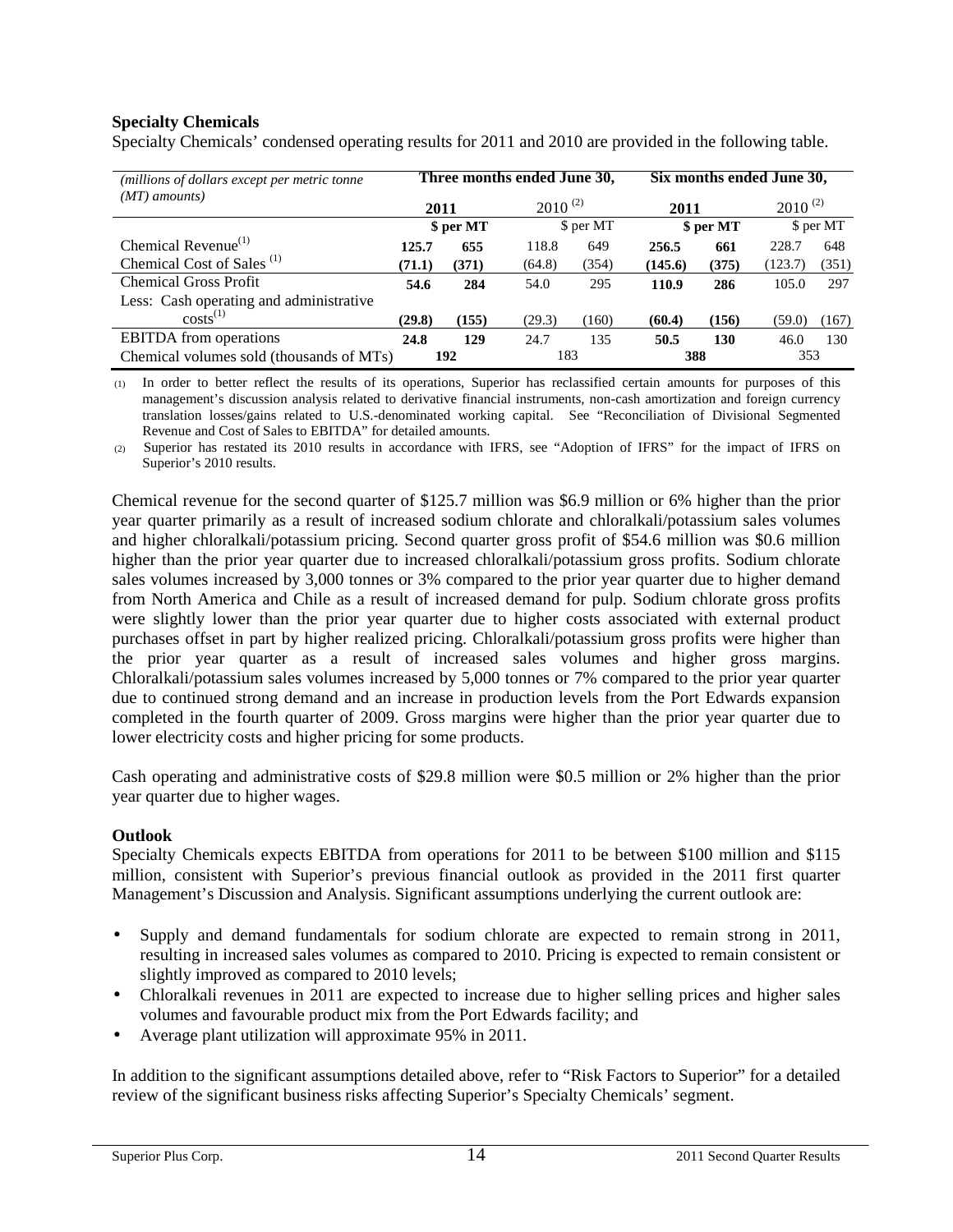### **Construction Products Distribution**

Construction Products Distribution's condensed operating results for 2011 and 2010 are provided in the following table.

|                                                             | Three months ended June 30, |              | Six months ended June 30, |              |  |  |
|-------------------------------------------------------------|-----------------------------|--------------|---------------------------|--------------|--|--|
| ( <i>millions of dollars</i> )                              | 2011                        | $2010^{(3)}$ | 2011                      | $2010^{(3)}$ |  |  |
| Revenue                                                     |                             |              |                           |              |  |  |
| Gypsum Specialty Distribution (GSD) revenue $(1)(2)$        | 122.4                       | 127.0        | 233.1                     | 237.7        |  |  |
| Commercial and Industrial Insulation (C&I) revenue $^{(2)}$ | 55.9                        | 52.6         | 111.3                     | 108.9        |  |  |
| Cost of sales                                               |                             |              |                           |              |  |  |
| GSD cost of sales <sup><math>(2)</math></sup>               | (95.2)                      | (99.3)       | (181.1)                   | (185.4)      |  |  |
| C&I cost of sales <sup>(2)</sup>                            | (40.5)                      | (38.8)       | (81.0)                    | (80.6)       |  |  |
| Gross profit                                                | 42.6                        | 41.5         | 82.3                      | 80.6         |  |  |
| Less: Cash operating and administrative costs               | (36.2)                      | (35.5)       | (72.1)                    | (69.9)       |  |  |
| <b>EBITDA</b> from operations                               | 6.4                         | 6.0          | 10.2                      | 10.7         |  |  |

(1) In order to better reflect the results of its operations, Superior has reclassified certain amounts for purposes of this management's discussion analysis to present its results as if it had accounted for various transactions as accounting hedges. See "Reconciliation of Divisional Segmented Revenue and Cost of Sales to EBITDA" for detailed amounts.

(2) Certain reclassifications of 2010 amounts have been made to conform to current presentation. Specifically, for the three and six months ended June 30, 2010, \$127.0 million and \$237.7 million has been reclassified to GSD revenue from distribution and direct sales revenue to provide comparative presentation of Construction Products Distribution's revenue, respectively. For the three and six months ended June 30, 2010, \$52.6 million and \$108.9 million has been reclassified to C&I revenue from distribution and direct sales revenue to provide comparative presentation of Construction Products Distribution revenue, respectively. For the three and six months ended June 30, 2010, \$99.3 million and \$185.4 million has been reclassified to GSD cost of sales from distribution and direct cost of sales to provide comparative presentation of Construction Products Distribution's cost of sales, respectively. For the three and six months ended June 30, 2010, \$38.8 million and \$69.9 million has been reclassified to C&I cost of sales from distribution and direct cost of sales to provide comparative presentation of Construction Products Distribution's cost of sales, respectively.

(3) Superior has restated its 2010 results in accordance with IFRS, see "Adoption of IFRS" for the impact of IFRS on Superior's 2010 results.

GSD and C&I revenues of \$178.3 million for the second quarter of 2011 were \$1.3 million (1%) lower than the prior year quarter. The decrease in revenue was due to weakness in some Canadian based GSD regions offset in part by higher U.S. based GSD revenue from expansion of the GSD product line into existing U.S. based branches. The improvement in C&I revenue was due to the full quarter contribution from the acquisition of the Burnaby Assets on June 28, 2010.

Gross profit of \$42.6 million in the second quarter was \$1.1 million higher than the prior year quarter, due principally to the impact of higher gross margins due to contribution from the U.S. GSD expansion, implementation of a strategic procurement strategy and favourable negotiations with suppliers. Sales margins and average selling prices continue to be challenged as a result of ongoing competitive pressures, supplier price increases and slow economic activity.

Cash operating and administration costs were \$36.2 million in the second quarter, an increase of \$0.7 million or 2% from the prior year quarter due to additional costs associated with expanding the GSD product lines into some U.S. based branches, higher fuel costs and employee compensation costs.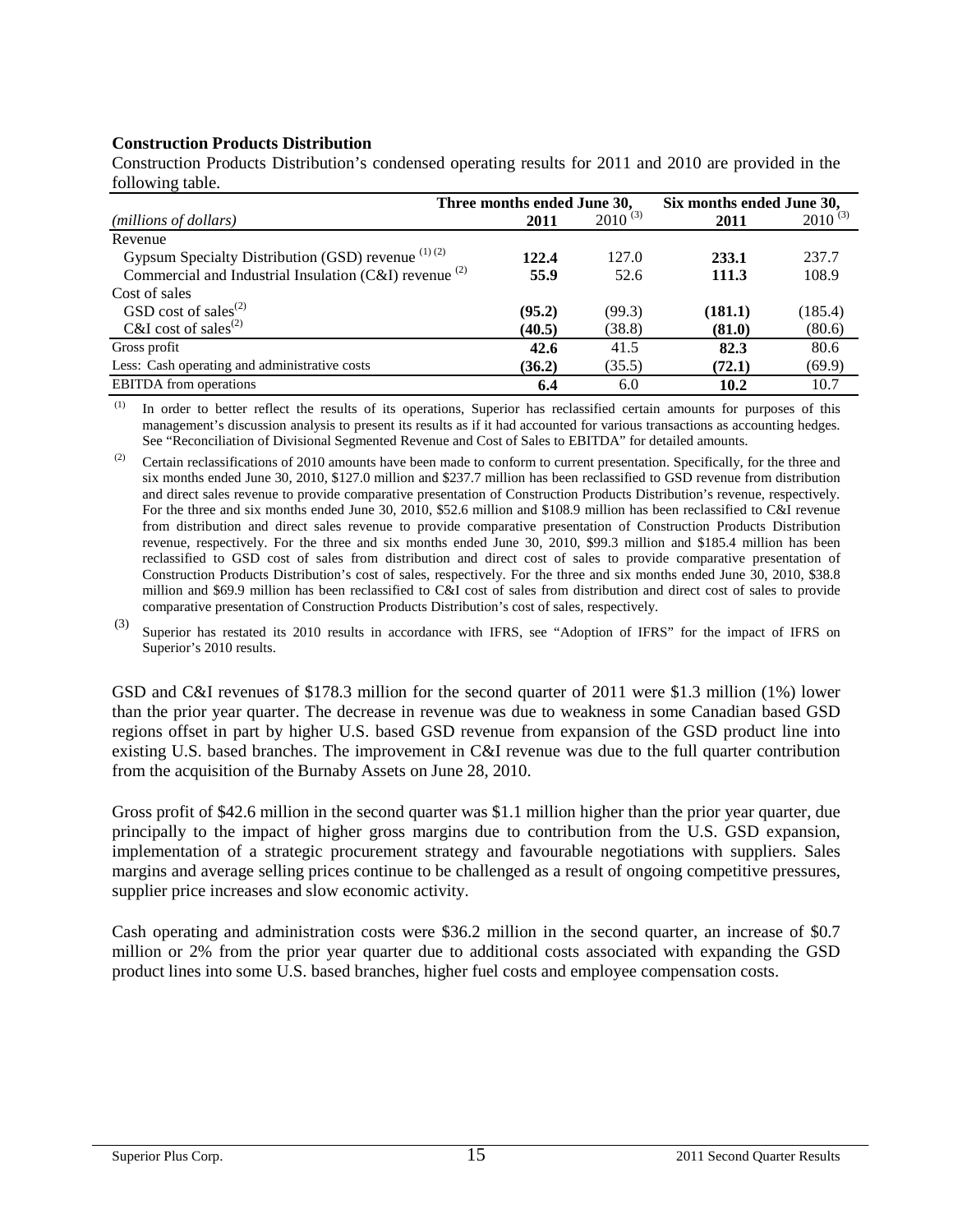# **Outlook**

Construction Products Distribution expects EBITDA from operations for 2011 to be between \$27 million and \$37 million, consistent with Superior's previous financial outlook as provided in the 2011 first quarter Management's Discussion and Analysis. Significant assumptions underlying its current outlook are:

- GSD sales revenue from Canada is expected to decline from 2010 levels due to competitive conditions. GSD sales revenue from the U.S. is expected to increase from 2010 due to higher pricing and the expansion of existing GSD product lines into some U.S. branches. C&I sales revenue is expected to decrease from 2010 due to lower contribution from U.S. regions as a result of challenging market conditions. The decrease in C&I revenue will be offset in part by the full year contribution from the acquisition of the Burnaby Assets; and
- Sales margins for GSD and C&I as compared to 2010 are expected to increase due to volume improvement in some markets, procurement initiatives and supplier negotiations offset in part by competitive pressures and supplier price increases.

In addition to the Construction Products Distribution segment's significant assumptions detailed above, refer to "Risk Factors to Superior" for a detailed review of the significant business risks affecting Superior's Construction Products Distribution segment.

|                                                    | Three months ended |                 | Six months ended |                 |  |
|----------------------------------------------------|--------------------|-----------------|------------------|-----------------|--|
|                                                    |                    | <b>June 30,</b> |                  | <b>June 30,</b> |  |
| (millions of dollars)                              | 2011               | 2010            | 2011             | 2010            |  |
| Efficiency, process improvement and growth related | 2.8                | 6.5             | 7.4              | 12.1            |  |
| Other capital                                      | 4.0                | 4.6             | 7.2              | 6.0             |  |
|                                                    | 6.8                | 11.1            | 14.6             | 18.1            |  |
| Acquisition of Griffith                            |                    |                 |                  | 142.6           |  |
| Acquisition of Burnaby Assets (Burnaby)            |                    | 17.8            |                  | 17.8            |  |
| Other acquisitions                                 | 0.3                | (0.1)           | 4.9              | 0.3             |  |
| Proceeds on disposition of capital                 | (0.6)              | (1.3)           | (1.6)            | (1.8)           |  |
| Total net capital expenditures                     | 6.5                | 27.5            | 17.9             | 177.0           |  |
| Investment in finance leases                       | 0.9                | 4.8             | 4.2              | 9.1             |  |
| Total expenditures                                 | 7.4                | 32.3            | 22.1             | 186.1           |  |

# **Consolidated Capital Expenditure Summary**

Efficiency, process improvement and growth related expenditures were \$2.8 million in the second quarter compared to \$6.5 million in the prior year quarter. These were incurred primarily in relation to Energy Services' purchases of rental assets, system upgrades and truck related expenditures. Other capital expenditures were \$4.0 million in the second quarter compared to \$4.6 million in the prior year quarter, consisting primarily of required maintenance and general capital across all of Superior's segments. During the second quarter Energy Services' completed the acquisition of a small heating oil distributor for \$0.3 million. Proceeds on the disposal of capital were \$0.9 million in the second quarter and consisted of Superior's disposition of surplus tanks, cylinders and other assets. During the second quarter Superior entered into new leases with capital equivalent value of \$0.9 million primarily related to delivery vehicles for the Energy Services and Construction Products Distribution segments.

# **Corporate and Interest Costs**

Corporate costs for the second quarter were \$3.9 million, compared to \$3.6 million in the prior year quarter. Corporate costs were impacted by higher employee long term incentive compensation, higher capital tax, higher professional and consulting fees.

Interest expense on revolving term bank credit and term loans for the second quarter was \$12.1 million, an increase of \$2.1 million from the prior year quarter. Interest costs increased due to higher average debt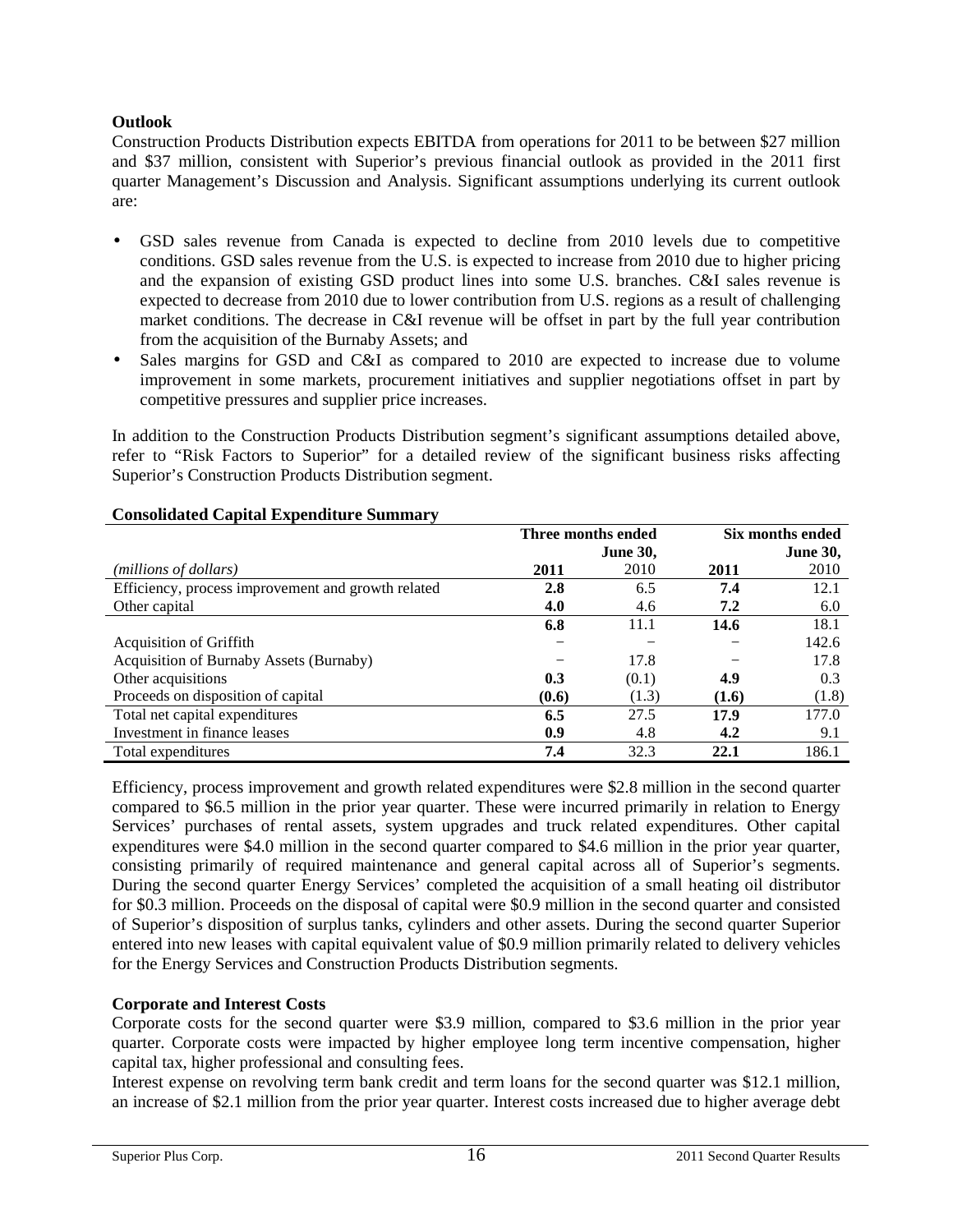levels associated with increased net working capital requirements and realized losses on interest rate swaps. See "Liquidity and Capital Resources" discussion for further details on the change in average debt levels.

Interest on Superior's convertible unsecured subordinated debentures ("Debentures" which includes all series of convertible unsecured subordinated debentures) was \$8.7 million for the second quarter of 2011, \$1.2 million higher than the prior year quarter of \$7.5 million. The increase in debenture interest is primarily due to the issuance of \$150.0 million, 6.00% convertible debentures on December 23, 2010 for general corporate purposes.

# **Taxation**

Total income tax recovery for the second quarter was \$1.4 million, and consists of \$0.1 million in cash income tax expense and \$1.5 million in deferred income tax recovery, compared to a total income tax recovery of \$20.2 million in the prior year quarter, which consisted of \$0.1 million in cash income tax recoveries and a \$20.1 million deferred income tax recovery.

Cash income and withholding taxes for the second quarter was \$0.1 million and consisted of income tax expense in the U.S. of \$0.1 million (2010 Q2 - \$0.1 million of U.S. cash tax recovery). Deferred income tax recovery for the second quarter was \$1.5 million (2010 Q2 - \$20.1 million deferred income tax recovery), resulting in a corresponding net deferred income tax asset of \$244.5 million as at June 30, 2011. Deferred income taxes for the second quarter were impacted by unrealized gains and losses on derivative financial instruments and an increase in operating results.

# **Consolidated Outlook**

Superior expects adjusted cash flow from operations for 2011 to be between \$1.55 and \$1.90 per share, consistent with Superior's previous financial outlook as provided in the 2011 first quarter Management's Discussion and Analysis. Superior's consolidated adjusted operating cash flow outlook is dependent on the operating results of its three operating segments. See the discussion of operating results by segment for additional details on Superior's 2011 guidance. In addition to the operating results of Superior's three operating segments, significant assumptions underlying Superior's current 2011 outlook are:

- The economic recovery in Canada and the United States is expected to continue with slow growth through 2011;
- Superior is expected to continue to attract capital and obtain financing on acceptable terms;
- The foreign currency exchange rate between the Canadian and US dollar is expected to be US\$0.97 per Canadian dollar in 2011 on all unhedged foreign currency transactions;
- Financial and physical counterparties are expected to continue fulfilling their obligations to Superior;
- Regulatory authorities are not expected to impose any new regulations impacting Superior;
- Superior's average interest rate on floating-rate debt is expected to increase modestly towards the end of 2011;
- The per share outlooks for 2011 include the impact of the DRIP; and
- U.S. based cash taxes are expected to be minimal in 2011 and have been based on existing statutory income tax rates. Canadian based cash taxes are also expected to be minimal in 2011 and have been based on existing statutory income tax rates.

In addition to Superior's significant assumptions detailed above, refer to the section "Risk Factors to Superior" for a detailed review of Superior's significant business risks.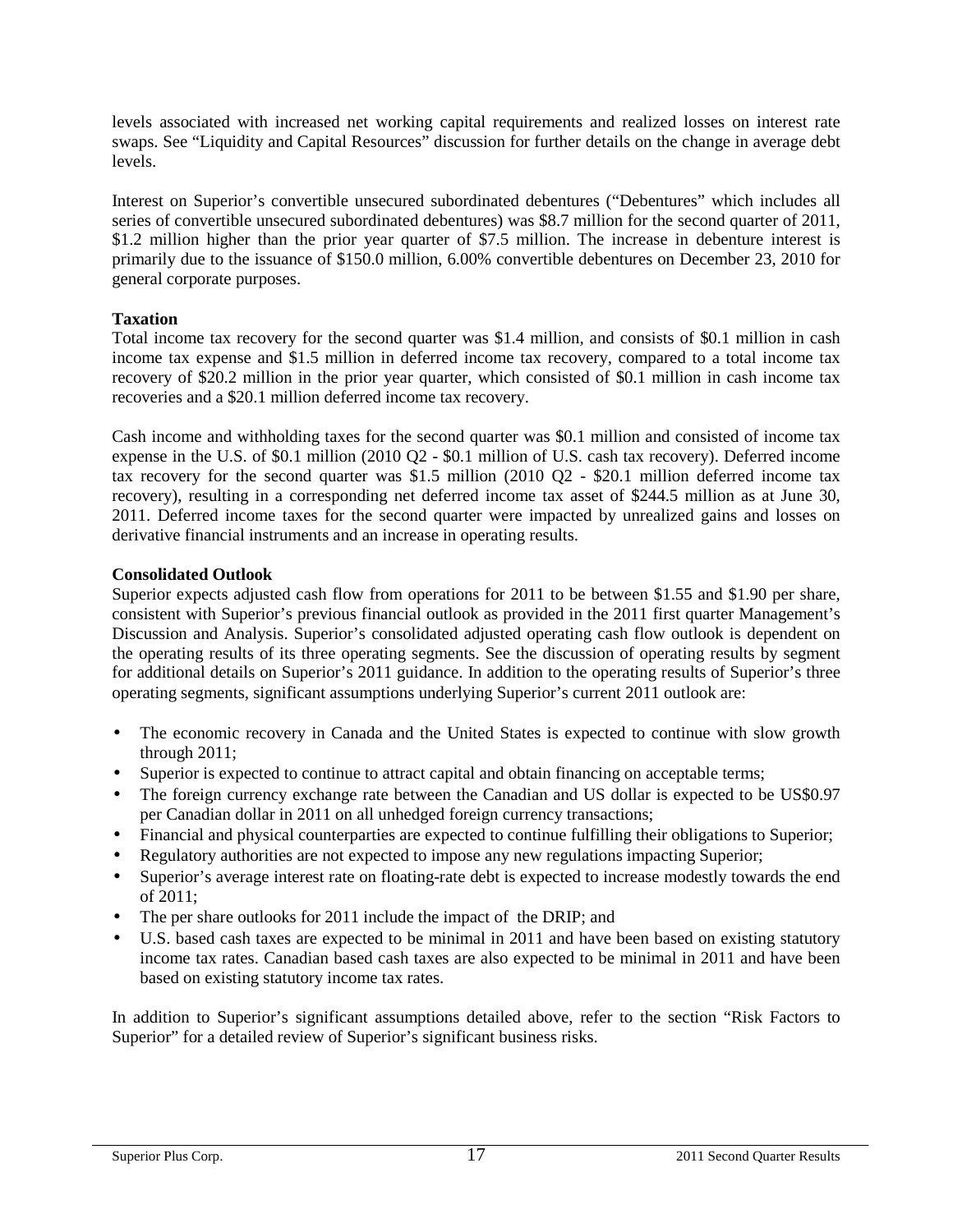# **Liquidity and Capital Resources**

Superior's revolving syndicated bank facility (Credit Facility), term loans and finance lease obligations (Borrowings) before deferred financing fees totaled \$706.1 million as at June 30, 2011, a decrease of \$33.9 million from December 31, 2010. Overall Borrowings decreased as compared to year end due lower net working capital requirements offset in part due to funding requirements for finance lease repayments, dividends payments and net capital expenditures. Net working capital levels continue to trend higher than normal as a result of accounts receivables levels within the Canadian propane distribution business due to delayed invoicing associated with a system upgrade (refer to "System Upgrade" for additional details). On June 20, 2011, Superior completed an extension of its Credit Facility with ten lenders and increased the size of the facility from \$450 million to \$615 million. The secured revolving credit facility matures on June 27, 2014 and can be expanded up to \$750 million. Financial covenant ratios were unchanged with Consolidated Secured Debt to Consolidated EBITDA ratio and Consolidated Debt to Consolidated EBITDA ratio of 3.0x and 5.0x, respectively. Additionally, in conjunction with the extension of the syndicated credit facility, Superior has terminated its accounts receivable securitization program which provided up to \$130 million of additional credit on a seasonally adjusted basis. See "Summary of Cash Flows" for details on Superior's sources and uses of cash.

As at June 30, 2011, Debentures (before deferred issue costs) issued by Superior totaled \$638.1 million which was consistent with the \$637.8 million outstanding as at December 31, 2010. See Note 15 to the Unaudited Condensed Consolidated Financial Statements for additional details on Superior's Debentures.

As at June 30, 2011, approximately \$243.4 million was available under the Credit Facility which Superior considers sufficient to meet its net working capital funding requirements and expected capital expenditures.

Consolidated net working capital was \$365.3 million as at June 30, 2011, a decrease of \$34.5 million from net working capital of \$399.8 million as at December 31, 2010. The decrease in net working capital was primarily due to impact of the seasonal reduction in net working capital requirements at Energy Services offset in part by the ongoing delayed cash collections issues associated with the system upgrade completed in the second quarter of 2010 at Canadian propane distribution (refer to "System Upgrade" for additional details). Superior's net working capital requirements are financed from revolving term bank credit facilities.

In May 2010, Superior reestablished its DRIP, commencing with the payment of the May 2010 dividend. The DRIP provides Shareholders with the opportunity to reinvest their cash dividends at a 5% discount to the market price of Superior's shares. Proceeds received from the DRIP were \$7.2 million (Q2 2010 - \$1.5 million) and \$16.4 million (2010 - \$1.5 million) for the three and six months ended June 30, 2011.

As at June 30, 2011, when calculated in accordance with the Credit Facility, the Consolidated Secured Debt to Compliance EBITDA ratio was 2.2 to 1.0 (December 31, 2010 – 2.6 to 1.0) and the Consolidated Debt to Compliance EBITDA ratio was 2.8 to 1.0 (December 31,  $2010 - 3.2$  to 1.0). For both of these covenants all outstanding Debentures are not considered. These ratios are within the requirements contained in Superior's debt covenants, which restrict its ability to pay dividends. In accordance with the Credit Facility, Superior must maintain a Consolidated Secured Debt to Compliance EBITDA ratio of not more than 3.0 to 1.0 and not more than 3.5 to 1.0 as a result of acquisitions. In addition, Superior must maintain a Consolidated Debt to Compliance EBITDA ratio of not more than 5.0 to 1.0, excluding convertible unsecured subordinated debentures. Distributions (including payments to Debenture holders) cannot exceed Compliance EBITDA less cash income taxes, plus \$35.0 million on a trailing twelve month rolling basis.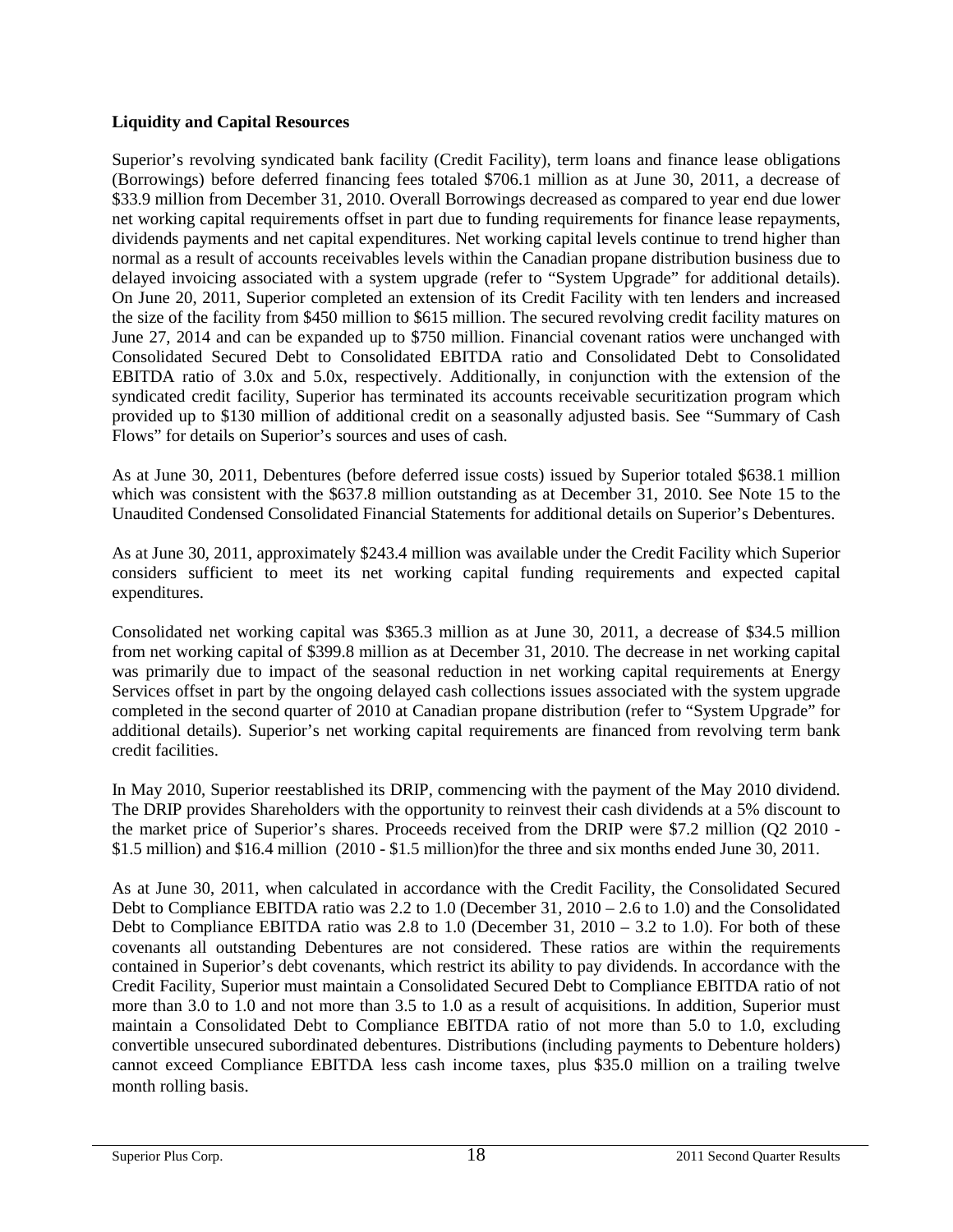As at June 30, 2011 proceeds of \$nil million (December 31, 2010 – \$90.1 million) had been raised under the accounts receivable securitization program. During the month of June Superior terminated the accounts receivable securitization program. (See Note 13 to the Unaudited Condensed Consolidated Financial Statements).

On January 20, 2010, DBRS confirmed Superior LP's senior secured notes and senior unsecured debenture ratings at BBB(low) and BB(high), respectively, both with stable trends. On September 9, 2010, DBRS confirmed Superior LP's senior secured long-term debt credit rating at BBB(low) and its senior unsecured rating at BB(high), but changed the trend of both from stable to negative. On March 8, 2011, Standard and Poor's lowered both Superior's and Superior LP's, long-term corporate credit rating to BB- from BB and reduced the secured debt rating to BB+ from BBB-. The outlook rating for both Superior and Superior LP remains stable and the credit rating on Superior's unsecured debt is unchanged at BB-.

At June 30, 2011, Superior had an estimated defined benefit pension solvency deficiency of approximately \$24.0 million (December 31, 2010 - \$23.7 million) and a going concern solvency deficiency of approximately \$13.3 million (December 31, 2010 - \$17.7 million). Funding requirements required by applicable pension legislation are based upon going concern and solvency actuarial assumptions. These assumptions differ from the going concern actuarial assumptions used in Superior's financial statements. Superior has sufficient liquidity through existing revolving term bank credits and anticipated future operating cash flow to fund this deficiency over the prescribed funding period.

In the normal course of business, Superior is subject to lawsuits and claims. Superior believes the resolution of these matters will not have a material adverse effect, individually or in the aggregate, on Superior's liquidity, consolidated financial position or results of operations. Superior records costs as they are incurred or when they become determinable.

#### **Shareholders' Capital**

The weighted average number of shares outstanding during the second quarter was 108.9 million shares, an increase of 3.9 million shares compared to the prior year quarter due to the issuance of 2,949,364 common shares over the past twelve months and the resulting impact on weighted average number of shares outstanding. The following table provides a detailed breakdown of the common shares issued over the last twelve months:

|                                                 |                  |              | Issued               |
|-------------------------------------------------|------------------|--------------|----------------------|
|                                                 |                  | Issuance     | Number of            |
|                                                 | Closing          | Price per    | <b>Common Shares</b> |
|                                                 | Date             | <b>Share</b> | (Millions)           |
| As at June 30, 2010                             |                  |              | 106.2                |
| Issuance of common shares under Superior's DRIP | July 15, 2010    |              |                      |
|                                                 | through June 15, |              |                      |
|                                                 | 2011             | \$10.97      | 3.0                  |
| As at June 30, 2011                             |                  |              | 109.2                |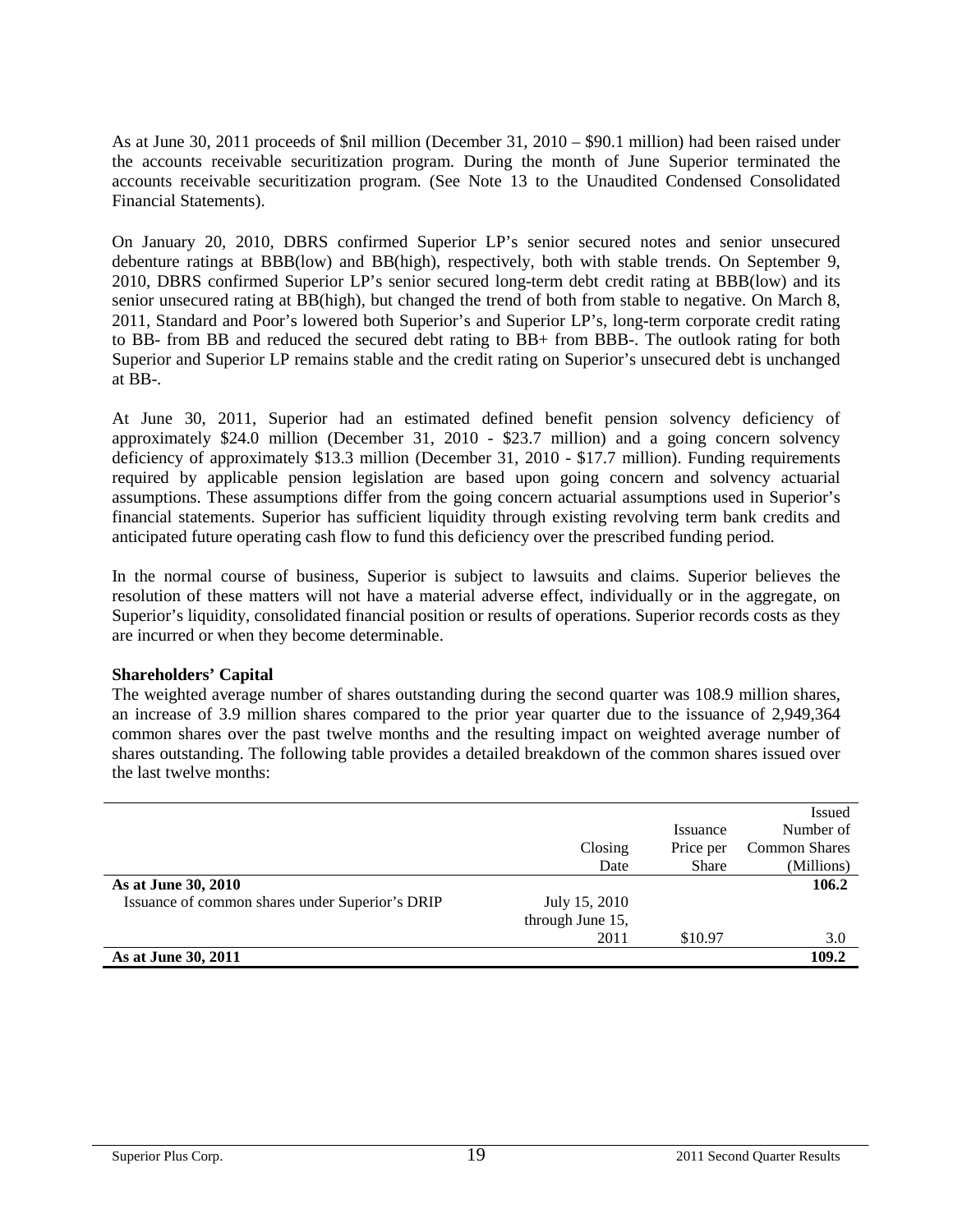As at August 4, 2011, June 30, 2011 and December 31, 2010, the following common shares and securities convertible into common shares were outstanding:

|                                                 |                   | <b>August 4, 2011</b> |                   | <b>June 30, 2011</b> | December 31, 2010 |               |
|-------------------------------------------------|-------------------|-----------------------|-------------------|----------------------|-------------------|---------------|
|                                                 | Convertible       |                       | Convertible       |                      | Convertible       |               |
| (millions)                                      | <b>Securities</b> | <b>Shares</b>         | <b>Securities</b> | <b>Shares</b>        | <b>Securities</b> | <b>Shares</b> |
| Common shares outstanding $(1)$                 |                   | 109.4                 |                   | 109.2                |                   | 107.7         |
| 5.75% Debentures $(2)$                          | \$174.9           | 4.9                   | \$174.9           | 4.9                  | \$174.9           | 4.9           |
| 5.85% Debentures <sup>(3)</sup>                 | \$75.0            | 2.4                   | \$75.0            | 2.4                  | \$75.0            | 2.4           |
| 7.50% Debentures $(4)$                          | \$69.0            | 5.3                   | \$69.0            | 5.3                  | \$69.0            | 5.3           |
| 5.75% Debentures <sup>(5)</sup>                 | \$172.5           | 9.1                   | \$172.5           | 9.1                  | \$172.5           | 9.1           |
| $6.00\%$ Debentures <sup><math>(6)</math></sup> | \$150.0           | 9.9                   | \$150.0           | 9.9                  | \$150.0           | 9.9           |
| Shares outstanding and issuable                 |                   |                       |                   |                      |                   |               |
| upon conversion of Debentures                   |                   | 141.0                 |                   | 140.8                |                   | 139.3         |

 $<sup>(1)</sup>$  Common shares outstanding as at August 4, 2011, includes 211,489 common shares issued under Superior's DRIP program</sup> during the month of July.

(2) Convertible at \$36.00 per share.

 $^{(3)}$  Convertible at \$31.25 per share.

 $^{(4)}$  Convertible at \$13.10 per share.

 $(5)$  Convertible at \$19.00 per share.

 $^{(6)}$  Convertible at \$15.10 per share.

### **Dividends Paid to Shareholders**

Superior's dividends paid to its shareholders are dependent on its cash flow from operating activities with consideration for changes in working capital requirements, investing activities and financing activities of Superior. See "Summary of Adjusted Operating Cash Flow" and "Summary of Cash Flows" for additional details on the sources and uses of Superior's cash flow.

Dividends declared to shareholders in the second quarter were \$32.7 million (before DRIP proceeds of \$7.2 million) or \$0.30 per share, a decrease of \$10.1 million as compared to the second quarter of 2010 due to the revision of Superior's dividend rate to \$0.10 per share per month effective with the March 2011 dividend payment. Superior annualized dividend rate is \$1.20 per share which decreased from the prior level of \$0.135 per share per month or \$1.62 per share on an annualized basis effective with Superior's March 2011 dividend. Dividends to shareholders are declared at the discretion of Superior.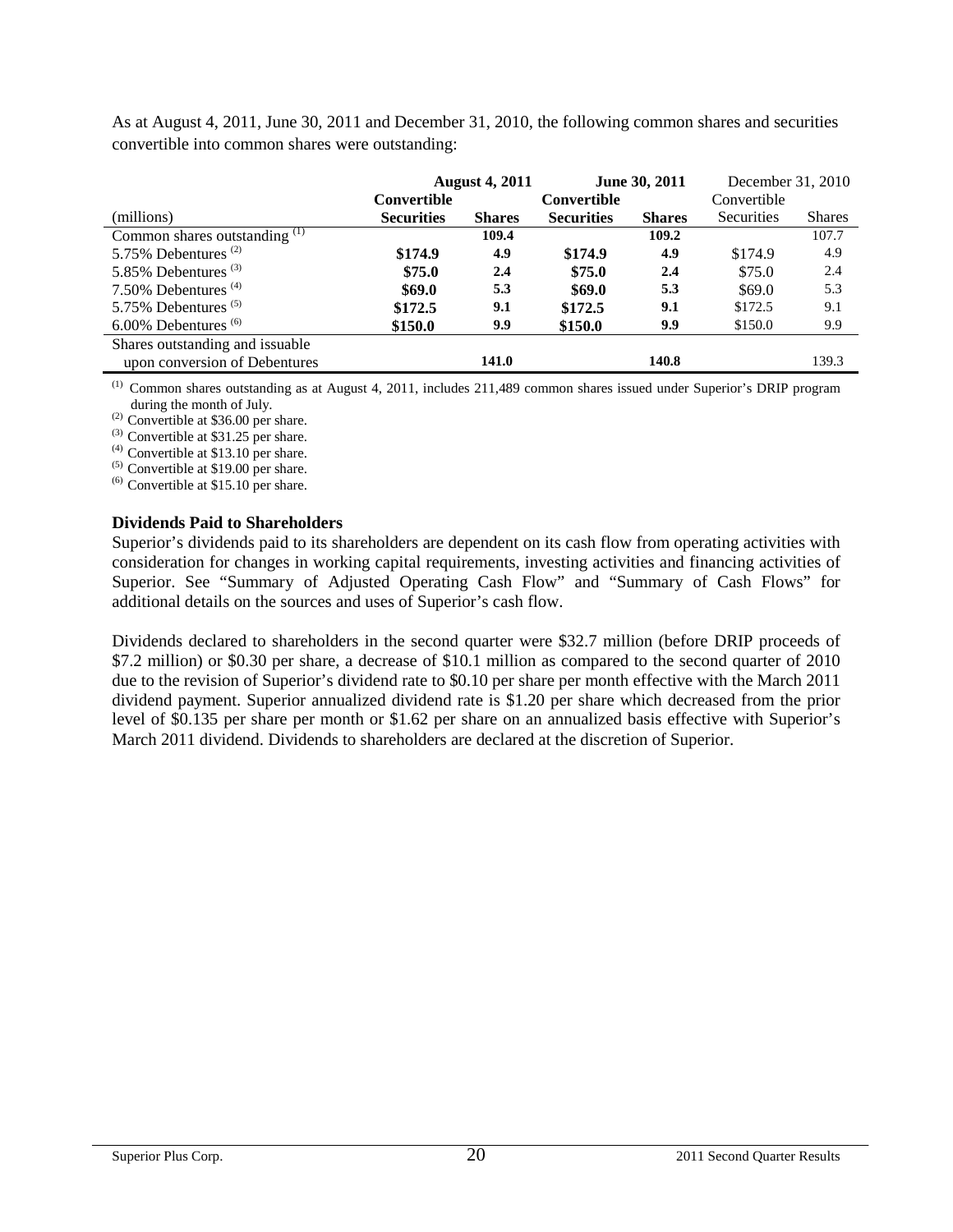Superior's primary sources and uses of cash are detailed below:

# **Summary of Cash Flows** (1)

|                                                            |                   | Three months ended June 30, |        | Six months ended June 30, |
|------------------------------------------------------------|-------------------|-----------------------------|--------|---------------------------|
| (millions of dollars)                                      | 2011              | 2010                        | 2011   | 2010                      |
| Cash flows from (used in) operating activities             | 68.3              | (15.0)                      | 121.7  | 84.4                      |
| Investing activities:                                      |                   |                             |        |                           |
| Purchase of property, plant and equipment <sup>(2)</sup>   | (6.8)             | (11.1)                      | (14.6) | (18.1)                    |
| Proceeds on disposal of property, plant and equipment      | 0.6               | 1.3                         | 1.6    | 1.8                       |
| Acquisition of Griffith                                    |                   |                             |        | (142.6)                   |
| Other acquisitions                                         | (0.3)             | (17.7)                      | (4.9)  | (18.1)                    |
| Cash flows used in investing activities                    | (6.5)             | (27.5)                      | (17.9) | (177.0)                   |
| Financing activities:                                      |                   |                             |        |                           |
| Net proceeds (repayment) of borrowings                     | 60.5              | 93.7                        | 68.8   | (73.6)                    |
| Repayment of finance lease obligation                      | (3.8)             | (3.1)                       | (7.9)  | (6.1)                     |
| Net proceeds (repayment) of accounts receivable            |                   |                             |        |                           |
| securitization program                                     | (89.3)            | (24.0)                      | (90.1) | (7.3)                     |
| Proceeds from the issuance of 5.75% convertible            |                   |                             |        |                           |
| debentures                                                 |                   |                             |        | 172.5                     |
| Costs incurred for the issuance of 5.75% convertible       |                   |                             |        |                           |
| debentures                                                 |                   | (0.5)                       |        | (6.9)                     |
| Issuance of common shares                                  |                   | 15.7                        |        | 82.2                      |
| Proceeds from the dividend reinvestment plan               | 7.2               | 1.5                         | 16.4   | 1.5                       |
| Dividends paid to shareholders                             | (32.7)            | (42.8)                      | (72.7) | (84.6)                    |
| Increase (decrease) in non-cash financing working          |                   |                             |        |                           |
| capital                                                    |                   | (0.1)                       | (3.6)  | 0.9                       |
| Cash flows from (used in) financing activities             | (58.1)            | 40.4                        | (89.1) | 78.6                      |
| Net increase (decrease) in cash and cash equivalents       | 3.7               | (2.1)                       | 14.7   | (14.0)                    |
| Cash and cash equivalents, beginning of period             | 19.5              | 11.9                        | 8.9    | 24.3                      |
| Effect of translation of foreign denominated cash and cash |                   |                             |        |                           |
| equivalents                                                |                   | 0.8                         | (0.4)  | 0.3                       |
| Cash and cash equivalents, end of period                   | $\overline{23.2}$ | 10.6                        | 23.2   | 10.6                      |
|                                                            |                   |                             |        |                           |

 $(1)$ (1) See the Consolidated Statements of Cash Flows for additional details.<br>(2) See "Consolidated Capital Expenditure Summary" for additional details.

See "Consolidated Capital Expenditure Summary" for additional details.

# **Financial Instruments – Risk Management**

Derivative and non-financial derivatives are used by Superior to manage its exposure to fluctuations in foreign currency exchange rates, interest rates and commodity prices. Superior assesses the inherent risks of these instruments by grouping derivative and non-financial derivatives related to the exposures these instruments mitigate. Superior's policy is not to use derivative or non-financial derivative instruments for speculative purposes. Superior does not formally designate its derivatives as hedges and, as a result, Superior does not apply hedge accounting and is required to designate its derivatives and non-financial derivatives as held for trading.

Effective 2008, Energy Services entered into natural gas financial swaps primarily with Macquarie Cook Energy Canada Ltd. (formerly, Constellation Energy Commodities Group Inc.) for distributor billed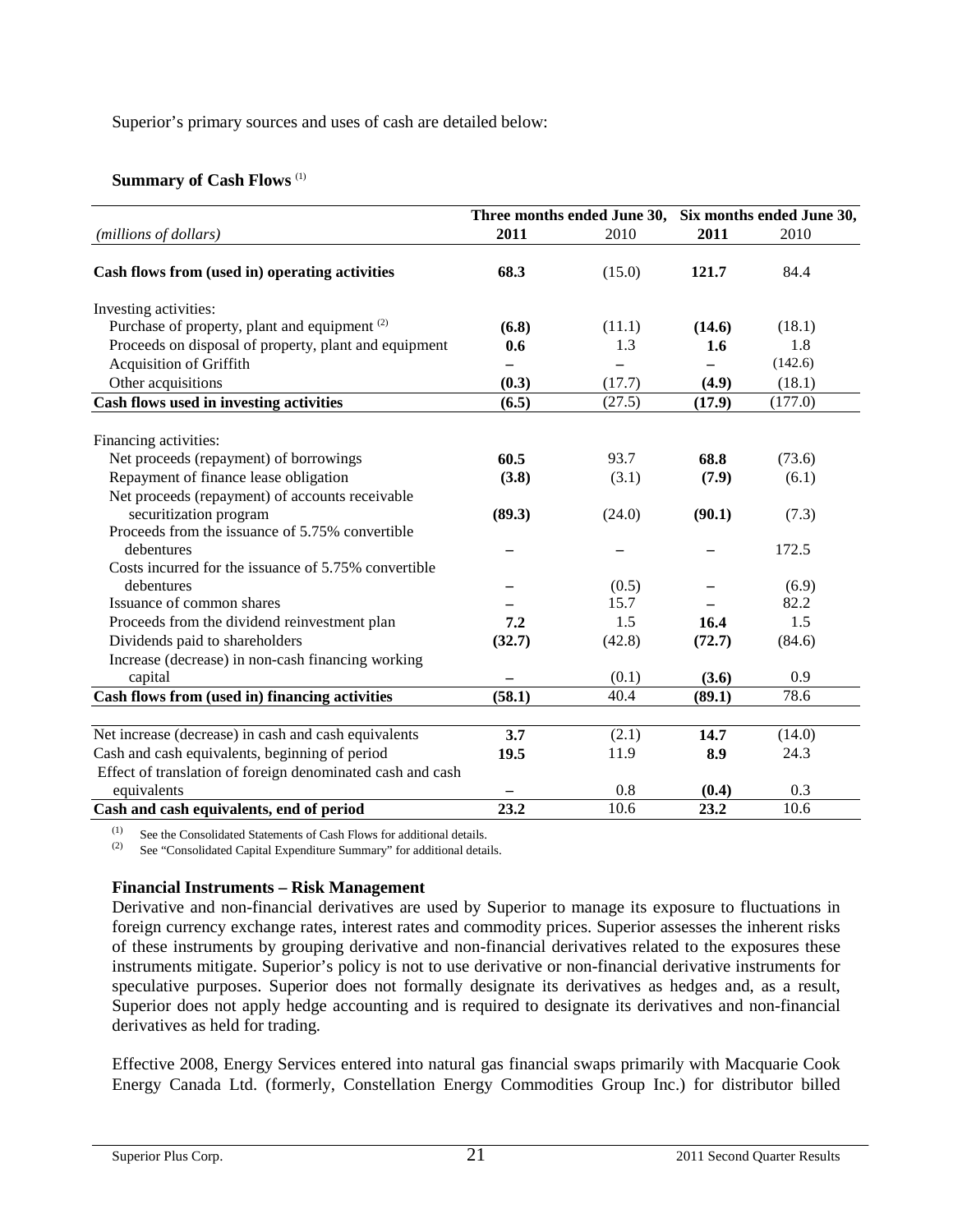natural gas business in Canada to manage its economic exposure of providing fixed-price natural gas to its customers. Additionally, Energy Services maintains its natural gas swap positions with seven additional counterparties. Energy Services monitors its fixed-price natural gas positions on a daily basis to evaluate compliance with established risk management policies. Superior maintains a substantially balanced fixedprice natural gas position in relation to its customer supply commitments.

Energy Services entered into electricity financial swaps with three counterparties to manage the economic exposure of providing fixed-price electricity to its customers. Energy Services monitors its fixed-price electricity positions on a daily basis to evaluate compliance with established risk management policies. Energy Services maintains a substantially balanced fixed-price electricity position in relation to its customer supply commitments.

Energy Services entered into various propane forward purchase and sale agreements with more than 20 counterparties to manage the economic exposure of its wholesale customer supply contracts. Energy Services monitors its fixed-price propane positions on a daily basis to monitor compliance with established risk management policies. Energy Services maintains a substantially balanced fixed-price propane gas position in relation to its wholesale customer supply commitments.

Specialty Chemicals has entered into fixed-price electricity purchase agreements to manage the economic exposure of certain of its chemical facilities to changes in the market price of electricity, in markets where the price of electricity is not fixed. Substantially all of the fair value with respect to these agreements is with a single counterparty.

Superior, on behalf of its operating divisions, entered into foreign currency forward contracts with twelve counterparties to manage the economic exposure of Superior's operations to movements in foreign currency exchange rates. Energy Services contracts a portion of its fixed-price natural gas, propane and heating oil purchases and sales in US dollars and enters into forward US dollar purchase contracts to create an effective Canadian dollar fixed-price purchase cost. Specialty Chemicals enters into US dollar forward sales contracts on an ongoing basis to mitigate the impact of foreign exchange fluctuations on sales margins on production from its Canadian plants that is sold in US dollars. Interest expense on Superior's US dollar debt is also used to mitigate the impact of foreign exchange fluctuations.

As at June 30, 2011, Energy Services had hedged approximately 100% of its US dollar natural gas and propane purchase (sales) obligations for the remainder of 2011. Overall Superior has hedged approximately 95% and 90% of its estimated US dollar exposure for the remainder of 2011 and 2012. The estimated sensitivity on adjusted operating cash flow for Superior, including divisional US exposures and the impact on US-denominated debt with respect to a \$0.01 change in the Canadian to United States exchange rate for 2011 is \$0.1 million, respectively after giving effect to United States forward contracts for 2011, as shown in the table below. Superior's sensitivities and guidance are based on an anticipated average Canadian to US dollar foreign currency exchange rate for 2011 of 0.97.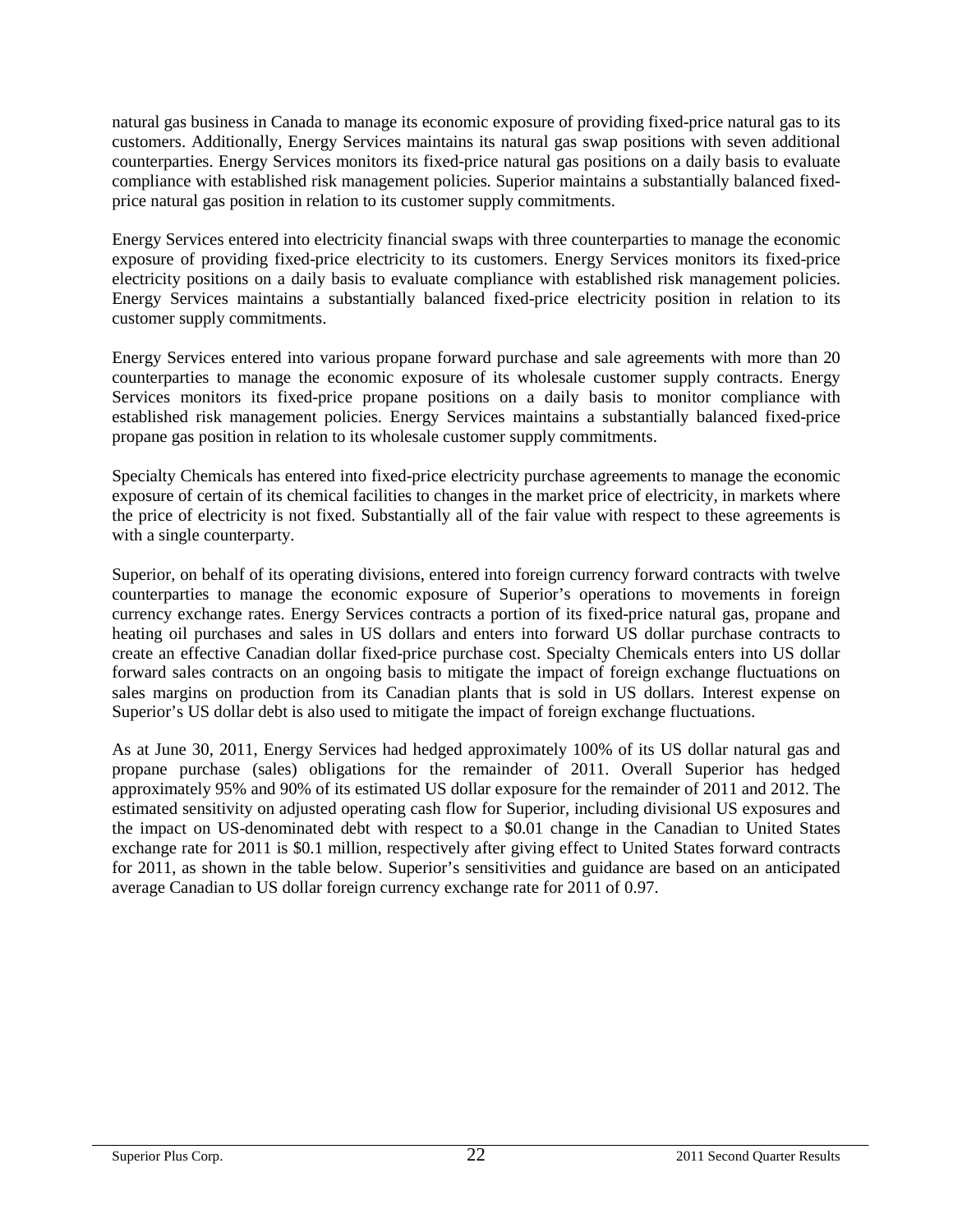|                                                            |        |                          |                          |      |      | 2016 and          |              |
|------------------------------------------------------------|--------|--------------------------|--------------------------|------|------|-------------------|--------------|
| (US\$ millions except exchange rates)                      | 2011   | 2012                     | 2013                     | 2014 | 2015 | <b>Thereafter</b> | <b>Total</b> |
| Energy Services $-$ US\$ forward purchases $(1)$           | (0.4)  | $\overline{\phantom{0}}$ |                          |      |      |                   | (0.4)        |
| Energy Services – US\$ forward purchases (sales)           | 13.9   | 45.5                     | 44.0                     |      |      |                   | 103.4        |
| Construction Products Distribution – US\$ forward sales    | 9.0    | 24.0                     | 24.0                     |      |      |                   | 57.0         |
| Specialty Chemicals – US\$ forward sales                   | 72.5   | 122.5                    | 84.0                     | 72.0 |      |                   | 351.0        |
| Corporate – US\$ forward purchases                         | (37.2) |                          |                          |      |      |                   | (37.2)       |
| Net US \$ forward sales                                    | 57.8   | 192.0                    | 152.0                    | 72.0 |      |                   | 473.8        |
|                                                            |        |                          |                          |      |      |                   |              |
| Energy Services – Average US\$ forward purchase rate $(1)$ | 1.13   |                          |                          |      |      |                   | 1.13         |
| Energy Services - Average US\$ forward sales rate          | 1.05   | 1.05                     | 1.06                     |      |      |                   | 1.05         |
| Construction Products Distribution – Average US\$          |        |                          |                          |      |      |                   |              |
| forward sales rate                                         | 1.06   | 1.06                     | 1.07                     |      |      |                   | 1.06         |
| Specialty Chemicals – US\$ forward sales rate              | 1.10   | 1.05                     | 1.06                     | 1.05 |      |                   | 1.06         |
| Corporate - US\$ forward purchases                         | 1.00   | $\overline{\phantom{0}}$ | $\overline{\phantom{0}}$ |      |      |                   | 1.00         |
| Net average external US\$/Cdn\$ exchange rate              | 1.14   | 1.05                     | 1.06                     | 1.05 |      |                   | 1.06         |
|                                                            |        |                          |                          |      |      |                   |              |
| Specialty Chemicals – Euro forward sales                   | 2.4    |                          |                          |      |      |                   | 2.4          |
| Specialty Chemicals – Average Euro forward sales rate      | 1.40   |                          |                          |      |      |                   | 1.40         |

Fixed-price energy services is now sourcing its fixed-price natural gas requirements in Canadian dollars; as such, fixed-price energy services will no longer be required to use US-dollar forward contracts to fix its Canadian dollar exposure.

Superior has interest rate swaps with four counterparties to manage the interest rate mix of its total debt portfolio and related overall cost of borrowing. Superior manages its overall liquidity risk in relation to its general funding requirements by utilizing a mix of short-term and longer-term maturity debt instruments. Superior reviews its mix of short-term and longer-term debt instruments on an on-going basis to ensure it is able to meet its liquidity requirements.

Superior utilizes a variety of counterparties in relation to its derivative and non-financial derivative instruments in order to mitigate its counterparty risk. Superior assesses the credit worthiness of its significant counterparties at the inception and throughout the term of a contract. Superior is also exposed to customer credit risk. Energy Services and Construction Products Distribution deal with a large number of small customers, thereby reducing this risk. Specialty Chemicals, due to the nature of its operations, sells its products to a relatively small number of customers. Specialty Chemicals mitigates its customer credit risk by actively monitoring the overall credit worthiness of its customers. Energy Services fixedprice energy services business has minimal exposure to customer credit risk as local natural gas and electricity distribution utilities have been mandated, for a nominal fee, to provide invoicing, collection and the assumption of bad debts risk for residential and small commercial customers. Fixed-price energy services actively monitor the credit worthiness of its direct bill industrial customers. All of Superior's business segments have credit risk policies in place in order to minimize credit exposures.

For additional details on Superior's financial instruments, including the amount and classification of gains and losses recorded in Superior's third quarter Consolidated Financial Statements, summary of fair values, notional balances, effective rates and terms, and significant assumptions used in the calculation of the fair value of Superior's financial instruments, see Note 17 to the Unaudited Condensed Consolidated Financial Statements.

# **Disclosure Controls and Procedures and Internal Controls Over Financial Reporting**

No changes have been made in Superior's internal control over financial reporting that have materially affected, or are reasonably likely to materially affect, Superior's internal control over financial reporting in the quarter ended June 30, 2011.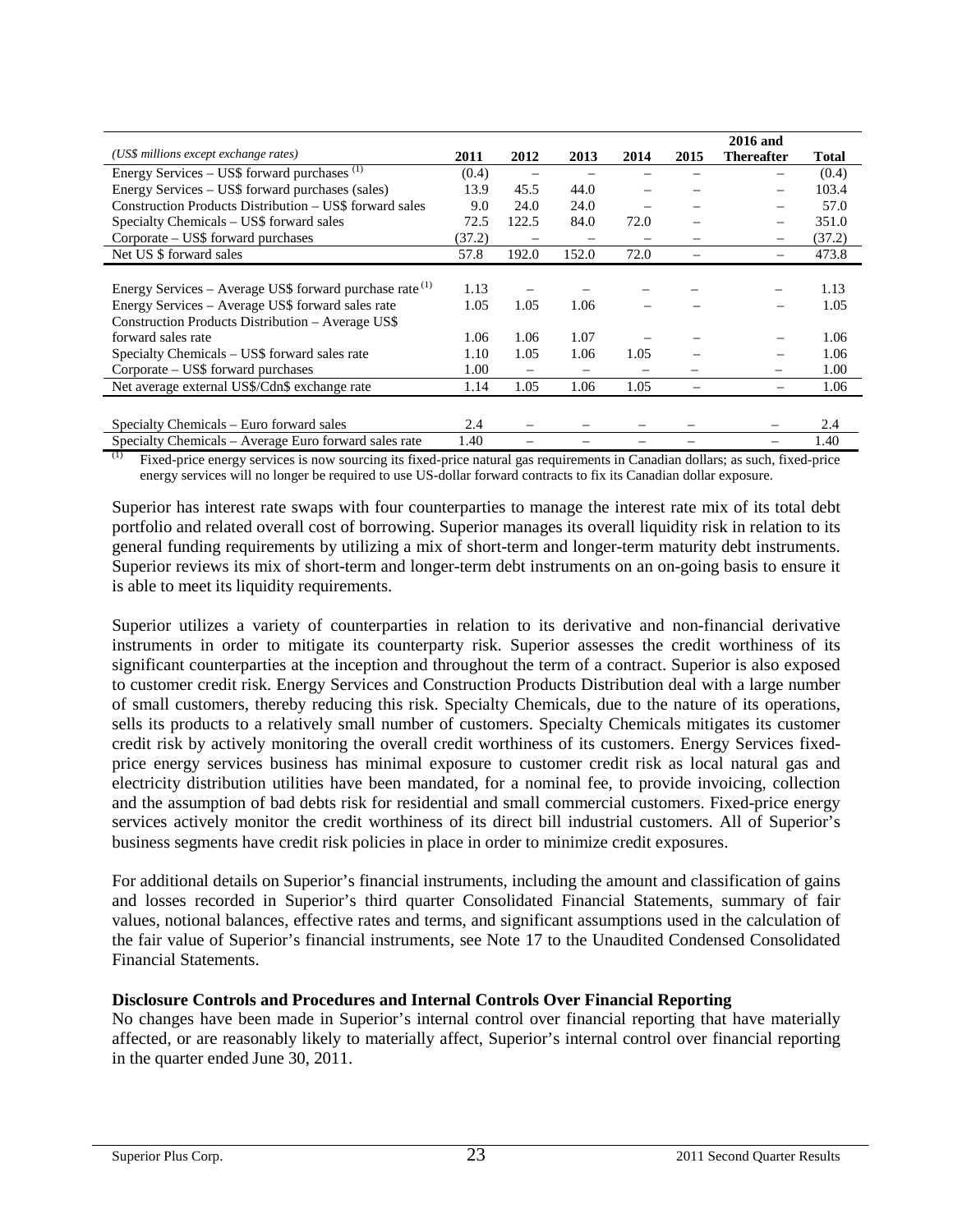During 2010, the Canadian propane distribution business completed a system upgrade of their JD Edwards enterprise system to the most recent version. Superior has experienced improvements in areas such as process efficiency and certain internal controls as a result of the upgrade. The Canadian propane distribution management team resolved all the remaining technical issues with the JD Edwards enterprise system during the second quarter. Superior is focused on reducing any outstanding accounts receivable balances associated with the system conversion and expects accounts receivable levels to return to historical levels during the second half of 2011.

### **Critical Accounting Policies and Estimates**

Superior's Unaudited Condensed Consolidated Financial Statements have been prepared in accordance with IFRS. The significant accounting policies are described in the unaudited Condensed Consolidated Financial Statements for the period ended June 30, 2011. Certain of these accounting policies, as well as estimates made by management in applying such policies, are recognized as critical because they require management to make subjective or complex judgments about matters that are inherently uncertain. Our critical accounting estimates relate to the allowance for doubtful accounts, employee future benefits, future income tax assets and liabilities, the valuation of derivatives and non-financial derivatives and asset impairments and the assessment of potential asset retirement obligations.

# **Adoption of IFRS**

The Accounting Standards Board of Canada (AcSB) announced plans in 2008 which require the convergence of GAAP with IFRS for publicly accountable enterprises, including Superior. The changeover date from GAAP to IFRS is for annual and quarterly financial statements relating to fiscal years beginning on or after January 1, 2011.

The initial adoption of IFRS has required Superior to review each of its accounting policies and determine whether or not a change is required or permitted under IFRS and whether any amended policy is required to be applied on a retrospective or prospective basis. This review was performed in accordance with IFRS 1 *First-time Adoption of International Financial Reporting Standards* which provides guidance for initial adoption, policy choice option and exemptions available.

IFRS accounting standards are similar to the conceptual framework of GAAP, although significant differences exist in certain matters of recognition, measurement and disclosure. The adoption of IFRS has had a material impact on Superior's consolidated balance sheets and statement of comprehensive income

# **Transition to IFRS**

Superior has restated previously reported unaudited financial figures for 2010 under GAAP to reflect the impact of adopting IFRS. Superior's financial information has been compiled from the underlying IFRS basis of financial information included in the accompanying financial statements as at June 30, 2011 and for the three and six months periods ended June 30, 2011 and 2010. See Note 28 to Superior's Unaudited Condensed Consolidated Financial Statements for the details on Superior's transition to IFRS.

Superior will continue to assess the impact of changes to IFRS on its opening balance sheet adjustments and other reporting periods. The actual adjustments recorded in Superior's opening balance sheet as at January 1, 2010 for the year ending December 31, 2011, may differ from those presented in the Unaudited Condensed Consolidated Financial Statements as a June 30, 2011 pending changes to IFRS accounting standards.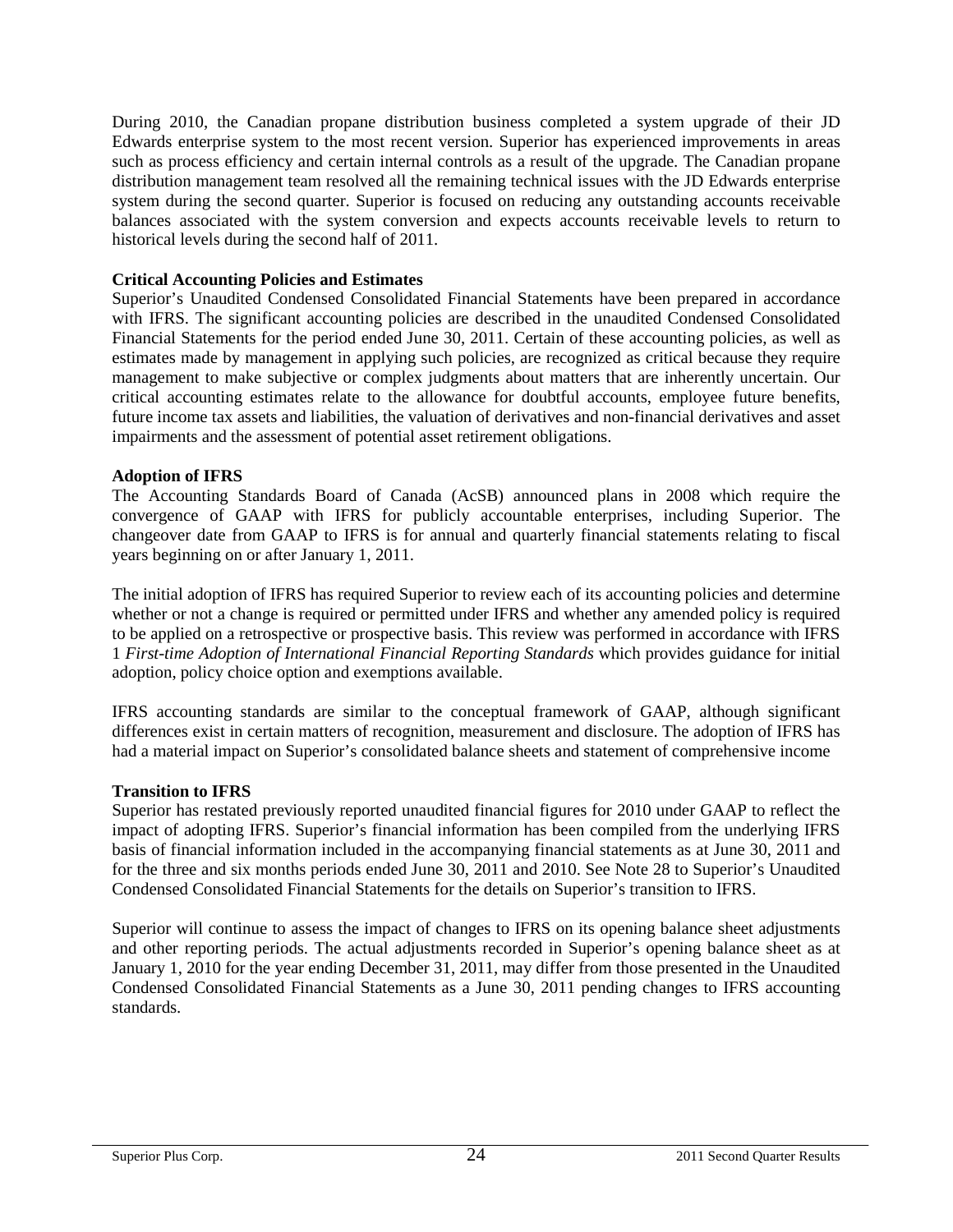### **Reconciliation from GAAP to IFRS**

The following table reconciles Superior's audited financial information for the three and six months ended June 30, 2010 under GAAP to that under IFRS. Superior has also provided additional analysis describing the reconciling items affecting AOCF for the period.

| Reconciliation of Net Earnings (Loss) for the Three and Six Months Ended June 30, 2010 |             |       |                               |             |                                                      |  |  |  |  |  |
|----------------------------------------------------------------------------------------|-------------|-------|-------------------------------|-------------|------------------------------------------------------|--|--|--|--|--|
| Three months ended June 30, 2010                                                       |             |       |                               |             |                                                      |  |  |  |  |  |
| (millions of dollars)                                                                  | <b>GAAP</b> |       | Adjustments Reclassifications | <b>IFRS</b> | <b>IFRS</b> Accounts                                 |  |  |  |  |  |
| Revenues                                                                               | 788.4       | 0.6   | 2.2                           | 791.2       | Revenues                                             |  |  |  |  |  |
| Cost of products sold                                                                  | (599.9)     | (0.8) | (24.6)                        |             | $(625.3)$ Cost of sales                              |  |  |  |  |  |
| Realized gains (losses) on derivative                                                  |             |       |                               |             |                                                      |  |  |  |  |  |
| financial instruments                                                                  | (21.0)      |       | 21.0                          |             |                                                      |  |  |  |  |  |
| Gross profit                                                                           | 167.5       | (0.2) | (1.4)                         | 165.9       |                                                      |  |  |  |  |  |
| Operating and administrative costs                                                     | 155.8       | (5.9) | 18.5                          | 168.4       | Selling, distribution<br>and administrative<br>costs |  |  |  |  |  |
|                                                                                        |             | 0.7   |                               | 0.7         | Other expenses                                       |  |  |  |  |  |
| Deprecation of property, plant and                                                     |             |       |                               |             |                                                      |  |  |  |  |  |
| equipment                                                                              | 8.6         | 3.1   | (11.7)                        |             |                                                      |  |  |  |  |  |
| Amortization of intangible assets                                                      | 6.2         | 0.6   | (6.8)                         |             |                                                      |  |  |  |  |  |
| Interest on revolving term bank credits<br>and term loan                               | 9.2         | 1.0   | 8.1                           | 18.3        | Finance expense                                      |  |  |  |  |  |
| Interest on convertible unsecured                                                      |             |       |                               |             |                                                      |  |  |  |  |  |
| subordinated debt                                                                      | 7.6         |       | (7.6)                         |             |                                                      |  |  |  |  |  |
| Accretion of convertible debenture and                                                 |             |       |                               |             |                                                      |  |  |  |  |  |
| borrowings issue costs                                                                 | 1.9         |       | (1.9)                         |             |                                                      |  |  |  |  |  |
| Unrealized losses (gains) on derivative                                                | 4.2         |       |                               | 4.2         | <b>Unrealized losses</b>                             |  |  |  |  |  |
| financial instruments                                                                  |             |       |                               |             | (gains) on derivative                                |  |  |  |  |  |
|                                                                                        |             |       |                               |             | financial instruments                                |  |  |  |  |  |
|                                                                                        | 193.5       | (0.5) | (1.4)                         | 191.6       |                                                      |  |  |  |  |  |
| Net earnings (loss) before income taxes                                                | (26.0)      | 0.3   |                               | (25.7)      | Net earnings (loss)<br>before income taxes           |  |  |  |  |  |
|                                                                                        |             |       |                               |             | Income tax recovery                                  |  |  |  |  |  |
| Income tax recovery (expense)                                                          | 7.4         | 12.7  | 0.1                           | 20.2        | (expense)                                            |  |  |  |  |  |
| <b>Net Earnings (Loss)</b>                                                             | (18.6)      | 13.0  | 0.1                           | (5.5)       | <b>Net Earnings (Loss)</b>                           |  |  |  |  |  |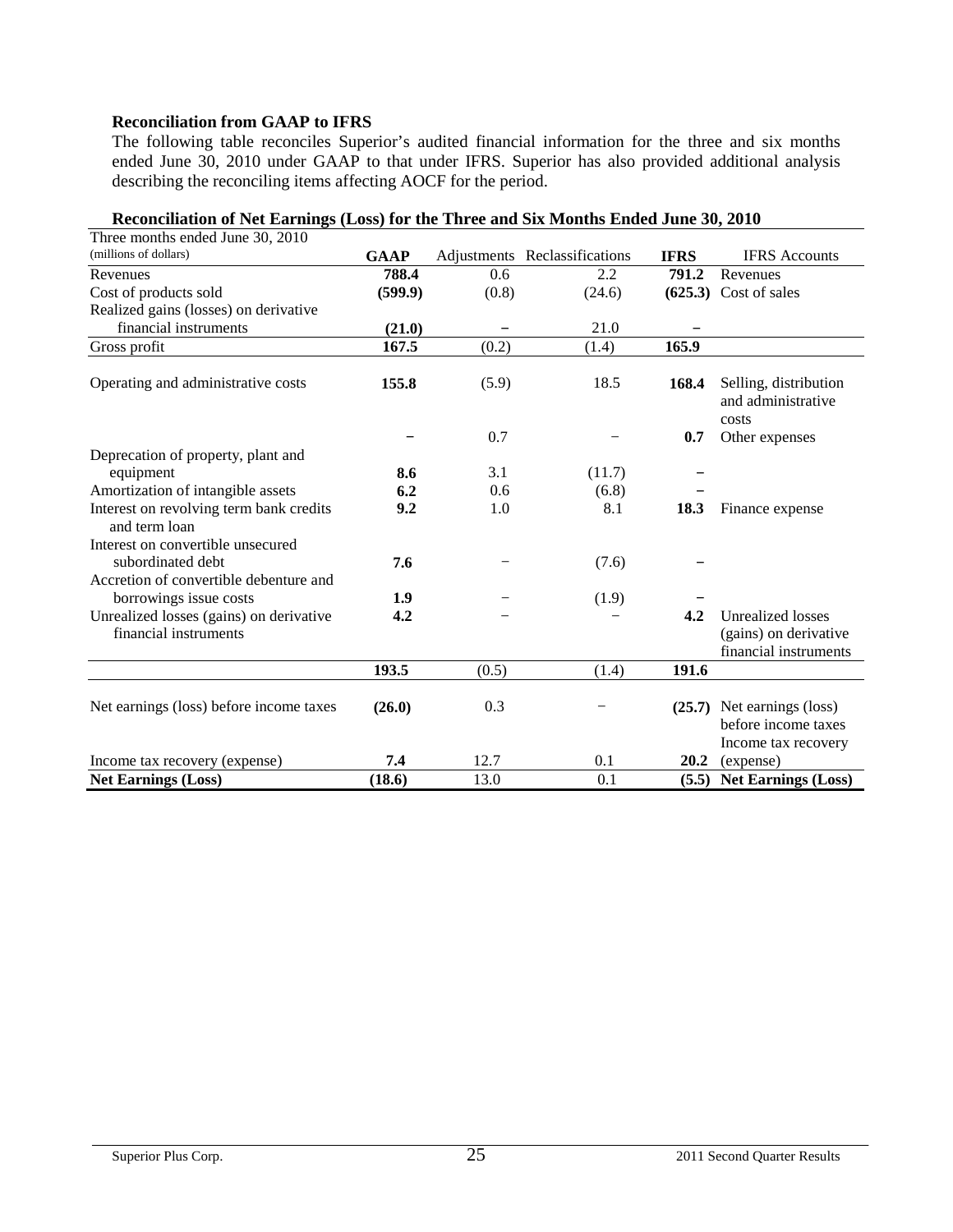| Six months ended June 30, 2010                                   |             |        |                               |             |                                                                          |
|------------------------------------------------------------------|-------------|--------|-------------------------------|-------------|--------------------------------------------------------------------------|
| (millions of dollars)                                            | <b>GAAP</b> |        | Adjustments Reclassifications | <b>IFRS</b> | <b>IFRS</b> Accounts                                                     |
| Revenues                                                         | 1,753.0     | 1.4    | 2.7                           | 1,757.1     | Revenues                                                                 |
| Cost of products sold                                            | (1,328.3)   | (2.6)  | (42.7)                        |             | $(1,373.6)$ Cost of sales                                                |
| Realized gains (losses) on derivative                            |             |        |                               |             |                                                                          |
| financial instruments                                            | (38.6)      |        | 38.6                          |             |                                                                          |
| Gross profit                                                     | 386.1       | (1.2)  | (1.4)                         | 383.5       |                                                                          |
| Operating and administrative costs                               | 313.3       | (11.5) | 38.5                          | 340.3       | Selling, distribution<br>and administrative<br>costs                     |
|                                                                  |             | 2.3    |                               | 2.3         | Other expenses                                                           |
| Deprecation of property, plant and<br>equipment                  | 17.2        | 7.2    | (24.4)                        |             |                                                                          |
| Amortization of intangible assets                                | 13.1        | 1.1    | (14.2)                        |             |                                                                          |
| Interest on revolving term bank credits<br>and term loan         | 20.0        | 2.2    | 14.7                          | 36.9        | Finance expense                                                          |
| Interest on convertible unsecured                                |             |        |                               |             |                                                                          |
| subordinated debt                                                | 12.8        |        | (12.8)                        |             |                                                                          |
| Accretion of convertible debenture and                           |             |        |                               |             |                                                                          |
| borrowings issue costs                                           | 3.3         |        | (3.3)                         |             |                                                                          |
| Unrealized losses (gains) on derivative<br>financial instruments | 32.4        |        |                               | 32.4        | Unrealized losses<br>(gains) on derivative<br>financial instruments      |
|                                                                  | 412.1       | 1.3    | (1.5)                         | 411.9       |                                                                          |
| Net earnings (loss) before income taxes                          | (26.0)      | (2.5)  | 0.1                           |             | (28.4) Net earnings (loss)<br>before income taxes<br>Income tax recovery |
| Income tax recovery (expense)                                    | 16.6        | 5.8    |                               | 22.4        | (expense)                                                                |
| <b>Net Earnings (Loss)</b>                                       | (9.4)       | 3.3    | 0.1                           | (6.0)       | <b>Net Earnings (Loss)</b>                                               |

In the above table, any amounts under IFRS adjustments represents changes made to GAAP information due to the adoption of IFRS. See Note 28 to Superior's Unaudited Condensed Consolidated Financial Statements as at and for the three and six months ended June 30, 2011 for details of these changes.

#### **Reconciliation from AOCF under GAAP to AOCF under IFRS**

|                                                   | <b>Three months</b> | Six months     | <b>Year ended</b> |
|---------------------------------------------------|---------------------|----------------|-------------------|
|                                                   | ended June 30,      | ended June 30, | December 31,      |
| (millions of dollars)                             | 2010                | 2010           | <b>2010</b>       |
| <b>AOCF</b> as reported under GAAP                | $7.5^{(1)}$         | $64.0^{(1)}$   | $143.4^{(1)}$     |
| IFRS Adjustments:                                 |                     |                |                   |
| Finance leases                                    | 3.1                 | 6.1            | 12.8              |
| Employee future benefits                          | 1.1                 | 1.9            | 1.5               |
| Capitalization of major inspections and overhauls | 0.7                 | 1.4            | 4.0               |
| Add back of non-recurring other expenses          |                     |                | 1.2               |
| Non-IFRS Adjustments:                             |                     |                |                   |
| Revenue recognition adjustment                    | 0.6                 | 0.6            |                   |
| <b>AOCF</b> as revised under IFRS                 | 13.0                | 74.0           | 162.9             |

**(1)** In order to better reflect the results of its operations, Superior has revised the treatment of customer contract related costs and non-cash interest expenses in the prior year AOCF.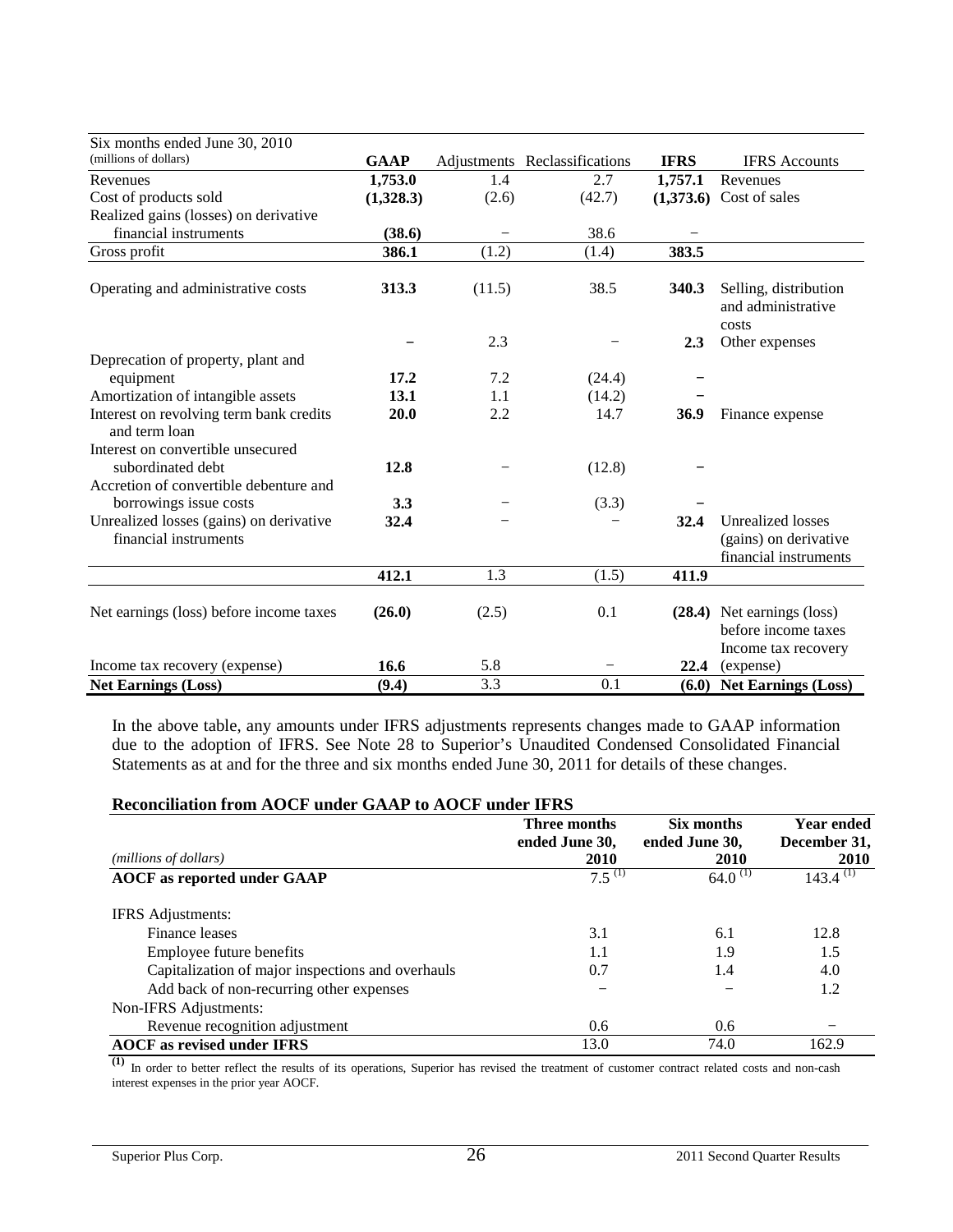# **Adjustments:**

**Finance leases**: Under IFRS, Superior is required to capitalize leases which qualify as finance leases based on the criteria set out in IAS 17 *Leases.* AOCF has increased by an amount equal to the principal repayment of leases treated as finance under IFRS. Also Superior has increased borrowings by \$69.7 million as at December 31, 2010 due to the recognition of finance leases under IFRS.

**Employee Future Benefits**: Under IFRS, Superior was required to revalue its employee benefit obligation as at January 1, 2010, which reduced the period expense for employee future benefits during 2010.

**Capitalization of major inspections and overhauls**: Under IFRS, Superior has capitalized various expenditures for major inspections and overhauls which did not qualify for capitalization under GAAP. As such AOCF have increased due to the capitalization of those types of costs.

**Revenue Recognition Adjustment**: Superior has adjusted the amount of previously recorded revenue and cost of goods sold for the three months ended June 30, 2010 and the impact will reverse in the third quarter of 2010 comparative figures.

# **Quarterly Financial and Operating Information**

|                                                 | 2011 Ouarters |         | $2010$ Quarters <sup>(2)</sup> |        |            |          | 2009 Quarters $(3)$ |          |
|-------------------------------------------------|---------------|---------|--------------------------------|--------|------------|----------|---------------------|----------|
| (millions of dollars except per share amounts)  | Second        | First   | Fourth                         | Third  | Second     | First    | Fourth              | Third    |
| Canadian propane sales volumes (millions)       |               |         |                                |        |            |          |                     |          |
| of litres)                                      | 260           | 439     | 372                            | 234    | 249        | 380      | 390                 | 244      |
| U.S. refined fuels sales volumes (millions)     |               |         |                                |        |            |          |                     |          |
| of litres)                                      | 405           | 552     | 499                            | 331    | 371        | 469      |                     |          |
| Natural gas sales volumes (millions of GJs)     | 6             | 6       | 6                              |        |            |          | 8                   | 8        |
| Electricity sales volumes (millions of KwH)     | 146           | 117     | 133                            | 86     | 73         | 74       | 68                  | 56       |
| Chemical sales volumes (thousands of metric     |               |         |                                |        |            |          |                     |          |
| tonnes)                                         | 192           | 196     | 193                            | 189    | 183        | 170      | 160                 | 188      |
| Revenues (millions of dollars)                  | 898.4         | 1,138.8 | 1,011.2                        | 769.1  | 791.2      | 965.9    | 747.5               | 441.3    |
| Gross profit                                    | 176.0         | 238.4   | 224.7                          | 172.4  | 165.9      | 217.6    | 193.1               | 152.8    |
| Net earnings (loss)                             | 1.1           | 41.1    | (74.0)                         | 3.0    | (5.1)      | (0.5)    | (19.9)              | (203.9)  |
| Per share, basic and diluted                    | \$0.01        | \$0.38  | (\$0.69)                       | \$0.03 | $(\$0.05)$ | \$(0.00) | \$(0.23)            | \$(2.31) |
| Adjusted operating cash flow (millions of       | 19.8          | 73.3    | 62.5                           | 26.5   | 12.9       | 61.0     | 65.0                | 33.5     |
| dollars)                                        |               |         |                                |        |            |          |                     |          |
| Per share, basic and diluted                    | \$0.18        | \$0.68  | \$0.58                         | \$0.25 | \$0.12     | \$0.59   | \$0.74              | \$0.38   |
| Net working capital $(1)$ (millions of dollars) | 365.3         | 416.1   | 399.8                          | 280.9  | 268.3      | 228.8    | 152.2               | 227.4    |

(1) Net working capital reflects amounts as at the quarter-end and is comprised of accounts receivable and inventories, less trade and other payables and deferred revenue.

(2) All 2010 figures have been restated for the adoption of IFRS.

(3) All 2009 figures are based on GAAP.

# **Non-IFRS Financial Measures**

# *Adjusted Operating Cash Flow*

Adjusted operating cash flow is equal to cash flow from operating activities as defined by IFRS, adjusted for changes in non-cash working capital. Superior may deduct or include additional items to its calculation of adjusted operating cash flow; these items would generally, but not necessarily, be items of a non-recurring nature. Adjusted operating cash flow is the main performance measure used by management and investors to evaluate the performance of Superior. Readers are cautioned that adjusted operating cash flow is not a defined performance measure under IFRS and that adjusted operating cash flow cannot be assured. Superior's calculation of adjusted operating cash flow may differ from similar calculations used by comparable entities. Adjusted operating cash flow represents cash flow generated by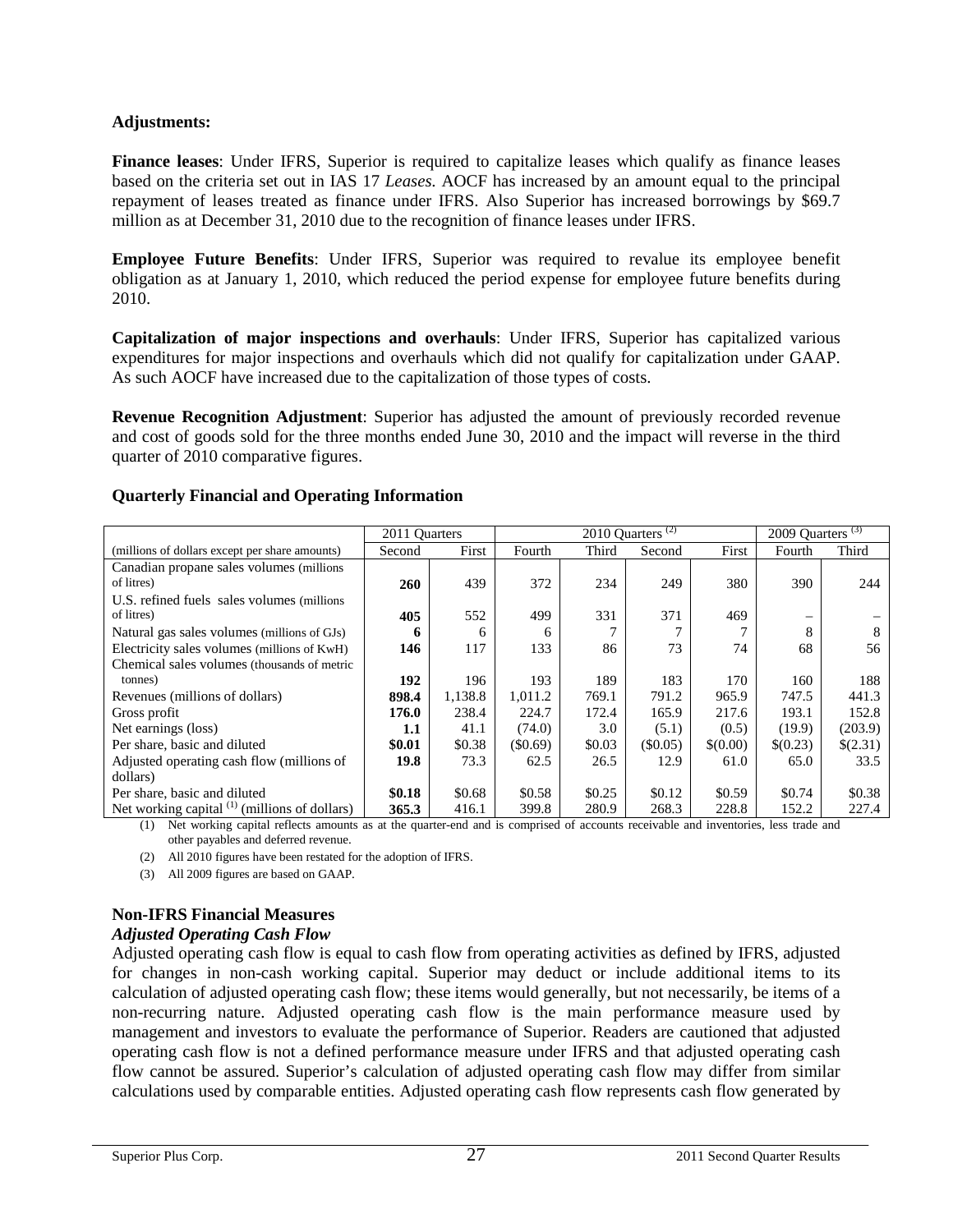Superior that is available for, but not necessarily limited to, changes in working capital requirements, investing activities and financing activities of Superior.

The seasonality of Superior's individual quarterly results must be assessed in the context of annualized adjusted operating cash flow. Adjustments recorded by Superior as part of its calculation of adjusted operating cash flow include, but are not limited to, the impact of the seasonality of Superior's businesses, principally the Energy Services segment, by adjusting for non-cash working capital items, thereby eliminating the impact of the timing between the recognition and collection/payment of Superior's revenues and expense, which can differ significantly from quarter to quarter. Adjustments are also made to reclassify the cash flows related to natural gas and electricity customer contract related costs in a manner consistent with the income statement recognition of these costs. Adjusted operating cash flow is reconciled to cash flow from operating activities on page 8.

# *EBITDA*

EBITDA represents earnings before taxes, depreciation, amortization, finance expense and other non-cash expenses, and is used by Superior to assess its consolidated results and the results of its operating segments. EBITDA is not a defined performance measure under IFRS. Superior's calculation of EBITDA may differ from similar calculations used by comparable entities. EBITDA of Superior's operating segments may be referred to as EBITDA from operations. Net earnings are reconciled to EBITDA from operations on page 29.

# *Compliance EBITDA*

Compliance EBITDA represents earnings before interest, taxes, depreciation, amortization and other noncash expenses calculated on a 12 month trailing basis giving pro forma effect to acquisitions and divestitures and is used by Superior to calculate its debt covenants and other credit information. Compliance EBITDA is not a defined performance measure under IFRS. Superior's calculation of Compliance EBITDA may differ from similar calculations used by comparable entities. See Note 19 to the Unaudited Condensed Consolidated Financial Statements for a reconciliation of net earnings (loss) to Compliance EBITDA.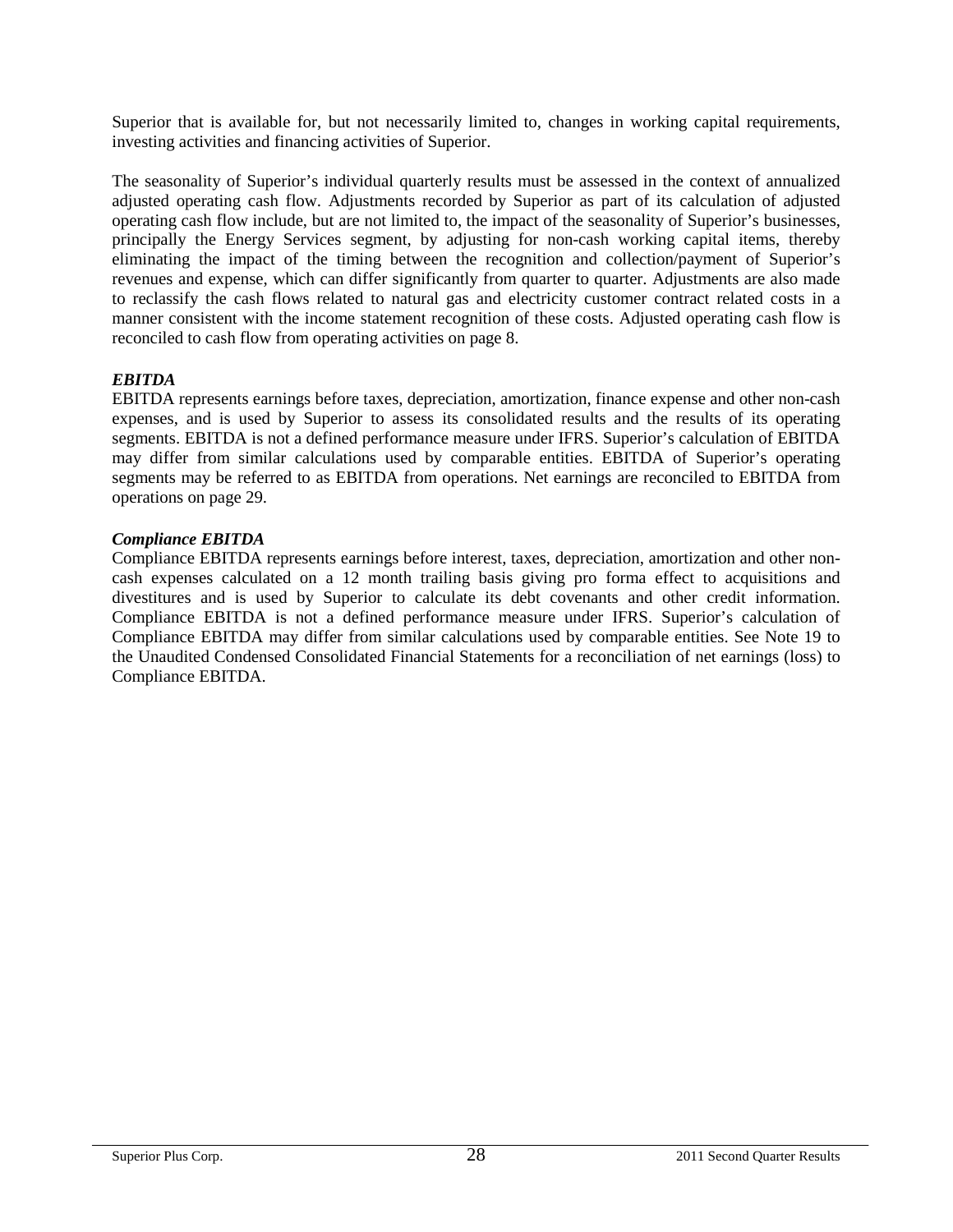| For the three months ended June 30, 2011                                            | <b>Energy</b><br><b>Services</b> | <b>Specialty</b><br><b>Chemicals</b> | Construction<br><b>Products</b><br><b>Distribution</b> |
|-------------------------------------------------------------------------------------|----------------------------------|--------------------------------------|--------------------------------------------------------|
| Net earnings                                                                        | 1.6                              | 12.2                                 | 3.1                                                    |
| Add: Amortization of property, plant and equipment, intangible assets and accretion | 16.6                             | 1.7                                  | 2.8                                                    |
| Amortization included in cost of sales                                              |                                  | 10.9                                 |                                                        |
| Amortization of customer contract costs                                             | 1.2                              |                                      |                                                        |
| Customer contract related costs                                                     | (0.2)                            |                                      |                                                        |
| Finance costs                                                                       | 2.0                              |                                      | 0.5                                                    |
| Unrealized losses on derivative financial instruments                               | (7.8)                            |                                      |                                                        |
| <b>EBITDA</b> from operations                                                       | 13.4                             | 24.8                                 | 6.4                                                    |

#### **Reconciliation of Net Earnings (Loss) to EBITDA from Operations** (1) (2)

|                                                                                     |                 |                  | <b>Construction</b> |
|-------------------------------------------------------------------------------------|-----------------|------------------|---------------------|
|                                                                                     | Energy          | <b>Specialty</b> | <b>Products</b>     |
| For the three months ended June 30, 2010                                            | <b>Services</b> | <b>Chemicals</b> | <b>Distribution</b> |
| Net earnings                                                                        | 9.9             | 12.5             | 2.7                 |
| Add: Amortization of property, plant and equipment, intangible assets and accretion | 13.9            | 1.7              | 2.9                 |
| Amortization included in cost of sales                                              |                 | 12.5             |                     |
| Amortization of customer contract costs                                             | 1.6             |                  |                     |
| Customer contract related costs                                                     | (0.8)           |                  |                     |
| Finance costs                                                                       | 2.0             |                  | 0.2                 |
| Other expenses                                                                      | 0.5             |                  | 0.2                 |
| Unrealized gains on derivative financial instruments                                | (23.8)          | (2.0)            |                     |
| <b>EBITDA</b> from operations                                                       | 3.3             | 24.7             | 6.0                 |

| For the six months ended June 30, 2011                                              | <b>Energy</b><br><b>Services</b> | <b>Specialty</b><br><b>Chemicals</b> | <b>Construction</b><br><b>Products</b><br><b>Distribution</b> |
|-------------------------------------------------------------------------------------|----------------------------------|--------------------------------------|---------------------------------------------------------------|
| Net earnings                                                                        | 66.8                             | 19.4                                 | 5.0                                                           |
| Add: Amortization of property, plant and equipment, intangible assets and accretion | 31.8                             | 3.3                                  | 4.7                                                           |
| Amortization included in cost of sales                                              |                                  | 22.3                                 |                                                               |
| Amortization of customer contract costs                                             | 2.4                              |                                      |                                                               |
| Customer contract related costs                                                     | (1.0)                            |                                      |                                                               |
| Finance costs                                                                       | 2.0                              | 0.1                                  | 0.5                                                           |
| Unrealized losses on derivative financial instruments                               | (23.0)                           | 5.4                                  |                                                               |
| <b>EBITDA</b> from operations                                                       | 79.0                             | 50.5                                 | 10.2                                                          |

|                                                                                     |                 |                  | <b>Construction</b> |
|-------------------------------------------------------------------------------------|-----------------|------------------|---------------------|
|                                                                                     | Energy          | <b>Specialty</b> | <b>Products</b>     |
| For the six months ended June 30, 2010                                              | <b>Services</b> | <b>Chemicals</b> | <b>Distribution</b> |
| Net earnings (loss)                                                                 | 6.4             | 16.1             | 3.6                 |
| Add: Amortization of property, plant and equipment, intangible assets and accretion | 28.6            | 3.3              | 6.7                 |
| Amortization included in cost of sales                                              |                 | 24.3             |                     |
| Amortization of customer contract costs                                             | 3.2             | -                |                     |
| Finance costs                                                                       | 2.0             | 0.1              | 0.2                 |
| Customer contract related costs                                                     | (1.4)           |                  |                     |
| Other expenses                                                                      | 2.1             |                  | 0.2                 |
| Unrealized losses on derivative financial instruments                               | 18.0            | 2.2              |                     |
| <b>EBITDA</b> from operations                                                       | 58.9            | 46.0             | 10.7                |

(1) See the Unaudited Condensed Consolidated Financial Statements for net earnings (loss), amortization of property, plant and equipment, intangible assets and accretion of convertible debenture issue costs, amortization included in cost of sales, amortization of customer contract costs, customer contract related costs and unrealized (gains) losses on derivative financial instruments.

(2) See "Non-IFRS Financial Measures" for additional details.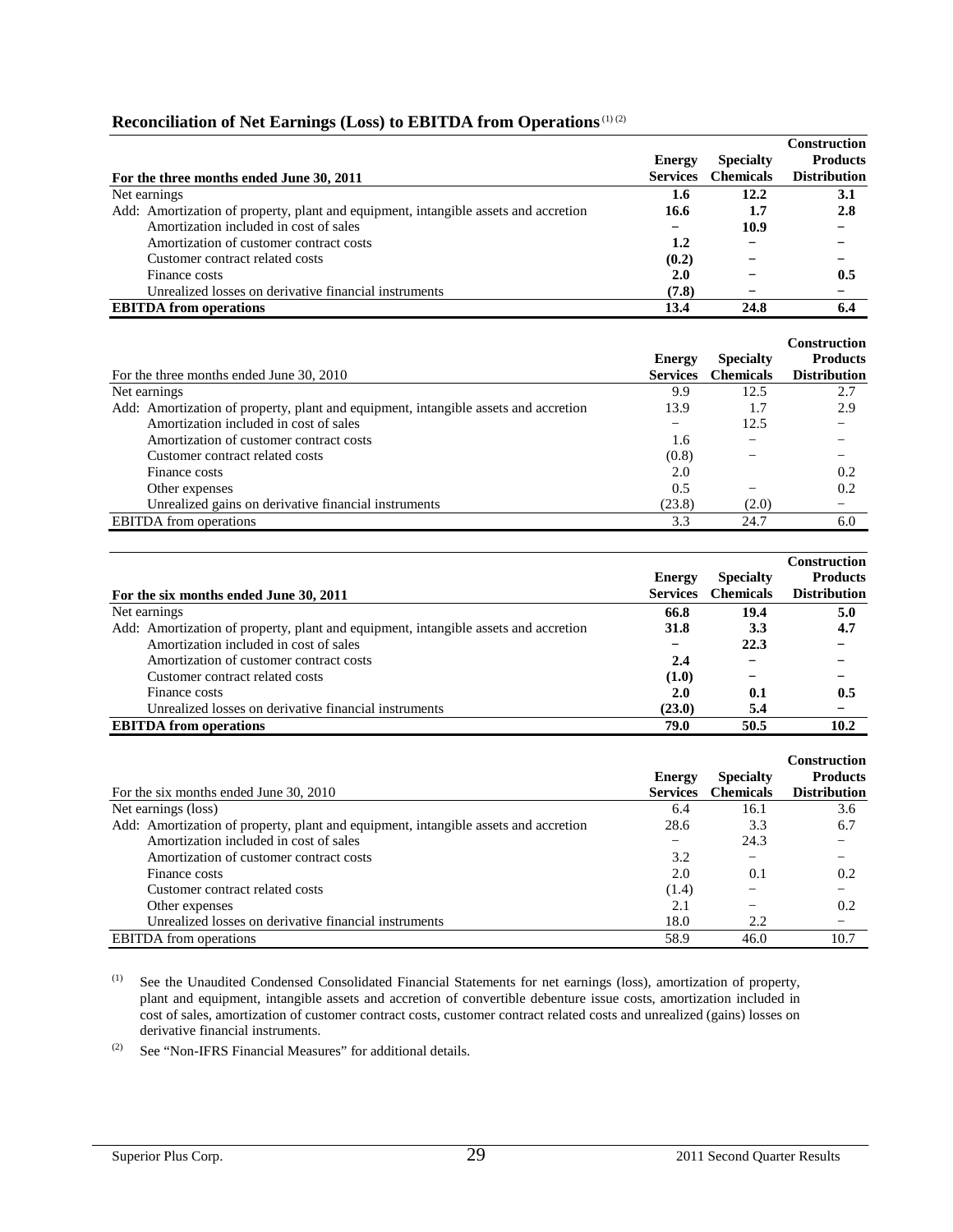|                                                                                                             | For the three months ended June 30, 2011 |                                      |                                                               | For the three months ended June 30, 2010 |                        |                                          |
|-------------------------------------------------------------------------------------------------------------|------------------------------------------|--------------------------------------|---------------------------------------------------------------|------------------------------------------|------------------------|------------------------------------------|
|                                                                                                             | <b>Energy</b><br><b>Services</b>         | <b>Specialty</b><br><b>Chemicals</b> | <b>Construction</b><br><b>Products</b><br><b>Distribution</b> | Energy<br>Services                       | Specialty<br>Chemicals | Construction<br>Products<br>Distribution |
| <b>Revenue per Financial Statements</b>                                                                     | 594.3                                    | 125.8                                | 177.8                                                         | 493.3                                    | 118.3                  | 179.6                                    |
| Foreign currency gains (losses) related                                                                     |                                          |                                      |                                                               |                                          |                        |                                          |
| to working capital                                                                                          |                                          | (0.1)                                | 0.5                                                           | (0.4)                                    | 0.5                    |                                          |
| Revenue per the MD&A                                                                                        | 594.3                                    | 125.7                                | 178.3                                                         | 492.9                                    | 118.8                  | 179.6                                    |
| Cost of products sold per Financial<br><b>Statements</b><br>Non-cash amortization                           | (504.7)                                  | (82.0)<br>10.9                       | (135.7)                                                       | (409.9)                                  | (77.3)<br>12.5         | (138.1)                                  |
| Cost of products sold per the MD&A                                                                          | (504.7)                                  | (71.1)                               | (135.7)                                                       | (409.9)                                  | (64.8)                 | (138.1)                                  |
| <b>Gross profit</b>                                                                                         | 89.6                                     | 54.6                                 | 42.6                                                          | 83.0                                     | 54.0                   | 41.5                                     |
| Cash operating and administrative<br><b>Costs per Financial Statements</b><br>Amortization and depreciation | (94.8)                                   | (31.6)                               | (39.3)                                                        | (95.8)                                   | (30.5)                 | (38.5)                                   |
| expenses<br>Amortization of customer contract                                                               | 16.6                                     | 1.7                                  | 2.8                                                           | 13.9                                     | 1.7                    | 2.9                                      |
| related costs                                                                                               | 1.2                                      |                                      |                                                               | 1.6                                      |                        |                                          |
| Customer contract related costs                                                                             | (0.2)                                    |                                      |                                                               | (0.8)                                    |                        |                                          |
| Interest reclassification impact                                                                            | 1.0                                      |                                      | 0.3                                                           | 1.0                                      |                        | 0.1                                      |
| Reclassification of foreign currency<br>(gains) and losses related to working<br>capital                    | -                                        | 0.1                                  |                                                               | 0.4                                      | (0.5)                  |                                          |
| Cash operating and administrative                                                                           |                                          |                                      |                                                               |                                          |                        |                                          |
| costs per the MD&A                                                                                          | (76.2)                                   | (29.8)                               | (36.2)                                                        | (79.7)                                   | (29.3)                 | (35.5)                                   |

#### **Reconciliation of Divisional Segmented Revenue, Cost of Sales and cash operating and administrative costs included in this MD&A**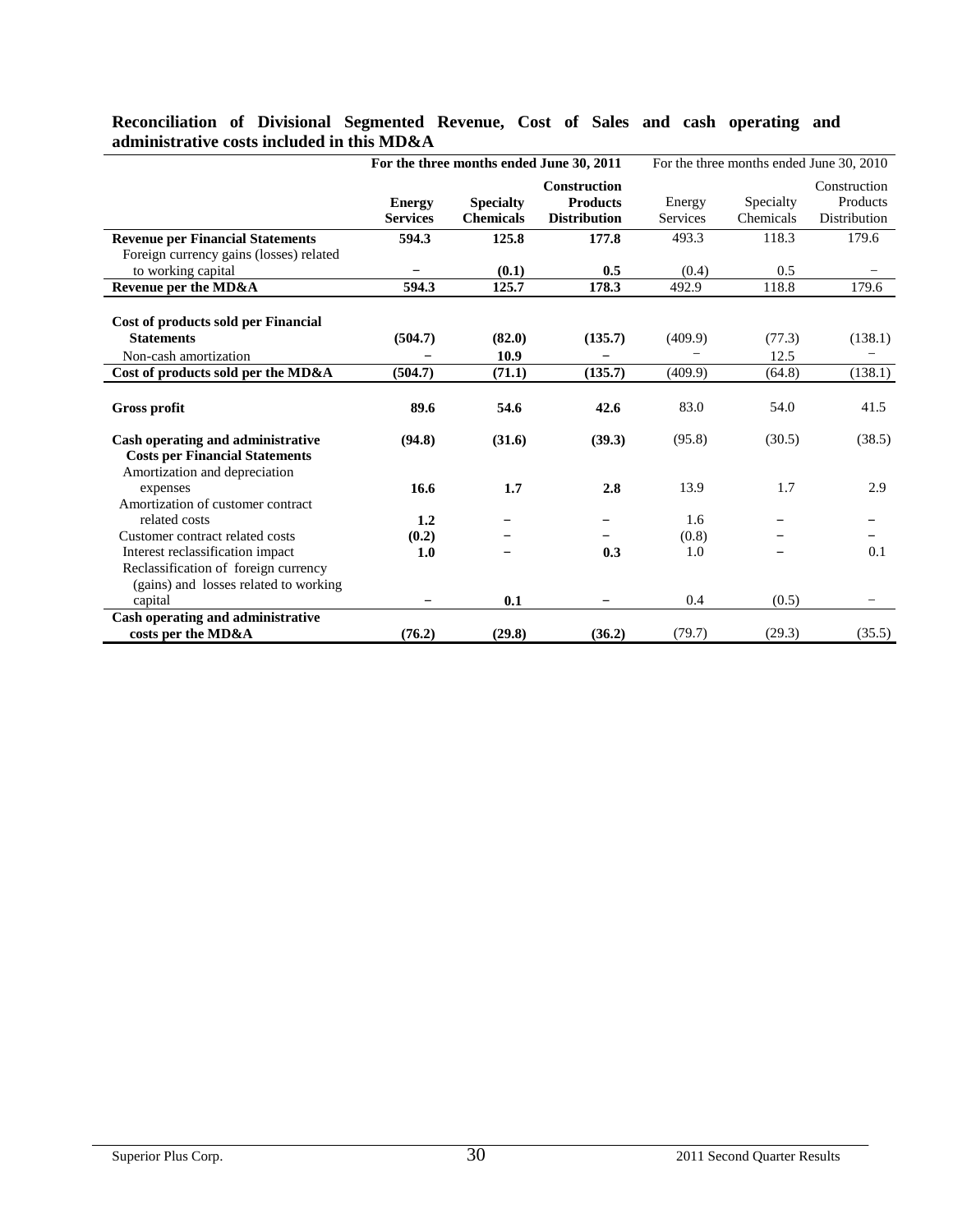|                                                                                | For the six months ended June 30, 2011 |                                      | For the six months ended June 30, 2010                        |                           |                        |                                          |
|--------------------------------------------------------------------------------|----------------------------------------|--------------------------------------|---------------------------------------------------------------|---------------------------|------------------------|------------------------------------------|
|                                                                                | <b>Energy</b><br><b>Services</b>       | <b>Specialty</b><br><b>Chemicals</b> | <b>Construction</b><br><b>Products</b><br><b>Distribution</b> | Energy<br><b>Services</b> | Specialty<br>Chemicals | Construction<br>Products<br>Distribution |
| <b>Revenue per Financial Statements</b>                                        | 1,435.9                                | 256.9                                | 343.6                                                         | 1,181.4                   | 229.1                  | 346.6                                    |
| Foreign currency gains (losses) related<br>to working capital                  |                                        | (0.4)                                | 0.8                                                           |                           | (0.4)                  |                                          |
| Revenue per the MD&A                                                           | 1,435.9                                | 256.5                                | 344.4                                                         | 1,181.4                   | 228.7                  | 346.6                                    |
| Cost of products sold per Financial<br><b>Statements</b>                       | (1,192.8)                              | (167.9)                              | (262.1)                                                       | (959.6)                   | (148.0)                | (266.0)                                  |
| Non-cash amortization                                                          |                                        | 22.3                                 |                                                               |                           | 24.3                   |                                          |
| Cost of products sold per the MD&A                                             | (1, 192.8)                             | (145.6)                              | (262.1)                                                       | (959.6)                   | (123.7)                | (266.0)                                  |
| <b>Gross profit</b>                                                            | 243.1                                  | 110.9                                | 82.3                                                          | 221.8                     | 105.0                  | 80.6                                     |
| Cash operating and administrative<br><b>Costs per Financial Statements</b>     | (197.3)                                | (64.1)                               | (76.8)                                                        | (193.3)                   | (62.7)                 | (76.6)                                   |
| Amortization and depreciation<br>expenses<br>Amortization of customer contract | 31.8                                   | 3.3                                  | 4.7                                                           | 28.6                      | 3.3                    | 6.7                                      |
| related costs                                                                  | 2.4                                    |                                      |                                                               | 3.2                       |                        |                                          |
| Customer contract related costs                                                | (1.0)                                  |                                      |                                                               | (1.4)                     |                        |                                          |
| Reclassification of foreign currency<br>(gains) and losses related to working  |                                        |                                      |                                                               |                           | 0.4                    |                                          |
| capital<br>Cash operating and administrative                                   |                                        | 0.4                                  |                                                               |                           |                        |                                          |
| costs per the MD&A                                                             | (164.1)                                | (60.4)                               | (72.1)                                                        | (162.9)                   | (59.0)                 | (69.9)                                   |

# **Risk Factors to Superior**

The risks factors and uncertainties detailed below are a summary of Superior's assessment of its material risk factors as identified in Superior's 2010 Annual Information Form under the heading "Risk Factors". For a detailed discussion of these risks, see Superior's 2010 Annual Information Form filed on the Canadian Securities Administrator's website, www.sedar.com and Superior's website, www.superiorplus.com.

# **Risks to Superior**

Superior is entirely dependent upon the operations and assets of Superior LP. Superior's ability to make dividend payments to shareholders is dependent upon the ability of Superior LP to make distributions on its outstanding limited partnership units as well as the operations and business of Superior LP.

There is no assurance regarding the amounts of cash to be distributed by Superior LP or generated by Superior LP and therefore funds available for dividends to shareholders. The actual amount distributed in respect of the limited partnership units will depend on a variety of factors including, without limitation, the performance of Superior LP's operating businesses, the effect of acquisitions or dispositions on Superior LP, and other factors that may be beyond the control of Superior LP or Superior. In the event significant sustaining capital expenditures are required by Superior LP or the profitability of Superior LP declines, there would be a decrease in the amount of cash available for dividends to shareholders and such decrease could be material.

Superior's dividend policy and the distribution policy of Superior LP are subject to change at the discretion of the board of directors of Superior or the board of directors of Superior General Partner Inc., as applicable. Superior's dividend policy and the distribution policy of Superior LP are also limited by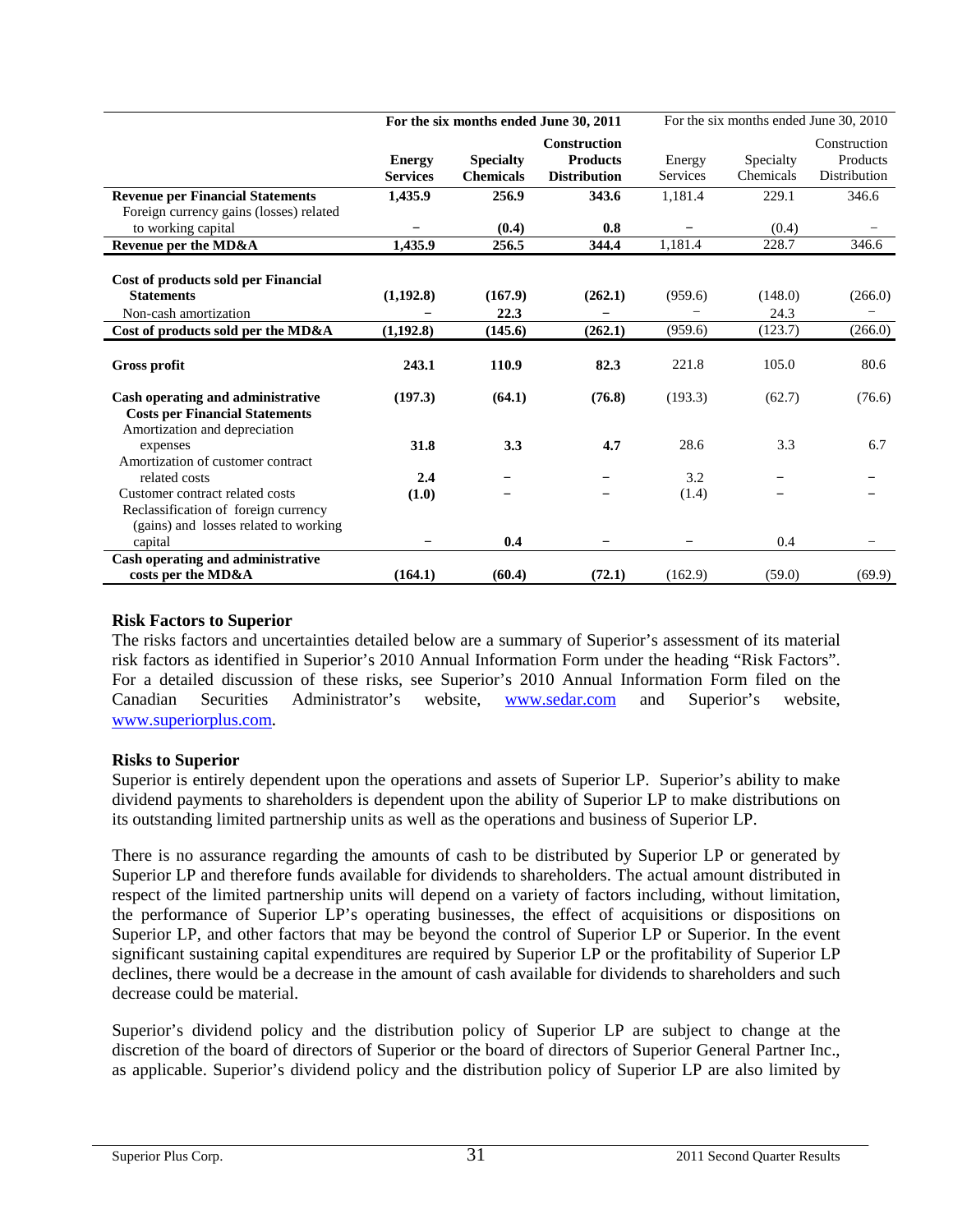contractual agreements including agreements with lenders to Superior and its affiliates and by restrictions under corporate law.

The credit facilities of Superior LP contain covenants that require Superior LP to meet certain financial tests and that restrict, among other things, the ability of Superior LP to incur additional debt, dispose of assets or pay dividends/distributions in certain circumstances. These restrictions may preclude Superior LP from returning capital or making distributions on the limited partnership units.

The payout by Superior LP of substantially all of its available cash flow means that capital expenditures to fund growth opportunities can only be made in the event that other sources of financing are available. Lack of access to such additional financing could limit the future growth of the business of Superior LP and, over time, have a material adverse effect on the amount of cash available for dividends to Shareholders.

To the extent that external sources of capital, including public and private markets, become limited or unavailable, Superior's and Superior LP's ability to make the necessary capital investments to maintain or expand the current business and to make necessary principal payments under its term credit facilities may be impaired.

Superior maintains a substantial floating interest rate exposure through a combination of floating interest rate borrowings and the use of derivative instruments. Demand levels for approximately half of Energy Services' sales and substantially all of Specialty Chemicals' and Construction Products Distribution's sales are affected by general economic trends. Generally speaking, when the economy is strong, interest rates increase as does sales demand from Superior's customers, thereby increasing Superior's ability to pay higher interest costs and vice versa. In this way, there is a common relationship between economic activity levels, interest rates and Superior's ability to pay higher or lower rates.

A portion of Superior's net cash flows is denominated in US dollars. Accordingly, fluctuations in the Canadian/US dollar exchange rate can impact profitability. Superior attempts to mitigate this risk by hedging.

The timing and amount of capital expenditures incurred by Superior LP or by its subsidiaries will directly affect the amount of cash available to Superior for dividends to shareholders. Dividends may be reduced, or even eliminated, at times when significant capital expenditures are incurred or other unusual expenditures are made.

If the board of directors of Superior decides to issue additional common shares, preferred shares or securities convertible into common shares, existing shareholders may suffer significant dilution.

There can be no assurances that income tax laws in the numerous jurisdictions in which Superior operates will not be changed, interpreted or administered in a manner which adversely affects Superior and its shareholders. In addition, there can be no assurance that the Canada Revenue Agency (or provincial tax agency), U.S. Internal Revenue Service (or a state or local tax agency), or the Chilean Internal Revenue Service (collectively the "Tax Agencies") will agree with how Superior calculates its income for tax purposes or that the various Tax Agencies will not change their administrative practices to the detriment of Superior or its Shareholders.

Without limiting the generality of the foregoing, since the beginning of 2010, the Canada Revenue Agency has requested and reviewed information from Superior relating to the plan of arrangement (Arrangement) involving the Fund and Ballard Power Systems Inc. and the conversion of the Fund to a corporation (Conversion). While Superior is confident in the appropriateness of its tax filing position and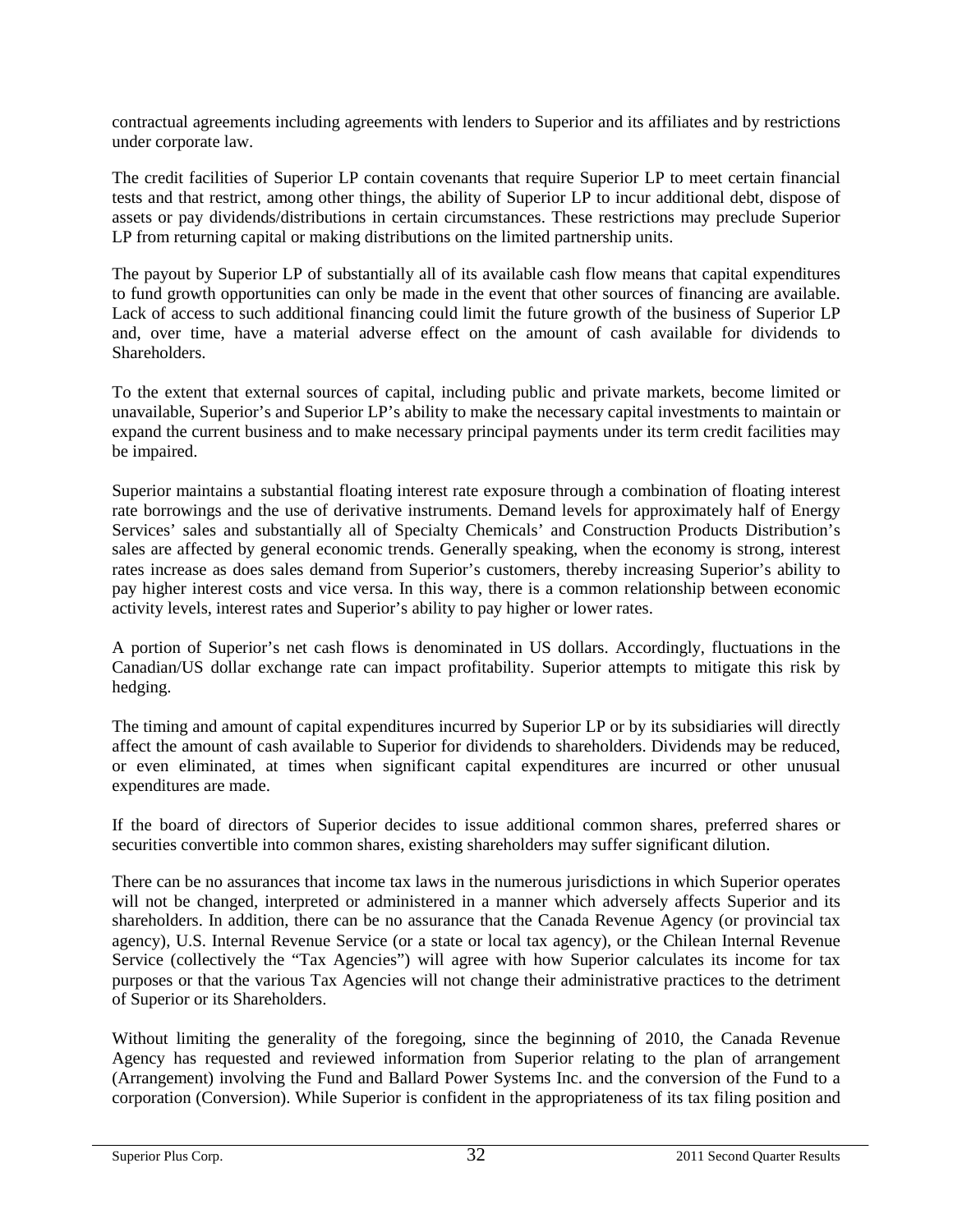the expected tax consequences of the Arrangement and the Conversion transaction, there remains a possibility that, if the Canada Revenue Agency elects to challenge Superior's tax filing and such challenge is successful, it could potentially affect the availability or quantum of the tax basis or other tax accounts of Superior. Although it is difficult to quantify the potential impact of any such outcome, it could be materially adverse to Superior.

# **Risks to Superior's segments**

#### **Energy Services**

### *Canadian Propane Distribution and U.S. Refined Fuels*

Propane is sold in competition with other energy sources such as fuel oil, electricity and natural gas, along with alternative energy sources that are currently under development. In addition to competition from other energy sources, Superior competes with other retail marketers. Superior's ability to remain an industry leader depends on its ability to provide reliable service at competitive selling prices.

Competition in the U.S. Refined Fuels business markets generally occurs on a local basis between large full service, multi-state marketers and smaller local independent marketers. Although the industry has seen a continued trend of consolidation over the past several years, the top ten multi-state marketers still generate only one-third of total retail sales in the United States. Marketers primarily compete based upon price and service and tend to operate in close proximity to customers, typically within a 35-mile marketing radius from a central depot, to lower delivery costs and provide prompt service.

Weather and general economic conditions affect propane and refined fuels market volumes. Weather influences the demand for propane and heating oil used primarily for space heating uses and also for agricultural applications.

The trend towards increased conservation measures and technological advances in energy efficiency may have a detrimental effect on propane and heating oil demand and Superior's sales. Further, increases in the cost of propane encourage customers to conserve fuel and to invest in more energy-efficient equipment, reducing demand. Changes in propane supply costs are normally passed through to customers, but timing lags (the time between when Superior purchases the propane and when the customer purchases the propane) may result in positive or negative gross margin fluctuations.

Superior offers its customers various fixed-price propane and heating oil programs. In order to mitigate the price risk from offering these services, Superior uses its physical inventory position, supplemented by forward commodity transactions with various third parties having terms and volumes substantially the same as its customers' contracts. In periods of high propane price volatility the fixed price programs create exposure to over or under supply positions as the demand from customers may significantly exceed or fall short of supply procured. In addition, if propane prices decline significantly subsequent to customers signing up for a fixed price program there is a risk that customers will default on their commitments.

Superior's operations are subject to the risks associated with handling, storing and transporting propane in bulk. Slight quantities of propane may also be released during transfer operations. To mitigate risks, Superior has established a comprehensive program directed at environmental, health and safety protection. This program consists of an environmental policy, codes of practice, periodic self-audits, employee training, quarterly and annual reporting and emergency prevention and response.

The U.S. refined fuels business, through a centralized safety and environment management system, ensures that safety practices and regulatory compliance are an important part of its business. The storage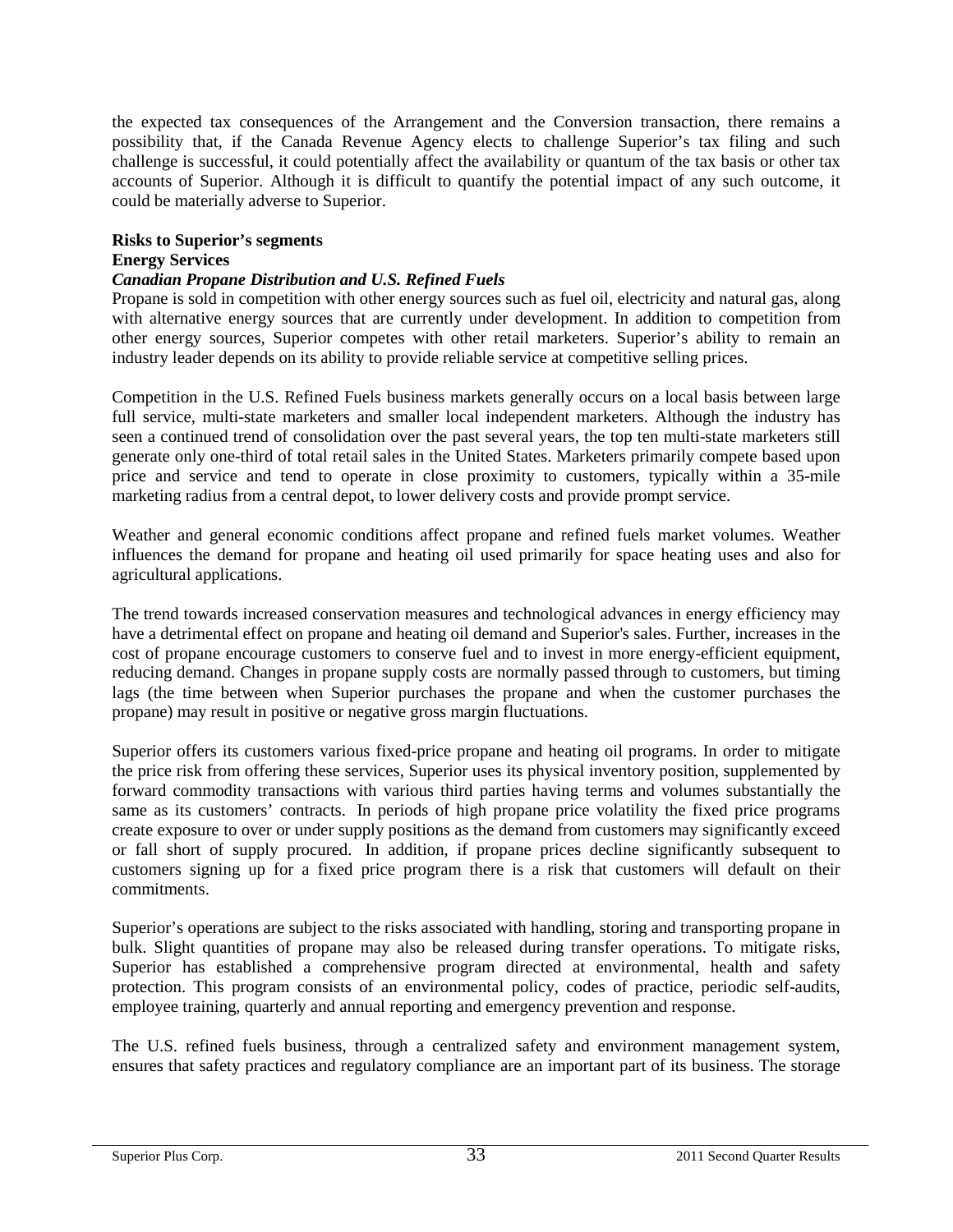and delivery of refined fuels poses the potential for spills which impact the soils and water of storage facilities and customer properties.

Superior's fuel distribution businesses are based and operate in Canada and the United States, and, as a result, such operations could be affected by changes to laws, rules or policies which may either be more favourable to competing energy sources or increase costs or otherwise negatively affect the operations of Energy Services in comparison to such competing energy sources. Any such changes could have an adverse effect on the operations of Energy Services.

Approximately 14% of Superior's Canadian propane distribution and U.S. refined fuels distribution businesses employees are unionized. Collective bargaining agreements are renegotiated in the normal course of business. While labour disruptions are not expected, there is always risk associated with the renegotiation process that could have an adverse impact to Superior.

# *Fixed-price energy services business*

New entrants in the energy retailing business may enter the market and compete directly for the customer base that Superior targets, slowing or reducing its market share.

Fixed-price energy services purchases natural gas to meet its estimated commitments to its customers based upon their historical consumption. Depending on a number of factors, including weather, customer attrition and poor economic conditions affecting commercial customers' production levels, customers' combined natural gas consumption may vary from the volume purchased. This variance must be reconciled and settled at least annually and may require Superior to purchase or sell natural gas at market prices, which may have an adverse impact on the results of this business. To mitigate balancing risk, Superior closely monitors its balancing position and takes measures such as adjusting gas deliveries and transferring gas between pools of customers, so that imbalances are minimized. In addition, Superior maintains a reserve for potential balancing costs. The reserve is reviewed on a monthly basis to ensure that it is sufficient to absorb any losses that might arise from balancing.

Fixed-price energy services matches its customers' estimated electricity requirements by entering into electricity swaps in advance of acquiring customers. Depending on several factors, including weather, customer energy consumption may vary from the volumes purchased by Superior. Superior is able to invoice existing commercial electricity customers for balancing charges when the amount of energy used is greater than or less than the tolerance levels set initially. In certain circumstances, there can be balancing issues for which Superior is responsible when customer aggregation forecasts are not realized.

Fixed-price energy services resources its fixed-price term natural gas sales commitments by entering into various physical natural gas and US dollar foreign exchange purchase contracts for similar terms and volumes to create an effective Canadian dollar fixed-price cost of supply. Superior transacts with nine financial and physical natural gas counterparties. There can be no assurance that any of these counterparties will not default on any of their obligations to Superior. However, the financial condition of each counterparty is evaluated and credit limits are established to minimize Superior's exposure to this risk. There is also a risk that supply commitments and foreign exchange positions may become unmatched; however, this is monitored daily in compliance with Superior's risk management policy.

Fixed-price energy services must retain qualified sales agents in order to properly execute its business strategy. The continued growth of fixed-price energy services is reliant on the services of agents to sign up new customers. There can be no assurance that competitive conditions will allow these agents to achieve these customer additions. Lack of success in the marketing programs of fixed-price energy services would limit future growth of cash flow.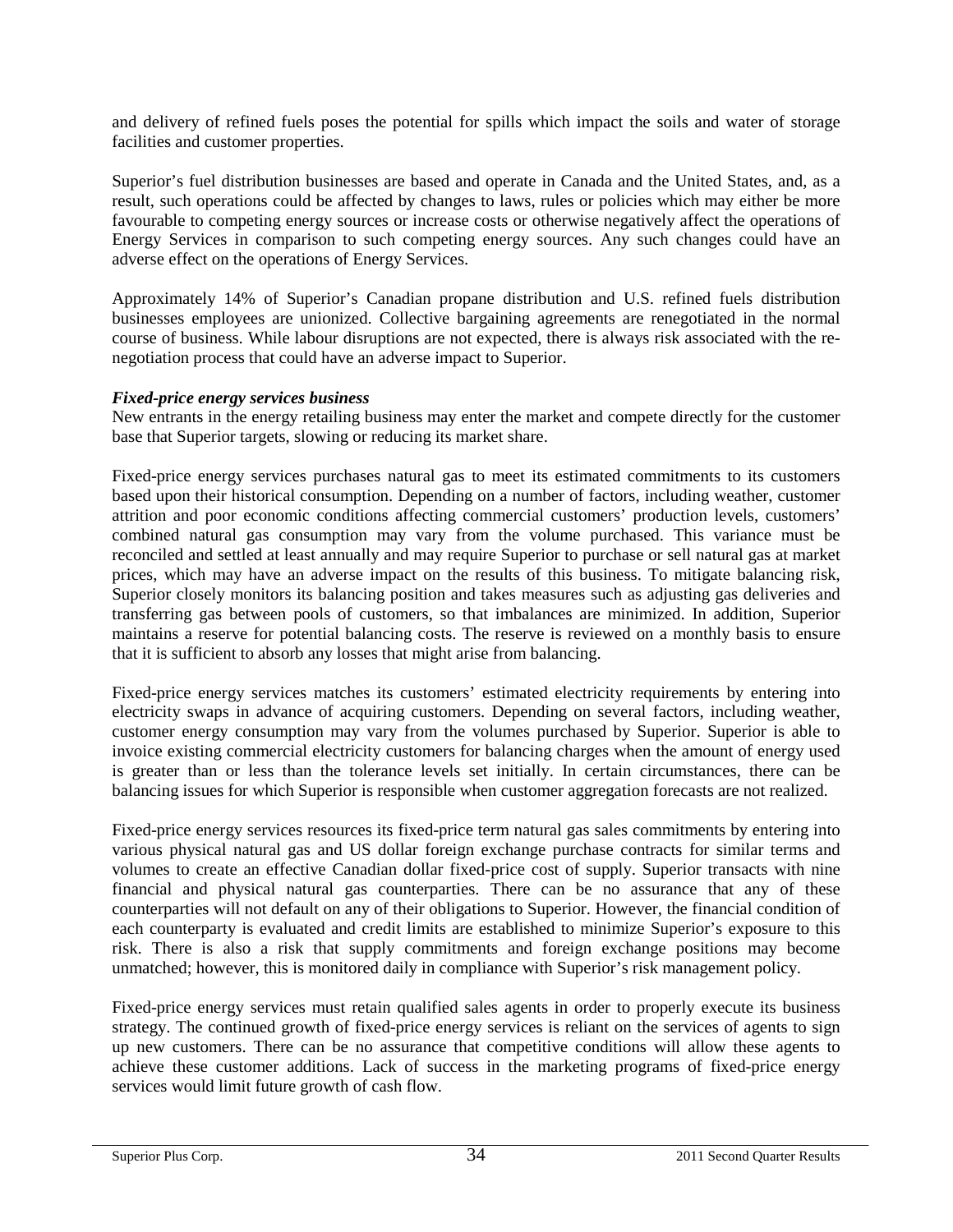Fixed-price energy services operates in the highly regulated energy industry in Ontario and Quebec. Changes to existing legislation could impact this business' operations. As part of the current regulatory framework, local delivery companies are mandated to perform certain services on behalf of fixed-price energy services, including invoicing, collection, assuming specific bad debt risks and storage and distribution of natural gas. Any elimination or changes to these rules could have a significant adverse effect on the results of this business.

The Ontario Energy Board issued an update to the revised Codes of Conduct supporting the Energy Consumer Protection Act. Although the industry had anticipated automatic renewal of natural gas accounts on a month-to-month basis, the OEB has confirmed that the automatic renewal of natural gas contracts will be allowed for a period of one year capped at the customer's existing rate. Only one automatic renewal will be allowed emphasizing the need to positively convert automatic renewals to other products before the customer is returned to the utility at the end of the renewal term. Renewal notifications will require a standard disclosure form and a price comparison between fixed-price energy service's renewal price and the utility default rate.

# **Specialty Chemicals**

Specialty Chemicals competes with sodium chlorate, chloralkali and potassium producers on a worldwide basis. Key competitive factors include price, product quality, logistics capability, reliability of supply, technical capability and service. The end-use markets for products are correlated to the general economic environment and the competitiveness of customers, all of which are outside of its control along with market pricing for pulp.

Specialty Chemicals has long-term electricity contracts or electricity contracts that renew automatically with power producers in each of the jurisdictions where its plants are located. There is no assurance that Specialty Chemicals will continue to be able to secure adequate supplies of electricity at reasonable prices or on acceptable terms.

Potassium chloride (KCL) is a major raw material used in the production of potassium hydroxide at the Port Edwards, Wisconsin facility. Substantially all of Specialty Chemicals KCL is received from Potash Corporation of Saskatchewan (Potash). Specialty Chemicals currently has a limited ability to source KCL from additional suppliers.

Specialty Chemicals is exposed to fluctuations in the US dollar and the euro versus the Canadian dollar. Specialty Chemicals manages its exposure to fluctuations between the United States and Canadian dollar by entering into hedge contracts with external third parties and internally with other Superior businesses.

Specialty Chemicals' operations involve the handling, production, transportation, treatment and disposal of materials that are classified as hazardous and are regulated by environmental and health and safety laws, regulations and requirements. The potential exists for the release of highly toxic and lethal substances, including chlorine. Equipment failure could result in damage to facilities, death or injury and liabilities to third parties. If at any time the appropriate regulatory authorities deem any of the facilities unsafe, they may order that such facilities be shut down.

Specialty Chemicals' operations and activities in various jurisdictions require regulatory approvals for the handling, production, transportation and disposal of chemical products and waste substances. The failure to obtain or comply fully with such applicable regulatory approvals may materially adversely affect Specialty Chemicals.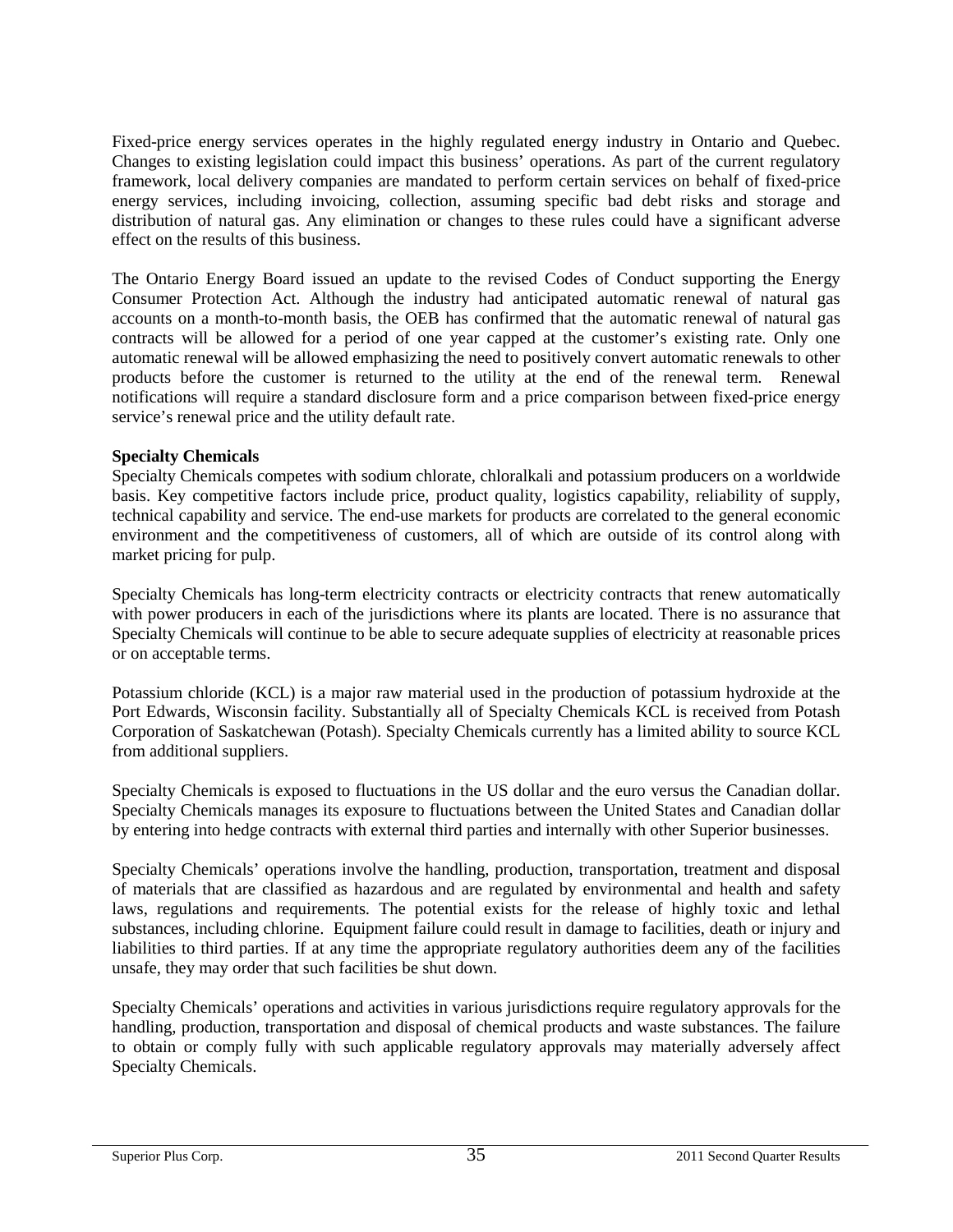Approximately 25% of Specialty Chemicals' employees are unionized. Collective bargaining agreements are renegotiated in the normal course of business. While labour disruptions are not expected, there is always risk associated with the re-negotiation process that could have an adverse impact to Superior.

### **Construction Products Distribution**

Activity in the Construction Products Distribution segment is subject to changes in the level of general economic activity and in particular to the level of activity in residential and non-residential construction subsectors. New construction in residential markets is subject to such factors as household income, employment levels, customer confidence, population changes and the supply of residential units in any local area. Non-residential activity can be subdivided into commercial, industrial and institutional. New construction activity in these sectors is subject to many of the same general economic factors as for residential activity. In the industrial and institutional subsectors, government and regulatory programs can also have a significant impact on the outlook for product distribution, particularly as related to our insulation businesses. As a result, changes to the level of general economic activity or any of the above mentioned factors that affect the amount of construction or renovations in residential and non-residential markets can have an adverse affect on the CPD business and Superior.

Construction Products Distribution competes with other specialty construction distributors servicing the builder/contractor market, in addition to big-box home centres and independent lumber yards. The ability to remain competitive depends on its ability to provide reliable service at competitive prices.

The gypsum specialty distributor (GSD) market is driven largely by residential and non-residential construction. Demand for wall and ceiling building materials is affected by changes in general and local economic factors including demographic trends, employment levels, interest rates, consumer confidence and overall economic growth. These factors in turn impact the level of existing housing sales, new home construction, new non-residential construction, and office/commercial space turnover, all of which are significant factors in the determination of demand for products and services.

The commercial  $\&$  industrial (C $\&$ I) market is driven largely by C $\&$ I construction spending and economic growth. Sectors within the C&I market that are particularly influential to demand include commercial construction and renovation, construction or expansion of industrial process facilities, such as oil refineries and petrochemical plants, as well as institutional facilities (e.g., government, health care and schools).

The distribution of walls and ceilings and C&I products involves risks, including the failure or substandard performance of equipment, human error, natural disasters, suspension of operations and new governmental statutes, regulations, guidelines and policies. Operations are also subject to various hazards incidental to the handling, processing, storage and transportation of certain hazardous materials, including industrial chemicals. The business maintains safe working practices through proper procedures and direction and utilization of equipment such as forklifts, boom trucks, fabrication equipment and carts/dollies. The business handles and stores a variety of construction materials and maintains appropriate material handling compliance programs in accordance with local, state/provincial and federal regulations.

Approximately 4% of Construction Products Distribution's employees are unionized. Collective bargaining agreements are renegotiated in the normal course of business. While labour disruptions are not expected, there is always risk associated with the re-negotiation process that could have an adverse impact to Superior.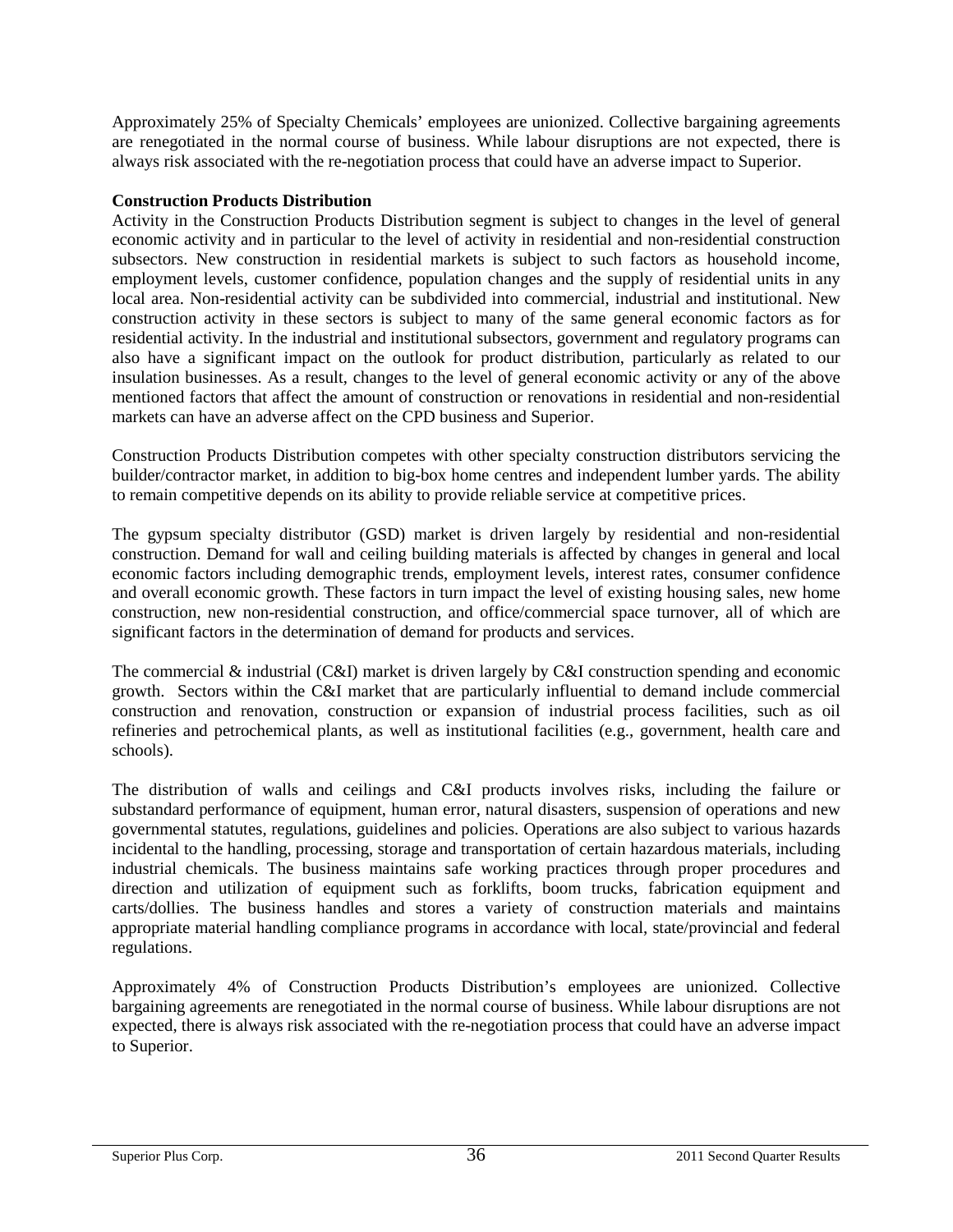# **SUPERIOR PLUS CORP. Condensed Consolidated Balance Sheets**

|                                                                     |              | <b>June 30,</b> | December 31, | January 1,   |
|---------------------------------------------------------------------|--------------|-----------------|--------------|--------------|
| (unaudited, millions of Canadian dollars)                           | <b>Notes</b> | 2011            | $2010^{(1)}$ | $2010^{(1)}$ |
| <b>Assets</b>                                                       |              |                 |              |              |
| <b>Current Assets</b>                                               |              |                 |              |              |
| Cash and cash equivalents                                           |              | 23.2            | 8.9          | 24.3         |
| Trade and other receivables                                         | 5 & 17       | 471.6           | 552.4        | 395.2        |
| Prepaid expenses                                                    |              | 18.2            | 23.3         | 21.3         |
| Inventories                                                         | 6            | 156.1           | 167.1        | 143.5        |
| Unrealized gains on derivative financial instruments                | 17           | 24.1            | 31.4         | 22.2         |
| Total current assets                                                |              | 693.2           | 783.1        | 606.5        |
|                                                                     |              |                 |              |              |
| <b>Non-Current Assets</b>                                           |              |                 |              |              |
| Property, plant and equipment                                       | 7            | 871.8           | 910.2        | 880.0        |
| Intangible assets and investment property                           | $\,$ 8 $\,$  | 163.9           | 182.2        | 185.6        |
| Goodwill                                                            | 9            | 470.5           | 471.7        | 527.5        |
| Notes and finance lease receivable                                  |              | <b>10.0</b>     | 12.1         |              |
| Deferred tax                                                        | 18           | 298.6           | 340.1        | 326.6        |
| Unrealized gains on derivative financial instruments                | 17           | 23.7            | 26.6         | 28.5         |
| Total non-current assets                                            |              | 1,838.5         | 1,942.9      | 1,948.2      |
|                                                                     |              |                 |              |              |
| <b>Total assets</b>                                                 |              | 2,531.7         | 2,726.0      | 2,554.7      |
|                                                                     |              |                 |              |              |
| <b>Liabilities and Equity</b>                                       |              |                 |              |              |
| <b>Current Liabilities</b>                                          |              |                 |              |              |
| Trade and other payables                                            | 11           | 264.1           | 320.7        | 296.3        |
| Deferred revenue                                                    | 12           | 4.8             | 6.8          | 5.8          |
| <b>Borrowings</b>                                                   | 13 & 14      | 46.2            | 136.2        | 108.9        |
| Dividends and interest payable to shareholders and debentureholders |              | 11.7            | 15.5         | 14.2         |
| Unrealized losses on derivative financial instruments               | 17           | 53.8            | 78.6         | 77.8         |
| Total current liabilities                                           |              | 380.6           | 557.8        | 503.0        |
|                                                                     |              |                 |              |              |
| <b>Non-Current Liabilities</b>                                      |              |                 |              |              |
| <b>Borrowings</b>                                                   | 13 & 14      | 652.4           | 596.7        | 680.1        |
| Convertible unsecured subordinated debentures                       | 15           | 620.9           | 619.1        | 308.4        |
| Provisions                                                          | 10           | 10.6            | 11.0         | 6.9          |
| Employee future benefits                                            | 16           | 49.0            | 45.5         | 30.1         |
| Deferred tax liabilities                                            | 18           | 54.1            | 84.9         | 38.5         |
| Unrealized losses on derivative financial instruments               | 17           | 45.1            | 57.8         | 52.6         |
| Total non-current liabilities                                       |              | 1,432.1         | 1,415.0      | 1,116.6      |
|                                                                     |              |                 |              |              |
| <b>Total liabilities</b>                                            |              | 1,812.7         | 1,972.8      | 1,619.6      |
|                                                                     |              |                 |              |              |
| <b>Equity</b>                                                       |              |                 |              |              |
| Capital                                                             |              | 1,622.8         | 1,606.4      | 1,507.3      |
| Deficit                                                             | 19           | (829.6)         | (799.1)      | (551.1)      |
| Accumulated other comprehensive loss                                | 19           | (74.2)          | (54.1)       | (21.1)       |
| <b>Total equity</b>                                                 |              | 719.0           | 753.2        | 935.1        |
|                                                                     |              |                 |              |              |
| <b>Total liabilities and equity</b>                                 |              | 2,531.7         | 2,726.0      | 2,554.7      |
|                                                                     |              |                 |              |              |

(See Notes to the Condensed Consolidated Financial Statements)

**(1)**Refer to Note 28 for impact of adopting IFRS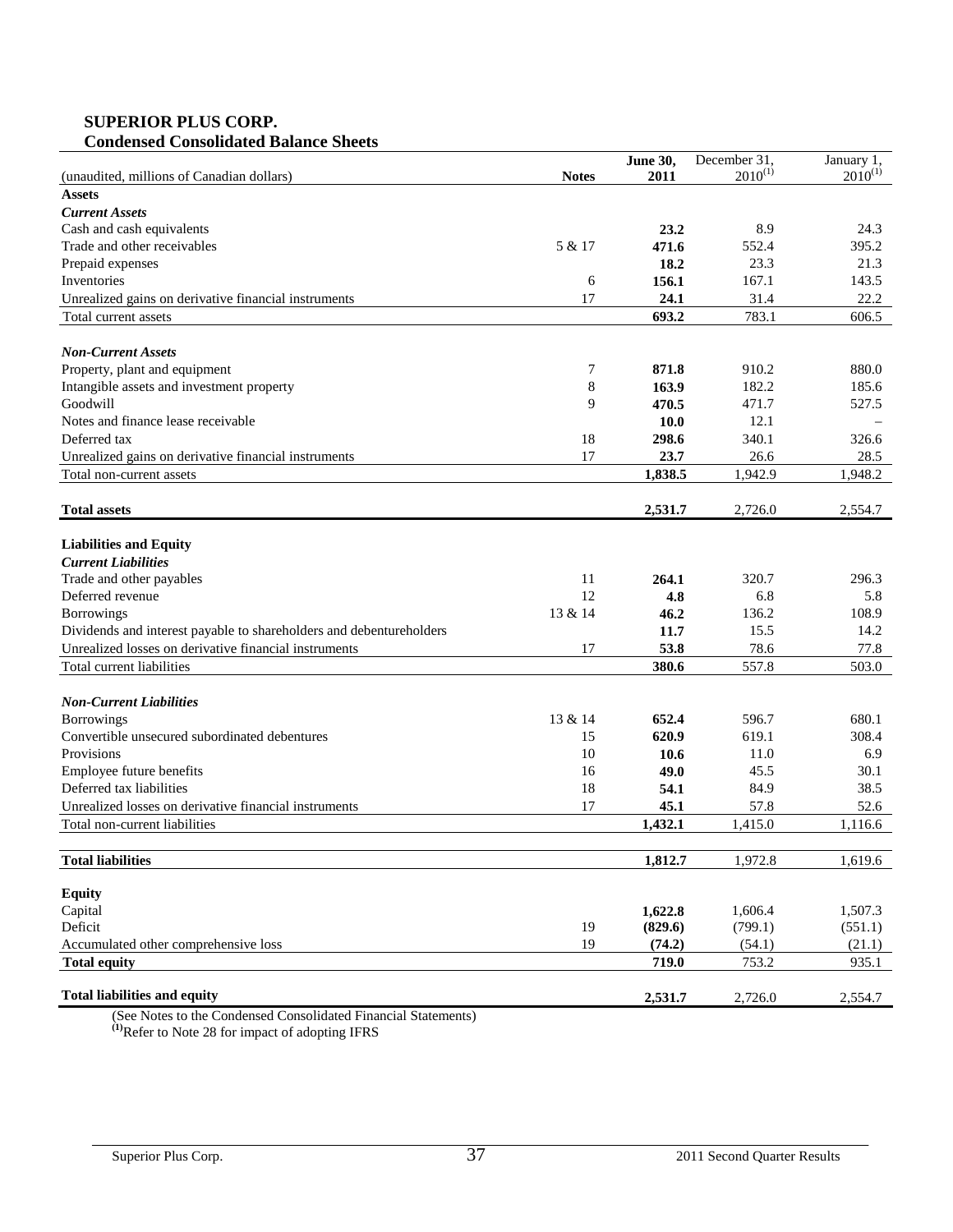| Condensed Consondated Statement of Changes in Equity                                 | Share          | Contributed              | <b>Total</b>             |                | <b>Accumulated other</b> |              |
|--------------------------------------------------------------------------------------|----------------|--------------------------|--------------------------|----------------|--------------------------|--------------|
| (unaudited, millions of Canadian dollars)                                            | Capital        | $Surplus^{(2)}$          | Capital                  | <b>Deficit</b> | comprehensive loss       | <b>Total</b> |
| January 1, 2010 <sup>(1)</sup>                                                       |                |                          |                          |                |                          |              |
|                                                                                      | 1,502.0        | 5.3                      | 1,507.3                  | (551.1)        | (21.1)                   | 935.1        |
| Net loss for the period                                                              |                |                          |                          | (6.0)          |                          | (6.0)        |
| Net proceeds on issuance of share capital                                            | 81.7           |                          | 81.7                     |                |                          | 81.7         |
| Option value associated with the issuance of the                                     |                |                          |                          |                |                          |              |
| convertible debentures                                                               |                | 0.2                      | 0.2                      |                |                          | 0.2          |
| Share issued under Dividend Reinvestment Plan                                        | 1.5            |                          | 1.5                      |                |                          | 1.5          |
| Dividends paid to shareholders (Note 19)                                             |                | $\overline{\phantom{0}}$ | $\overline{\phantom{0}}$ | (84.6)         |                          | (84.6)       |
| Unrealized foreign currency gains (losses) on                                        |                |                          |                          |                |                          |              |
| translation of foreign operations<br>Amortization of actuarial defined benefit gains |                |                          |                          |                | 10.3                     | 10.3         |
| (losses)                                                                             |                |                          |                          |                | (19.0)                   | (19.0)       |
| Reclassification of derivative gains and losses                                      |                |                          |                          |                |                          |              |
| previously deferred                                                                  |                |                          |                          |                | 4.6                      | 4.6          |
| Income tax on other comprehensive income                                             |                |                          |                          |                | 4.8                      | 4.8          |
| June 30, 2010 <sup>(1)</sup>                                                         | 1,585.2        | 5.5                      | 1,590.7                  | (641.7)        | (20.4)                   | 928.6        |
| Net loss for the period                                                              | $\overline{a}$ | $\overline{a}$           |                          | (71.0)         | $\equiv$                 | (71.0)       |
| Shares issued under the Dividend reinvestment plan                                   | 15.7           |                          | 15.7                     |                |                          | 15.7         |
| Dividends paid to shareholders (Note 19)                                             |                |                          |                          | (86.6)         |                          | (86.6)       |
| Unrealized foreign currency gains (losses) on                                        |                |                          |                          |                |                          |              |
| translation of foreign operations                                                    |                |                          |                          |                | (37.7)                   | (37.7)       |
| Amortization of actuarial defined benefit gains                                      |                |                          |                          |                |                          |              |
| $(\text{losses})$                                                                    |                |                          |                          |                | (0.9)                    | (0.9)        |
| Reclassification of derivative gains and losses                                      |                |                          |                          |                |                          |              |
| previously deferred                                                                  |                |                          |                          |                | 7.5                      | 7.5          |
| Income tax on other comprehensive income                                             |                |                          |                          |                | (2.6)                    | (2.6)        |
| Prior period adjustments                                                             |                | $\overline{\phantom{0}}$ |                          | 0.2            |                          | 0.2          |
| December 31, 2010 <sup>(1)</sup>                                                     | 1,600.9        | 5.5                      | 1,606.4                  | (799.1)        | (54.1)                   | 753.2        |
| Net earnings for the period                                                          | $\equiv$       | $\overline{\phantom{0}}$ |                          | 42.2           | $\equiv$                 | 42.2         |
| Shares issued under the Dividend reinvestment plan                                   | 16.4           |                          | 16.4                     |                |                          | 16.4         |
| Dividends paid to shareholders (Note 19)                                             |                |                          |                          | (72.7)         |                          | (72.7)       |
| Unrealized foreign currency gains (losses) on                                        |                |                          |                          |                |                          |              |
| translation of foreign operations                                                    |                |                          |                          |                | (18.4)                   | (18.4)       |
| Amortization of actuarial defined benefit gains                                      |                |                          |                          |                |                          |              |
| (losses)                                                                             |                |                          |                          |                | (5.6)                    | (5.6)        |
| Reclassification of derivative gains and losses                                      |                |                          |                          |                |                          |              |
| previously deferred                                                                  |                |                          |                          |                | 3.5                      | 3.5          |
| Income tax on other comprehensive income                                             |                |                          |                          |                | 0.4                      | 0.4          |
| June 30, 2011                                                                        | 1.617.3        | 5.5                      | 1.622.8                  | (829.6)        | (74.2)                   | 719.0        |

## **SUPERIOR PLUS CORP. Condensed Consolidated Statement of Changes in Equity**

(See Notes to the Condensed Consolidated Financial Statements)<br><sup>(1)</sup> Refer to Note 28 for impact of adopting IFRS

 $^{(2)}$  Contributed surplus represents Superior's equity reserve for the option value associated with the issuance of convertible unsecured subordinated debentures and warrants.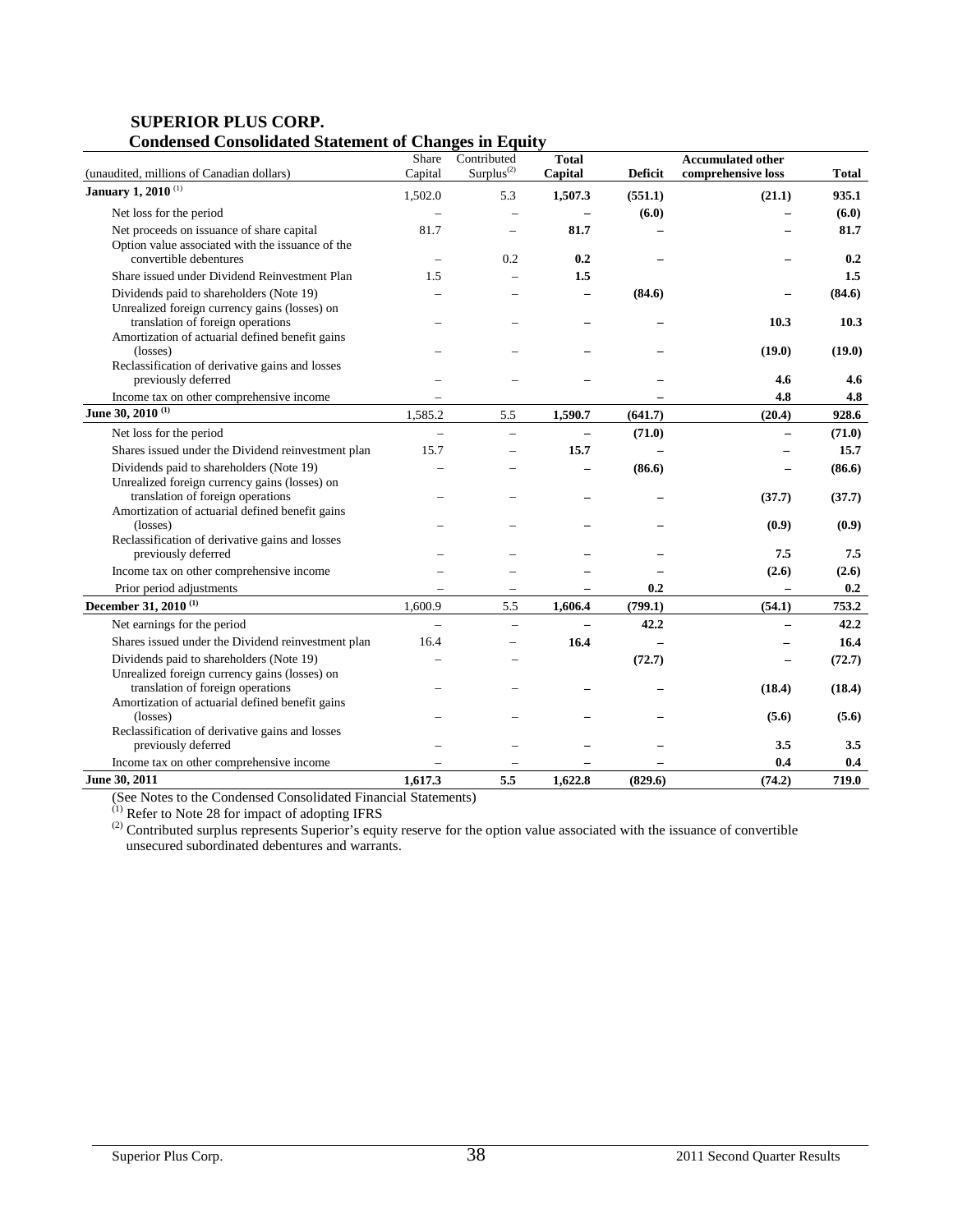# **SUPERIOR PLUS CORP. Condensed Consolidated Statement of Net Earnings (Loss) and Comprehensive Income (Loss)**

|                                                                    |              |         | Three Months Ended June 30, |           | Six Months Ended June 30, |
|--------------------------------------------------------------------|--------------|---------|-----------------------------|-----------|---------------------------|
| (unaudited, millions of Canadian dollars except per share amounts) | <b>Notes</b> | 2011    | 2010                        | 2011      | 2010                      |
|                                                                    |              |         |                             |           |                           |
| <b>REVENUES</b>                                                    | 23           | 898.4   | 791.2                       | 2,037.2   | 1,757.1                   |
| Cost of sales (includes products & services)                       | 23           | (722.4) | (625.3)                     | (1,622.8) | (1,373.6)                 |
| Gross profit                                                       |              | 176.0   | 165.9                       | 414.4     | 383.5                     |
|                                                                    |              |         |                             |           |                           |
| <b>EXPENSES</b>                                                    |              |         |                             |           |                           |
| Selling, distribution and administrative costs                     | 23           | 169.6   | 168.4                       | 345.3     | 340.3                     |
| Other expenses                                                     |              |         | 0.7                         |           | 2.3                       |
| Finance expense                                                    | 23           | 21.0    | 18.3                        | 42.6      | 36.9                      |
| Unrealized losses (gains) on derivative                            |              |         |                             |           |                           |
| financial instruments                                              | 17           | (14.3)  | 4.2                         | (28.7)    | 32.4                      |
|                                                                    |              | 176.3   | 191.6                       | 359.2     | 411.9                     |
|                                                                    |              |         |                             |           |                           |
| Net earnings (loss) before income taxes                            |              | (0.3)   | (25.7)                      | 55.2      | (28.4)                    |
| Income tax (expense) recovery                                      | 18           | 1.4     | 20.2                        | (13.0)    | 22.4                      |
| Net earnings (loss)                                                |              | 1.1     | (5.5)                       | 42.2      | (6.0)                     |
|                                                                    |              |         |                             |           |                           |
| Net earnings (loss)                                                |              | 1.1     | (5.5)                       | 42.2      | (6.0)                     |
| Other comprehensive income (loss), net of tax:                     |              |         |                             |           |                           |
| Unrealized foreign currency gains (losses)                         |              |         |                             |           |                           |
| on translation of foreign operations                               | 19           | (5.1)   | 26.6                        | (18.4)    | 10.3                      |
| Amortization of actuarial defined benefit                          |              |         |                             |           |                           |
| gains (losses)                                                     | 19           | (6.9)   | (9.8)                       | (5.6)     | (19.0)                    |
| Reclassification of derivative gains and losses                    |              |         |                             |           |                           |
| previously deferred                                                | 19           | 2.9     | 4.9                         | 3.5       | 4.6                       |
| Income tax recovery on other                                       |              |         |                             |           |                           |
| comprehensive income (loss)                                        | 19           | 0.9     | 2.5                         | 0.4       | 4.8                       |
| Total comprehensive income (loss) for the period                   |              |         |                             |           |                           |
|                                                                    |              | (7.1)   | 18.7                        | 22.1      | (5.3)                     |
| Net Earnings (Loss) per Share                                      |              |         |                             |           |                           |
| From operations:                                                   |              |         |                             |           |                           |
| Basic and diluted                                                  | 20           | \$0.01  | \$(0.05)                    | \$0.39    | \$(0.06)                  |
| (See Notes to the Condensed Consolidated Financial Statements)     |              |         |                             |           |                           |

(1) Refer to Note 28 for impact of adopting IFRS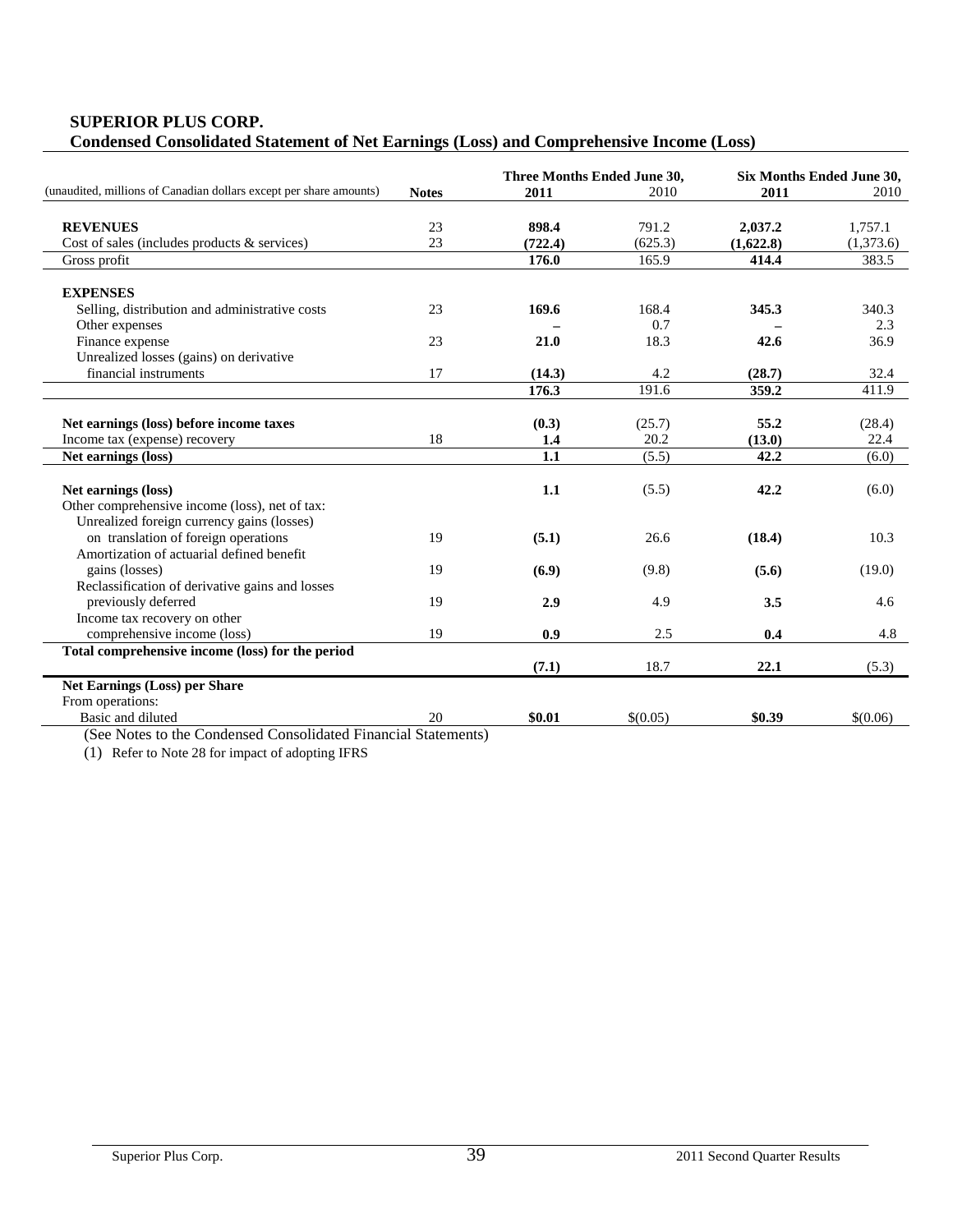# **SUPERIOR PLUS CORP. Condensed Consolidated Statement of Cash Flows**

|                                                                          |                | Three Months Ended June 30, |         | Six Months Ended June 30, |         |
|--------------------------------------------------------------------------|----------------|-----------------------------|---------|---------------------------|---------|
| (unaudited, millions of Canadian dollars)                                | <b>Notes</b>   | 2011                        | 2010    | 2011                      | 2010    |
| <b>OPERATING ACTIVITIES</b>                                              |                |                             |         |                           |         |
| Net earnings (loss) for the period                                       |                | 1.1                         | (5.5)   | 42.2                      | (6.0)   |
| Adjustments for:                                                         |                |                             |         |                           |         |
| Depreciation included in selling, distribution and                       |                |                             |         |                           |         |
| administrative costs                                                     | 7              | 12.3                        | 12.5    | 24.5                      | 24.4    |
| Amortization of intangible assets                                        | 8              | 8.8                         | 6.8     | 15.3                      | 14.2    |
| Depreciation included in cost of sales                                   | 7              | 10.9                        | 11.7    | 22.3                      | 24.3    |
| Amortization of customer related costs                                   |                | 1.2                         | 1.6     | 2.4                       | 3.2     |
| Unrealized losses (gains) on derivative financial                        | 17             |                             |         |                           |         |
| instruments                                                              |                | (14.3)                      | 4.2     | (28.7)                    | 32.4    |
| Customer contract related costs                                          |                | (0.2)                       | (0.8)   | (1.0)                     | (1.4)   |
| Finance costs recognized in net earnings                                 |                | 21.0                        | 18.3    | 42.6                      | 36.9    |
| Income tax expense recognized in net earnings                            |                | (1.4)                       | (20.2)  | 13.0                      | (22.4)  |
| (Increase) decrease in non-cash operating working capital                |                |                             |         |                           |         |
| items                                                                    | 22             | 65.0                        | (17.4)  | 29.5                      | 11.6    |
| Net cash flows from operating activities                                 |                | 104.4                       | 11.2    | 162.1                     | 117.2   |
| Income taxes paid                                                        |                | (0.3)                       | (0.2)   | (0.4)                     | (0.7)   |
| Interest paid                                                            |                | (35.8)                      | (26.0)  | (40.0)                    | (32.1)  |
| Cash flows from (used in) operating activities                           |                | 68.3                        | (15.0)  | 121.7                     | 84.4    |
|                                                                          |                |                             |         |                           |         |
| <b>INVESTING ACTIVITIES</b><br>Purchase of property, plant and equipment | 7              |                             |         |                           |         |
|                                                                          |                | (6.8)                       | (11.1)  | (14.6)                    | (18.1)  |
| Proceeds from disposal of property, plant and                            | 7              | 0.6                         | 1.3     | 1.6                       | 1.8     |
| equipment<br>Acquisition of Griffith                                     | $\overline{4}$ |                             |         |                           | (142.6) |
| Other acquisitions                                                       | $\overline{4}$ | (0.3)                       | (17.7)  | (4.9)                     | (18.1)  |
| Cash flows used in investing activities                                  |                | (6.5)                       | (27.5)  | (17.9)                    | (177.0) |
|                                                                          |                |                             |         |                           |         |
| <b>FINANCING ACTIVITIES</b>                                              |                |                             |         |                           |         |
| Net proceeds (repayment) of borrowings and loans                         |                | 60.5                        | 93.7    | 68.8                      | (73.6)  |
| Net payment of finance lease obligations                                 |                | (3.8)                       | (3.1)   | (7.9)                     | (6.1)   |
| Net proceeds (repayment) from accounts receivable                        |                |                             |         |                           |         |
| sales program                                                            |                | (89.3)                      | (24.0)  | (90.1)                    | (7.3)   |
| Proceeds from issuance of 5.75% convertible                              |                |                             |         |                           |         |
| debentures                                                               |                |                             |         |                           | 172.5   |
| Issue costs incurred for the 5.75% convertible                           |                |                             |         |                           |         |
| debentures                                                               |                |                             | (0.5)   |                           | (6.9)   |
| Proceeds from issuance of common shares                                  |                |                             | 15.7    |                           | 82.2    |
| Proceeds from the dividend reinvestment program                          |                | 7.2                         | 1.5     | 16.4                      | 1.5     |
| Dividends paid to shareholders                                           |                | (32.7)                      | (42.8)  | (72.7)                    | (84.6)  |
| (Decrease) increase in non-cash working capital                          |                |                             | (0.1)   | (3.6)                     | 0.9     |
| Cash flows (used in) from financing activities                           |                | (58.1)                      | 40.4    | (89.1)                    | 78.6    |
|                                                                          |                |                             |         |                           |         |
| Net increase (decrease) in cash and cash                                 |                | 3.7                         | (2.1)   | 14.7                      | (14.0)  |
| equivalents                                                              |                |                             |         |                           |         |
| Cash and cash equivalents, beginning of period                           |                | 19.5                        | 11.9    | 8.9                       | 24.3    |
| Effect of translation of foreign denominated cash and                    |                |                             |         |                           |         |
| cash equivalents                                                         |                |                             | $0.8\,$ | (0.4)                     | 0.3     |
| Cash and cash equivalents, end of period                                 |                | 23.2                        | 10.6    | 23.2                      | 10.6    |

(See Notes to the Condensed Consolidated Financial Statements)

 $<sup>(1)</sup>$  Refer to Note 28 for impact of adopting IFRS</sup>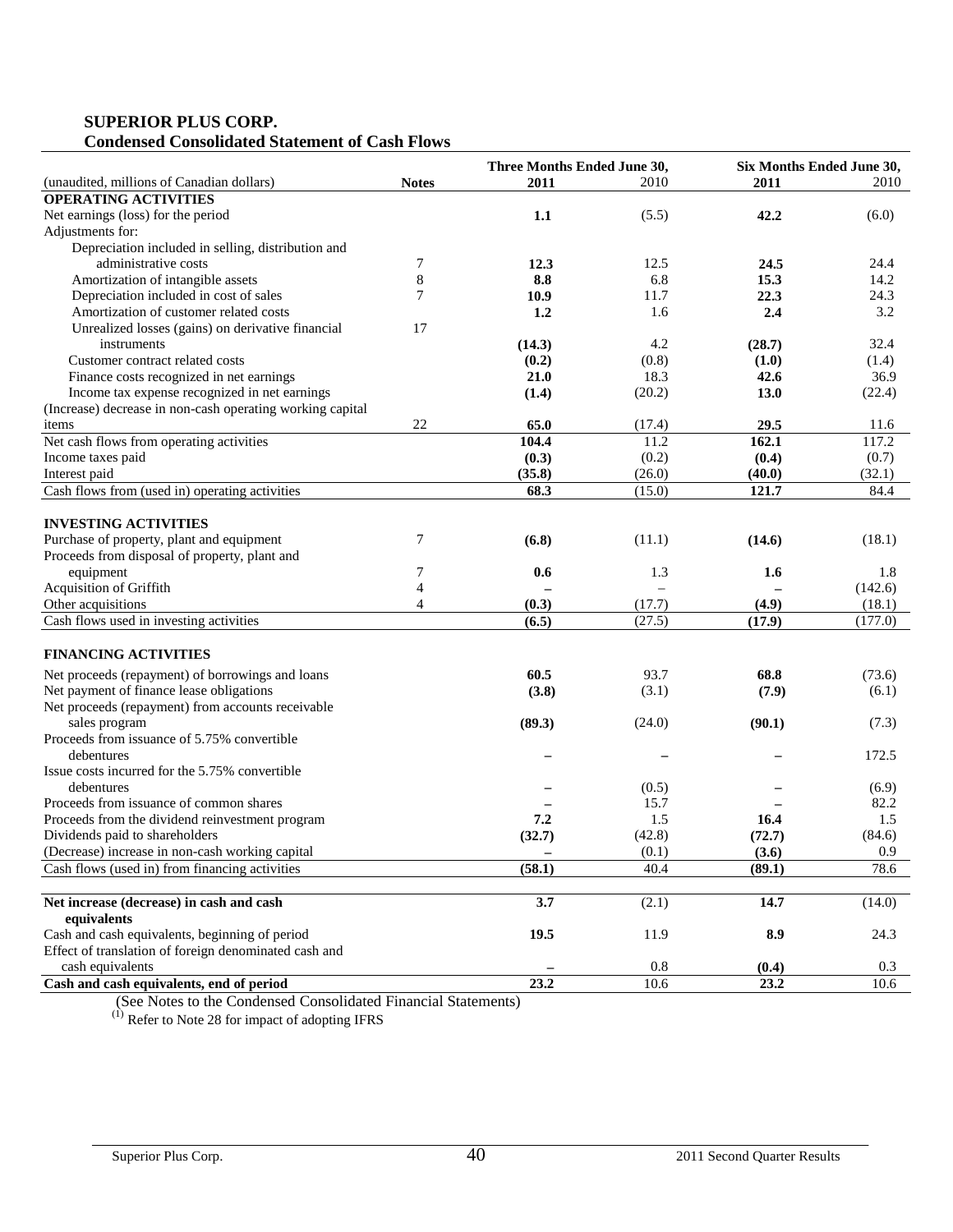# **Notes to the Unaudited Condensed Consolidated Financial Statements**

(unaudited, Tabular amounts in Canadian millions of dollars, unless noted otherwise, except per share amounts.)

### **1. Organization**

Superior Plus Corp. (Superior) is a diversified business corporation, incorporated under the Canada Business Corporations Act. The address of the registered office is  $840 - 7<sup>th</sup>$  Avenue SW, Calgary, Alberta. Superior holds 100% of Superior Plus LP (Superior LP), a limited partnership formed between Superior General Partner Inc., as general partner and Superior as limited partner. Superior holds 100% of the shares of Superior General Partner Inc. Superior does not conduct active business operations but rather distributes to shareholders the income it receives from Superior Plus LP in the form of partnership allocations, net of expenses and interest payable on the convertible unsecured subordinated debentures (the debentures). Superior's investments in Superior Plus LP are financed by share capital and debentures.

The accompanying Unaudited Condensed Consolidated Financial Statements (Consolidated Financial Statements) of Superior as at June 30, 2011 and the three months and the six months ended June 30, 2011 and 2010 were authorized for issue by the Board of Directors on August 4, 2011.

### **Reportable Operating Segments**

Superior operates three distinct reportable operating segments: Energy Services, Specialty Chemicals and Construction Products Distribution. Superior's Energy Services operating segment provides distribution, wholesale procurement and related services in relation to propane, heating oil and other refined fuels. Energy Services also provides fixed-price natural gas and electricity supply services. Superior's Specialty Chemicals operating segment is a leading supplier of sodium chlorate and technology to the pulp and paper industries and a regional supplier of potassium and chloralkali products to the U.S. Midwest. Superior's Construction Products Distribution operating segment is one of the largest distributors of commercial and industrial insulation in North America and the largest distributor of specialty construction products to the walls and ceilings industry in Canada. (See Note 25)

### **2. Basis of Presentation**

The accompanying Consolidated Financial Statements have been prepared in accordance with International Accounting Standards 34 *Interim Financial Reporting* (IAS 34) as issued by the International Accounting Standards Board (IASB) and using the accounting policies Superior expects to adopt in its annual consolidated financial statements as at and for the year ending December 31, 2011. Those accounting policies are based on the International Financial Reporting Standards (IFRS) standards and International Financial Reporting Interpretations Committee (IFRIC) interpretations that Superior expects to be applicable at that time. Superior applied IFRS 1 "first-time adoption of International Reporting Standards" (IFRS 1) as at January 1, 2010 (Transition Date). An explanation of the transition to International Financial Reporting Standards (IFRS) is provided in Note 28. The policies set out below were consistently applied to all the periods presented unless otherwise noted below.

These Consolidated Financial Statements are presented in Canadian dollars, which is Superior's functional and presentation currency. All financial information presented in Canadian dollars has been rounded to the nearest million. These Consolidated Financial Statements should be read in conjunction with Superior's 2011 first quarter interim financial statements, Superior's 2010 annual consolidated financial statements and in consideration of the IFRS transition disclosures included in Note 28 to these Consolidated Financial Statements and the additional disclosures included herein.

The Consolidated Financial Statements have been prepared on the historical cost basis except for certain financial instruments that are measured at fair value as explained in the accounting policies below and incorporate the accounts of Superior and its wholly-owned subsidiaries. Subsidiaries are all entities over which Superior has the power to govern the financial and operating policies generally accompanying a shareholding of more than one half of the voting rights. The results of subsidiaries are included in Superior's income statement from date of acquisition, or in the case of disposals, up to the date of disposal. All transactions and balances between Superior and Superior's subsidiaries have been eliminated on consolidation. Superior's subsidiaries are all wholly owned directly or indirectly by Superior Plus Corp.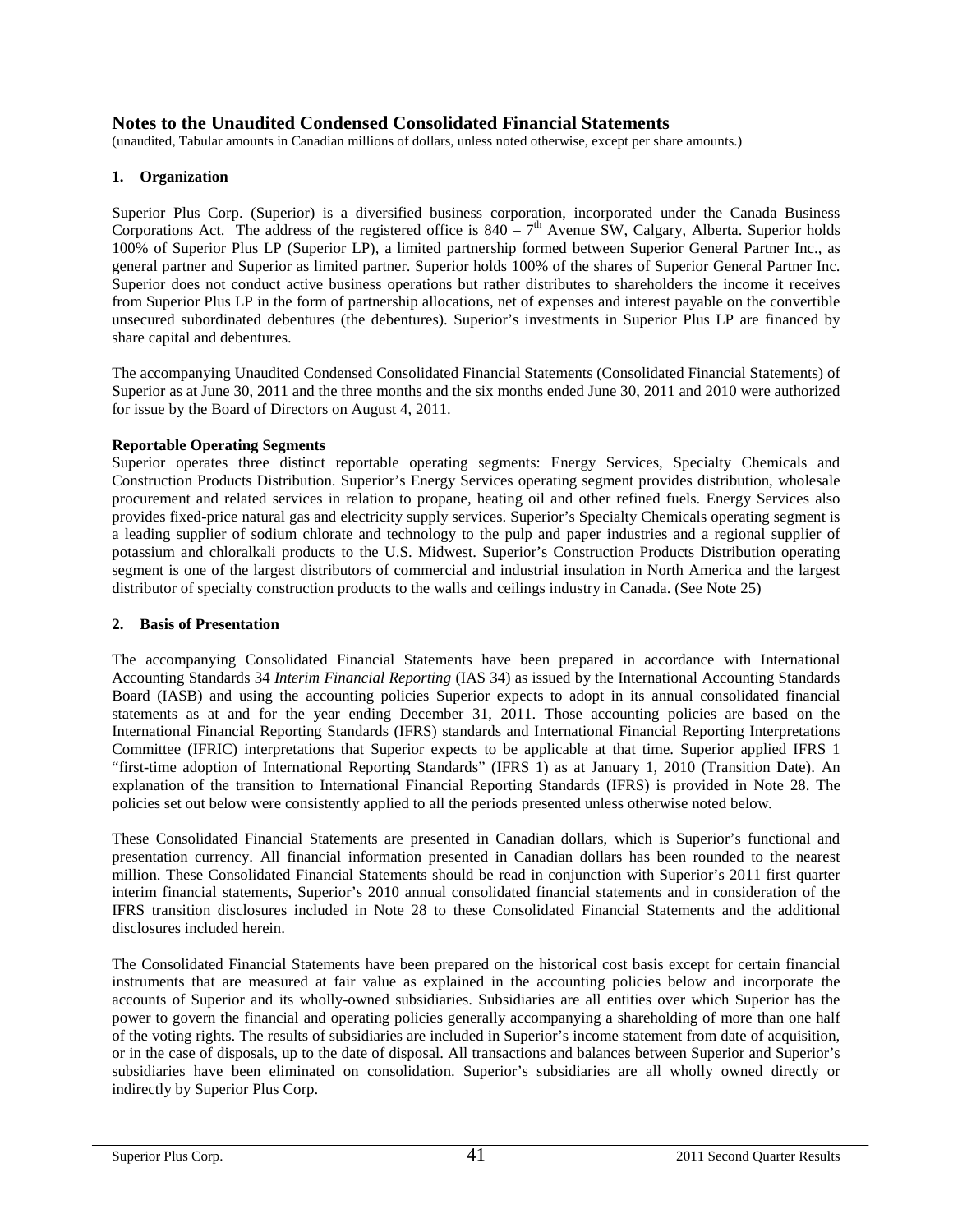Superior's Consolidated Financial Statements were previously prepared in accordance with Canadian generally accepted accounting principles (GAAP). GAAP differs in some areas from IFRS and in preparing these Consolidated Financial Statements, management has amended certain accounting, measurements and consolidation methods previously applied in the GAAP financial statements to comply with IFRS. The comparative figures for 2010 were restated to reflect these adjustments. Note 28 contains reconciliations and descriptions of the effect of the transition from GAAP to IFRS on equity, earnings, and comprehensive income along with line-by-line reconciliations of the statement of net earnings (loss) and comprehensive income (loss) and balance sheets for the year ended December 31, 2010 as well as the interim periods relevant to the computation of theses Consolidated Financial Statements.

In preparation of these Consolidated Financial Statements in accordance with IAS 34 requires the use of certain critical accounting estimates. It also requires management to exercise judgment in applying Superior's accounting policies. The areas involving a higher degree of judgment or complexity are areas where assumptions and estimates are significant to these Consolidated Financial Statements are disclosed in (u).

#### **Significant Accounting Policies**

#### **(a) Cash and cash equivalents**

Cash and cash equivalents include cash and highly liquid short-term investments which, on acquisition, have a term to maturity of three months or less.

### **(b) Accounts Receivable Sales Program**

Superior terminated its revolving trade accounts receivable sales program in June 2011. Losses on sales depend in part on the previous carrying amount of trade accounts receivable involved in the sales and have been included in interest on revolving term bank credits and term loans. The carrying amount is allocated between the assets sold and retained interests based on their relative fair value at the date of the sale which is calculated by discounting expected cash flows at prevailing money market rates.

#### **(c) Inventories**

### *Energy Services*

Energy Services inventories are valued at the lower of cost and net realizable value. Costs of inventories are determined either on a weighted average cost or first-in-first-out basis. Appliances, materials, supplies and other inventories are stated at the lower of cost and net realizable value, as appropriate. The net realizable value of inventory is based on estimated selling price in the ordinary course of business less the estimated costs necessary to complete the sale.

#### *Specialty Chemicals*

Inventories are valued at the lower of cost and net realizable value. The cost of chemical inventories is determined on a first-in, first-out basis. Stores and supply inventories are costed on an average basis. Transactions are entered into from time to time with other companies to exchange chemical inventories in order to minimize working capital requirements and to facilitate distribution logistics. The net realizable value of inventory is based on estimated selling price in the ordinary course of business less the estimated costs necessary to complete the sale.

#### *Construction Products Distribution*

Inventories of building products are valued at the lower of cost and net realizable value. Cost is calculated on a weighted average cost basis and any trade discounts and rebates are deducted from the cost. The net realizable value of inventory is based on estimated selling price in the ordinary course of business less the estimated costs necessary to complete the sale.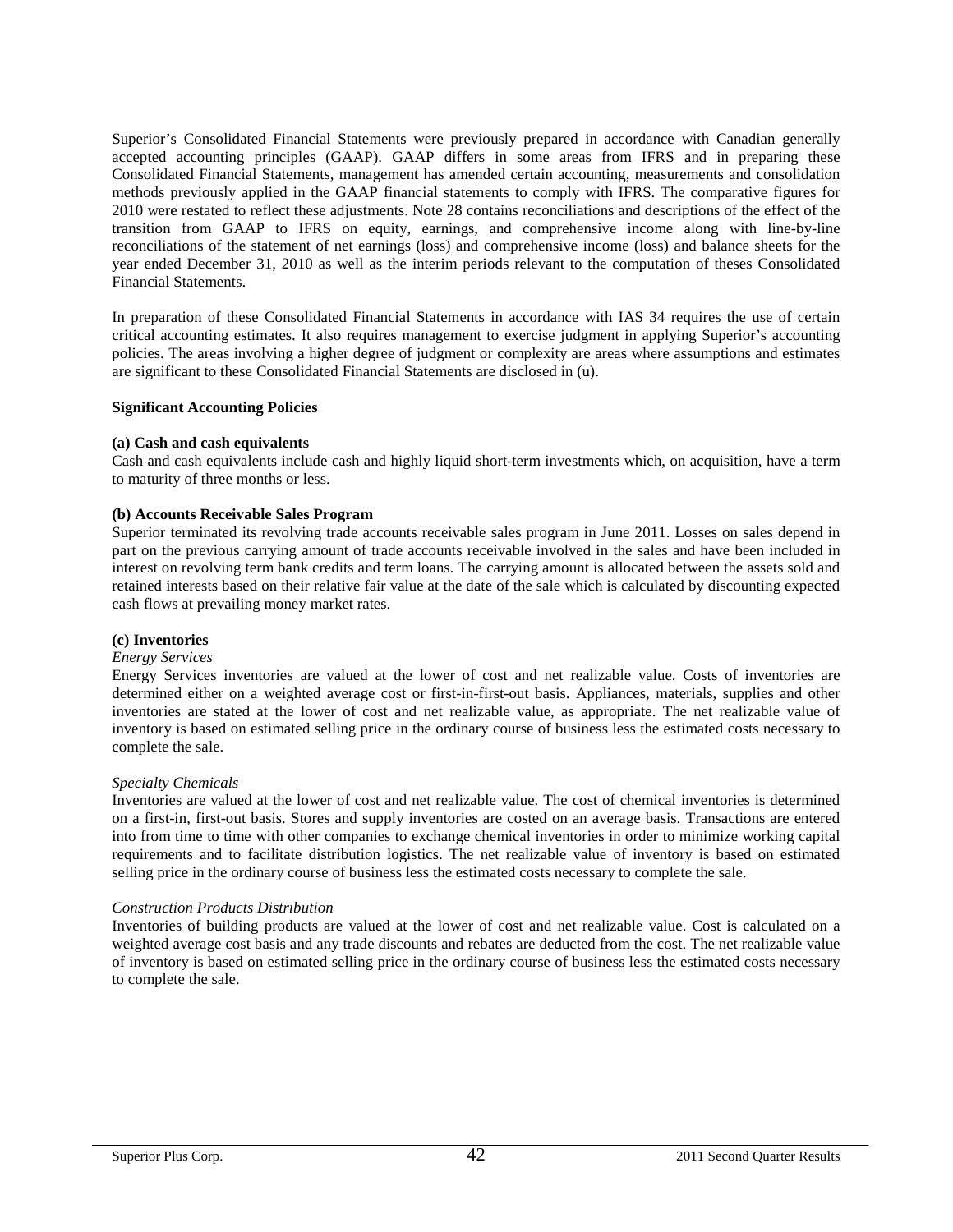### **(d) Financial Instruments and Derivative Financial Instruments**

#### *Derivative Financial Instruments*

Superior enters into a variety of derivatives to manage its exposure to certain financial risks. Further details of derivative financial instruments are disclosed in Note 17.

Derivatives are initially recognized at fair value at the date a derivative contract is entered into and are subsequently remeasured to their fair value at each balance sheet date. The resulting gain or loss is recognized in net earnings. Realized gains and losses on derivatives are recognized as a component of revenue, cost of sales or finance expense/revenue, the classification of which is dependent on the underlying nature of the economic exposure being managed. Derivatives embedded in other financial instruments or other host contracts are treated as separate derivatives when their risks and characteristics are not closely related to those of the host contracts and the host contracts are not measured at fair value with changes in fair value recognized in net earnings.

Superior does not formally designate and document economic hedges in accordance with the requirements of applying hedge accounting under IFRS and therefore, does not apply hedge accounting.

#### *Financial Assets*

A financial asset is classified at fair value through net earnings (loss) (FVTNL) if it is classified as held for trading or is designated as such upon initial recognition. Upon initial recognition attributable transaction costs are recognized in net earnings (loss) as incurred. Financial assets at FVTNL are measured at fair value, and changes therein are recognized in net earnings (loss).

#### *Loans and receivables*

Loans and receivables are financial assets with fixed or determinable payments that are not quoted in active market. Such assets are recognized initially at fair value plus any directly attributable transaction costs. Subsequent to initial recognition loans and receivables are measured at amortized cost using the effective interest method, less any impairment losses.

#### *Separable embedded derivatives*

Changes in the fair value of separable embedded derivatives are recognized immediately in net earnings (loss).

### *Effective Interest Method*

The effective interest method is a method of calculating the amortized cost of a financial asset and of recognizing interest income or expense over the relevant period. The effective interest rate is the rate that discounts estimated future cash receipts (including all fees paid or received that form an integral part of the effective interest rate, transaction costs and other premiums or discounts) through the expected life of the financial asset, or, where appropriate, a shorter period.

### *Impairment of Financial Assets*

Financial assets measured at amortized cost are assessed for indicators of impairment at each reporting date. Financial assets are impaired where there is objective evidence that, as a result of one or more events that occurred after the initial recognition of the financial asset, the estimated future cash flows of the investment have been negatively impacted.

For certain categories of financial assets, such as trade receivables, assets that are assessed not to be impaired individually are subsequently assessed for impairment on a collective basis. Objective evidence of impairment for a portfolio of receivables could include Superior's past experience of collecting payments, an increase in the number of delayed payments in the portfolio past the average credit period, in addition to changes in economic conditions that correlate with defaults on receivables. For financial assets carried at amortized cost, the amount of impairment recognized is the difference between the asset's carrying amount and the present value of estimated future cash flows, discounted at the financial asset's original effective interest rate.

The carrying amount of the financial asset is reduced by the impairment loss directly for all financial assets with the exception of trade receivables, where the carrying amount is reduced through the use of an allowance account. When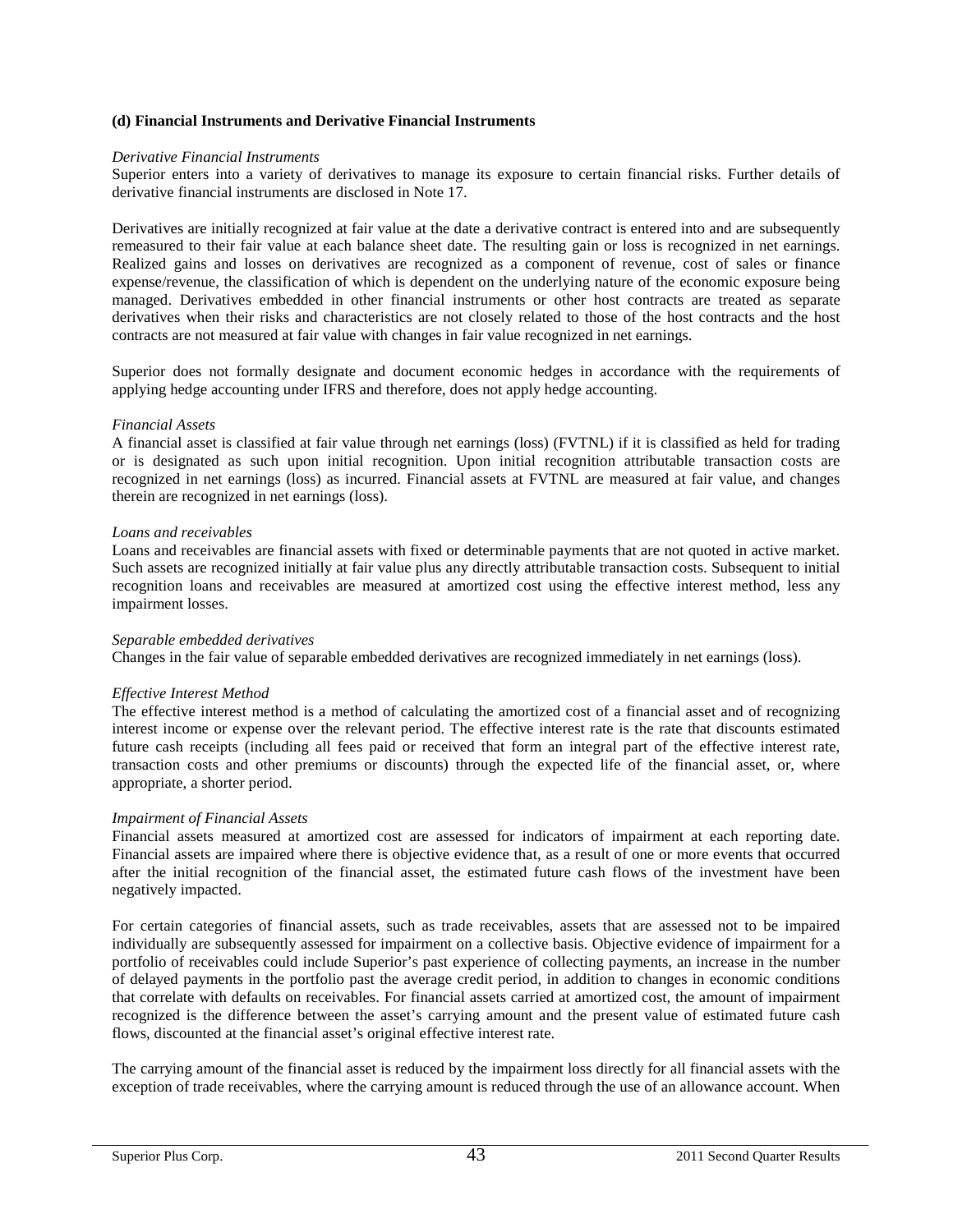a trade receivable is considered uncollectible, it is written off against the allowance account. Subsequent recoveries of amounts previously written off are credited to the statement of net earnings (loss) and comprehensive income (loss). Changes in the carrying amount of the allowance account are recognized in net earnings.

### *Classification as Debt or Equity*

Debt and equity instruments are classified as either financial liabilities or as equity in accordance with the substance of the contractual arrangement.

### *Equity Instruments*

An equity instrument is any contract that evidences a residual interest in the assets of an entity after deducting all of its liabilities. Equity instruments issued by Superior are recorded at the proceeds received, net of direct issue costs.

### *Compound Financial Instruments*

The component parts of compound instruments issued by Superior are classified separately as financial liabilities and equity in accordance with the substance of the contractual arrangement. At the date of issue, the fair value of the liability component is estimated using the prevailing market interest rate for a similar non-convertible instrument. This amount is recorded as a liability on an amortized cost basis using the effective interest method until extinguished upon conversion or at the instrument's maturity date. The equity component is determined by deducting the amount of the liability component from the fair value of the compound instrument as a whole. This is recognized and included in equity, net of income tax, and is not subsequently remeasured.

### *Financial Liabilities*

Financial liabilities are classified as either financial liabilities at FVTNL or other financial liabilities.

### *Financial Liabilities at FVTNL*

Financial liabilities are classified as at FVTNL where the financial liability is held for trading or it is designated as FVTNL upon initial recognition. Financial liabilities at FVTNL are stated at fair value with any resulting gain or loss recognized in net earnings. The net gain or loss recognized in net earnings incorporates any interest expense relating to the financial liability. Upon initial recognition attributable transaction costs are recognized in net earnings or loss as incurred. Fair value is determined in the manner described in Note 17.

### *Other Financial Liabilities*

Other financial liabilities, including borrowings, are initially measured at fair value, net of transaction costs. Other financial liabilities are subsequently measured at amortized cost using the effective interest method, with interest expense recognized on an effective interest basis.

### *Derecognition of Financial Liabilities*

Superior derecognizes financial liabilities when, and only when, Superior's obligations are discharged, cancelled or they expire.

## **(e) Property, Plant and Equipment**

*Cost* 

Property, plant and equipment is recorded at cost less accumulated depreciation and impairment losses. Major renewals and improvements which provide future economic benefits and can be reliably measured are capitalized, while repair and maintenance expenses are charged to operations as incurred. Property, plant and equipment in the course of construction are carried at cost less any recognized impairment losses. Cost includes directly attributable expenses, professional fees and, for qualifying assets, borrowing costs capitalized in accordance with Superior's accounting policy. Depreciation of these assets, on the same basis as other property assets, commences when the assets are available for their intended use. Disposals are derecognized at carrying costs less accumulated depreciation and impairment losses with any resulting gain or loss reflected in net earnings (loss).

### *Borrowing Costs*

Borrowing costs directly attributable to the acquisition, construction or production of qualifying assets, which are assets that necessarily take a substantial period of time to get ready for their intended use or sale, are included in the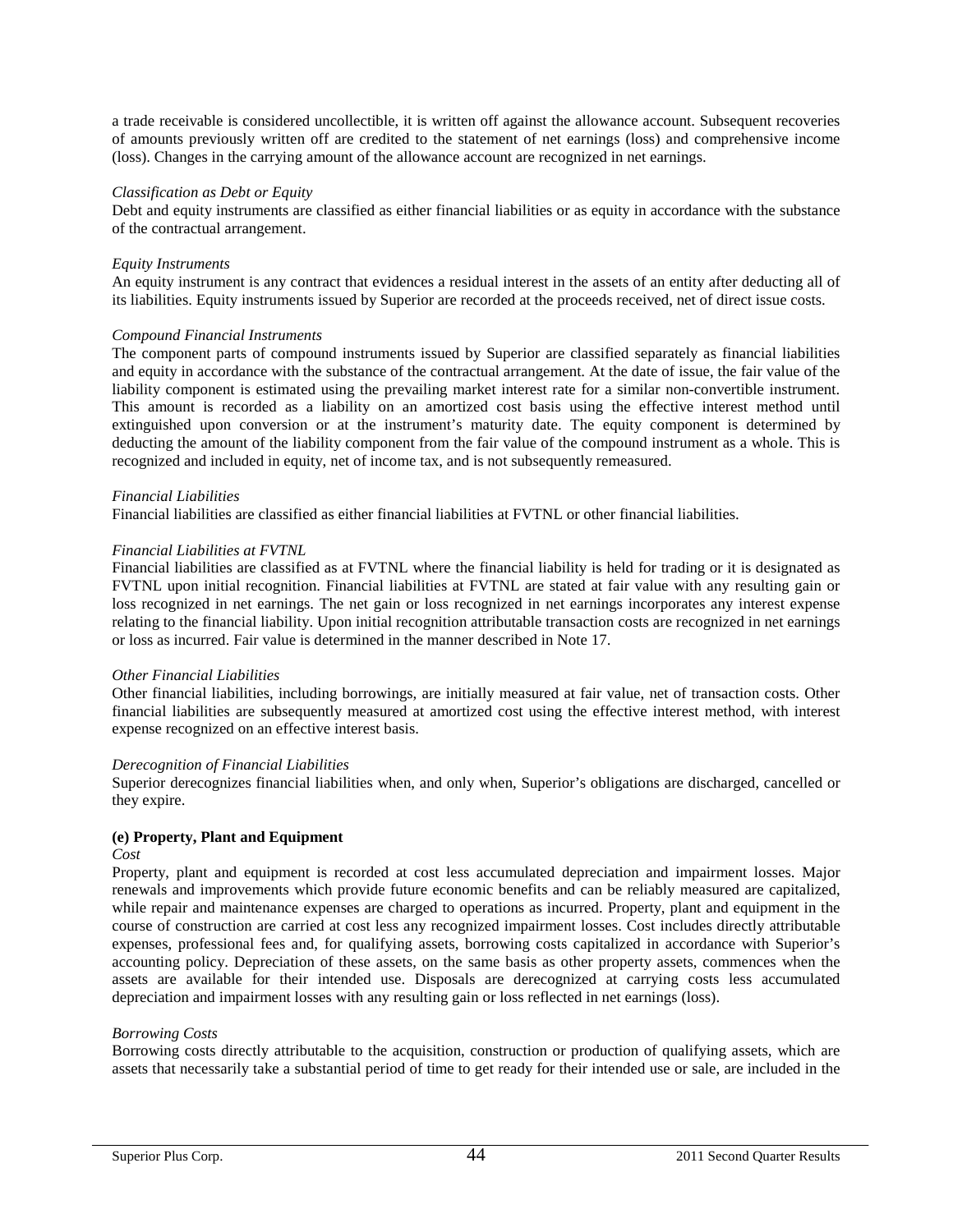cost of those assets, until such time as the assets are substantially available for their intended use. All other borrowing costs are recognized in net earnings (loss) in the period which they are incurred.

#### *Depreciation*

Depreciation is calculated using the straight-line method, based on the estimated useful life. Land is not depreciated. Amortization of property in the course of construction commences when the assets are ready for their intended use. In the majority of cases, residual value is estimated to be insignificant. Depreciation by class of assets is as follows:

| <b>Buildings</b>                                                                                                | 15 to 40 years |
|-----------------------------------------------------------------------------------------------------------------|----------------|
| Leasehold improvements                                                                                          | 10 years       |
| Energy Services tanks and cylinders                                                                             | 30 years       |
| Energy Services truck tank bodies, chassis and other Construction Products distribution equipment 5 to 15 years |                |
| Manufacturing equipment                                                                                         | 5 to 40 years  |
| Furniture and fixtures                                                                                          | 10 years       |
| Computer equipment                                                                                              | 3 years        |

Deprecation rates, residual values and depreciation methods are reviewed at the end of each annual reporting period, with the effect of any changes in estimate being accounted for on a prospective basis.

#### **(f) Intangible Assets**

Intangible assets are reported at cost less accumulated amortization and accumulated impairment losses. For intangible assets with a determinate life, amortization is charged on a straight-line basis over their estimated useful lives.

Intangible assets acquired in a business combination are identified and recognized separately from goodwill where they satisfy the recognition criteria. The initial cost of such intangible assets is their fair value at the acquisition date. Subsequent to initial recognition, intangible assets acquired in a business combination are reported at cost less accumulated amortization and accumulated impairment losses, on the same basis as intangible assets acquired separately.

Amortization rates, residual values and amortization methods are reviewed at least annually, with the effect of any changes in estimate being accounted for on a prospective basis.

#### *Energy Services*

Costs incurred by Energy Services to acquire natural gas and electricity customer contracts are capitalized as deferred costs at the time the cost is incurred. The costs are recognized into net earnings (loss) as an operating and administrative expense over the term of the underlying contracts. The contracts range from one to five years with the average remaining life approximately three years.

A summary of Superior's other intangible assets and related amortization rates are as follows:

Non-competition agreements Term of the agreements (1-5 years) Royalty agreements  $1 - 10$  years  $1 - 10$  years Software 1-3 years 12-3 years 12-3 years 12-3 years 12-3 years 12-3 years 12-3 years 12-3 years 12-3 years 12-3 years 12-3 years 12-3 years 12-3 years 12-3 years 12-3 years 12-3 years 12-3 years 12-3 years 12-3 years 12-1 Technology patents **Approximately 10 years** Approximately 10 years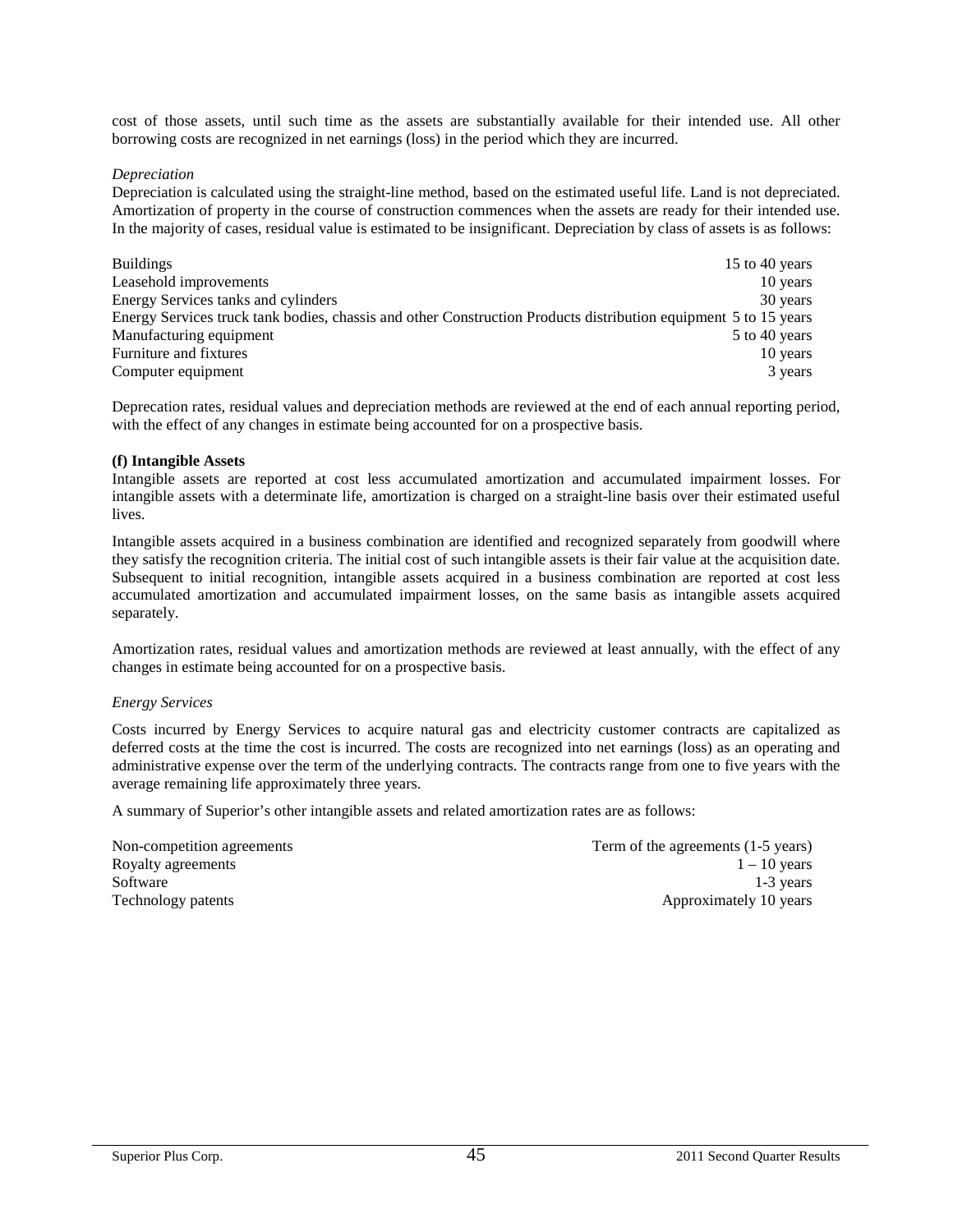### **Investment Properties**

Property that is held for a currently undetermined future use, long-term rental yields, or for capital appreciation, and that is not occupied by Superior is classified as investment property. Property that is being constructed or developed for future use as investment property is also classified as investment property.

### *Cost*

Investment property is measured at cost, including related transaction costs and borrowing costs. After initial recognition, investment property is carried at cost less accumulated depreciation and any impairment losses.

Subsequent expenditure is capitalized to the investment property's carrying amount only when it is probable that future economic benefits associated with the expenditure will flow to Superior and the cost of the item can be measured reliably. Repair and maintenance costs are expensed when incurred. When part of an investment property is replaced, the carrying amount of the replaced part is derecognized.

### *Borrowing Costs*

Borrowing costs that are incurred for the purpose of acquiring, constructing or producing a qualifying investment property are capitalized as part of its cost. Borrowing costs are capitalized while acquisition or construction is actively underway and cease once the asset is substantially complete or suspended if the development of the asset is suspended.

### *Depreciation*

Depreciation is calculated using the straight-line method, based on the estimated useful life. Land is not amortized. Depreciation of investment property in the course of construction commences when the assets are ready for their intended use. In the majority of cases, residual value is estimated to be insignificant. Investment properties are depreciated over 15 to 40 years. The estimated useful life, depreciation method, and residual values are reviewed at least annually, with the effect of any changes in estimate being accounted for on a prospective basis.

### *Disclosure of Fair Value*

Fair value is based on active market prices, adjusted, if necessary for any difference in the nature, location or condition of the specific asset. If this information is not available, Superior uses alternative valuation methods, such as recent prices in less active markets, discounted cash flow projections, or recent property tax assessments. Valuations performed by professional valuators can be used although Superior has sufficient internal resources to determine reliable fair values.

The fair value of investment property reflects, among other things, rental income from current leases and assumptions about rental income from future leases in the light of current market conditions. The fair value also reflects, on a similar basis, any cash outflows that could be expected in respect of the property.

The fair value of investment property does not reflect future capital expenditure that will improve or enhance the property and does not reflect the related future benefits from this future expenditure other than those a rational market participant would take into account when determining the value of the property.

### **(g) Impairment of Property, Plant and Equipment, Intangible Assets and Investment Properties**

At each balance sheet date and when circumstances indicate that the carrying value may be impaired, Superior reviews the carrying amounts of its tangible and intangible assets to determine whether there is any indication that those assets have suffered an impairment loss. If any such indication exists, the recoverable amount of the asset is estimated in order to determine the extent of the impairment loss, if any. Where it is not possible to estimate the recoverable amount of an individual asset, Superior estimates the recoverable amount of the cash-generating unit (CGU) to which the asset belongs. Where a reasonable and consistent basis of allocation can be identified, corporate assets are also allocated to the smallest group of CGU's for which a reasonable and consistent allocation basis can be identified.

Recoverable amount is the higher of fair value less costs to sell and value-in-use. In assessing value-in-use, the estimated future cash flows are discounted to their present value using a pre-tax discount rate that reflects current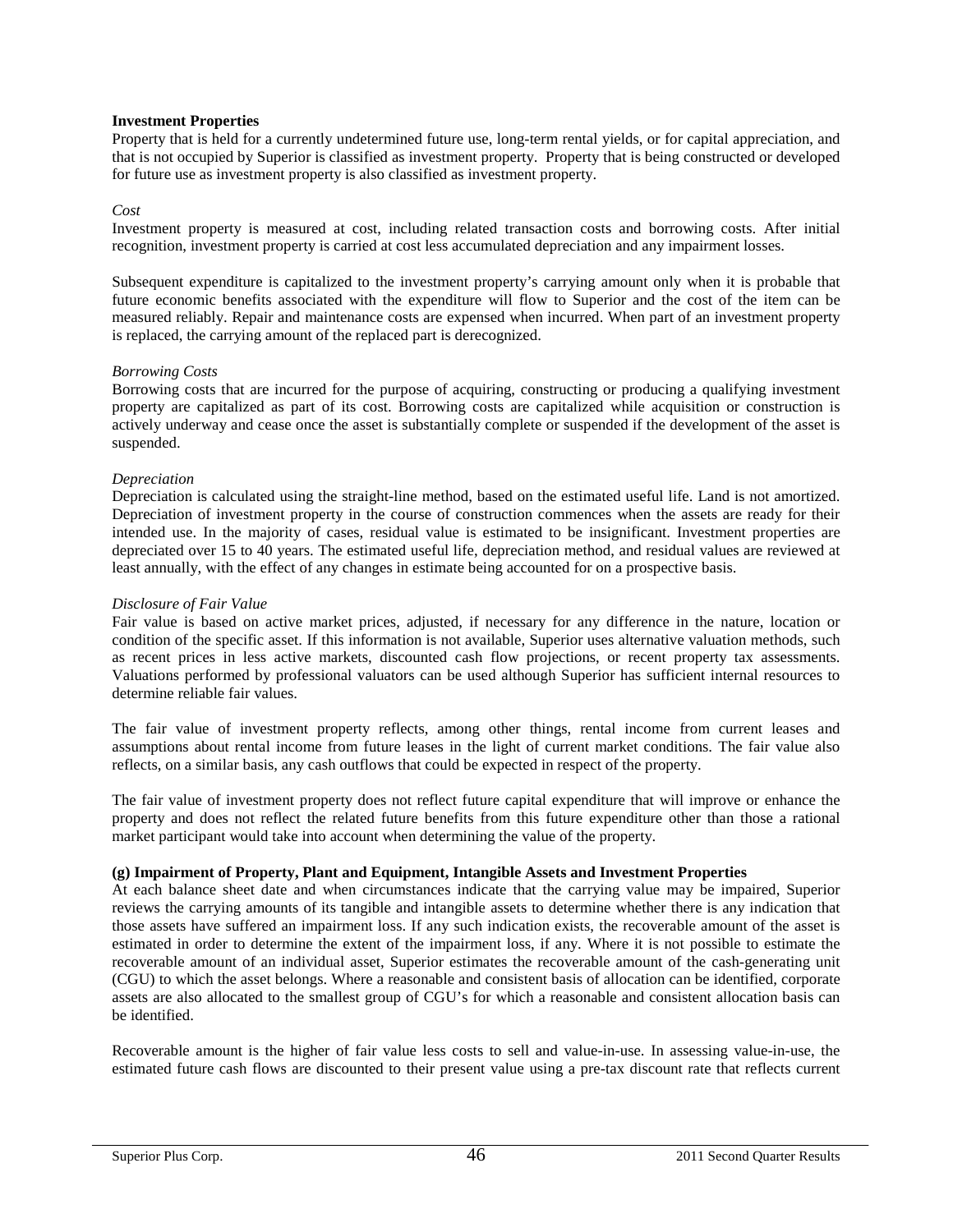market assessments of the time value of money and the risks specific to the asset for which the estimates of future cash flows have not been adjusted.

If the recoverable amount of an asset or CGU is estimated to be less than its carrying amount, the carrying amount of the asset or CGU is reduced to its recoverable amount. An impairment loss is recognized immediately in net earnings (loss). Where an impairment loss, other than an impairment loss on goodwill, subsequently reverses, the carrying amount of the asset is increased to the revised estimate of its recoverable amount, which cannot exceed the original carrying amount less normal depreciation.

### **(h) Business Combinations**

All business combinations are accounted for using the acquisition method. The consideration transferred in a business combination is measured at fair values, at the acquisition date of the assets given up, the liabilities incurred or assumed and equity instruments issued by Superior in exchange for control of the acquiree. Transaction costs, other than those associated with the issue of debt or equity securities, that Superior incurs in connection with a business combination are expensed as incurred. The acquiree's identifiable assets, liabilities and contingent liabilities that meet the conditions for recognition under IFRS 3 *Business Combinations* are recognized at their fair values at the acquisition date, except for non-current assets that are classified as held for sale in accordance with IFRS 5 *Non-current Assets Held for Sale and Discontinued Operations*, which are recognized at fair values less costs to sell, except that:

- Deferred tax assets or liabilities and liabilities or assets related to employee benefit arrangements are recognized and measured in accordance with *IAS 12 Income taxes* and *IAS 19 Employee Benefits* respectively;
- Liabilities or equity instruments related to the replacement by Superior of an acquiree's share-based payment awards are measured in accordance with *IFRS 2 Share-based Payment*; and
- Assets (or disposals) that are classified as held for sale in accordance with *IFRS 5 Non-current Assets Held for Sale and Discontinued Operations* are measured in accordance with that standard.

Also contingent liabilities acquired in a business combination are initially measured at fair value at the date of acquisition. At subsequent reporting dates, such contingent liabilities are measured at the higher of the amount that would be recognized in accordance with IAS 37 *Provisions, Contingent Liabilities and Contingent Assets* and the amount initially recognized less cumulative amortization recognized in accordance with IAS 18 *Revenue*.

Goodwill arising on acquisition is recognized as an asset and initially measured at cost, being the excess of the cost of the business combination over Superior's interest in the net fair value of the identifiable assets, liabilities and contingent liabilities recognized. If the net amounts assigned to the assets acquired and liabilities assumed exceeds the cost of the purchase than Superior is required to reassess the value of the both the cost and net assets acquired and any excess remaining after this reassessment is recognized immediately in net earnings (loss). Goodwill is tested for impairment on an annual basis at the CGU level. Goodwill is initially recognized as an asset at cost and is subsequently measured at cost less any accumulated impairment losses.

If the initial accounting for a business combination is incomplete by the end of the reporting period in which the combination occurs, Superior will report provisional amounts for the items for which the accounting is incomplete. Those provisional amounts are adjusted during the measurement period (see below), or additional assets or liabilities are recognized, to reflect new information obtained about facts and circumstances that existed at the acquisition date that, if known, would have affected the amounts recognized at that date.

The measurement period is the period from the date of acquisition to the date Superior obtains complete information about facts and circumstances that existed as of the acquisition date and is subject to a maximum of one year.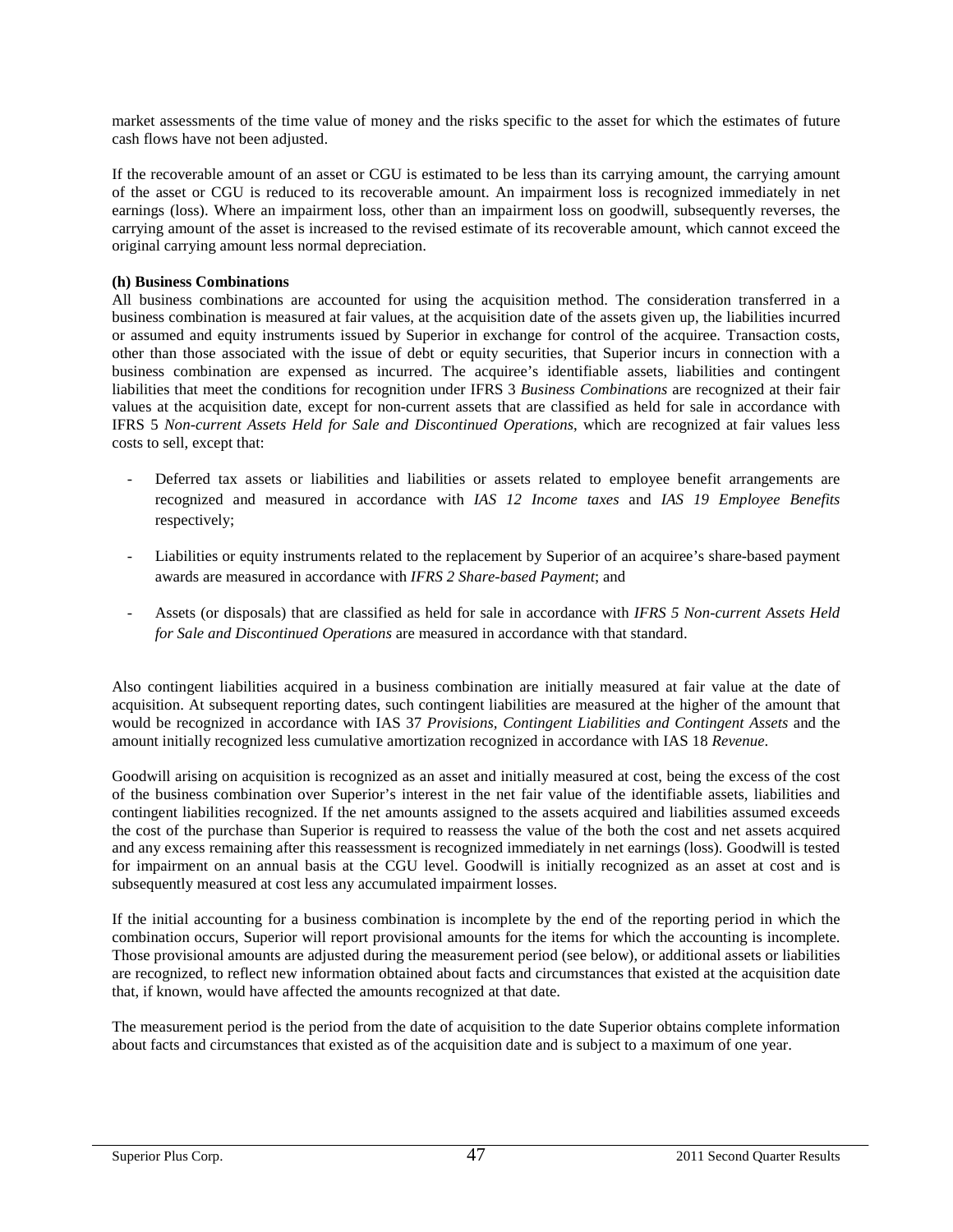### **(i) Goodwill**

Goodwill arising in a business combination is recognized as an asset at the date that control is acquired (the acquisition date). Goodwill is measured as the excess of the sum of the consideration transferred, the amount of any non-controlling interests in the acquiree, and the fair value of the acquirer's previously held equity interest in the acquiree (if any) over the net of the acquisition-date amounts of the identifiable assets acquired and the liabilities assumed.

If, after reassessment, Superior's interest in the fair value of the acquiree's identifiable net assets exceeds the sum of the consideration transferred, the amount of any non-controlling interests in the acquiree, and the fair value of the previously held equity interest in the acquiree (if any), the excess is recognized immediately in net earnings (loss) as a bargain purchase gain.

Goodwill is not amortized but is reviewed for impairment at least annually. For purposes of impairment testing, goodwill is allocated to each of Superior's CGUs expected to benefit from the synergies of the combination. Cashgenerating units to which goodwill has been allocated are tested for impairment annually, or more frequently when there is an indication that the unit may be impaired. If the recoverable amount of the cash-generating unit is less than the carrying amount of the unit, the impairment loss is allocated first to reduce the carrying amount of any goodwill allocated to the unit and then to other assets of the unit pro-rata on the basis of the carrying amount of each asset in the unit. An impairment loss recognized for goodwill is not reversed in a subsequent period.

On disposal of a subsidiary, the attributable amount of goodwill is included in the determination of the net earnings (loss) on disposal.

### **(j) Revenue Recognition**

Revenue is measured at the fair value of the consideration received or receivable. Revenue is reduced for estimated customer returns, rebates and other similar allowances. Revenue from the sale of goods is recognized when all the following conditions are satisfied:

- Superior has transferred to the buyer the significant risks and rewards of ownership of the goods;
- Superior retains neither continuing managerial involvement to the degree usually associated with ownership nor effective control over the goods sold;
- The amount of revenue can be measured reliably;
- It is probable that the economic benefits associated with the transaction will flow to Superior; and
- The costs incurred or to be incurred in respect of the transaction can be measured reliably.

### *Energy Services*

Revenues from sales are recognized at the time of delivery, or when related services are performed and the above conditions related to revenue from sale of goods are satisfied.

Natural gas revenues are recognized as gas is delivered to local natural gas distribution companies and when the above conditions related to revenue from sale of goods are satisfied. Costs associated with balancing the amount of gas used by Energy Services customers with the volumes delivered by Energy Services to the local distribution companies are recognized as period costs. Electricity revenues are recognized as the electricity is consumed by the end-use customer or sold to third parties.

Rental revenues arising from operating leases are accounted for based on the terms contained in the lease agreements as earned.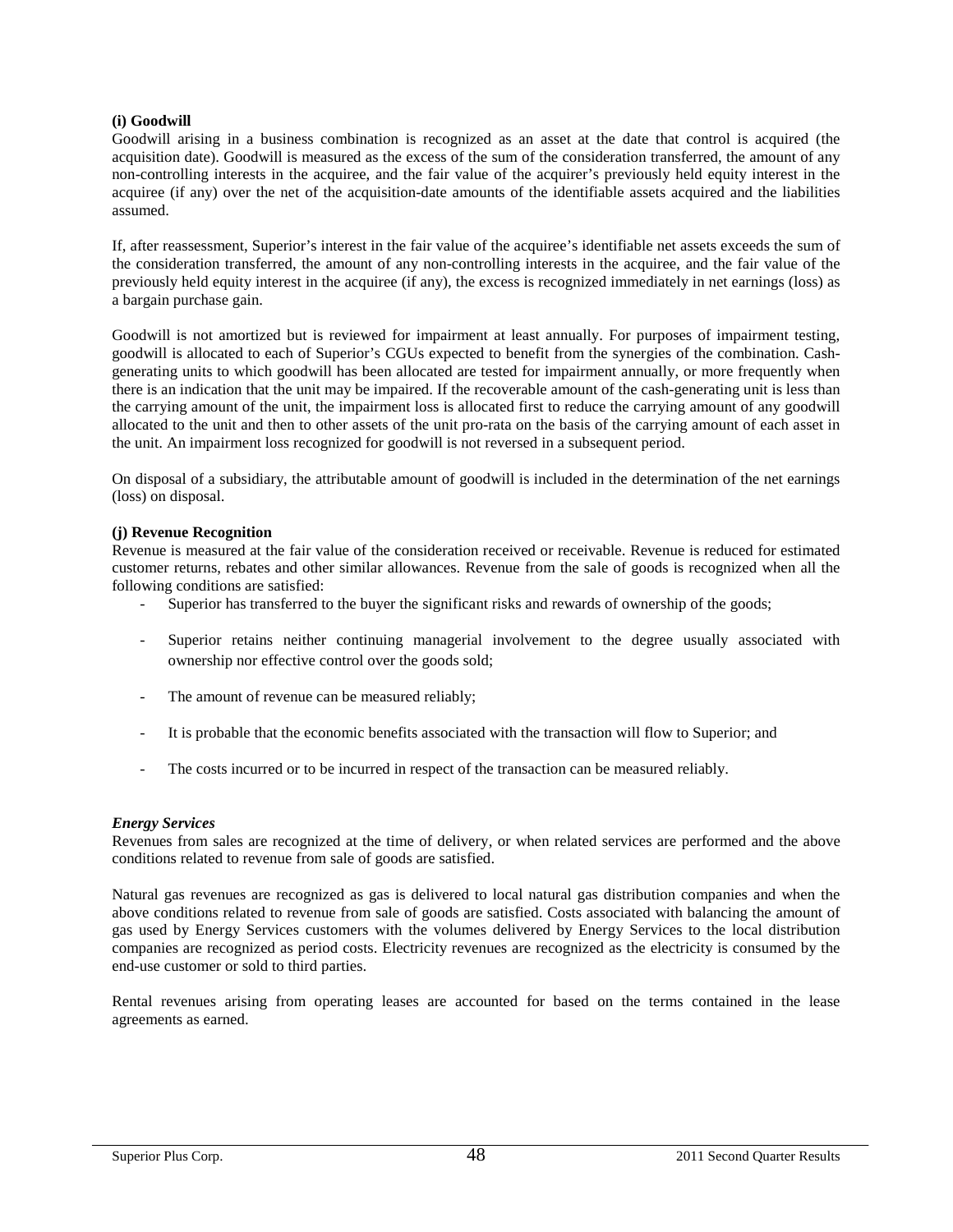### *Specialty Chemicals*

Revenues from chemical sales are recognized at the time of delivery and when the above conditions related to revenue from sale of goods are satisfied.

#### *Construction contracts*

Where the outcome of a construction contract for the construction of chlorine dioxide generators can be estimated reliably, revenues and costs are recognized by reference to the percentage of completion of the contract activity at the end of the reporting period, measured based on the proportion of contract costs incurred for work performed to date relative to the estimated total contract costs. Engineer reviews are used to determine the stage of completion of contracts in progress.

Where the outcome of a construction contract cannot be estimated reliably, contract revenue is recognized to the extent it is probable that contract costs incurred will be recoverable. Contract costs are recognized as expenses in the period which they are incurred.

When it is probable that total contract costs will exceed total contract revenue, the expected loss is recognized as an expense immediately.

#### *Construction Products Distribution*

Revenue is recognized when products are delivered to the customer and when the above conditions related to revenue from sale of goods are satisfied. Revenue is stated net of discounts and rebates granted.

#### **(k) Leases**

Leases are classified as finance leases whenever the terms of the lease transfer substantially all of the risks and rewards of ownership to the lessee. All other leases are classified as operating leases.

Assets held under finance leases are initially recognized as assets of Superior at their fair value at the inception of the lease or, if lower, at the present value of the minimum lease payments. The corresponding liability to Superior is included in the Balance Sheet as a finance lease obligation along with Borrowings.

Lease payments are apportioned between finance expenses and reduction of the lease obligation so as to achieve a constant rate of interest on the remaining balance of the liability. Finance expenses are recognized immediately in net earnings (loss), unless they are directly attributable to qualifying assets, in which case they are capitalized in accordance with Superior's general policy on borrowing costs (see (e) above). Contingent rentals are recognized as expenses in the periods in which they are incurred.

Operating lease payments are recognized as an expense based on terms contained in the lease agreements. Contingent rentals arising under operating leases are recognized as an expense in the period in which they are incurred.

In the event lease incentives are received to enter into operating leases, such incentives are recognized as a liability. The aggregate benefit of incentives is recognized as a reduction of rental expense and amortized over the term of the lease.

### **(l) Rebates – Construction Products Distribution**

Purchase rebates are recognized as a reduction of cost of goods sold when the related performance is completed and the inventory is sold. Vendor rebates that are contingent upon completing a specified level of purchases are recognized as a reduction of cost of goods sold based on a systematic and rational allocation of the cash consideration to each of the underlying transactions that results in progress toward earning that rebate or refund, assuming that the rebate can be reasonably estimated and it is probable that the specified target will be obtained. Otherwise, the rebate is recognized as the milestone is achieved and the inventory is sold.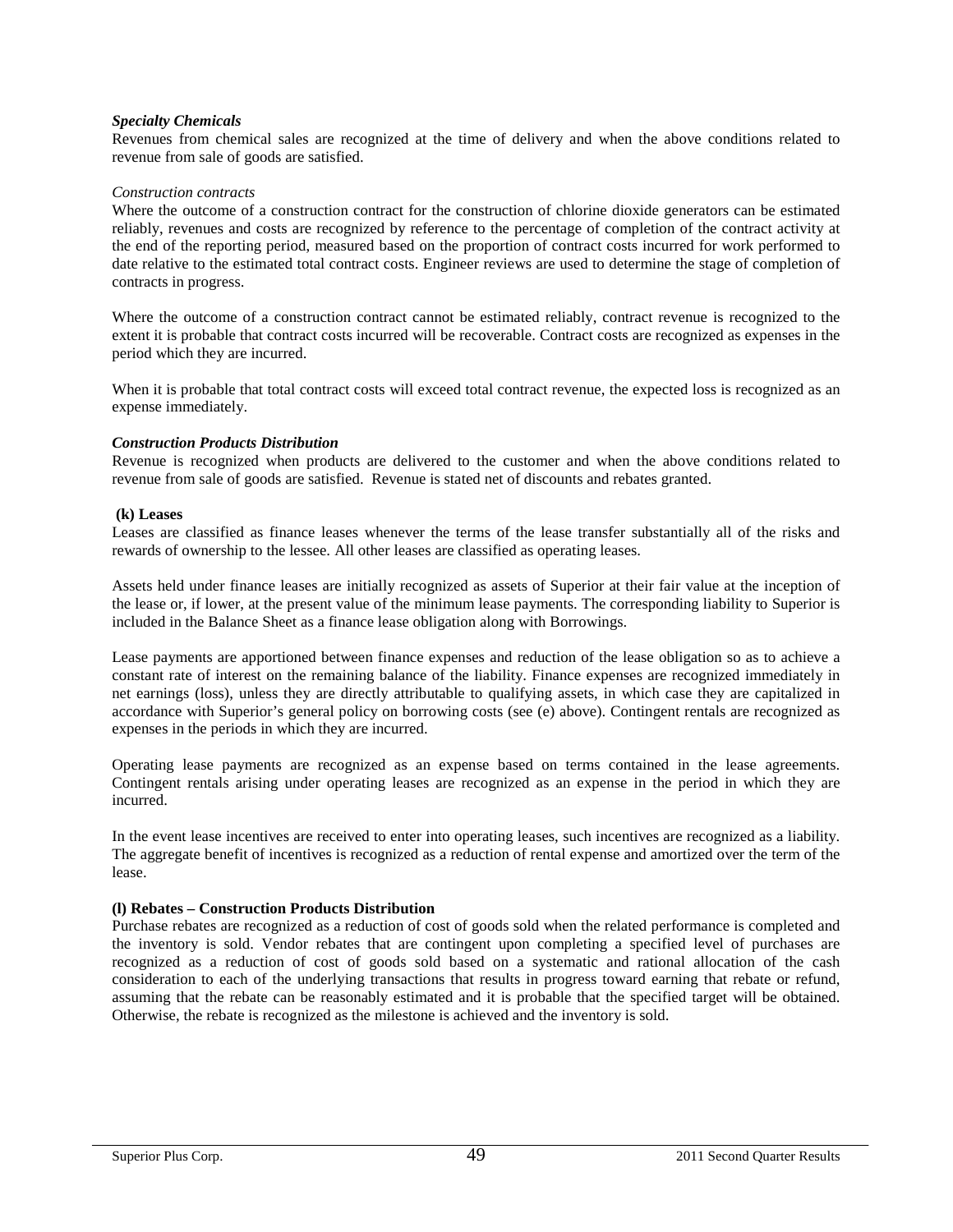### **(m) Provisions**

Provisions are recognized when there is a present legal or constructive obligation as a result of past events, for which it is probable that an outflow of economic benefit will be required to settle the obligation, and where the amount of the obligation can be reliably estimated.

The amount recognized as a provision is the best estimate of the consideration required to settle the present obligation at the reporting date, taking into account the risks and uncertainties surrounding the obligation. Where a provision is measured using the cash flows estimated to settle the present obligation, its carrying amount is the present value of those cash flows.

When some or all of the economic benefit required to settle a provision is expected to be recovered from a third party, the receivable is recognized as an asset if it is virtually certain that reimbursement will be received and the amount of the receivable can be measured reliably.

#### *Decommissioning costs*

Liabilities for decommissioning costs are recognized when Superior has an obligation to dismantle and remove a facility or an item of plant and to restore the site on which it is located, and when a reliable estimate of that liability can be made. Generally, the costs relate to Specialty Chemicals facilities and Energy Services assets. Decommissioning costs are provided at the present value of expected costs to settle the obligation using estimated cash flows. The cash flows are discounted at a current pre-tax rate that reflects the risks specific to the decommissioning liability. The unwinding of the discount is expensed as incurred and recognized in net earnings (loss) as a finance cost. The estimated future costs of decommissioning are reviewed annually and adjusted as appropriate. A corresponding item of property, plant and equipment of an amount equal to the provision is also created. This is subsequently amortized as part of the asset. Changes in the estimated future costs or in the discount rate applied are added to or deducted from the cost of the asset.

### *Environment Expenditures and Liabilities*

Environmental expenditures that relate to current or future revenues are expensed or capitalized as appropriate. Expenditures that relate to an existing condition caused by past operations and do not contribute to current or future earnings are expensed.

Liabilities for environmental costs are recognized when a clean-up is probable and the associated costs can be reliably estimated. Generally, the timing of recognition of these provisions coincides with the commitment to a formal plan of action or, if earlier, on divestment or on closure of inactive sites.

The amount recognized is the best estimate of the expenditure required. Where the liability will not be settled for a number of years, the amount recognized is the present value of the estimated future expenditure.

### *Restructuring*

A restructuring provision is recognized when Superior has developed a detailed formal plan for the restructuring and has raised a valid expectation in those affected that it will carry out the restructuring by starting to implement the plan or announcing its main features to those affected by it. The measurement of a restructuring provision includes only the direct expenditures arising from the restructuring, which are those amounts that are both necessarily entailed by the restructuring and not associated with the ongoing activities of the entity.

### **(o) Employee Future Benefits**

Superior has a number of defined benefit and defined contribution plans providing pension and other postemployment benefits to most of its employees. Superior accrues its obligations under the plans and the related costs, net of plan assets.

Contributions to defined contribution plans are recognized as an expense when employees have rendered service entitling them to the contributions.

For defined benefit plans, the cost of providing benefits is determined using the Projected Unit Credit Method, with actuarial valuations being carried out at each balance sheet date. Actuarial gains and losses arising from experience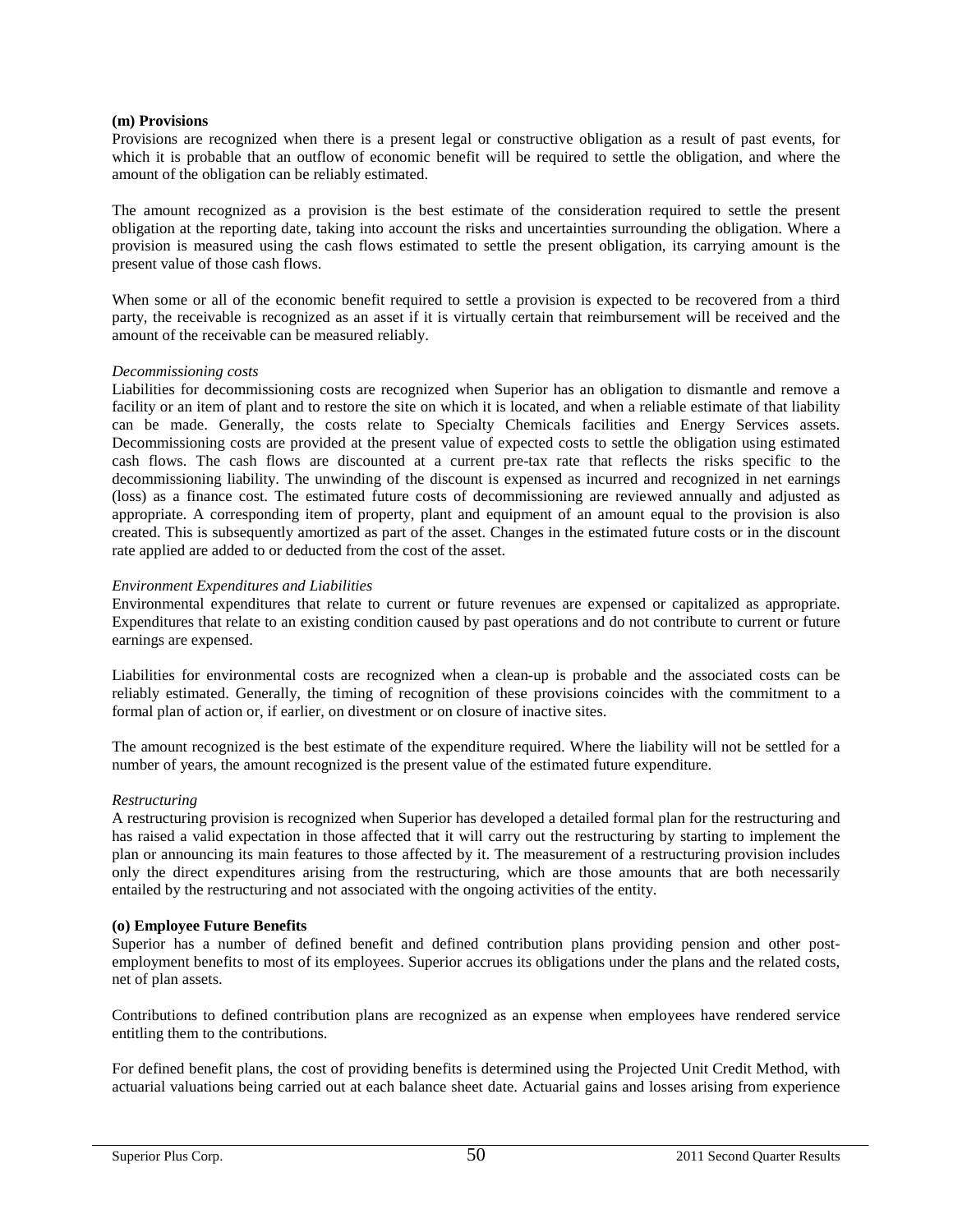adjustments and changes in actuarial assumptions are recognized in Other Comprehensive Income in the period in which they occur. The net obligation for each defined benefit plan is discounted to determine the present value using the yield at the reporting date on high quality Canadian corporate bonds. Past service costs are recognized immediately to the extent that the benefits are already vested, and otherwise are amortized on a straight-line basis over the average period until the benefits become vested.

The defined benefit obligation recognized in the balance sheet represents the present value of the defined benefit obligation as adjusted for unrecognized actuarial gains and losses and unrecognized past service cost, and as reduced by the fair value of plan assets. Any asset resulting from this calculation is limited to unrecognized actuarial losses and past service cost, plus the present value of available refunds and reductions in future contributions to the plan.

### **(p) Income Taxes**

Income tax expense represents the sum of current income taxes payable and deferred income taxes.

### *Current Income Taxes*

The income tax currently payable is based on taxable net earnings (loss) for the year. Taxable net earnings (loss) differs from net earnings (loss) as reported in the consolidated income statement because it excludes items of income or expense that are taxable or deductible in other years and it further excludes items that are never taxable or deductible. Superior's liability for current income tax is calculated using tax rates that have been enacted or substantively enacted by the balance sheet date.

### *Deferred Income Taxes*

Deferred income tax is recognized on differences between the carrying amounts of assets and liabilities in the financial statements and the corresponding tax basis used in the computation of taxable net earnings (loss), and is accounted for using the balance sheet liability method. Deferred income tax assets are generally recognized for all deductible temporary differences to the extent that it is probable that taxable net earnings (loss) will be available against which those deductible temporary differences can be utilized. Deferred tax liabilities are recognized for all taxable temporary differences, except for the following:

- When the deferred tax liability arises from the initial recognition of goodwill; or
- When an asset or liability in a transaction that is not a business combination and, at the time of the transaction, affects neither the accounting net earnings (loss) nor taxable net earnings (loss); and
- In respect of taxable temporary differences associated with investments in subsidiaries, associates and interests in joint ventures, where the timing of the reversal of the temporary differences can be controlled by Superior and it is probable that the temporary differences will not reverse in the foreseeable future.

Deferred tax assets arising from deductible temporary differences associated with such investments and interests are only recognized to the extent that they are expected to reverse in the foreseeable future and it is probable that there will be sufficient taxable net earnings (loss) against which to utilize the benefits of the temporary differences. A deferred tax asset may also be recognized for the benefit expected from unused tax losses available for carryforward, to the extent that it is probable that future taxable earnings will be available against which the tax losses can be applied.

The carrying amount of deferred tax assets is reviewed at each balance sheet date and reduced, via a valuation allowance, to the extent that it is no longer probable that sufficient taxable net earnings (loss) will be available to allow all or part of the asset to be recovered.

Deferred tax assets and liabilities are measured at the tax rates that are expected to apply in the period in which the liability is settled or the asset realized, based on tax rates and tax laws that have been enacted or substantively enacted by the balance sheet date. The measurement of deferred tax liabilities and assets reflects the tax consequences that would follow from the manner in which Superior expects, at the reporting date, to recover or settle the carrying amount of its assets and liabilities.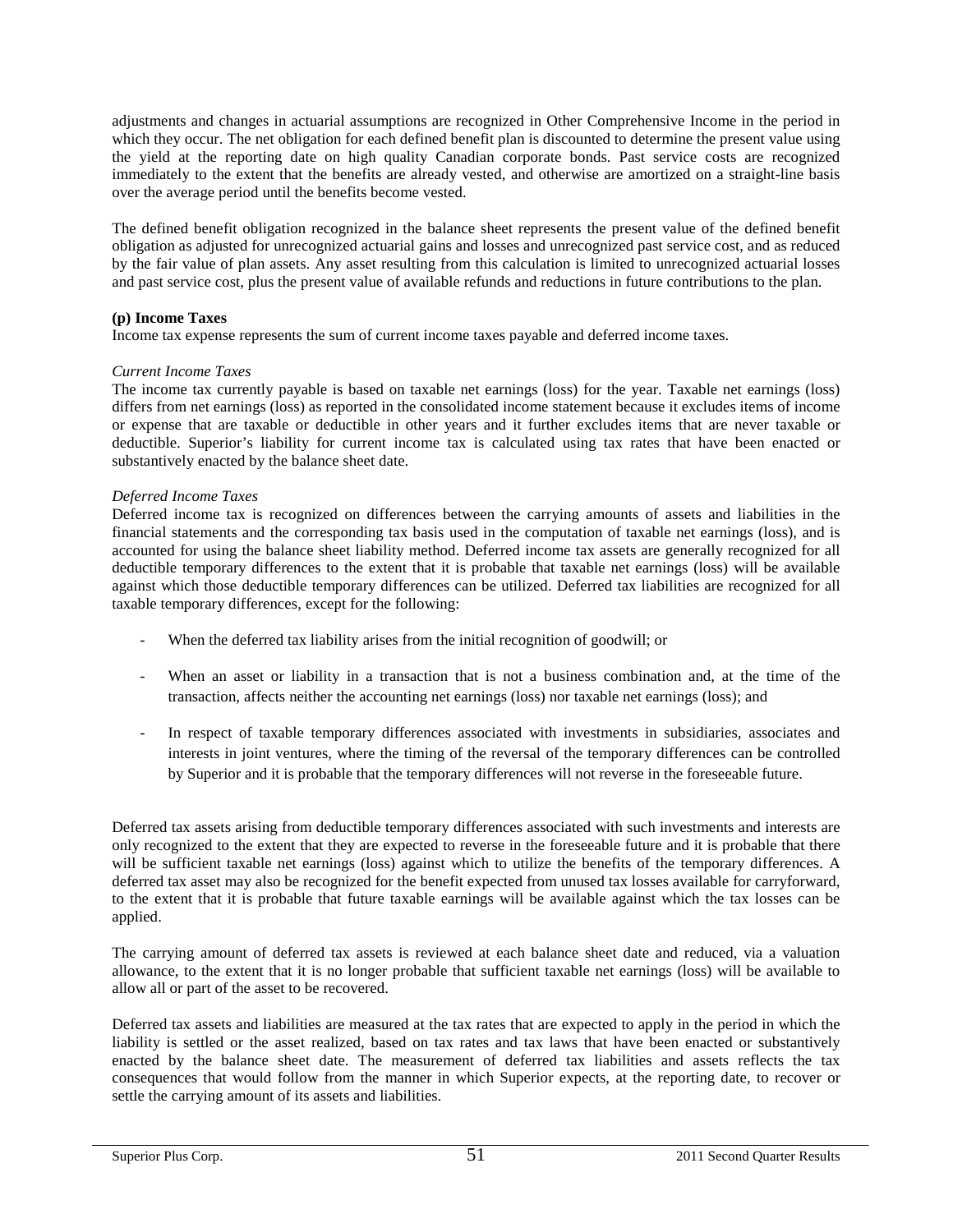Deferred tax assets and liabilities are offset when there is a legally enforceable right to offset current tax assets against current liabilities and when they are related to income taxes levied by the same taxation authority and Superior intends to settle its current tax assets and liabilities on a net basis. Also Superior recognizes any benefit associated with investment tax credits as deferred tax assets to the extent they are expected to be utilized in accordance with IAS 12 *Income Taxes*.

### *Uncertain tax positions*

Superior is subject to taxation in numerous jurisdictions. There are many transactions and calculations during the course of business for which the ultimate tax determination is uncertain. Superior maintains provisions for uncertain tax positions that it believes appropriately reflect its risk. These provisions are made using the best estimate of the amount expected to be paid based on a qualitative assessment of all relevant factors. Superior reviews the adequacy of these provisions at the end of the reporting period. However, it is possible that at some future date, liabilities in excess of Superior's provisions could result from audits by, or litigation with tax authorities. Where the final outcome of these tax-related matters is different from the amounts that were initially recorded, such differences will affect the tax provisions in the period in which such determination is made.

### *Current and deferred tax for the period*

Current and deferred tax are recognized as an expense in net earnings (loss), except where they relate to amounts recognized outside of net earnings (loss) (whether in other comprehensive income or directly in equity), in which case the tax is also recognized outside net earnings (loss), or where they arise from the initial accounting for a business combination. In the case of a business combination, the tax effect is included in the accounting for the business combination.

#### **(q) Foreign Currencies**

The financial statements of each subsidiary of Superior are translated into the currency of the primary economic environment in which the entity operates (its functional currency). For the purpose of the consolidated financial statements, the results and balance sheets of each subsidiary is expressed in Canadian dollars which is the functional currency of Superior.

The accounts of the foreign operations of Energy Services, Specialty Chemicals and Construction Products Distribution in the United States and Specialty Chemicals operations in Chile, translate all assets and liabilities at the exchange rate prevailing at the balance sheet date, and revenues and expenses at average rates of exchange during the period. Exchange gains and losses arising from this translation are recorded as a component of accumulated other comprehensive income. Other monetary assets and liabilities held by Superior are converted at the exchange rate prevailing at the balance sheet date. Gains and losses are recognized on monetary assets and liabilities when those items are settled.

Transactions denominated in a foreign currency, are translated into the functional currency at rates in effect at the date of the transaction. At the balance sheet date, monetary foreign currency assets and liabilities are translated at exchange rates then in effect. The resulting translation gains or losses are recognized in the determination of net earnings (loss).

#### **(r) Share-Based Payments**

Superior has established share-based compensation plans whereby notional restricted shares and/or notional performance shares may be granted to employees. The fair value of these notional shares is estimated as the period end quoted market price and recorded as an expense with an offsetting amount to accrued liabilities, re-measured at each balance sheet date. All share-based payments are settled in cash.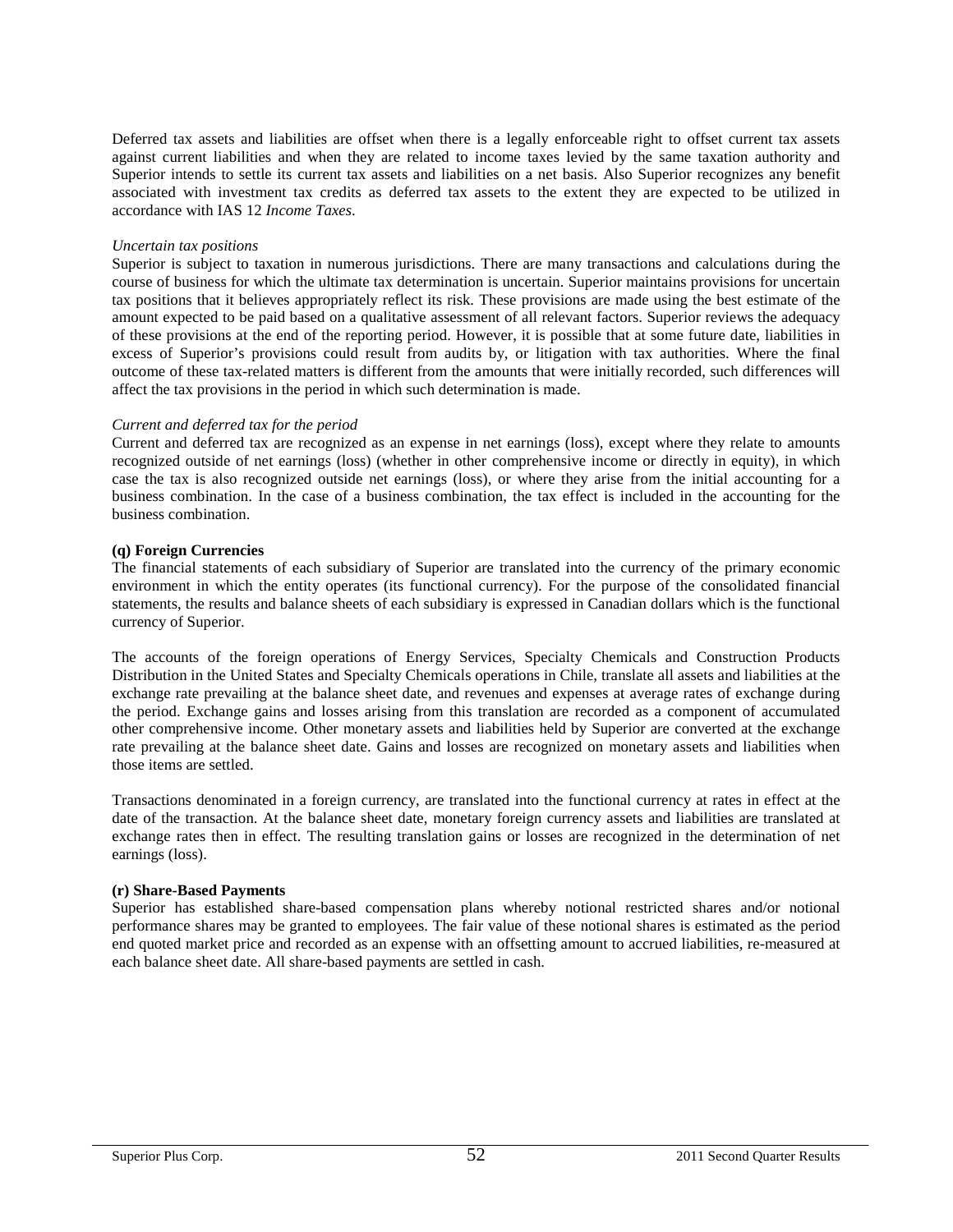#### **(s) Government Grants**

Government grants are not recognized until there is a reasonable assurance that Superior will comply with the conditions attaching to them and that the grants will be received.

Government grants whose primary condition is that Superior should purchase, construct or otherwise acquire noncurrent assets are recognized as a reduction of the carrying value of the related asset. Other government grants are recognized as income over the periods necessary to match them with the costs they are intended to compensate, on a systematic basis. Government grants that are receivable as compensation for expenses or losses already incurred or for the purpose of giving immediate financial support to Superior with no future related costs are recognized in net earnings (loss) in the period in which they become receivable.

#### **(t) Net Earnings (Loss) per Share**

Basic net earnings (loss) per share is calculated by dividing the net earnings by the weighted average number of shares outstanding during the period. The weighted average number of shares outstanding during the year is calculated using the number of shares outstanding at the end of each month during the year. Diluted net earnings (loss) per share is calculated by factoring in the dilutive impact of the dilutive instruments, including the conversion of debentures to shares using the if converted method to assess the impact of dilution. Superior uses the treasury stock method to determine the impact of dilutive options, which assumes that the proceeds from in-the-money share options are used to repurchase shares at the average market price during the period.

#### **(u) Significant Accounting Judgments, Estimates and Assumptions**

The preparation of Superior's Consolidated Financial Statements in accordance with IFRS requires management to make judgments, estimates and assumptions that affect the reported amounts of assets, liabilities, net earnings (loss) and related disclosures. The estimates and associated assumptions are based on historical experience and various other factors that are deemed to be reasonable under the circumstances, the results of which form the basis of making the judgments about carrying values of assets and liabilities that are not readily apparent from other sources. Actual results may differ from these estimates. The areas involving a higher degree of judgment or complexity, or areas where assumptions and estimates are significant to the financial statements are as follows:

### *Fair Value of Derivative and Non-Financial Derivative Instruments*

Where the fair value of derivatives and non-financial derivatives cannot be derived from active markets, they are determined using valuation techniques including the discounted cash flow model. This requires the use of assumptions concerning the amount and timing of estimated future cash flows and discount rates. Differences between actual values and assumed values will impact net earnings in the period when the determination of the difference is made.

#### *Allowance for Doubtful Accounts*

Superior recognizes an allowance for doubtful accounts based on historical customer collection history, general economic indicators and other customer specific information, all of which require Superior to make certain assumptions. Where the actual collectability of accounts receivable differs from these estimates, such differences will have an impact on net income in the period such a determination is made.

### *Property, Plant and Equipment and Intangible Assets*

Capitalized assets, including property, plant and equipment and intangible assets are amortized over their respective estimated useful lives. All estimates of useful lives are set out in 2(e) and 2(f) above.

### *Provisions*

Provisions have been estimated for decommissioning costs, restructuring and environmental expenditures. These provisions are estimates and the actual costs and timing of future cash flows are dependent on future events. Any differences between estimates and the actual future liability will be accounted for in the period when such determination is made.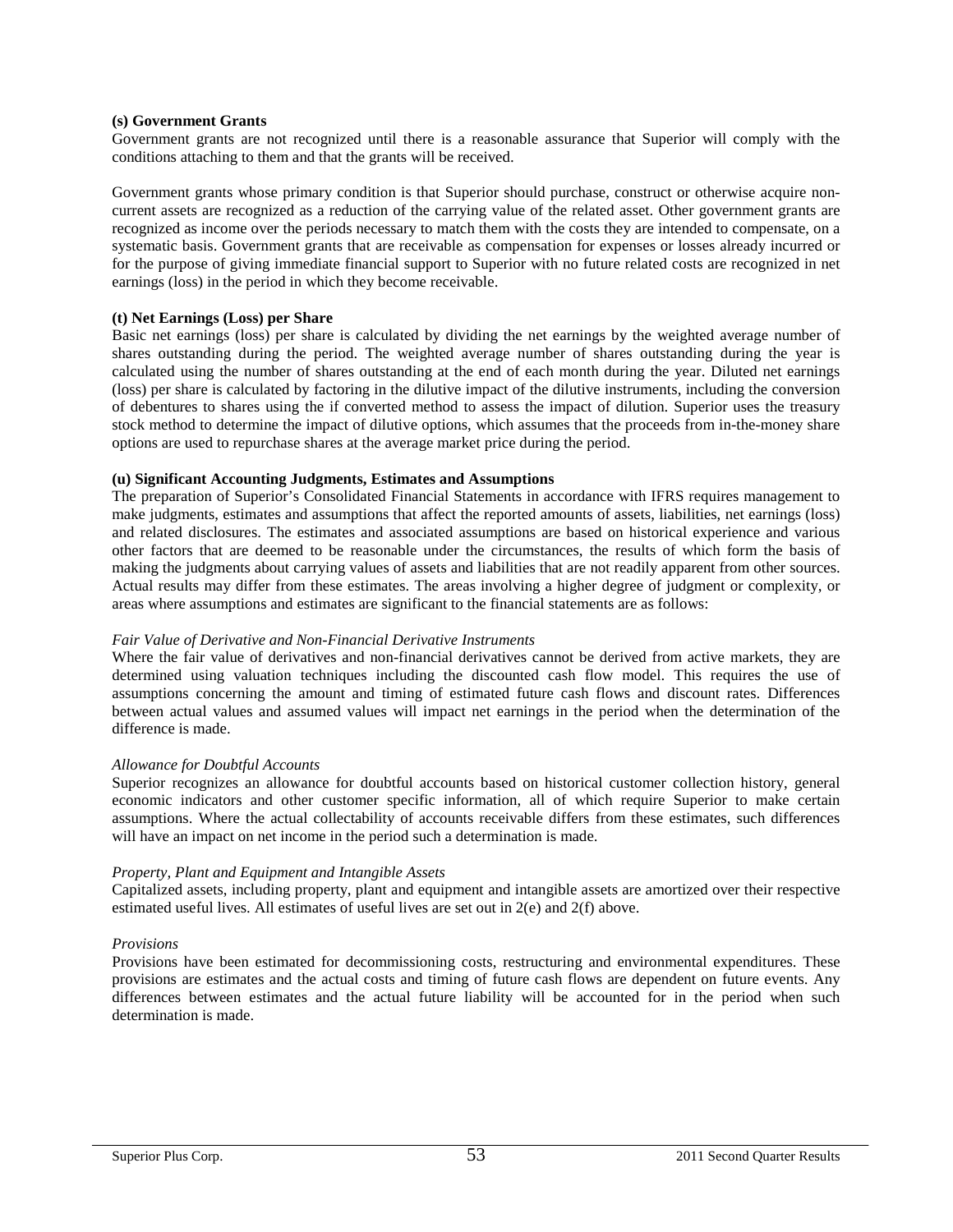### *Employee Future Benefits*

Superior has a number of defined benefits pension plans and other benefit plans. The cost of defined benefit pension plans and the present value of the pension obligation are determined using actuarial valuations. An actuarial valuation involves making various assumptions. These include the determination of the discount rate, future salary increases, mortality rates and future pension increases. Due to the complexity of the valuation, the underlying assumptions and its long term nature, a defined benefit obligation is highly sensitive to changes in these assumptions.

#### *Income Tax Assets and Liabilities*

Superior recognizes expected tax assets and liabilities based on estimates of current and future taxable net earnings, which may require significant judgment regarding the ultimate tax determination of certain items. If taxable net earnings differ from the estimates it may have an impact on current and future income tax provisions in the period when the determination of the difference is made.

#### *Decommissioning Liabilities*

The determination of decommissioning liabilities requires Superior to make estimates regarding the useful life of certain operating facilities, the timing and dollar value of future remediation activities, discount rates and the interpretation and changes to various environmental laws and regulations. Any differences between estimates and actual results will impact Superior's accrual for decommissioning liabilities and will result in an impact to net earnings.

#### *Asset Impairments*

Financial and non-financial assets are subject to impairment reviews based on whether current or future events and circumstances suggest that their recoverable amount may be less than their carrying value. Recoverable amounts are based on a calculation of expected future cash flows which include management assumptions and estimates of future performance.

### **Critical Judgments in Applying Accounting Policies**

In the process of applying Superior's accounting policies, which are described above, management makes judgments that could significantly affect the amounts recognized in the consolidated financial statements. The most critical of these judgments are:

### *Impairment of Property, Plant and Equipment*

An evaluation of whether or not an asset is impaired involves consideration of whether indicators of impairment exist. Factors which could indicate that impairment exists include: significant underperformance relative to historical or projected operating results, significant changes in the manner in which an asset is used or in Superior's overall business strategy, or significant negative industry or economic trends. In some cases, these events are clear. However, in many cases, a clearly identifiable event indicating possible impairment does not occur. Instead, a series of individually insignificant events occur over a period of time leading to an indication that an asset may be impaired. Events can occur in these situations that may not be known until a date subsequent to their occurrence. Management continually monitors Superior's segments, the markets, and the business environment, and make judgments and assessments about conditions and events in order to conclude whether a possible impairment exists.

### *Income Taxes*

Preparation of the Consolidated Financial Statements involves determining an estimate of, or provision for, income taxes in each of the jurisdictions in which Superior operates. The process also involves making an estimate of taxes currently payable and taxes expected to be payable or recoverable in future periods, referred to as deferred income taxes. Deferred income taxes result from the effects of temporary differences due to items that are treated differently for tax and accounting purposes. The tax effects of these differences are reflected in the Balance Sheet as deferred income tax assets and liabilities. An assessment must also be made to determine the likelihood that Superior's future taxable income will be sufficient to permit the recovery of deferred income tax assets. To the extent that such recovery is not probable, recognized deferred income tax assets must be reduced. Judgment is required in determining the provision for income taxes and recognition of deferred income tax assets and liabilities. Management must also exercise judgment in its assessment of continually changing tax interpretations, regulations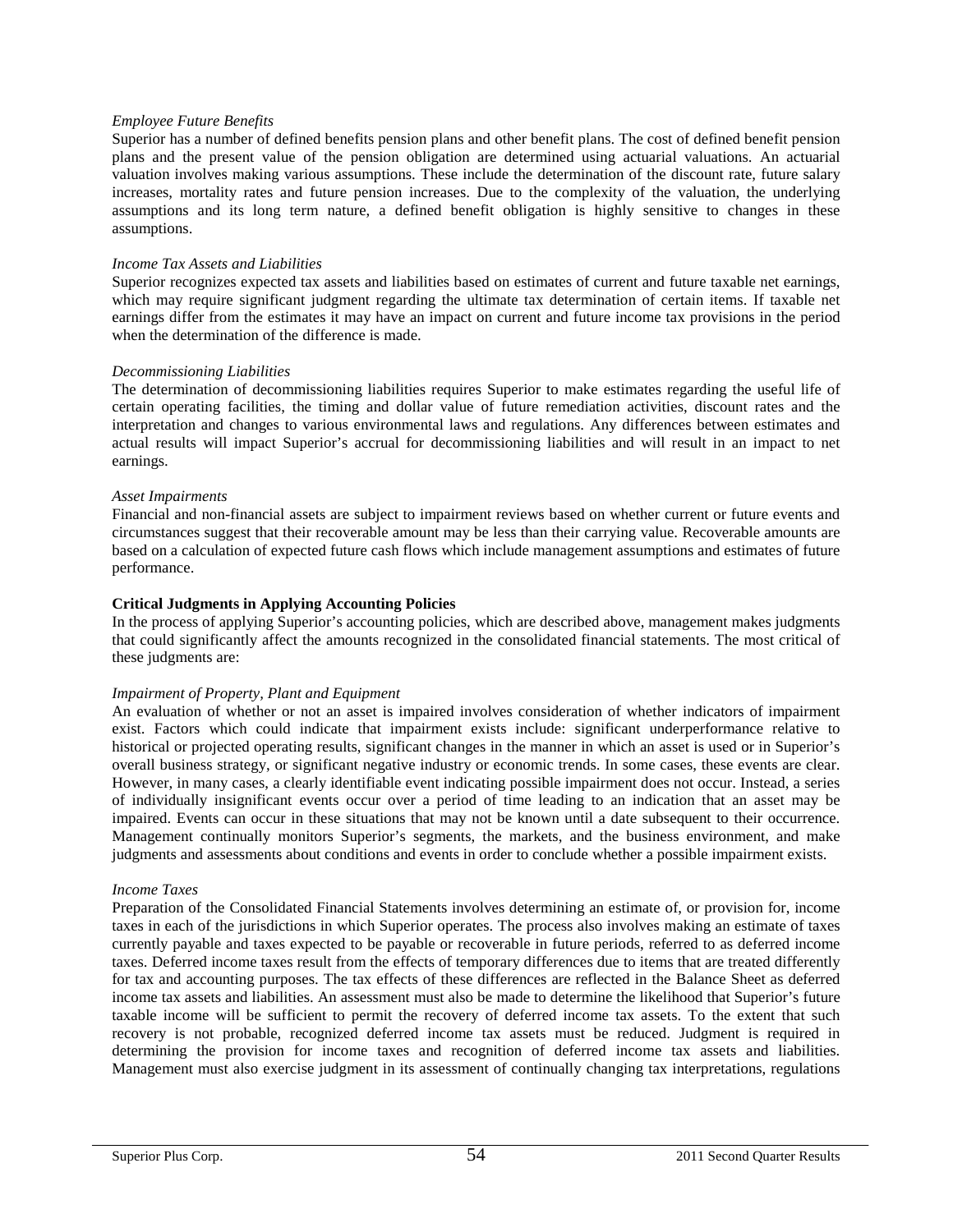and legislation, to ensure deferred income tax assets and liabilities are complete and fairly presented. The effects of differing assessments and applications could be material.

### *Financial Instruments*

The fair value of financial instruments are determined and classified within three categories, which are outlined below and discussed in more detail in Note 17.

## **Level I**

Fair values in Level I are determined using inputs that are unadjusted quoted prices in active markets for identical assets or liabilities that Superior has the ability to access.

### **Level II**

Fair values in Level II are determined, directly or indirectly, using inputs that are observable for the asset or liability.

### **Level III**

Fair values in Level III are determined using inputs for the asset or liability that are not readily observable.

The fair value measurement of a financial instrument is included in only one of the three levels, the determination of which is based upon the lowest level input that is significant to the derivation of the fair value. Classification of financial instruments requires management to use judgment in respect of both the determination of fair value and the lowest level input of significance.

### **Recent Accounting Pronouncements**

Certain new standards, interpretations, amendments and improvements to existing standards were issued by the IASB or International Financial Reporting Interpretations Committee ("IFRIC") that are mandatory for accounting periods beginning January 1, 2011 or later periods. The standards impacted that are applicable to Superior are as follows:

### IFRS 7 - *Financial Instruments: Disclosure, amendments regarding disclosures – Transfer of Financial Assets;*

In October 2010, IASB amended IFRS 7 – Financial Instruments: Disclosures to require quantitative and qualitative disclosures for transfers of financial assets where the transferred assets are not derecognized in their entirety or the transferor retains continuing managerial involvement. The amendment also requires disclosure of supplementary information if a substantial portion of the total amount of the transfer activity occurs in the closing days of a reporting period. The amendments to IFRS 7 must be applied for annual periods beginning on or after July 1, 2011, with early adoption permitted. Superior is assessing the effect of IFRS 7 on its disclosures, however changes, if any, are not expected to be material.

### IFRS 9 - *Financial Instruments: Classification and Measurement;*

IFRS 9, Financial Instruments, was issued in November 2009 and is intended to replace IAS 39*, Financial Instruments: Recognition and Measurement*. IFRS 9 uses a single approach to determine whether a financial asset is measured at amortized cost or fair value, replacing the multiple rules in IAS 39. The approach in IFRS 9 is based on how an entity manages its financial instruments in the context of its business model and the contractual cash flow characteristics of the financial assets. The new standard also requires a single impairment method to be used, replacing the multiple impairment methods in IAS 39. Requirements for financial liabilities were added in October 2010 and they largely carried forward existing requirements in IAS 39, *Financial Instruments – Recognition and Measurement*, except that fair value changes due to credit risk for liabilities designated at fair value through profit and loss would generally be recorded in other comprehensive income. This standard is required to be applied for accounting periods beginning on or after January 1, 2013, with earlier adoption permitted. Superior is assessing the effect of IFRS 9 on its financial results and financial position, however changes, if any, are not expected to be material.

### IFRS 10 - *Consolidated Financial Statements;*

IFRS 10*, Consolidated Financial Statements*, establishes principles for the presentation and preparation of consolidated financial statements when an entity controls one or more other entities. IFRS 10 requires an entity to consolidate an investee when it is exposed, or has rights, to variable returns from its involvement with the investee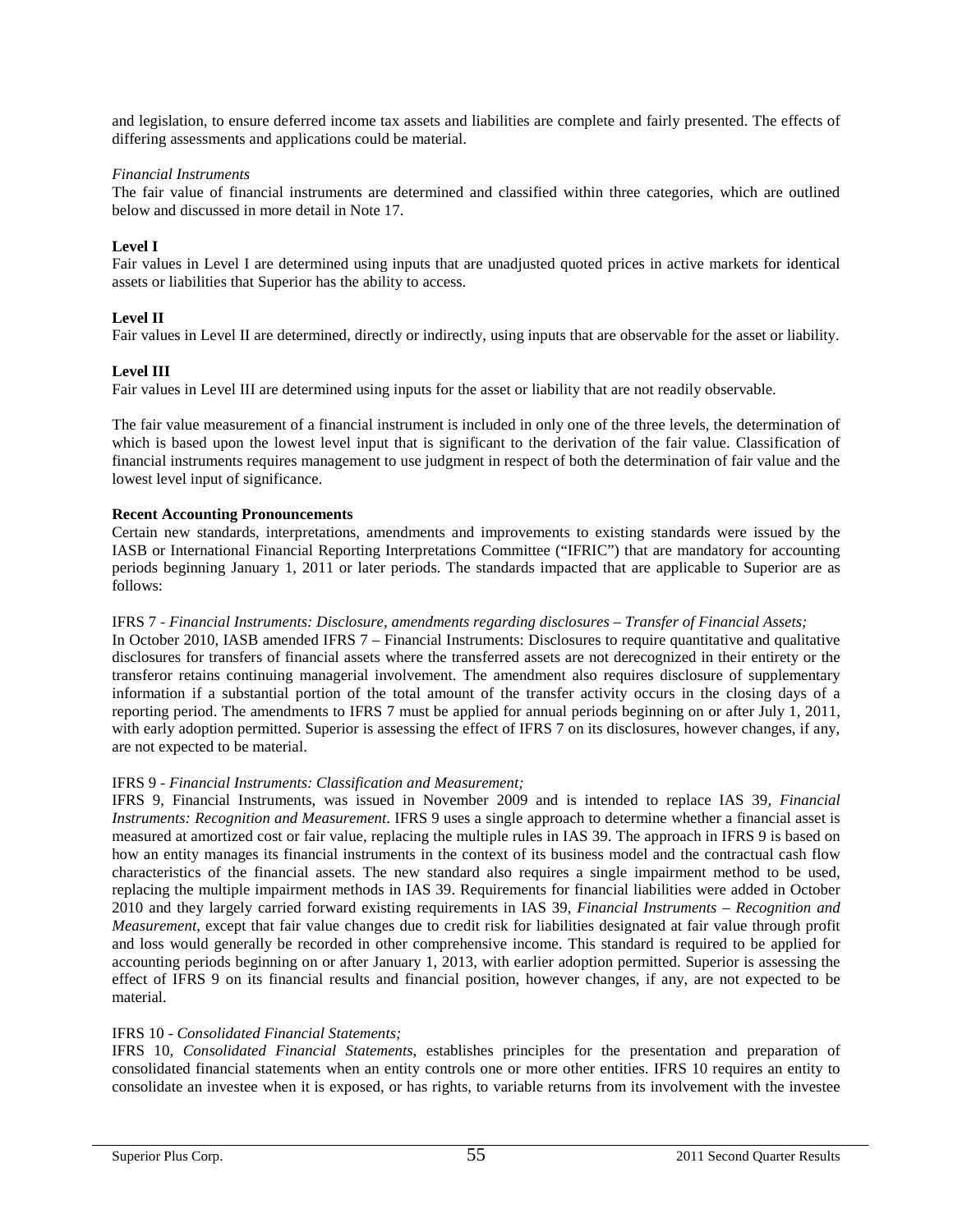and has the ability to affect those returns through its power over the investee. Under existing IFRS, consolidation is required when an entity has the power to govern the financial and operating policies of an entity so as to obtain benefits from its activities. The revised standard is effective for Superior on January 1, 2013, with earlier adoption permitted. Superior is assessing the effect of the changes to IFRS 10 on its financial results and financial position.

### IFRS 11 – *Joint Arrangements;*

IFRS 11, *Joint Arrangements*, requires a venture to classify its interest in a joint arrangement as a joint venture or joint operation. Joint ventures will be accounted for using the equity method of accounting, whereas joint operations will require the venture to recognize its share of the assets, liabilities, revenue and expenses. This standard is required to be applied for accounting periods beginning on or after January 1, 2013, with earlier adoption permitted. Superior is assessing the effect of the changes to IFRS 11 on its financial results and financial position.

### IFRS 12 – *Disclosure of Interest in Other Entities;*

IFRS 12, *Disclosure of Interests in Other Entities*, establishes disclosure requirements for interests in other entities, such as joint arrangements, associates, special purpose vehicles and off balance sheet vehicles. The standard carries forward existing disclosures and also introduces significant additional disclosure requirements that address the nature of, and risks associated with, an entity's interests in other entities. This standard is effective for Superior on January 1, 2013, with early adoption permitted. Superior has not assessed the impact the adoption of this revised standard will have, nor has it determined if it will early adopt the standard.

### IFRS 13 *– Fair Value Measurements;*

IFRS 13*, Fair Value Measurements*, defines fair value, sets out a single IFRS framework for measuring fair value and requires disclosures about fair value measurements. IFRS 13 applies to IFRSs that require or permit fair value measurements or disclosures about fair value measurements (and measurements, such as fair value less costs to sell, based on fair value or disclosures about those measurements), except in specified circumstances. IFRS 13 is to be applied for annual periods beginning on or after January 1, 2013. Earlier application is permitted. Superior is assessing the effect of the changes to IFRS 13 on its financial results and financial position.

### IAS 12 – *Income Taxes, amendments regarding Deferred Tax: Recovery of Underlying Assets;*

IAS 12, *Income taxes,* was amended in December 2010 to remove subjectivity in determining on which basis an entity measures the deferred tax relating to an asset. The amendment introduces a presumption that an entity will assess whether the carrying amount of an asset will be recovered through the sale of the asset. The amendment to IAS 12 is effective for reporting periods beginning on or after January 1, 2012. Superior is assessing the effect of the changes to IAS 12 on its financial results and financial position.

### IAS 19 – *Employee Benefit, amendments;*

IAS 19 amendments were issued in June 2011 that will change the accounting for defined benefit plans and termination benefits. This standard requires that the changes in defined benefit obligations are recognized as they occur, eliminating the corridor approach and accelerating the recognition of past service costs. The changes in defined benefit obligation and plan assets are to be disaggregated into three components: service costs, net interest on the net defined benefit liabilities (assets) and re-measurements of the net defined benefit liabilities (assets). This standard is required to be applied for accounting periods beginning on or after January 1, 2013, with early adoption permitted.

Superior does not anticipate that any of these changes will have a material impact on its results of operations or financial position.

### **3. Seasonality of Operations**

### **Energy Services**

Energy Services sales typically peak in the first quarter when approximately one-third of annual propane and other refined fuels sales volumes and gross profits are generated due to the demand from heating end-use customers. They then decline through the second and third quarters rising seasonally again in the fourth quarter with heating demand. Similarly, net working capital levels are typically at seasonally high levels during the first and fourth quarter, and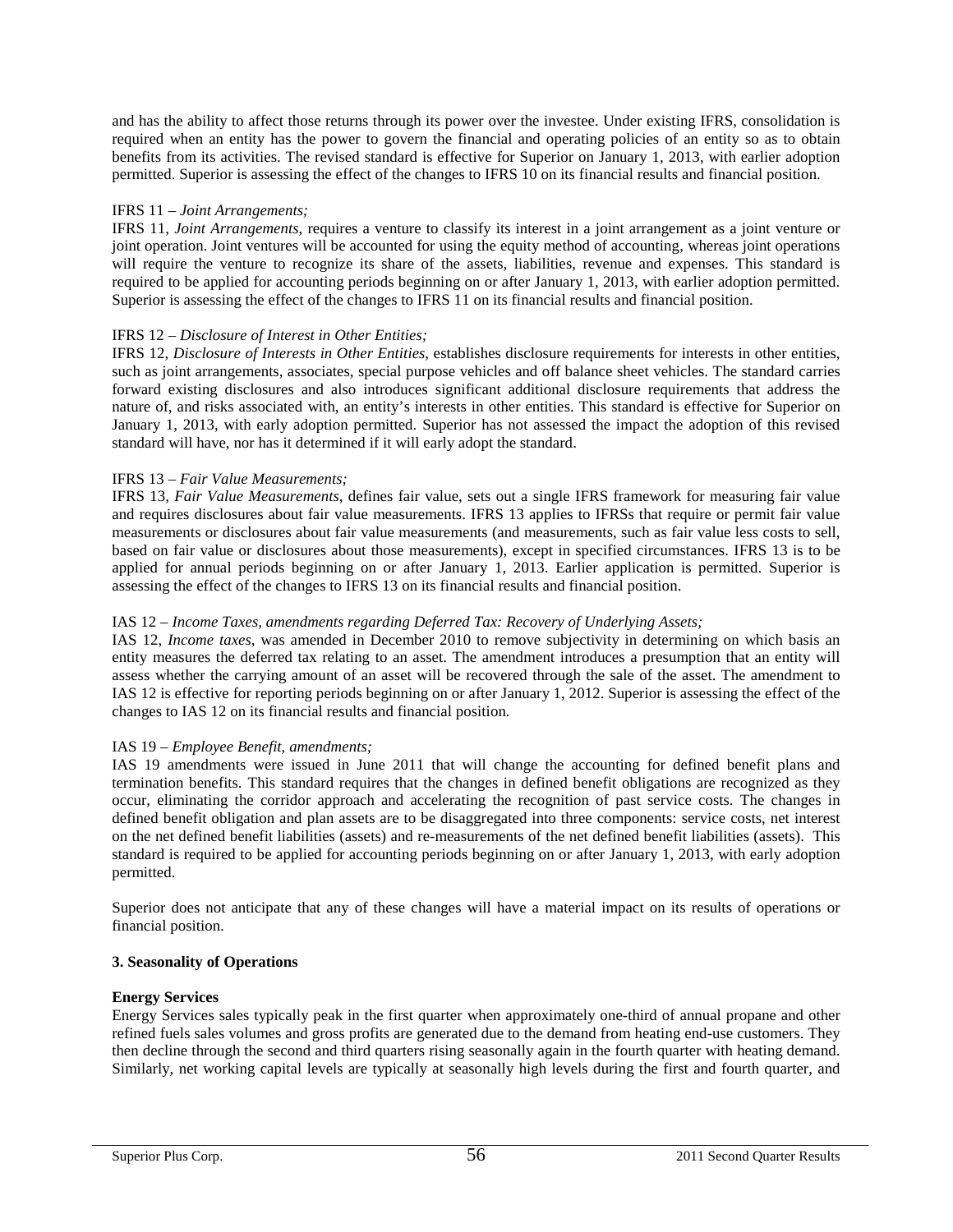normally decline to seasonally low levels in the second and third quarters. Net working capital levels are also significantly influenced by wholesale propane prices and other refined fuels.

### **Construction Products Distribution**

Construction Products Distribution sales typically peak during the second and third quarters with the seasonal increase in building and remodeling activities. They then decline through the first and fourth quarters. Similarly, net working capital levels are typically at seasonally high levels during the second and third quarters, and normally decline to seasonally low levels in the first and fourth quarters.

### **4. Acquisitions**

On April 29, 2011, Superior completed the acquisition of certain assets which constitutes a refined fuel and propane distribution business (Country Comfort) for an aggregate purchase price of \$0.3 million including adjustments for working capital. Superior elected to not disclose a purchase price equation for the acquisition as it was considered immaterial. Superior cannot reasonably determine the net earnings amount attributable to Country Comfort had the acquisition closed on January 1, 2011 or from the date of acquisition as operations were integrated into Superior's existing operations.

On March 9, 2011, Superior completed the acquisition of certain assets (Propane Acquisition) which constitutes propane distribution business for an aggregate purchase price of \$5.3 million including adjustments for working capital. The primary purposes of the acquisition are to expand Energy Services business in Ontario and benefit from synergies. The below noted fair values have been prepared on a provisional basis pending finalization of net working capital adjustments.

| <b>Propane Acquisition</b>              | Fair Value Recognized on Acquisition |
|-----------------------------------------|--------------------------------------|
| Trade and other receivables             | 1.3                                  |
| Inventories                             | 0.2                                  |
| Property, plant and equipment           | 1.1                                  |
|                                         | 2.6                                  |
| Trade and other payables                | (0.4)                                |
|                                         | (0.4)                                |
| Net identifiable assets and liabilities | 2.2                                  |
| Goodwill arising on acquisition         | 3.1                                  |
| <b>Total consideration</b>              | 5.3                                  |

| The components of the purchase consideration are as follows: |     |
|--------------------------------------------------------------|-----|
| Cash (paid on March 9, 2011)                                 | 4.1 |
| Deferred consideration                                       |     |
| <b>Total purchase consideration</b>                          | 5.3 |

Subsequent to the acquisition date of March 9, 2011, the Propane Acquisition contributed revenue and net earnings of \$2.0 million and \$0.3 million, respectively for the six months ended June 30, 2011. Superior cannot reasonably determine the revenue and net earnings amount attributable to the Propane Acquisition had the acquisition closed on January 1, 2011 due to limited access to the related financial information.

On January 15, 2011, Superior completed the acquisition of certain assets which constitutes a refined fuel and propane distribution business (Butler) for an aggregate purchase price of \$0.3 million including adjustments for working capital. Superior elected to not disclose a purchase price equation for the acquisition as it was considered immaterial. Superior cannot reasonably determine the net earnings amount attributable to Butler had the acquisition closed on January 1, 2011 or from the date of acquisition as operations were integrated into Superior's existing operations.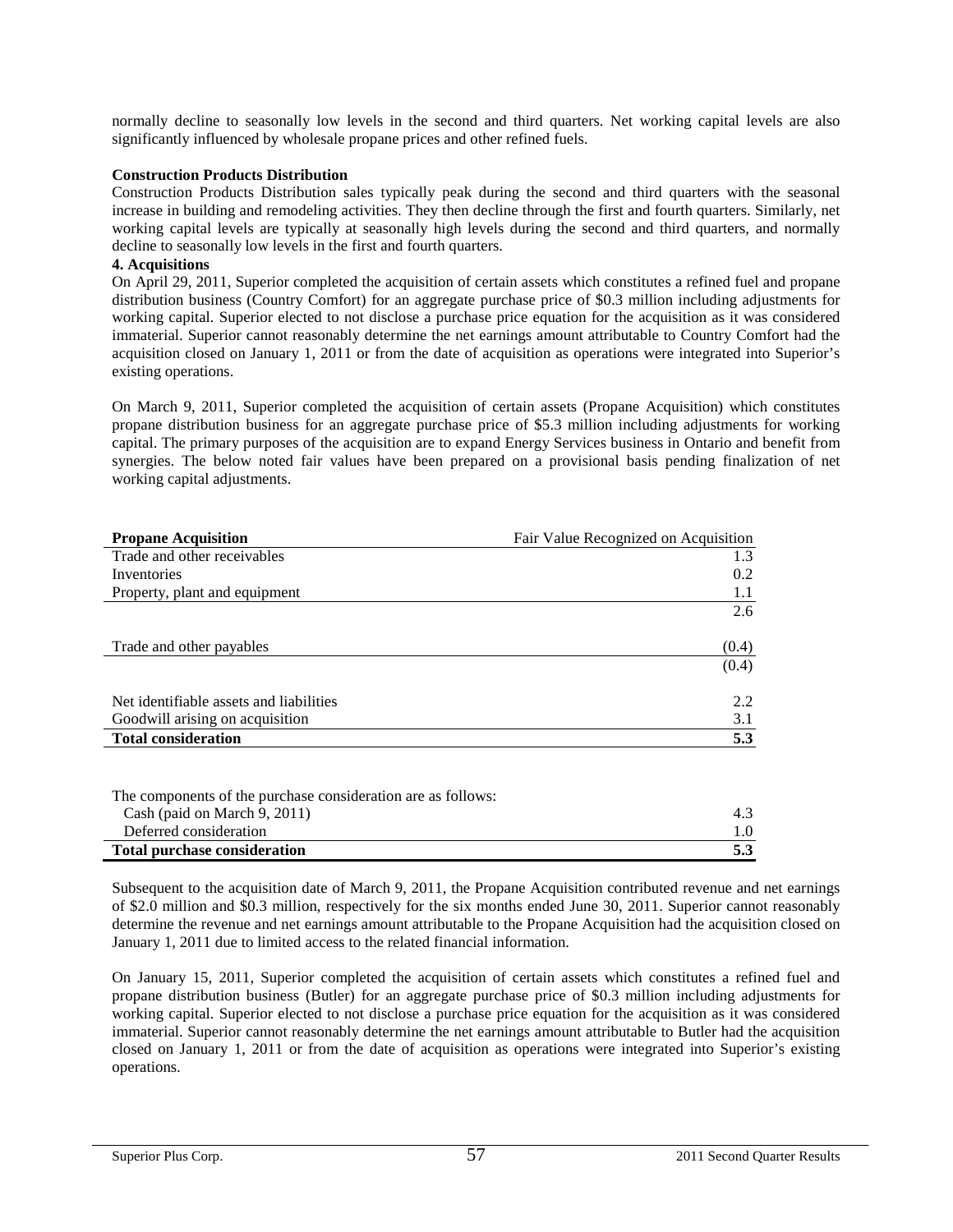On October 25, 2010, Superior completed the acquisition of certain assets which constitutes a US retail heating oil and propane distribution business (KW Acquisition) for an aggregate purchase price of \$4.9 million including adjustments for working capital. The assets provide a broad range of services, including heating, ventilation and air conditioning repair and other related services.

| <b>KW</b> Acquisition                   | Fair Value Recognized on Acquisition |
|-----------------------------------------|--------------------------------------|
| Inventories                             | 0.2                                  |
| Property, plant and equipment           | 3.3                                  |
| Intangible assets                       | 2.1                                  |
|                                         | 5.6                                  |
|                                         |                                      |
| Trade and other payables                | (0.7)                                |
|                                         | (0.7)                                |
| Net identifiable assets and liabilities | 4.9                                  |
| Goodwill arising on acquisition         |                                      |
| <b>Total consideration</b>              | 4.9                                  |

| The components of the purchase consideration are as follows: |     |
|--------------------------------------------------------------|-----|
| Cash (paid on October 25 and November 4, 2010)               | 4.4 |
| Deferred consideration                                       | 0.5 |
| <b>Total purchase consideration</b>                          | 4.9 |

Superior cannot reasonably determine the net earnings amount attributable to the KW Acquisition had the acquisition closed on January 1, 2011 or from the date of acquisition as operations were integrated into Superior's existing operations.

On June 28, 2010, Superior completed the acquisition of certain assets of a Western Canadian commercial and industrial insulation distributor (Burnaby) for an aggregate purchase price of \$17.7 million, inclusive of \$0.1 million in transaction costs which have been expensed through other expenses in the consolidated statement of comprehensive income. The assets acquired consist of three operating branches in Alberta and British Columbia and allows Construction Products Distribution to expand its commercial and industrial distribution business in Canada.

| <b>Burnaby</b>                          | Fair Value Recognized on Acquisition |
|-----------------------------------------|--------------------------------------|
| Trade and other receivables             | 8.4                                  |
| Inventories                             | 2.9                                  |
| Property, plant and equipment           | 0.5                                  |
| Intangible assets <sup>(1)</sup>        | 2.1                                  |
|                                         | 13.9                                 |
|                                         |                                      |
| Trade and other payables                | (3.0)                                |
|                                         | (3.0)                                |
|                                         |                                      |
| Net identifiable assets and liabilities | 10.9                                 |
| Goodwill arising on acquisition         | 6.8                                  |
| <b>Total consideration</b>              | 17.7                                 |
|                                         |                                      |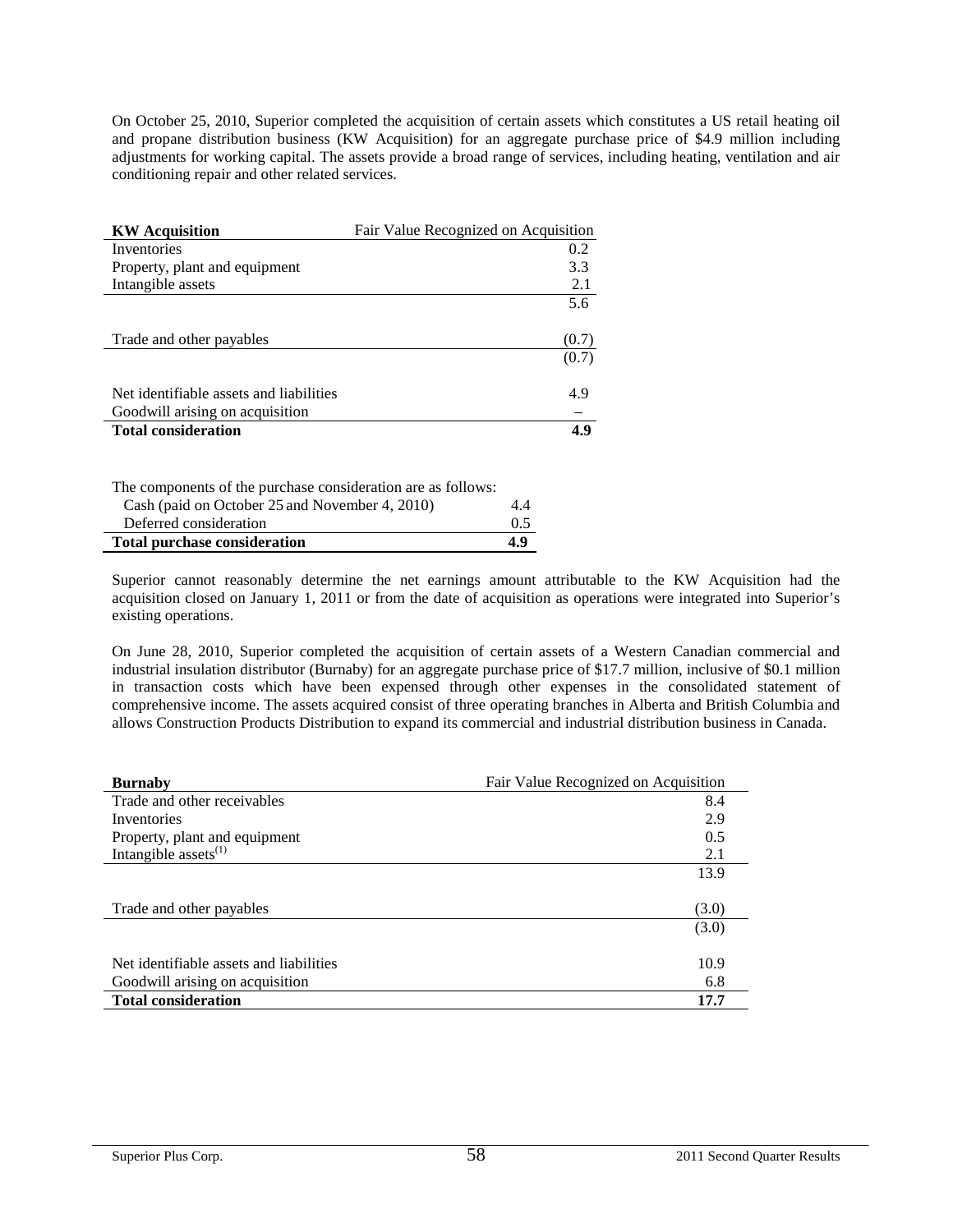| The components of the purchase consideration are                                                                                                                         |      |
|--------------------------------------------------------------------------------------------------------------------------------------------------------------------------|------|
| as follows:                                                                                                                                                              |      |
| Cash (paid on June 28, 2010)                                                                                                                                             | 2.0  |
| Common shares                                                                                                                                                            | 15.7 |
| <b>Total purchase consideration</b>                                                                                                                                      | 17.7 |
| Superior has reclassified \$2.1 million to separable identifiable intangible assets from goodwill as part of the finalization of the Burnaby purchase allocation.<br>(1) |      |

Superior completed the acquisition of Burnaby in order expand its commercial and industrial insulation business in Canada.

Revenue and net earnings for the six months ended June 28, 2010 would have been \$20.5 million and \$2.6 million, respectively, if the Burnaby acquisition had occurred on January 1, 2010. Superior cannot reasonably determine the amount of revenue and net earnings contributed to Construction Products Distribution since the closing date as the operations were integrated into Superior's operations.

On January 20, 2010, Superior acquired 100% of the shares of Griffith Holdings Inc. (Griffith) for consideration of \$142.6 million, net of \$2.5 million in cash assumed. Additionally, \$1.6 million in transaction costs were incurred during the course of this acquisition, which has been expensed through other expenses in the consolidated statement of comprehensive income. The fair value of the identifiable assets and liabilities of Griffith as at the date of acquisition and the corresponding carrying amounts immediately before the acquisition date were:

|                                                              | Fair Value Recognized |
|--------------------------------------------------------------|-----------------------|
| <b>Griffith Acquisition</b>                                  | on Acquisition        |
| Trade and other receivables                                  | 41.1                  |
| Inventories                                                  | 23.2                  |
| Unrealized gains on derivative financial instruments         | 1.2                   |
| Property, plant and equipment                                | 83.2                  |
| Intangible assets                                            | 54.4                  |
|                                                              | 203.1                 |
| Trade and other payables                                     | (32.8)                |
| <b>Provisions</b>                                            | (3.6)                 |
| Assumed deferred consideration obligations                   | (0.6)                 |
| Deferred tax liability                                       | (41.7)                |
|                                                              | (78.7)                |
| Net identifiable assets and liabilities                      | 124.4                 |
| Goodwill arising on acquisition <sup>(1)</sup>               | 18.2                  |
| <b>Total consideration</b>                                   | 142.6                 |
|                                                              |                       |
| The components of the purchase consideration are as follows: |                       |
| Cash paid                                                    | 142.6                 |
| <b>Total purchase consideration</b>                          | 142.6                 |

 $<sup>(1)</sup>$  The amount of goodwill that is expected to be deductible for tax purposes is approximately \$7.0 million.</sup>

Superior completed the acquisition of Griffith in order expand its refined fuels distribution business into the north eastern U.S. The Company's business is complementary to Superior's other operations in New York state.

Revenue and net earnings for the six months ended June 30, 2010 for Energy Services would have included \$505.0 million and \$16.7 million, respectively, if the Griffith acquisition had occurred on January 1, 2010. Subsequent to the acquisition date of January 20, 2010, Griffith contributed to Energy Services revenue and net earnings were \$393.0 million and \$9.6 million, respectively for the six months ended June 30, 2010.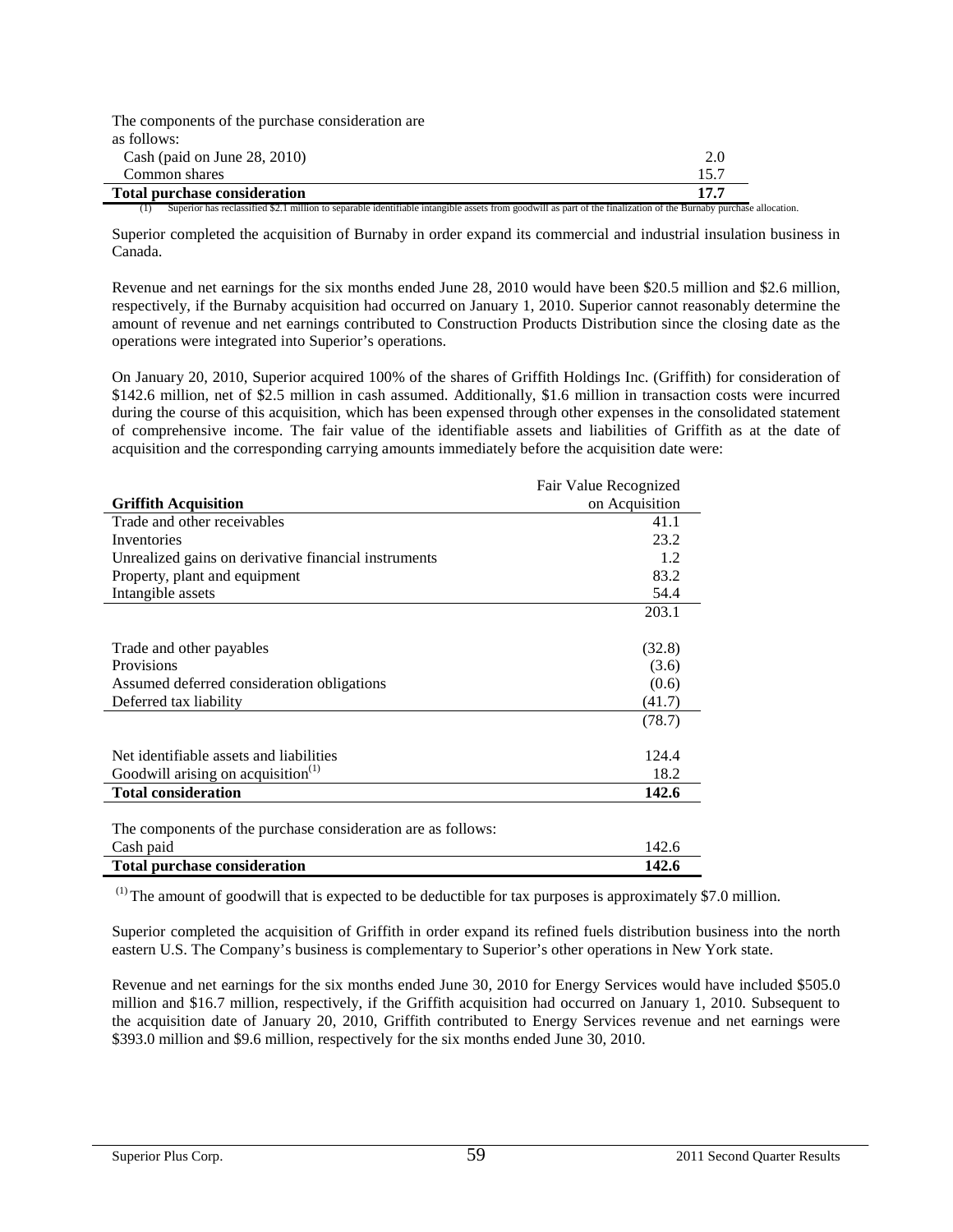### **5. Trade and Other Receivables**

A summary of trade and other receivables are as follows:

|                                      | <b>Notes</b> | <b>June 30,</b> | December 31, | January 1, |
|--------------------------------------|--------------|-----------------|--------------|------------|
|                                      |              | 2011            | 2010         | 2010       |
| Trade receivables, net of allowances |              | 433.3           | 501.1        | 331.2      |
| Accounts receivable – other          |              | 37.7            | 50.7         | 64.0       |
| Finance lease receivable             |              | 0.6             | 0.6          |            |
| Trade and other receivables          |              | 471.6           | 552.4        | 395.2      |

### **6. Inventories**

For the three and six months ended June 30, 2011 inventories of \$623.5 million (2010 - \$482.1 million) and \$1,442.4 million (2010 - \$1,074.2 million) were expensed through cost of products sold. No write-downs of inventory or reversals of write-downs were recorded during the three months ended June 30, 2011 and 2010.

#### **7. Property, Plant and Equipment Land Buildings Equipment Specialty Chemicals Plant & Energy Services Retailing Equipment Construction Products Distribution Equipment Leasehold Improvements Total Cost**  Balance at January 1, 2010 22.2 129.0 719.1 481.4 45.9 2.6 1,400.2 Balance at December 31, 2010 37.1 140.3 713.8 568.4 38.6 8.8 1,507.0 **Balance at June 30, 2011 36.5 138.8 712.3 561.9 38.0 8.4 1,495.9 Accumulated Depreciation and Impairment**  Balance at January 1, 2010 – 28.4 230.8 240.0 19.1 1.9 520.2 Balance at December 31, 2010 – 32.8 269.1 269.3 19.0 6.6 596.8 **Balance at June 30, 2011 – 33.3 288.4 275.5 20.2 6.7 624.1 Carrying Value**  As at January 1, 2010 22.2 100.6 488.3 241.4 26.8 0.7 880.0<br>As at December 31, 2010 37.1 107.5 444.7 299.1 19.6 2.2 910.2 As at December 31, 2010 37.1 107.5 444.7 299.1 19.6 2.2 **As at June 30, 2011 36.5 105.5 423.9 286.4 17.8 1.7 871.8**

| Depreciation per cost category:                |                                   |      |                                 |      |
|------------------------------------------------|-----------------------------------|------|---------------------------------|------|
|                                                | <b>Three Months Ended June 30</b> |      | <b>Six Months Ended June 30</b> |      |
|                                                | 2011                              | 2010 | 2011                            | 2010 |
| Cost of sales                                  | 10.9                              | 11.7 | 22.3                            | 24.3 |
| Selling, distribution and administrative costs | 12.3                              | 12.5 | 24.5                            | 24.4 |
| Total                                          | 23.2                              | 24.2 | 46.8                            | 48.7 |

The carrying value of Superior's property, plant, and equipment includes \$71.6 million as at June 30, 2011 (December 31, 2010 - \$73.7 million and January 1, 2010 - \$59.5 million) of leased assets.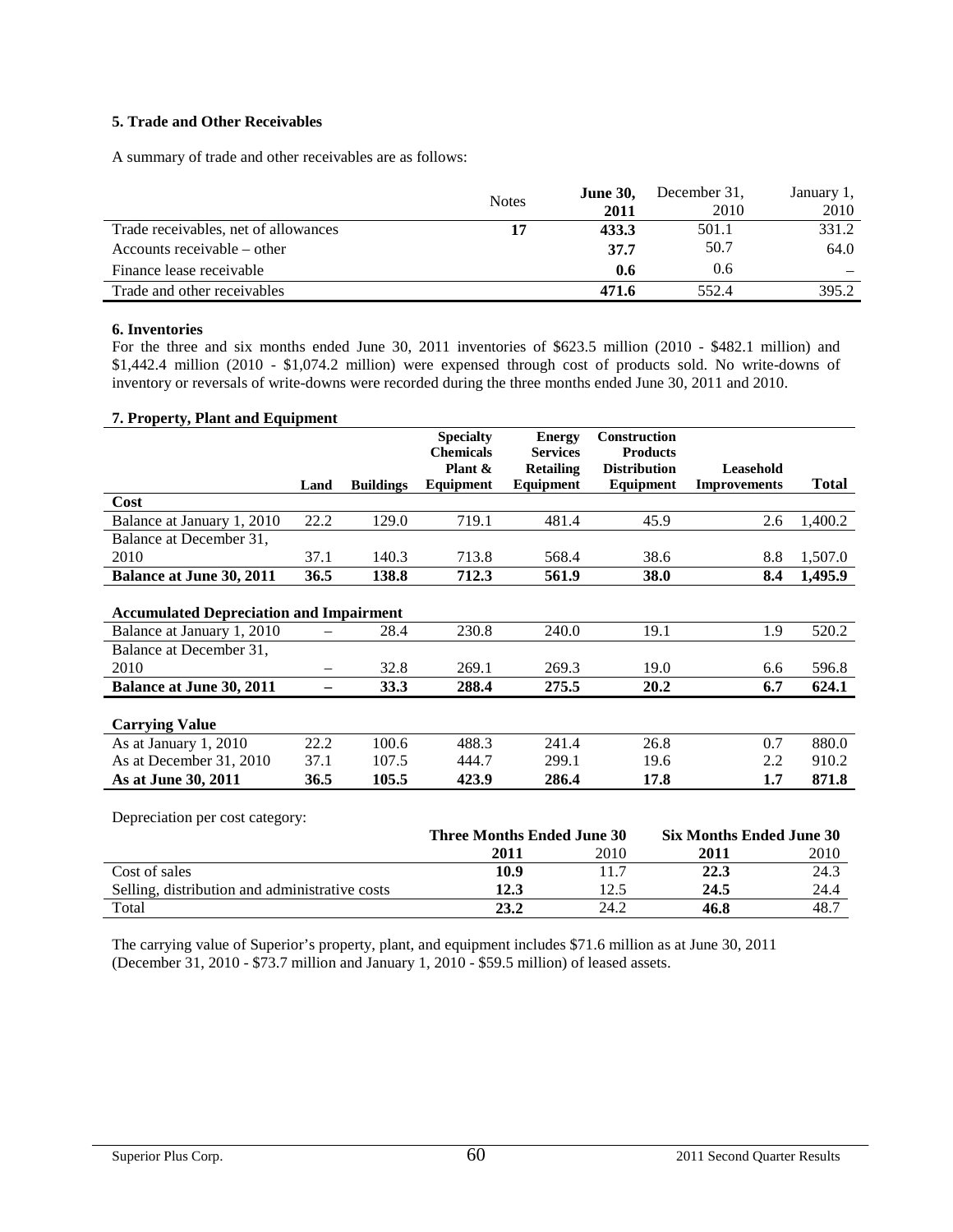### **8. Intangible Assets and Investment Property**

|                                                                               |                 | <b>Energy</b>                        |                                 |                                      |                          |              |
|-------------------------------------------------------------------------------|-----------------|--------------------------------------|---------------------------------|--------------------------------------|--------------------------|--------------|
|                                                                               | <b>Customer</b> | <b>Services</b><br><b>Trademarks</b> | Construction<br><b>Products</b> | <b>Specialty</b><br><b>Chemicals</b> |                          |              |
|                                                                               | Contract        | & Non-                               | <b>Distribution</b>             | <b>Royalty</b>                       |                          |              |
|                                                                               | <b>Related</b>  | <b>Compete</b>                       | Intangible                      | <b>Assets and</b>                    | <b>Investment</b>        |              |
|                                                                               | Costs           | <b>Agreements</b>                    | <b>Assets</b>                   | <b>Patents</b>                       | <b>Property</b>          | <b>Total</b> |
| Cost                                                                          |                 |                                      |                                 |                                      |                          |              |
| Balance at January 1, 2010                                                    | 36.5            | 108.8                                | 46.1                            | 65.4                                 | 1.0                      | 257.8        |
| Balance at December 31,                                                       |                 |                                      |                                 |                                      |                          |              |
| 2010                                                                          | 38.2            | 163.3                                | 21.0                            | 65.4                                 | 1.0                      | 288.9        |
| <b>Balance at June 30, 2011</b>                                               | 39.3            | 158.7                                | 22.9                            | 65.4                                 | 2.3                      | 288.6        |
| <b>Accumulated Amortization and</b><br>Impairment                             |                 |                                      |                                 |                                      |                          |              |
| Balance at January 1, 2010                                                    | 21.8            | 2.0                                  | 2.4                             | 46.0                                 | $\overline{\phantom{0}}$ | 72.2         |
| Balance at December 31,                                                       |                 |                                      |                                 |                                      |                          |              |
| 2010                                                                          | 27.0            | 23.7                                 | 3.4                             | 52.6                                 |                          | 106.7        |
| Balance at June 30, 2011                                                      | 29.2            | 33.9                                 | $\overline{5.1}$                | 55.8                                 | $\overline{0.7}$         | 124.7        |
| <b>Carrying value</b>                                                         |                 |                                      |                                 |                                      |                          |              |
| As at January 1, 2010                                                         | 14.7            | 106.8                                | 43.7                            | 19.4                                 | 1.0                      | 185.6        |
| As at December 31, 2010                                                       | 11.2            | 139.6                                | 17.6                            | 12.8                                 | 1.0                      | 182.2        |
| As at June 30, 2011                                                           | 10.1            | 124.8                                | 17.8                            | 9.6                                  | 1.6                      | 163.9        |
| Amortization per cost category:                                               |                 |                                      | For the three months ended      |                                      | For the six month ended  |              |
|                                                                               |                 |                                      | June 30                         |                                      |                          | June 30      |
|                                                                               |                 | 2011                                 | 2010                            |                                      | 2011                     | 2010         |
| Selling, distribution and administrative costs                                |                 | 8.8                                  | 6.8                             |                                      | 15.3                     | 14.2         |
| Total                                                                         |                 | 8.8                                  | 6.8                             |                                      | 15.3                     | 14.2         |
| 9. Goodwill                                                                   |                 |                                      |                                 |                                      |                          |              |
|                                                                               |                 |                                      | <b>June 30,</b>                 | December 31,                         |                          | January 1,   |
|                                                                               |                 |                                      | 2011                            |                                      | 2010                     | 2010         |
| Balance at beginning of period<br>Additional amounts recognized from business |                 |                                      | 471.7                           |                                      | 527.5                    | 527.5        |
| combinations occurring during the period (Note 4)                             |                 |                                      | 3.1                             |                                      | 38.3                     |              |
| Adjustment to Purchase Price Allocations (Note 4)                             |                 |                                      | (2.1)                           |                                      |                          |              |
| <b>Impairment</b> losses                                                      |                 |                                      |                                 |                                      | (88.4)                   |              |

Impairment losses (88.4) – Effect of foreign currency differences (2.2) (5.7) – Effect of foreign currency differences **(2.2)** (5.7) – Balance at end of period **470.5** 471.7 527.5 Balance at end of period **470.5** 471.7 527.5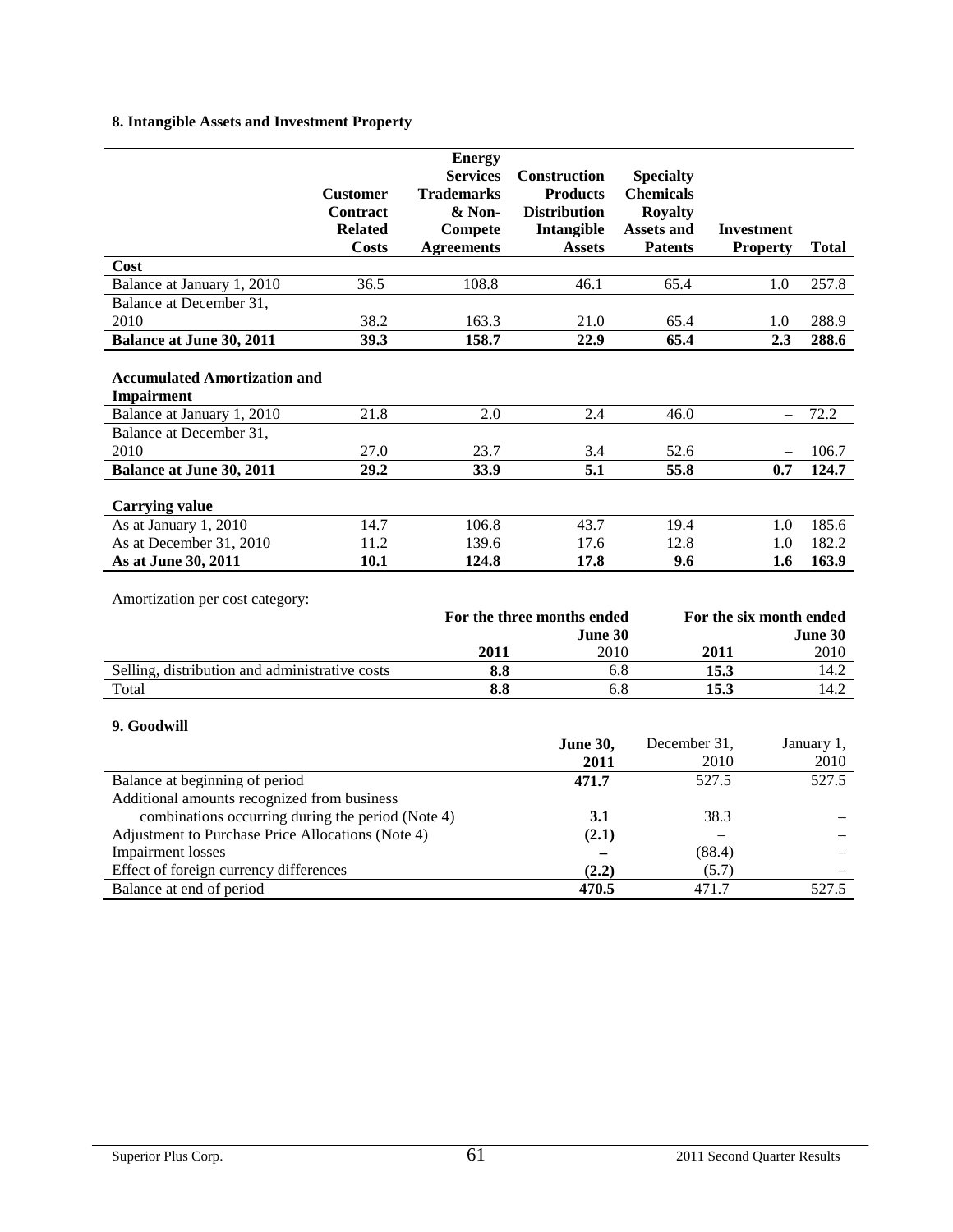#### **10. Provisions**

|                                                             | Decommissioning<br><b>Costs</b> | <b>Environmental</b><br><b>Expenditures</b> | Total |
|-------------------------------------------------------------|---------------------------------|---------------------------------------------|-------|
| <b>Balance as at January 1, 2010</b>                        | 6.9                             |                                             | 6.9   |
|                                                             |                                 |                                             |       |
| <b>Balance as at December 31, 2010</b>                      | 8.0                             | 3.0                                         | 11.0  |
| Additional provisions recognized during the period          | 1.0                             |                                             | 1.0   |
| Utilization                                                 | (0.1)                           | (1.0)                                       | (1.1) |
| Unwinding of discount and effect of change in discount rate | 0.1                             |                                             | 0.1   |
| Effect of foreign currency differences                      | (0.3)                           | (0.1)                                       | (0.4) |
| <b>Balance at June 30, 2011</b>                             | 8.7                             | 1.9                                         | 10.6  |

### *Decommissioning costs*

### *Specialty Chemicals*

Superior makes full provision for the future cost of decommissioning Specialty Chemicals' chemical facilities. The provision for decommissioning costs is on a discounted basis and is based on existing technologies at current prices or long-term price assumptions, depending on the expected timing of the activity. As at June 30, 2011 the discount rate used in Superior's calculation was 3.5% (December 31, 2010 – 4.0%). Superior estimates the total undiscounted amount of expenditures required to settle its decommissioning liabilities is approximately \$19.9 million (December 31, 2010 - \$20.1 million) which will be paid out over the next twenty to twenty five years. While Superior's provision for decommissioning costs is based on the best estimate of future costs and the economic lives of the chemical facilities, there is uncertainty regarding both the amount and timing of incurring these costs.

### *Energy Services*

Superior makes full provision for the future costs of decommissioning certain assets associated with Superior's Energy Services operating segment. Superior estimates the total undiscounted amount of expenditures required to settle its decommissioning liabilities is approximately \$5.1 million (December 31, 2010 – \$9.8 million) which will be paid out over the next twenty to twenty five years. The risk-free rate of 3.5% (December 31, 2010 – 4.0%) was used to calculate the present value of the estimated cash flows.

#### *Environmental Expenditures*

Provisions for environmental remediation are made when a clean-up is probable and the amount of the obligation can be reliably estimated. Generally, this coincides with commitment to a formal plan of action or, if earlier, on divestment or on closure of inactive sites. The provision for environmental liabilities has been estimated using existing technology, at current prices and discounted using a risk-free discount rate of 3.5% (December 31, 2010 – 4.0%). The majority of these costs are expected to be incurred over the next 10 years. The extent and cost of future remediation programs are inherently difficult to estimate. They depend on the scale of any possible contamination, the timing and extent of corrective actions, and also Superior's share of the liability.

### **11. Trade and Other Payables**

|                                                       |              | <b>June 30,</b> | December 31. | January 1, |
|-------------------------------------------------------|--------------|-----------------|--------------|------------|
| A summary of trade and other payables are as follows: | <b>Notes</b> | 2011            | 2010         | 2010       |
| Trade payables                                        | 17           | 197.8           | 256.9        | 210.5      |
| Other payables                                        |              | 54.0            | 54.3         | 75.7       |
| Amounts due to customers under construction contracts |              | 1.1             | 0.7          | 1.0        |
| Share based payments                                  |              | 11.2            | 8.8          | 9.1        |
| Trade and other payables                              |              | 264.1           | 320.7        | 296.3      |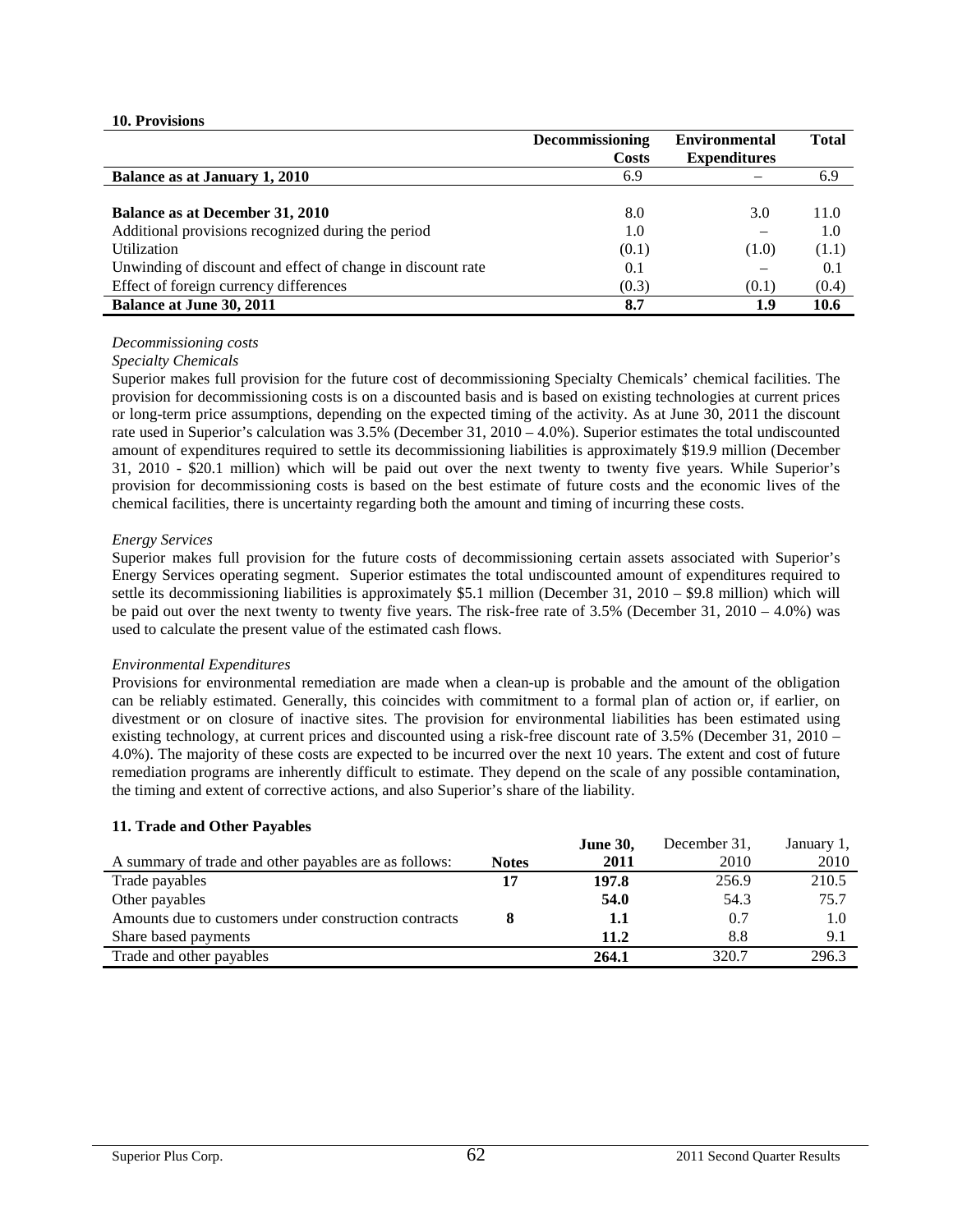### **12. Deferred Revenue**

|                                    | <b>June 30,</b> | December 31. | January 1, |
|------------------------------------|-----------------|--------------|------------|
|                                    | 2011            | 2010         | 2010       |
| Balance at beginning of the period | 6.8             | 5.8          | 5.8        |
| Deferred during the period         | 4.0             | 15.0         |            |
| Released to net earnings (loss)    | (6.0)           | (14.0)       |            |
| Balance at end of period           | 4.8             | 6.8          |            |
|                                    |                 |              |            |

|                | <b>June 30,</b><br>2011 | December 31,<br>2010 | January 1,<br>2010       |
|----------------|-------------------------|----------------------|--------------------------|
| <b>Current</b> | 4.8                     | 6.8                  | 5.8                      |
| Non-current    | -                       |                      | $\overline{\phantom{0}}$ |
|                | 4.8                     | 6.8                  | 5.8                      |

The deferred revenue relates to Energy Services unearned service revenue.

#### **13. Borrowings**

|                                                                                              | Year of          |                                                                          | <b>June 30,</b> | December 31, | January 1, |
|----------------------------------------------------------------------------------------------|------------------|--------------------------------------------------------------------------|-----------------|--------------|------------|
|                                                                                              | Maturity         | <b>Effective Interest Rate</b>                                           | 2011            | 2010         | 2010       |
| Revolving term bank credits <sup>(1)</sup>                                                   |                  |                                                                          |                 |              |            |
| Bankers Acceptances (BA)                                                                     | 2013             | Floating BA rate plus<br>applicable credit spread<br>Floating LIBOR rate | 229.4           | 100.8        | 174.6      |
| <b>LIBOR</b> Loans                                                                           |                  | plus                                                                     |                 |              |            |
| (US\$112.0 million; 2010- US\$174.0 million)                                                 | 2013             | applicable credit spread                                                 | 108.0           | 173.1        | 152.4      |
|                                                                                              |                  |                                                                          | 337.4           | 273.9        | 327.0      |
| <b>Other Debt</b>                                                                            |                  |                                                                          |                 |              |            |
| Notes payable                                                                                | 2010<br>$2011 -$ | Prime                                                                    |                 |              | 0.6        |
| Deferred consideration                                                                       | 2012             | Non-interest bearing                                                     | 2.4             | 1.2          | 2.4        |
| Accounts receivable securitization <sup>(2)</sup>                                            |                  |                                                                          |                 | 90.1         | 92.7       |
|                                                                                              |                  |                                                                          | 2.4             | 91.3         | 95.7       |
| Senior Secured Notes <sup>(3)</sup>                                                          |                  |                                                                          |                 |              |            |
| Senior secured notes subject to fixed interest<br>rates (US\$156.0 million; 2010 - US\$156.0 | $2011 -$         |                                                                          |                 | 155.1        | 165.4      |
| million)                                                                                     | 2015             | 7.65%                                                                    | 150.4           |              |            |
| <b>Senior Unsecured Debentures</b>                                                           |                  |                                                                          |                 |              |            |
| Senior unsecured debentures                                                                  | 2016             | 8.25%                                                                    | 150.0           | 150.0        | 150.0      |
| <b>Leasing Obligations</b>                                                                   |                  |                                                                          |                 |              |            |
| Leasing obligations (see Note 14)                                                            |                  |                                                                          | 65.9            | 69.7         | 58.0       |
|                                                                                              |                  |                                                                          |                 |              |            |
| Total Borrowings before deferred financing fees                                              |                  |                                                                          | 706.1           | 740.0        | 796.1      |
| Deferred financing fees                                                                      |                  |                                                                          | (7.5)           | (7.1)        | (7.1)      |
| <b>Borrowings</b>                                                                            |                  |                                                                          | 698.6           | 732.9        | 789.0      |
| Current maturities                                                                           |                  |                                                                          | (46.2)          | (136.2)      | (108.9)    |
| <b>Borrowings</b>                                                                            |                  |                                                                          | 652.4           | 596.7        | 680.1      |

(1) Superior and its wholly-owned subsidiaries, Superior Plus US Financing Inc. and Commercial e Industrial (Chile) Limitada, have revolving term bank credit borrowing capacity of \$615.0 million. The credit facilities mature on June 28, 2013. These facilities are secured by a general charge over the assets of Superior and certain of its subsidiaries. As at June 30, 2011, Superior had \$32.2 million of outstanding letters of credit (December 31, 2010 - \$28.6 million). The fair value of Superior's revolving term bank credits and other debt approximates its carrying value as a result of the market based interest rates and the short-term nature of the underlying debt instruments.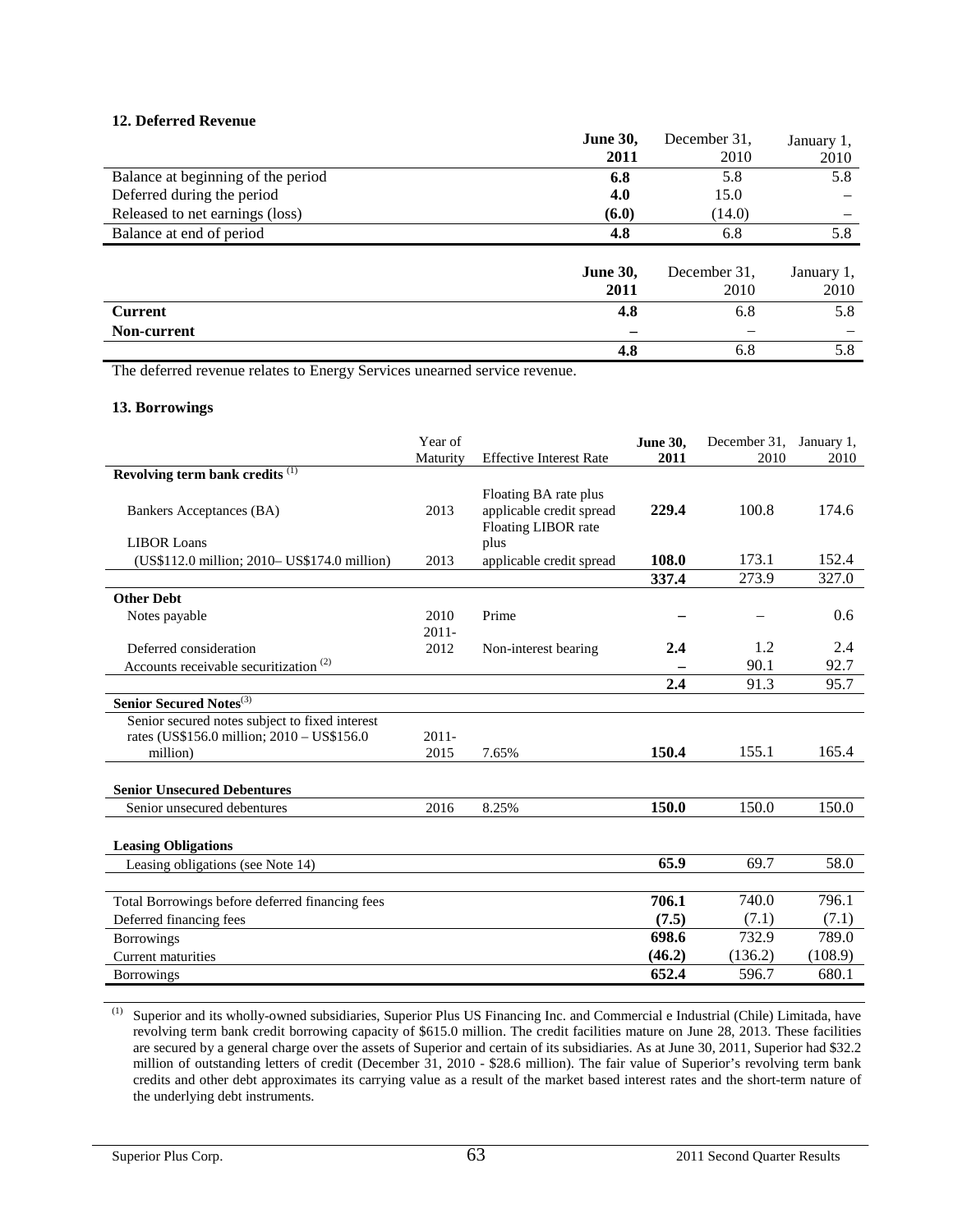- <sup>(2)</sup> Superior sells, with limited recourse, certain trade accounts receivable on a revolving basis to an entity sponsored by a Canadian chartered bank. The accounts receivable are sold at a discount to face value based on prevailing money market rates. The level of accounts receivable sold under the program fluctuates seasonally with the level of accounts receivable. As at June 30, 2011 proceeds of \$nil million (December 31, 2010 – \$90.1 million) had been received. Superior terminated the accounts receivable securitization program in June 2011.
- <sup>(3)</sup> Senior secured notes (the Notes) totaling US\$156.0 million and US\$156.0 million, respectively (Cdn\$150.4 million at June 30, 2011 and Cdn\$155.1 million at December 31, 2010) are secured by a general charge over the assets of Superior and certain of its subsidiaries. Principal repayments began in the fourth quarter of 2009. Management has estimated the fair value of the Notes based on comparisons to treasury instruments with similar maturities, interest rates and credit risk profiles. The estimated fair value of the Notes at June 30, 2011 was Cdn\$155.6 million (December 31, 2010 – Cdn\$156.6 million).

Repayment requirements of Borrowings before deferred financing costs are as follows:

| Current maturities | 46.2  |
|--------------------|-------|
| Due in $2012$      | 82.8  |
| Due in $2013$      | 368.6 |
| Due in $2014$      | 29.3  |
| Due in $2015$      | 29.2  |
| Subsequent to 2015 | 150.0 |
| Total              | 706.1 |

### **14. Leasing Arrangements**

### *Operating Lease Commitments*

Superior has entered into leases on certain vehicles, rail cars, premises and other equipment. These leases have an average life of between three and five years with no renewal option included in the contracts. There are no restrictions placed upon Superior by entering into these leases.

Future minimum lease payments under non-cancellable operating leases are as follows:

|                                                   | June 30, 2011 | December 31, 2010 | January 1, 2010 |
|---------------------------------------------------|---------------|-------------------|-----------------|
| Not later than one year                           | 27.8          | 27.7              | 26.5            |
| Later than one year and not later than five years | 63.5          | 65.6              | 60.4            |
| Later than five years                             | 21.2          | 20.7              | 15.8            |
|                                                   | 112.5         | 114.0             | 102.7           |

### *Obligations under finance lease*

Finance leases relate to fuel distribution and construction products vehicles and equipment with lease terms of 5 years. Superior has options to purchase the assets for a nominal amount at the conclusion of the lease agreements. Superior's obligations under finance leases are secured by the lessor's title to the leased assets.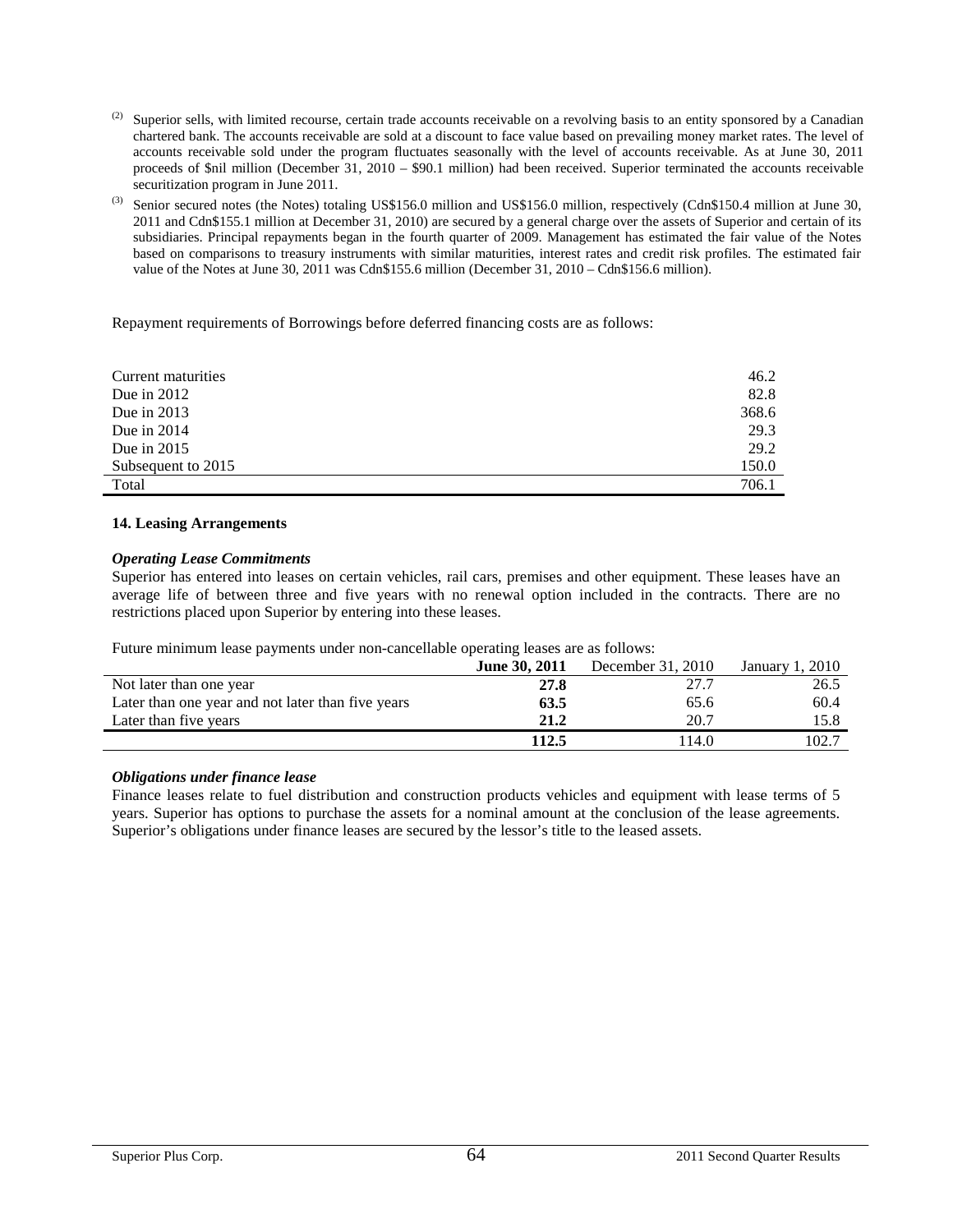| <b>Minimum Lease Payments</b> |              |            |                 | <b>Payments</b> |                                       |
|-------------------------------|--------------|------------|-----------------|-----------------|---------------------------------------|
| <b>June 30,</b>               | December 31. | January 1, | <b>June 30,</b> | December 31,    | January 1,                            |
| 2011                          | 2010         | 2010       | 2011            | 2010            | 2010                                  |
| 19.1                          | 17.4         | 14.1       | 14.8            | 13.9            | 11.1                                  |
|                               |              |            |                 |                 |                                       |
| 53.5                          | 55.2         | 45.0       | 46.5            | 48.8            | 38.0                                  |
| 4.9                           | 7.3          | 9.1        | 4.6             | 7.0             | 8.9                                   |
| (11.6)                        | (10.2)       | (10.2)     |                 |                 |                                       |
|                               |              |            |                 |                 |                                       |
| 65.9                          | 69.7         | 58.0       | 65.9            | 69.7            | 58.0                                  |
|                               |              |            |                 |                 | <b>Present Value of Minimum Lease</b> |

Included in the Consolidated Financial Statements as:

|                                               | June 30, 2011 | December 31, 2010 | January 1, 2010 |
|-----------------------------------------------|---------------|-------------------|-----------------|
| <b>Current portion of leasing obligations</b> | 14.8          | 13.9              |                 |
| Non-current portion of leasing obligations    | 51.1          | 55.8              | 46.9            |
|                                               | 65.9          | 69.7              | 58.0            |

### **15. Convertible Unsecured Subordinated Debentures**

Superior's debentures are as follows:

|                                                | December | October | December | June         | June         |              |
|------------------------------------------------|----------|---------|----------|--------------|--------------|--------------|
| <b>Maturity</b>                                | 2012     | 2015    | 2014     | $2017^{(1)}$ | $2018^{(2)}$ | Total        |
| Interest rate                                  | 5.75%    | 5.85%   | 7.50%    | 5.75%        | $6.0\%$      | Carrying     |
| Conversion price per share                     | \$36.00  | \$31.25 | \$13.10  | \$19.00      | \$15.10      | <b>Value</b> |
| Face value, December 31, 2010                  | 174.9    | 75.0    | 69.0     | 172.5        | 150.0        | 641.4        |
| Debentures issued                              |          |         |          |              |              |              |
| Face value, June 30, 2011                      | 174.9    | 75.0    | 69.0     | 172.5        | 150.0        | 641.4        |
| Issue costs, December 31, 2010                 | (2.8)    | (1.2)   | (2.7)    | (6.5)        | (5.7)        | (18.9)       |
| Accretion of issue costs                       | 0.5      | 0.2     | 0.3      | 0.4          | 0.3          | 1.7          |
| Issue costs, June 30, 2011                     | (2.3)    | (1.0)   | (2.4)    | (6.1)        | (5.4)        | (17.2)       |
| Discount value, December 31, 2010              | (0.9)    | (0.3)   | (0.4)    | (0.2)        | (1.8)        | (3.6)        |
| Accretion of discount value                    | 0.2      |         |          |              | 0.1          | 0.3          |
| Discount value, June 30, 2011                  | (0.7)    | (0.3)   | (0.4)    | (0.2)        | (1.7)        | (3.3)        |
| Debentures outstanding as at June 30, 2011     | 171.9    | 73.7    | 66.2     | 166.2        | 142.9        | 620.9        |
| Debentures outstanding as at December 31, 2010 | 171.2    | 73.4    | 66.0     | 165.9        | 142.6        | 619.1        |
| Debentures outstanding as at January 1, 2010   | 170.0    | 73.1    | 65.3     |              |              | 308.4        |
| Quoted market value as at June, 2011           | 175.3    | 75.0    | 71.4     | 163.0        | 146.3        | 631.0        |
| Quoted market value as at December 31, 2010    | 175.8    | 74.9    | 71.6     | 162.6        | 144.6        | 629.5        |
| Ouoted market value as at January 1, 2010      | 177.1    | 74.4    | 78.3     |              |              | 329.8        |

(1) Superior issued \$172.5 million in 5.75% convertible unsecured subordinated debentures during the first quarter of 2010. In conjunction with the issuance of these debentures, Superior swapped \$150 million of the fixed rate obligation into a floating-rate obligation of floating BA rate plus 2.65%.

(2) Superior issued \$150.0 million in 6.0% convertible unsecured subordinated debentures during the fourth quarter of 2010.

The debentures may be converted into shares at the option of the holder at any time prior to maturity and may be redeemed by Superior in certain circumstances. Superior may elect to pay interest and principal upon maturity or redemption by issuing shares to a trustee in the case of interest payments, and to the debenture holders in the case of payment of principal. The number of any shares issued will be determined based on market prices for the shares at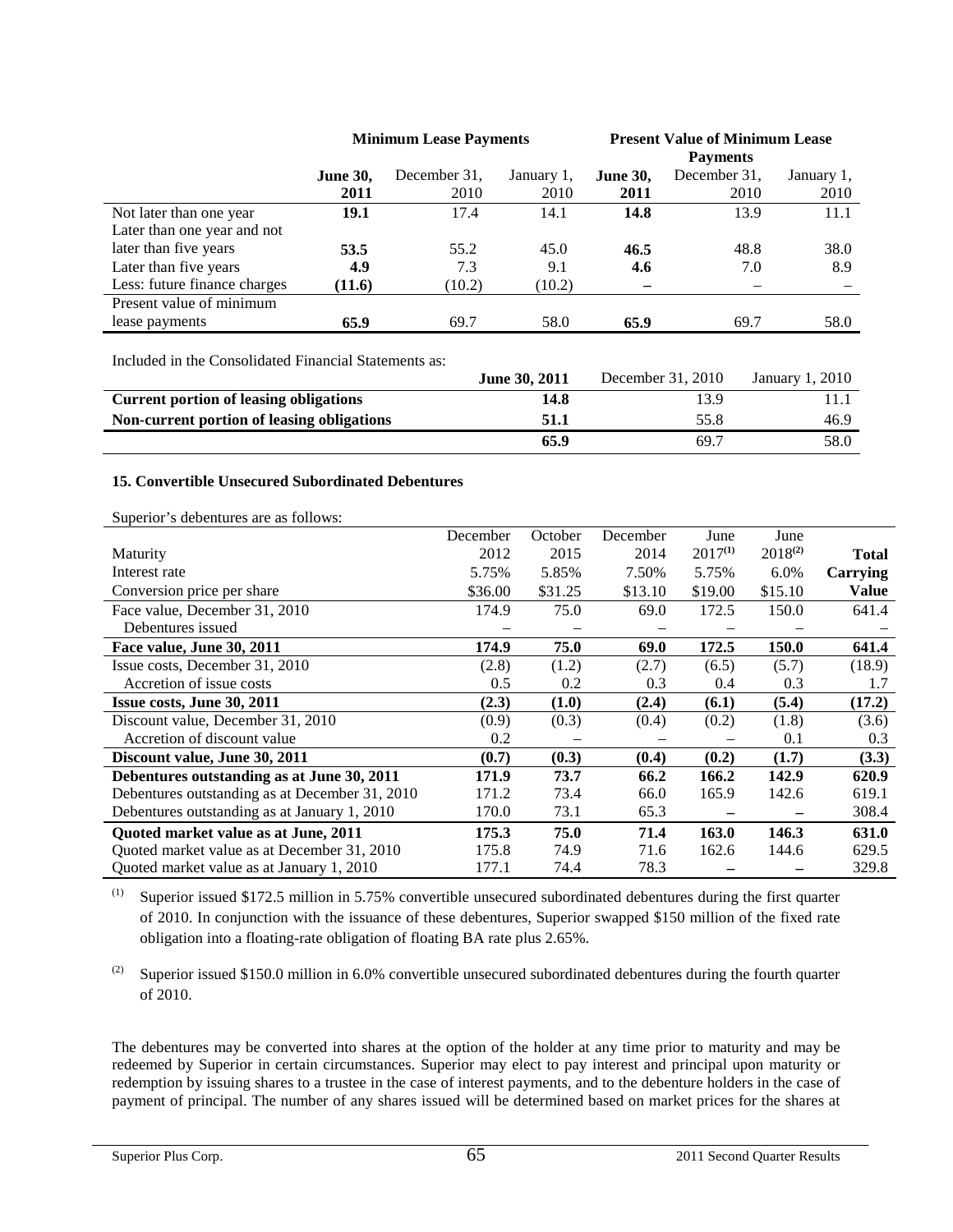the time of issuance. Also Superior has a cash conversion put option which allows Superior to settle any conversion of debentures in cash, in lieu of delivering common shares to the debenture holders of the June 2018 convertible debentures. The cash conversion put option has been classified as an embedded derivative and measured at fair value through net earnings and loss (see Note 17 for further details).

## **16. Employee Future Benefits**

Amounts recognized in net earnings (loss) in respect of these defined benefit plans are as follows for the periods ended:

|                                | For the three months ended June 30 |      | For the six months ended June 30 |       |
|--------------------------------|------------------------------------|------|----------------------------------|-------|
|                                | 2011                               | 2010 | 2011                             | 2010  |
| Current service cost           | 0.6                                |      |                                  |       |
| Interest on obligation         | 2.1                                |      |                                  | 4.3   |
| Expected return on plan assets | (1.8)                              | 1.8) | (3.6)                            | (3.7) |
|                                | 0.9                                |      |                                  |       |

The total expense for the period is included in the "Selling, distribution and administrative costs" expense in the income statement.

The amount recognized in "Other Comprehensive Income" is as follows:

|                              | For the three months ended June 30 |       | For the six months ended June 30 |        |  |
|------------------------------|------------------------------------|-------|----------------------------------|--------|--|
|                              | 2011                               | 2010  | 2011                             | 2010   |  |
| Actuarial gains and (losses) | (6.9)                              | (9.8) | (5.6)                            | (19.0) |  |
| Cumulative actuarial losses  |                                    |       | (25.5)                           | (19.0) |  |

## **17. Financial Instruments**

IFRS requires disclosure around fair value and specifies a hierarchy of valuation techniques based on whether the inputs to those valuation techniques are observable or unobservable. Observable inputs reflect market data obtained from independent sources, while unobservable inputs reflect Superior's market assumptions. These two types of inputs create the following fair value hierarchy:

- *Level 1* quoted prices in active markets for identical instruments.
- *Level 2* quoted prices for similar instruments in active markets; quoted prices for identical or similar instruments in markets that are not active; and model-derived valuations in which all significant inputs and significant value drivers are observable in active markets.
- *Level 3* valuations derived from valuation techniques in which one or more significant inputs or significant value drivers are unobservable.

The fair value of a financial instrument is the amount of consideration that would be estimated to be agreed upon in an arm's-length transaction between knowledgeable, willing parties who are under no compulsion to act. Fair values are determined by reference to quoted bid or asking prices, as appropriate, in the most advantageous active market for that instrument to which Superior has immediate access. Where bid and ask prices are unavailable, Superior uses the closing price of the most recent transaction of the instrument. In the absence of an active market, Superior estimates fair values based on prevailing market rates (bid and ask prices, as appropriate) for instruments with similar characteristics and risk profiles or internal or external valuation models, such as discounted cash flow analysis using, to the extent possible, observable market-based inputs.

Fair values determined using valuation models require the use of assumptions concerning the amount and timing of estimated future cash flows and discount rates. In determining those assumptions, Superior looks primarily to available readily observable external market inputs including factors such as forecast commodity price curves, interest rate yield curves, currency rates, and price and rate volatilities as applicable.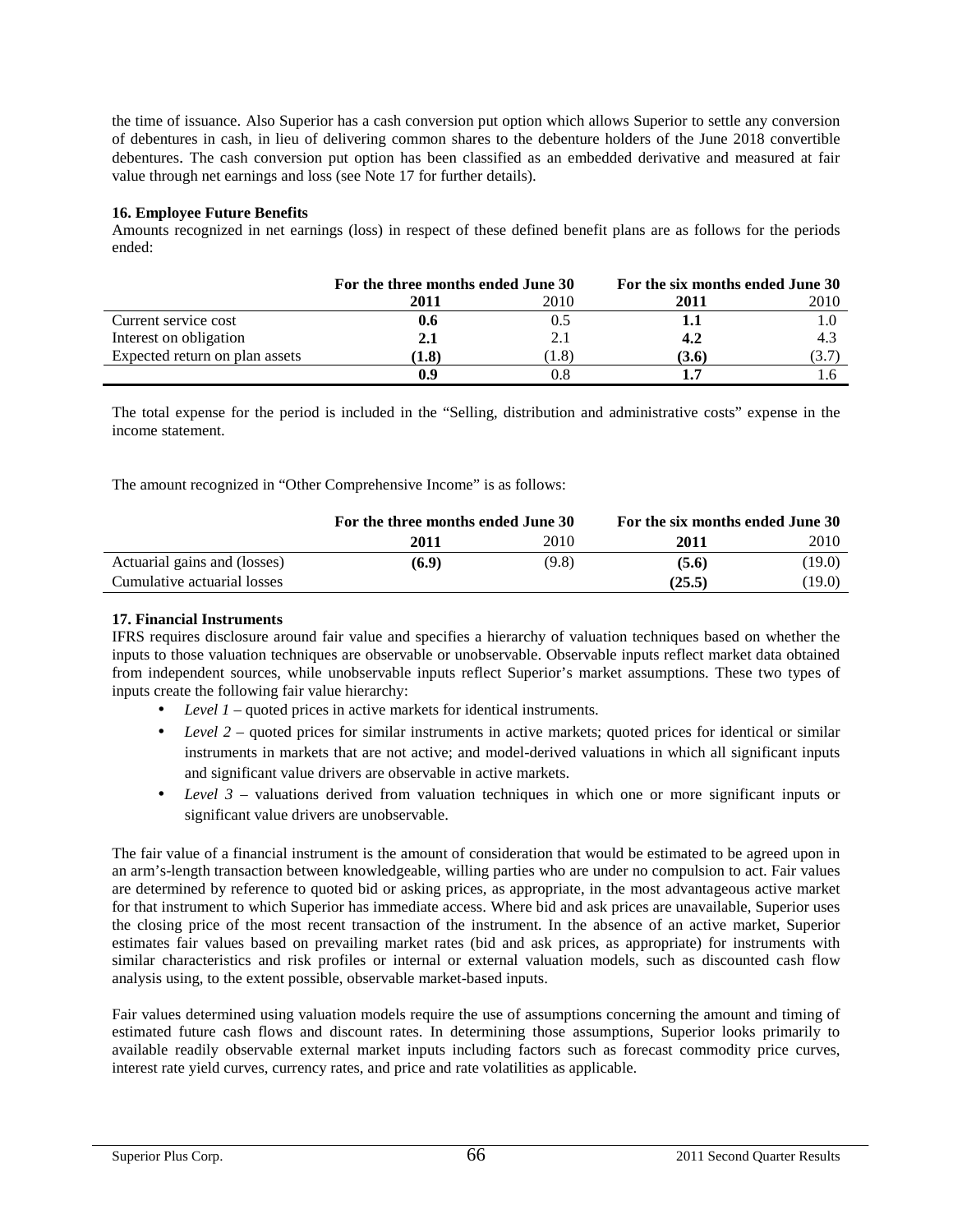|                                                                                      |                                            |                         |                                    |                                        |                  | <b>Asset (Liability)</b> |                    |
|--------------------------------------------------------------------------------------|--------------------------------------------|-------------------------|------------------------------------|----------------------------------------|------------------|--------------------------|--------------------|
| <b>Description</b>                                                                   | Notional <sup>(1)</sup>                    | <b>Term</b>             | <b>Effective</b><br>Rate           | Fair<br><b>Value</b><br>Input<br>Level | June 30,<br>2011 | December 31,<br>2010     | January 1,<br>2010 |
| Natural gas financial<br>swaps-NYMEX                                                 | $0.03 \text{ GJ}^{(2)}$                    | 2011                    | <b>US\$8.61/GJ</b>                 | Level 1                                | (0.1)            | (101.1)                  | (22.2)             |
| Natural gas financial<br>swaps-AECO                                                  | 33.42 $GI^{(2)}$                           | $2011 -$<br>2015        | CDN\$6.38/<br>GJ                   | Level 1                                | (78.0)           | (2.9)                    | (69.3)             |
| Foreign currency forward<br>contracts, net sale                                      | $US$473.8^{(3)}$                           | $2011 -$<br>2014        | 1.06                               | Level 1                                | 39.9             | 33.8                     | 12.5               |
| Foreign currency forward<br>contracts                                                | <b>EURO</b><br>$\epsilon$ 2.4 <sup>3</sup> | 2011                    | 1.40                               | Level 1                                |                  | 0.1                      | 0.4                |
| Interest rate swaps - CDN\$                                                          | \$150.0                                    | $2011 -$<br>2017        | Six month<br>BA rate plus<br>2.65% | Level 2                                | 2.8              | 1.6                      |                    |
| <b>Energy Services Propane</b><br>wholesale purchase and sale<br>contracts, net sale | $4.07$ USG <sup>(4)</sup>                  | $2011 -$<br>2012        | \$1.61/USG                         | Level 2                                | 0.3              | (1.6)                    | (2.2)              |
| <b>Energy Services Butane</b><br>wholesale purchase and sale<br>contracts, net sale  | $0.39$ USG <sup>(4)</sup>                  | $2011 -$<br>2012        | \$1.16/USG                         | Level 2                                | 0.2              |                          | (0.2)              |
| <b>Energy Services electricity</b><br>swaps                                          | $1.28MWh^{(5)}$                            | $2011 -$<br>2016        | \$47.04/MWh                        | Level 2                                | (12.5)           | (13.0)                   | (9.3)              |
| Energy Services swaps and<br>option purchase and sale<br>contracts                   | 7.2<br>$\mathrm{Gallons}^{(4)}$            | 2011                    | \$2.80<br>US/Gallon                | Level 2                                | (1.0)            | 1.2                      | 0.1                |
| Specialty Chemicals fixed-price<br>electricity purchase agreement                    | 12-45 MW<br>(6)                            | $2010-$<br>$2017^{(7)}$ |                                    | Level 3                                |                  | 5.3                      | 10.5               |

<sup>(1)</sup> Notional values as at June 30, 2011<sup>(2)</sup> Millions of gigajoules purchased <sup>(3)</sup> Millions of dollars/EUROS purchased <sup>(4)</sup> Millions of United States gallons purchased  $^{(5)}$  Millions of mega watt hours (MWh)  $^{(6)}$ Mega watts (MW) on a 24/7 continual basis per year purchased  $^{(7)}$  Speciatly Chemicals fixed-price electricity purchase agreement has been impacted by the TransAlta Corporate force majeure issued in December 2010 and the value of the agreement is estimated as \$nil million.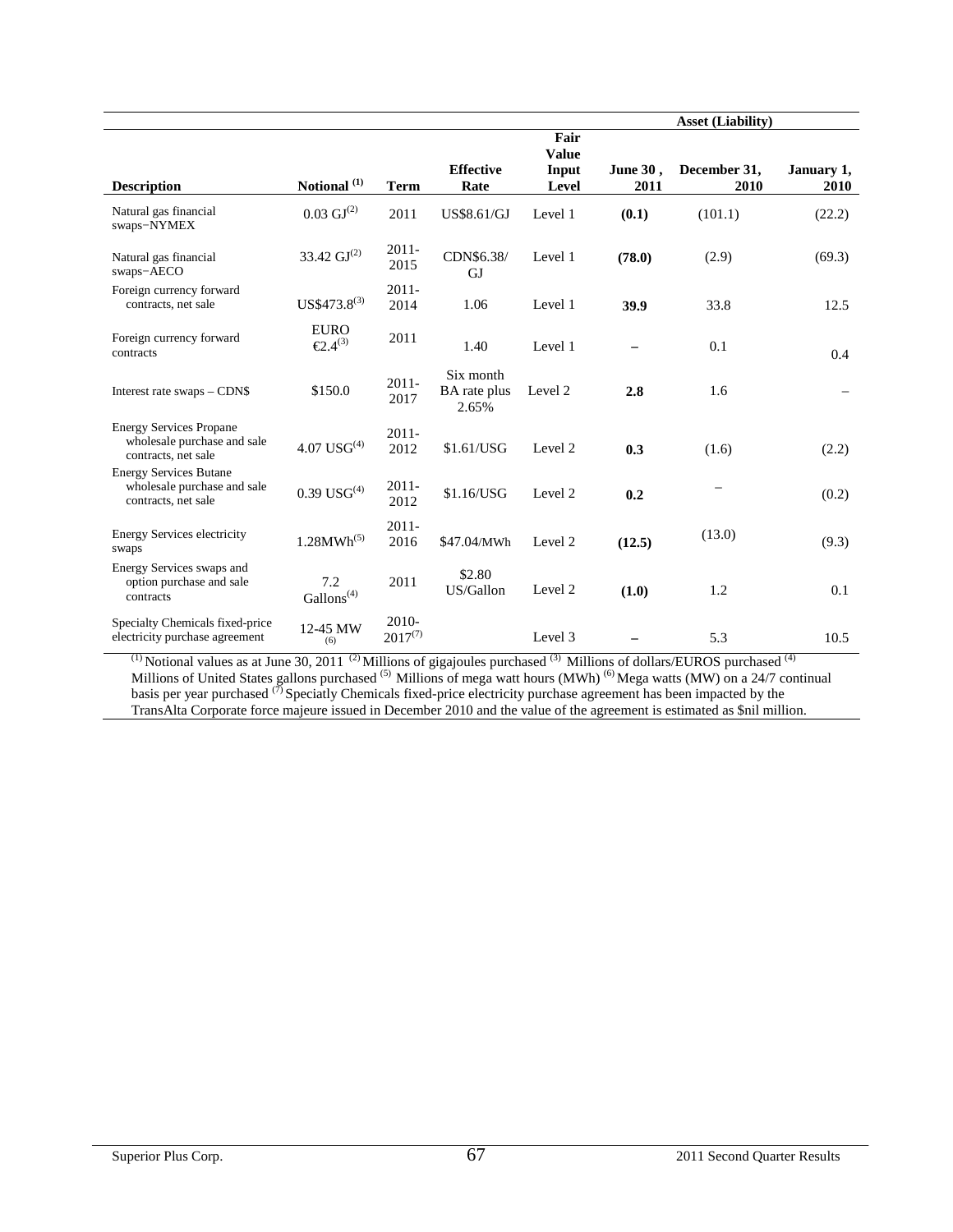All financial and non-financial derivatives are designated as fair value through net earnings or loss upon their initial recognition.

| <b>Description</b>                                            | <b>Current</b><br><b>Assets</b> | Long-term<br><b>Assets</b> | <b>Current</b><br><b>Liabilities</b> | Long-term<br><b>Liabilities</b> |
|---------------------------------------------------------------|---------------------------------|----------------------------|--------------------------------------|---------------------------------|
| Natural gas financial swaps - NYMEX and AECO                  | 0.4                             |                            | 44.2                                 | 34.3                            |
| Energy Services electricity swaps                             |                                 |                            | 6.0                                  | 6.5                             |
| Foreign currency forward contracts, net                       | 19.6                            | 21.6                       | 1.3                                  |                                 |
| Interest rate swaps                                           | 2.3                             | 2.1                        |                                      | 1.6                             |
| Debenture embedded derivative                                 |                                 |                            |                                      | 2.7                             |
| Energy Services propane wholesale purchase and sale contracts | 1.4                             |                            | 1.1                                  |                                 |
| Energy Services butane wholesale purchase and sale contracts  | 0.3                             |                            | 0.1                                  |                                 |
| Energy Services heating oil purchase and sale contracts       | 0.1                             |                            | 1.1                                  |                                 |
| As at June 30, 2011                                           | 24.1                            | 23.7                       | 53.8                                 | 45.1                            |
| As at December 31, 2010                                       | 31.4                            | 26.6                       | 78.6                                 | 57.8                            |
| As at January 1, 2010                                         | 22.2                            | 28.5                       | 77.8                                 | 52.6                            |

|                                                                                            | For the three months ended    | June 30, 2011                    |                        | For the three months ended<br>June 30, 2010 |
|--------------------------------------------------------------------------------------------|-------------------------------|----------------------------------|------------------------|---------------------------------------------|
| <b>Description</b>                                                                         | <b>Realized</b><br>gain(loss) | <b>Unrealized</b><br>gain (loss) | Realized<br>gain(loss) | Unrealized<br>gain (loss)                   |
| Natural gas financial swaps – NYMEX and AECO                                               | (17.5)                        | 9.1                              | (22.6)                 | 19.2                                        |
| Energy Services electricity swaps                                                          | (1.6)                         | (0.1)                            | (1.0)                  | 3.7                                         |
| Foreign currency forward contracts, net                                                    | 5.8                           |                                  | (0.7)                  | (24.7)                                      |
| Interest rate swaps                                                                        |                               | 3.9                              | 1.4                    | 1.9                                         |
| Foreign currency forward contracts, balance sheet related                                  |                               | 1.5                              |                        |                                             |
| Energy Services propane wholesale purchase and sale contracts                              |                               | (0.5)                            |                        |                                             |
| Energy Services butane wholesale purchase and sale contracts                               |                               | 0.3                              |                        | 0.6                                         |
| Energy Services heating oil purchase and sale contracts                                    | 1.6                           | (0.9)                            | 0.2                    | 0.2                                         |
| Specialty Chemicals fixed-price power purchase agreements                                  | (0.3)                         |                                  | 1.7                    | 2.0                                         |
| Total realized and unrealized gains (losses) on financial and<br>non-financial derivatives | (12.0)                        | 13.3                             | (21.0)                 | 2.9                                         |
| Foreign currency translation of senior secured notes                                       |                               | 1.1                              |                        | (7.1)                                       |
| Change in fair value of debenture embedded derivative                                      |                               | (0.1)                            |                        |                                             |
| Total realized and unrealized gains (losses)                                               | (12.0)                        | 14.3                             | (21.0)                 | (4.2)                                       |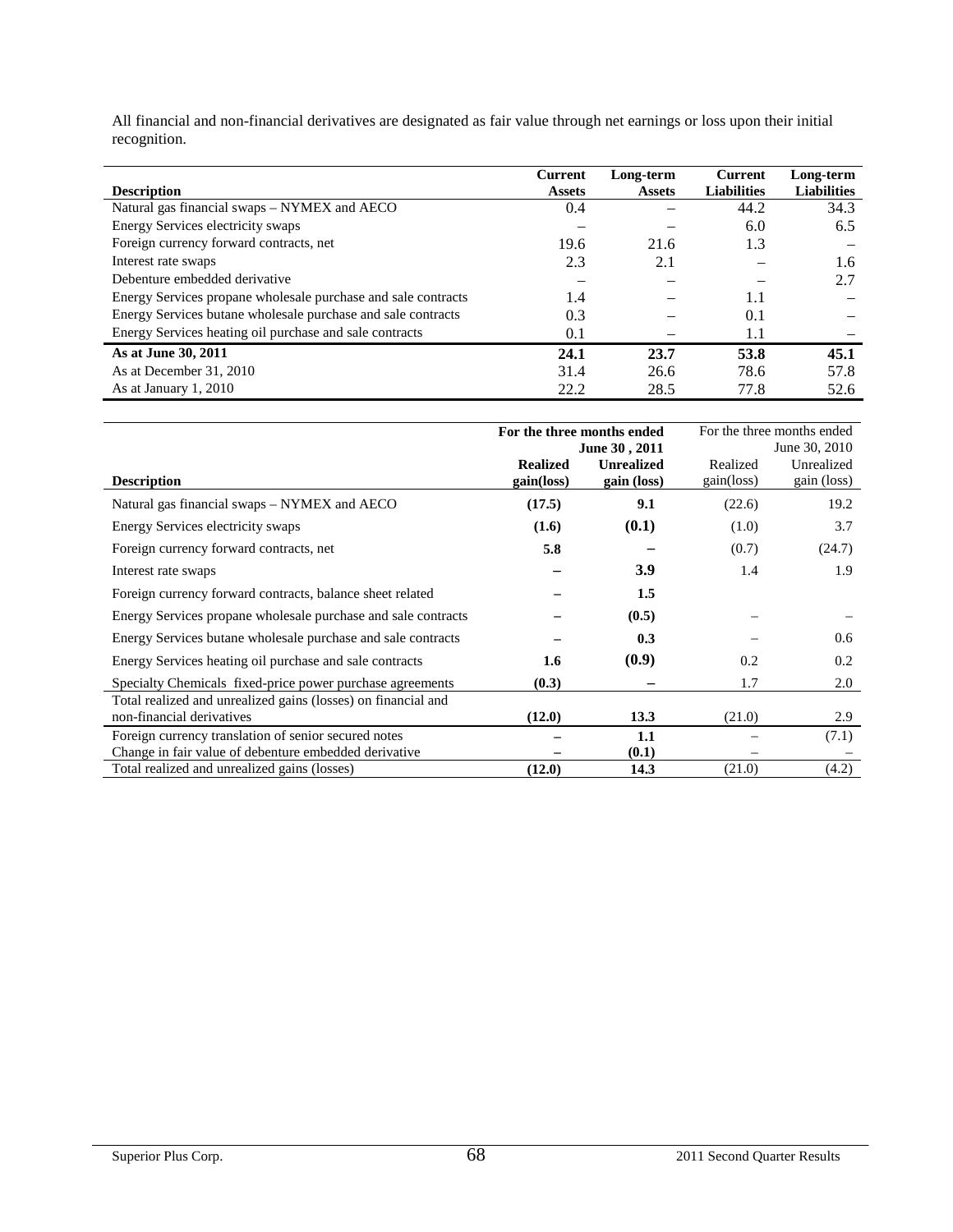|                                                               | For the six months ended |                   | For the six months ended |             |  |
|---------------------------------------------------------------|--------------------------|-------------------|--------------------------|-------------|--|
|                                                               |                          | June 30, 2011     | June 30, 2010            |             |  |
|                                                               | <b>Realized</b>          | <b>Unrealized</b> | Realized                 | Unrealized  |  |
| <b>Description</b>                                            | gain(loss)               | gain (loss)       | gain(loss)               | gain (loss) |  |
| Natural gas financial swaps – NYMEX and AECO                  | (35.4)                   | 22.6              | (37.2)                   | (19.5)      |  |
| Energy Services electricity swaps                             | (3.0)                    | 0.5               | (2.3)                    | (0.2)       |  |
| Foreign currency forward contracts, net                       | 11.6                     |                   | (1.7)                    | (10.6)      |  |
| Interest rate swaps                                           |                          | 1.2               | 1.4                      | 0.6         |  |
| Foreign currency forward contracts, balance sheet related     |                          | 6.0               |                          |             |  |
| Energy Services propane wholesale purchase and sale contracts |                          | 1.9               |                          |             |  |
| Energy Services butane wholesale purchase and sale contracts  |                          | 0.2               |                          | 2.9         |  |
| Energy Services heating oil purchase and sale contracts       | (0.5)                    | (2.1)             | 0.2                      | (1.2)       |  |
| Specialty Chemicals fixed-price power purchase agreements     | (1.2)                    | (5.4)             | 1.0                      | (2.2)       |  |
| Total realized and unrealized gains (losses) on financial and |                          |                   |                          |             |  |
| non-financial derivatives                                     | (28.5)                   | 24.9              | (38.6)                   | (30.2)      |  |
| Foreign currency translation of senior secured notes          |                          | 4.7               |                          | (2.2)       |  |
| Change in fair value of debenture embedded derivative         |                          | (0.9)             |                          |             |  |
| Total realized and unrealized gains (losses)                  | (28.5)                   | 28.7              | (38.6)                   | (32.4)      |  |

Realized gains (losses) on financial and non-financial derivatives and foreign currency translation gains (losses) on the revaluation of Canadian domiciled US-denominated working capital have been classified on the statement of net earnings (loss) based on the underlying nature of the financial statement line item and/or the economic exposure being managed.

The following summarizes Superior's classification and measurement of financial assets and liabilities:

|                                               | <b>Classification</b> | <b>Measurement</b> |
|-----------------------------------------------|-----------------------|--------------------|
| <b>Financial Assets</b>                       |                       |                    |
| Cash and cash equivalents                     | Loans and receivables | Amortized cost     |
| Trade and other receivables                   | Loans and receivables | Amortized cost     |
| Inventories                                   | Loans and receivables | Amortized cost     |
| Derivative assets                             | <b>FVTNL</b>          | Fair Value         |
| Notes and finance lease receivable            | Loans and receivables | Amortized cost     |
| <b>Financial liabilities</b>                  |                       |                    |
| Trade and other payables                      | Other liabilities     | Amortized cost     |
| Provisions                                    | Other liabilities     | Amortized cost     |
| <b>Borrowings</b>                             | Other liabilities     | Amortized cost     |
| Convertible unsecured subordinated debentures | Other liabilities     | Amortized cost     |
| Derivative liabilities                        | <b>FVTNL</b>          | Fair Value         |

## **Non-Derivative Financial Instruments**

The fair value of Superior's cash and cash equivalents, trade and other receivables, trade and other payables, and dividends and interest payable to shareholders and debenture holders approximates their carrying value due to the short-term nature of these amounts. The carrying value and the fair value of Superior's borrowings and debentures, is provided in Notes 13 and 15.

### **Financial Instruments – Risk Management**

Financial derivatives and non-financial derivatives are used by Superior to manage its exposure to fluctuations in foreign currency exchange rates, interest rates and commodity prices. Superior assesses the inherent risks of these instruments by grouping derivative and non-financial derivatives related to the exposures these instruments mitigate. Superior's policy is not to use financial derivative or non-financial derivative instruments for speculative purposes. Superior does not formally designate its derivatives as hedges; as a result, Superior does not apply hedge accounting and is required to designate its financial derivatives and non-financial derivatives as fair value through profit or loss.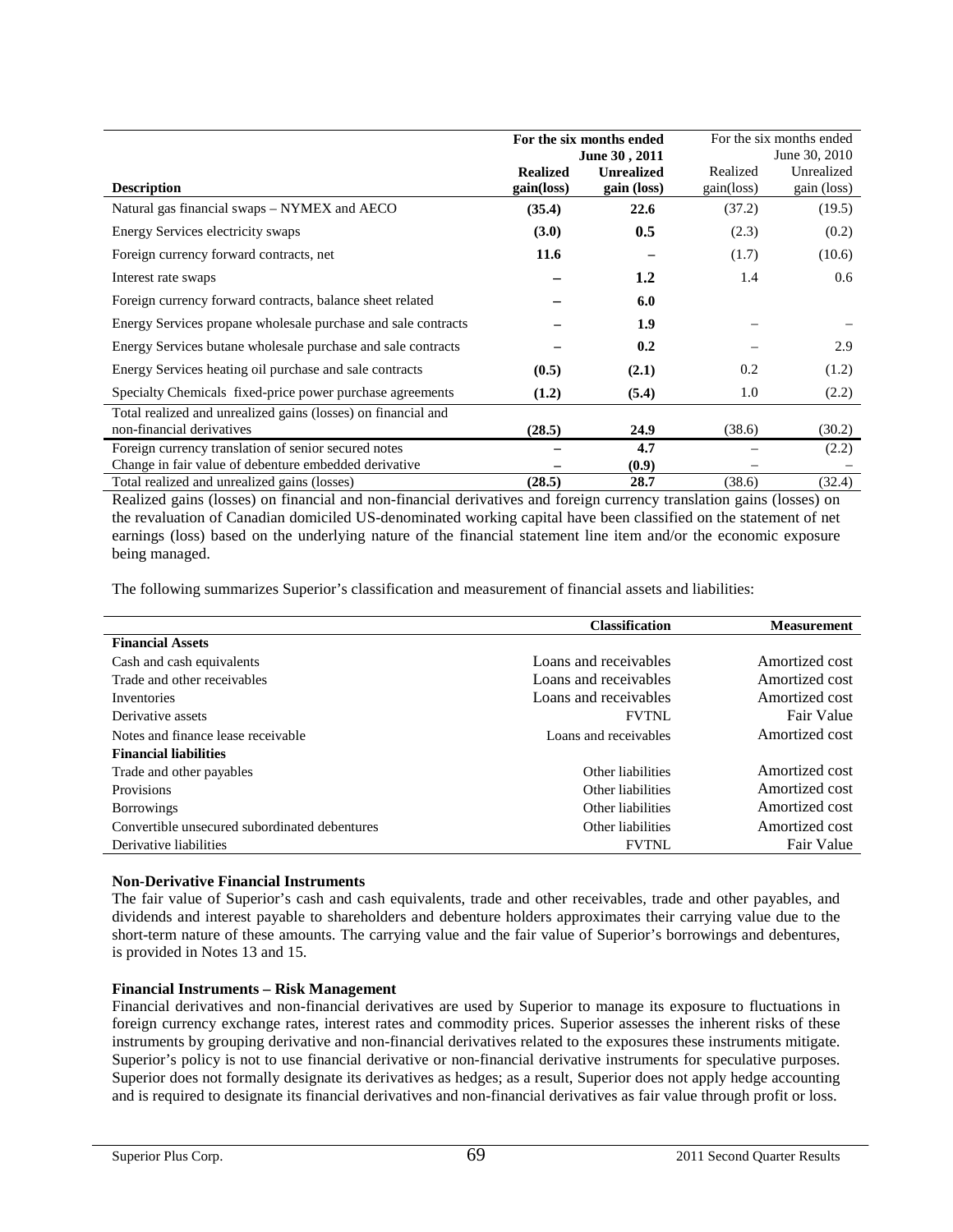Effective 2008, Energy Services enters into natural gas financial swaps primarily with Macquarie Cook Energy Canada Ltd. for distributor billed natural gas business in Canada to manage its economic exposure of providing fixed-price natural gas to its customers. Additionally, Energy Services continues to maintain its historical natural gas swap positions with seven additional counterparties. Energy Services monitors its fixed-price natural gas positions on a daily basis to monitor compliance with established risk management policies. Energy Services maintains a substantially balanced fixed-price natural gas position in relation to its customer supply commitments.

Energy Services enters into electricity financial swaps with three counterparties to manage the economic exposure of providing fixed-price electricity to its customers. Energy Services monitors its fixed-price electricity positions on a daily basis to monitor compliance with established risk management policies. Energy Services maintains a substantially balanced fixed-price electricity position in relation to its customer supply commitments.

Specialty Chemicals has entered into a fixed-price electricity purchase agreement to manage the economic exposure of certain chemical facilities to changes in the market price of electricity, in a market where the price of electricity is not fixed. The fair value with respect to this agreement is with a single counterparty.

Energy Services enters into various propane forward purchase and sale agreements with more than twenty counterparties to manage the economic exposure of its wholesale customer supply contracts. Energy Services monitors its fixed-price propane positions on a daily basis to monitor compliance with established risk management policies. Energy Services maintains a substantially balanced fixed-price propane gas position in relation to its wholesale customer supply commitments.

Superior, on behalf of its operating divisions, enters into foreign currency forward contracts with ten counterparties to manage the economic exposure of Superior's operations to movements in foreign currency exchange rates. Energy Services contract a portion of their fixed-price natural gas, and propane purchases and sales in US dollars and enter into forward US dollar purchase contracts to create an effective Canadian dollar fixed-price purchase cost. Specialty Chemicals enters into US dollar forward sales contracts on an ongoing basis to mitigate the impact of foreign exchange fluctuations on sales margins on production from its Canadian plants that is sold in US dollars. Interest expense on Superior's US dollar debt is also used to mitigate the impact of foreign exchange fluctuations.

Superior has interest rate swaps with a single counterparty to manage the interest rate mix of its total debt portfolio and related overall cost of borrowing. Superior manages its overall liquidity risk in relation to its general funding requirements by utilizing a mix of short-term and longer-term maturity debt instruments. Superior reviews its mix of short-term and longer-term debt instruments on an on-going basis to ensure it is able to meet its liquidity requirements.

Superior utilizes a variety of counterparties in relation to its derivative and non-financial derivative instruments in order to mitigate its counterparty risk. Superior assesses the credit worthiness of its significant counterparties at the inception and throughout the term of a contract. Superior is also exposed to customer credit risk. Energy Services deals with a large number of small customers, thereby reducing this risk. Specialty Chemicals, due to the nature of its operations, sells its products to a relatively small number of customers. Specialty Chemicals mitigates its customer credit risk by actively monitoring the overall credit worthiness of its customers. Energy Services has minimal exposure to customer credit risk as local natural gas and electricity distribution utilities have been mandated, for a nominal fee, to provide Energy Services with invoicing, collection and the assumption of bad debts risk for residential customers. Energy Services actively monitors the credit worthiness of its commercial customers.

Allowance for doubtful accounts and past due receivables are reviewed by Superior at each reporting date. Superior updates its estimate of the allowance for doubtful accounts based on the evaluation of the recoverability of trade receivable balances of each customer taking into account historic collection trends of past due accounts and current economic conditions. Trade receivables are written-off once it is determined they are not collectable.

Pursuant to their respective terms, trade receivables, before deducting an allowance for doubtful accounts, are aged as follows: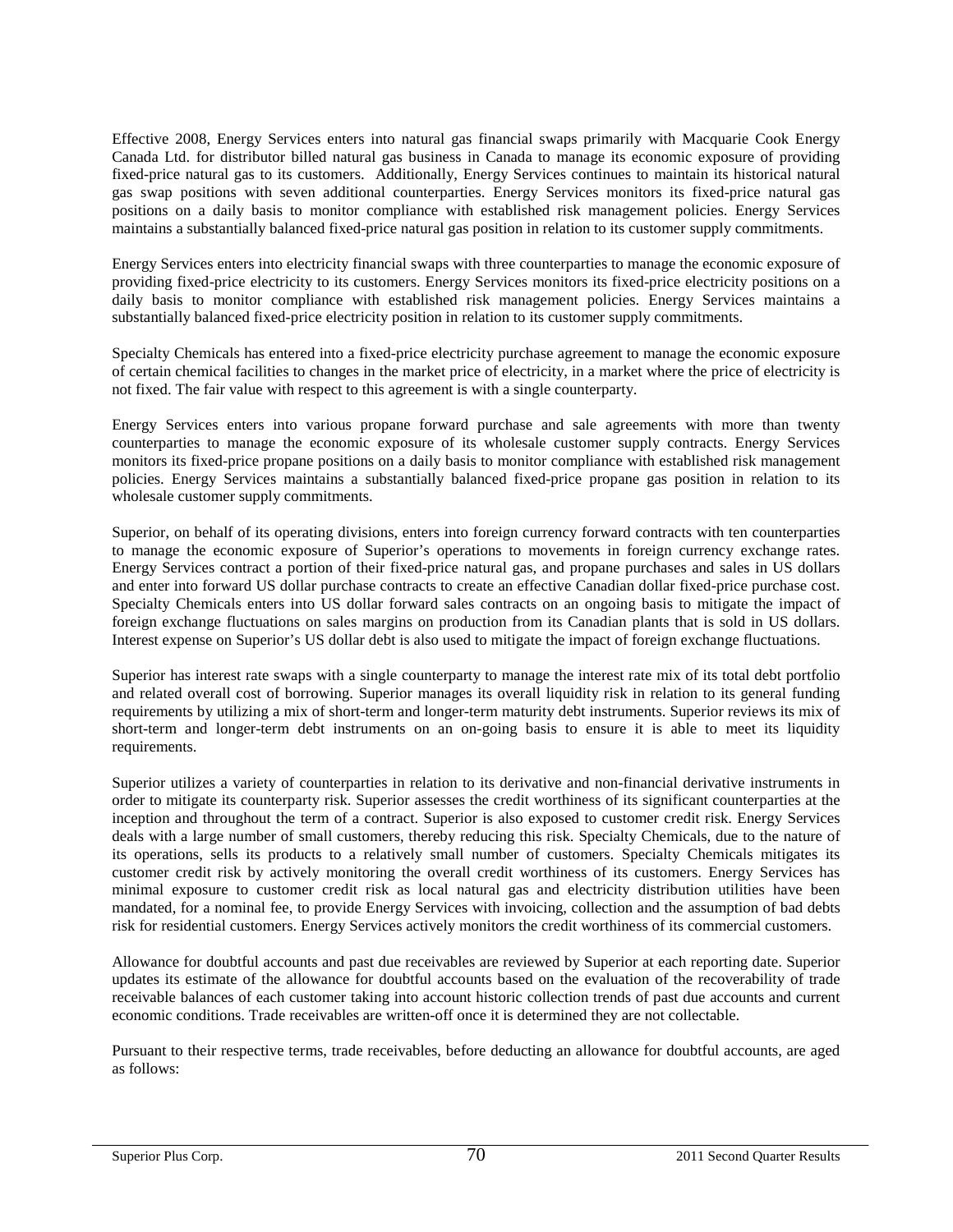|                            | <b>June 30, 2011</b> | December 31, 2010 | January 1, 2010 |
|----------------------------|----------------------|-------------------|-----------------|
| Current                    | 247.7                | 296.3             | 266.7           |
| Past due less than 90 days | 149.8                | 182.3             | 63.7            |
| Past due over 90 days      | 52.7                 | 36.5              | 11.0            |
| Trade Receivable           | 450.2                | 515.1             | 341.4           |

Superior's trade receivable are stated after deducting a provision of \$16.9 million as at June 30, 2011 (December 31, 2010 – \$14.0 million). The movement in the provision for doubtful accounts was as follows:

|                                             | Twelve months ended<br>Six months ended |                   |                 |
|---------------------------------------------|-----------------------------------------|-------------------|-----------------|
|                                             | June 30, 2011                           | December 31, 2010 | January 1, 2010 |
| Allowance for doubtful accounts, opening    | (14.0)                                  | (10.2)            | (10.2)          |
| Opening adjustment due to acquisitions      |                                         | (1.0)             |                 |
| Impairment losses recognized on receivables | (2.8)                                   | (6.3)             |                 |
| Amounts recovered                           | (1.2)                                   |                   |                 |
| Amounts written off during the period as    |                                         |                   |                 |
| uncollectible                               | 1.1                                     | 3.5               |                 |
| Allowance for doubtful accounts, ending     | (16.9)                                  | (14.0)            | (10.2)          |

Superior's contractual obligations associated with its financial liabilities are as follows:

|                                                            |      |       |       |       | 2015 and          |              |
|------------------------------------------------------------|------|-------|-------|-------|-------------------|--------------|
|                                                            | 2011 | 2012  | 2013  | 2014  | <b>Thereafter</b> | <b>Total</b> |
| <b>Borrowings</b>                                          | 46.2 | 82.8  | 368.6 | 29.3  | 179.2             | 706.1        |
| Convertible unsecured subordinated debentures              |      | 171.9 |       | 66.2  | 382.8             | 620.9        |
| CDN\$ equivalent of US\$ foreign currency forward          |      |       |       |       |                   |              |
| purchase contracts                                         | 37.6 |       |       |       |                   | 37.6         |
| US\$ foreign currency forward sales contracts (US\$)       | 95.4 | 192.0 | 152.0 | 72.0  |                   | 511.4        |
| $\epsilon$ foreign currency forward sales contracts (EURO) | 3.4  |       |       |       |                   | 3.4          |
| Fixed-price electricity purchase commitments               | 7.8  |       |       |       |                   | 7.8          |
| CDN\$ natural gas purchases                                | 19.9 | 13.8  | 9.8   | (1.5) | (0.2)             | 41.8         |
| US\$ natural gas purchases (US\$)                          | 0.1  |       |       |       |                   | 0.1          |
| US\$ heating oil purchases (US\$)                          | 19.5 |       |       |       |                   | 19.5         |
| US\$ propane purchases (US\$)                              | 1.1  |       |       |       |                   | 1.1          |
| US\$ butane purchases (US\$)                               | 0.5  |       |       |       |                   | 0.5          |

Superior's contractual obligations are considered to be normal course operating commitments and do not include the impact of mark-to-market fair values on financial and non-financial derivatives. Superior expects to fund these obligations through a combination of cash flow from operations, proceeds on revolving term bank credits and proceeds on the issuance of share capital. Superior's financial instruments' sensitivities to changes in foreign currency exchange rates, interest rates and various commodity prices and the impact to net earnings are detailed below: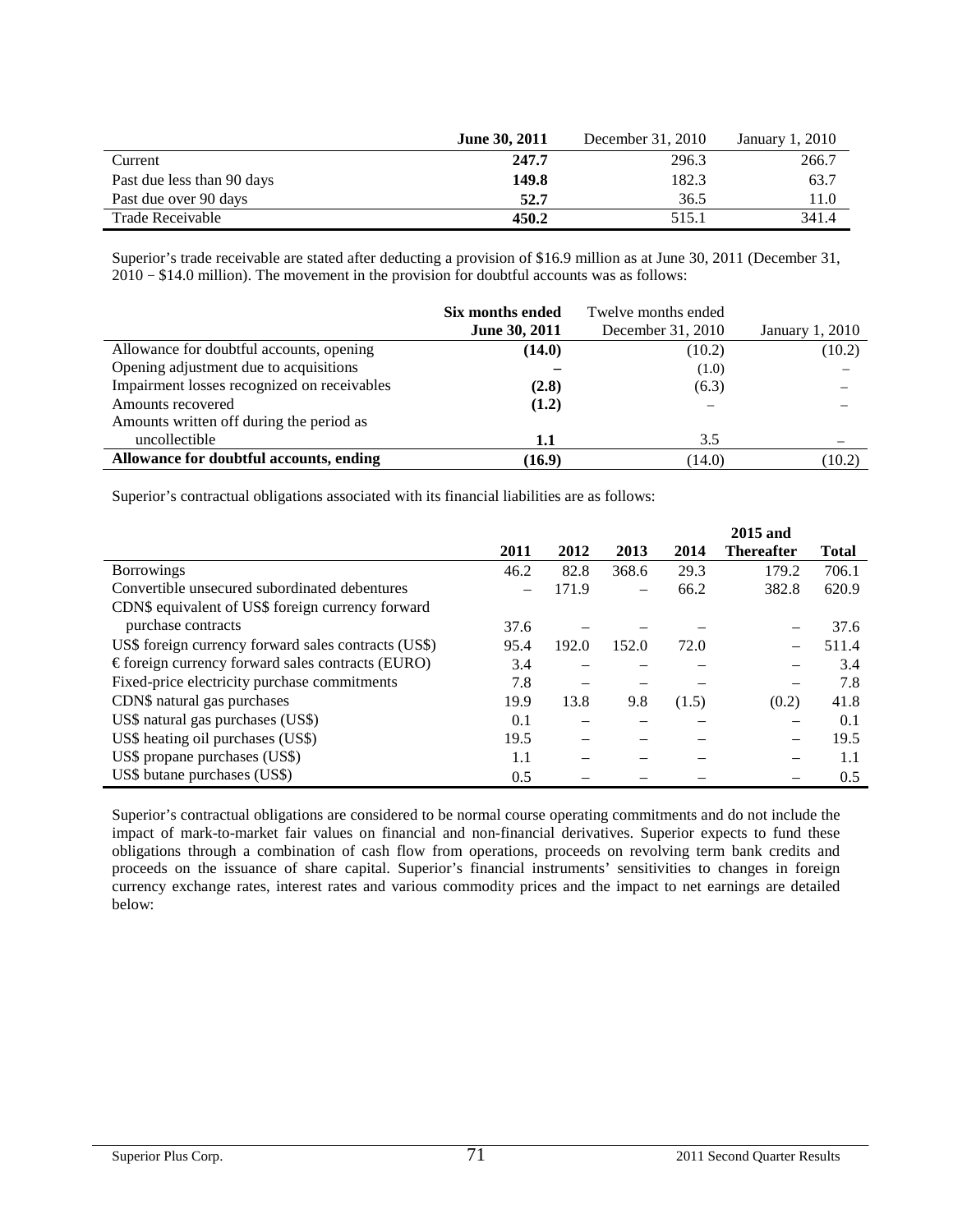|                                                                                                    | Six months ended  |
|----------------------------------------------------------------------------------------------------|-------------------|
|                                                                                                    | <b>June, 2011</b> |
| Increase (decrease) to net earnings (loss) of a \$0.01 increase in the CDN\$ to the US\$           | (3.7)             |
| Increase (decrease) to net earnings (loss) of a 0.5% increase in interest rates                    | (0.9)             |
| Increase (decrease) to net earnings (loss) of a \$0.40/GJ increase in the price of natural gas     | 12.5              |
| Increase (decrease) to net earnings (loss) of a \$0.04/litre increase in the price of propane      | 1.5               |
| Increase (decrease) to net earnings (loss) of a \$0.10/gallon increase in the price of heating oil | 0.5               |
| Increase (decrease) to net earnings (loss) of a $$1.00/KwH$ increase in the price of electricity   | 1.3               |
| Increase (decrease) to net earnings of a \$0.04/litre increase in the price of butane              | 0.2               |

The calculation of Superior's sensitivity to changes in foreign currency exchange rates, interest rates and various commodity prices represent the change in fair value of the financial instrument without consideration of the value of the underlying variable, for example, the underlying customer contracts. The recognition of the sensitivities identified above would have impacted Superior's unrealized gain (loss) on financial instruments and would not have a material impact on Superior's cash flow from operations.

### **18. Income Taxes**

Consistent with prior periods, Superior recognizes a provision for income taxes for its subsidiaries that are subject to current and deferred income taxes, including United States income tax and Chilean income tax.

Total income tax recovery (expense), comprised of current taxes and deferred taxes for the three and six months ended June 30, 2011 was \$1.4 million and (\$13.0) million, respectively, compared to a \$20.2 million and a \$22.4 million in the comparative period. Income taxes were impacted by the unrealized losses on derivative financial instruments, the increase in taxable income, and the excess of accounting claims over the utilization of tax pools. For the three and six months ended June 30, 2011, deferred income tax recovery (expense) from operations in Canada, the United States and Chile was \$1.5 million and (\$12.8) million, respectively, which resulted in a corresponding total net deferred income tax asset of \$244.5 million. The deferred income tax recovery for the three and six months ended June 30, 2010 was a \$20.1 million and a \$22.8 million, respectively.

### **19. Equity**

Superior is authorized to issue an unlimited number of common shares and an unlimited number of preferred shares. The holders of common shares are entitled to dividends if, as and when declared by the Board of Directors; to one vote per share at meetings of the holders of common shares; and upon liquidation, dissolution or winding up of Superior to receive pro rata the remaining property and assets of Superior, subject to the rights of any shares having priority over the common shares, of which none are outstanding.

Preferred shares are issuable in series with each class of preferred share having such rights as the Board of Directors may determine. Holders of preferred shares are entitled, in priority to holders of common shares, to be paid rateably with holders of each other series of preferred shares the amount of accumulated dividends, if any, specified to be payable preferentially to the holders of such series upon liquidation, dissolution or winding up of Superior to be paid rateably with holders of each other series of preferred shares the amount, if any, specified as being payable preferentially to holders of such series. Superior does not have any preferred shares outstanding.

Common shares outstanding as at January 1, 2010, December 31, 2010 and June 30, 2011 have par value of \$nil million. No common shares have been reserved in relation to any share option programs.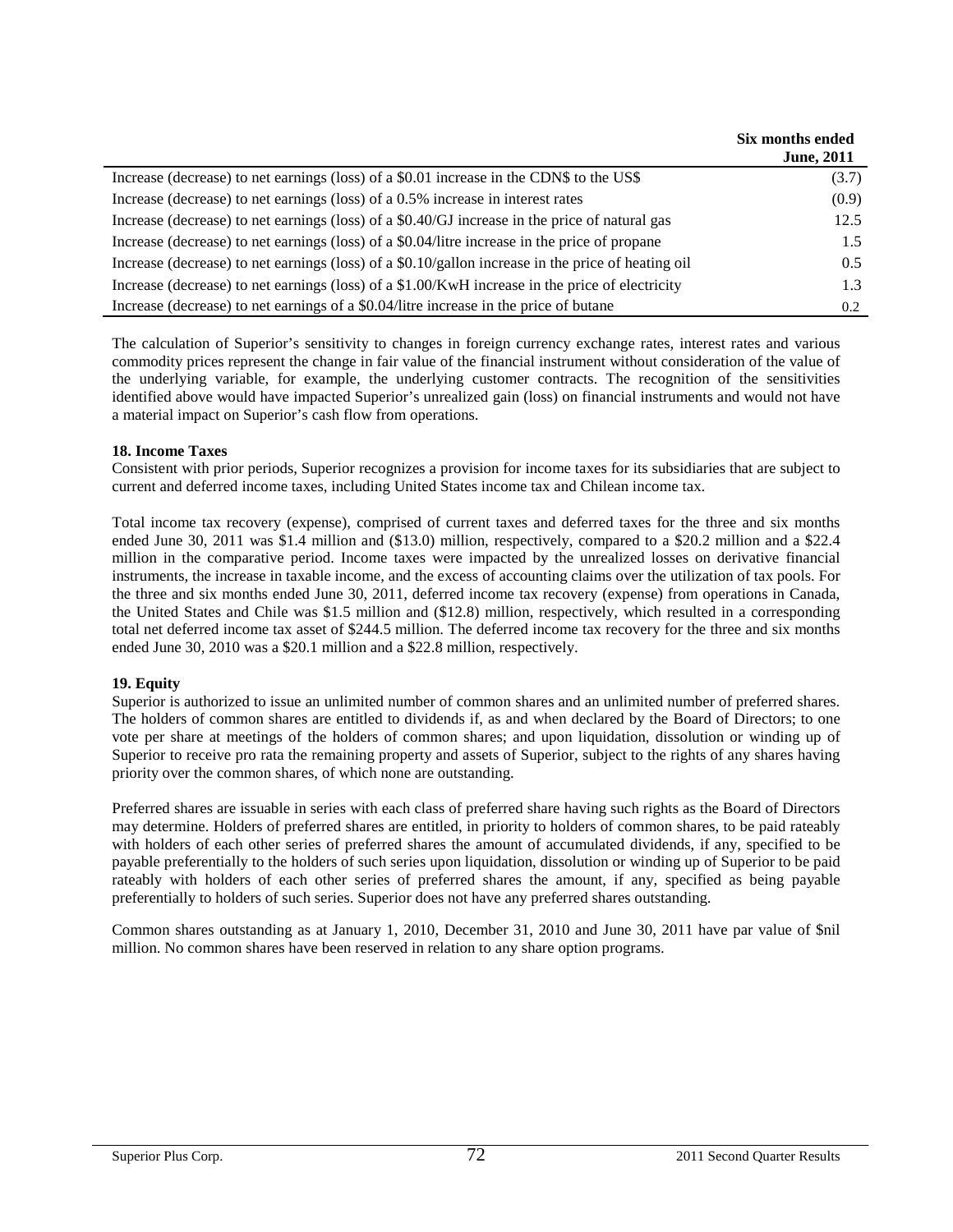|                                                              | Issued Number of     |               |
|--------------------------------------------------------------|----------------------|---------------|
|                                                              | <b>Common Shares</b> | Shareholders' |
|                                                              | (Millions)           | Equity        |
| Shareholders' equity, January 1, 2010                        | 99.9                 | 935.1         |
| <b>Shareholders' equity, December 31, 2010</b>               | 107.7                | 753.2         |
| Net earnings for the period                                  |                      | 42.2          |
| Other comprehensive loss                                     |                      | (20.1)        |
| Issuance of common shares for the dividend reinvestment plan | 1.5                  | 16.4          |
| Dividends paid to shareholders <sup>(1)</sup>                |                      | (72.7)        |
| Shareholders' equity, June 30, 2011                          | 109.2                | 719.0         |

(1) Dividends to shareholders are declared at the discretion of Superior. During the six months ended June 30, 2011, Superior paid dividends of \$72.7 million or \$0.67 per share (2010: \$84.6 million or \$0.80 per share).

Accumulated other comprehensive income (loss) consisted of the following components:

|                                                          | <b>June 30,</b> | December 31. | January 1, |
|----------------------------------------------------------|-----------------|--------------|------------|
|                                                          | 2011            | 2010         | 2010       |
| <b>Currency translation adjustment</b>                   |                 |              |            |
| Balance at beginning of period                           | (27.4)          |              |            |
| Unrealized foreign currency losses on translation of     |                 |              |            |
| foreign operations                                       | (18.4)          | (27.4)       |            |
| Balance at end of period                                 | (45.8)          | (27.4)       |            |
|                                                          |                 |              |            |
| <b>Actuarial defined benefits</b>                        |                 |              |            |
| Balance at beginning of period                           | (14.8)          |              |            |
| Amortization of actuarial defined benefit losses         | (5.6)           | (19.9)       |            |
| Income tax recovery                                      | 0.3             | 5.1          |            |
| Balance at end of period                                 | (20.1)          | (14.8)       |            |
|                                                          |                 |              |            |
| <b>Accumulated derivative gains (losses)</b>             |                 |              |            |
| Balance at beginning of period                           | (11.9)          | (21.1)       | (21.1)     |
| Reclassification of derivative gains previously deferred | 3.5             | 12.1         |            |
| Income tax recovery (expense)                            | 0.1             | (2.9)        |            |
| Balance at end of period                                 | (8.3)           | (11.9)       | (21.1)     |
| Accumulated other comprehensive loss at end of           |                 |              |            |
| period                                                   | (74.2)          | (54.1)       | (21.1)     |

## **Other Capital Disclosures**

## **Additional Capital Disclosures**

Superior's objectives when managing capital are: (i) to maintain a flexible capital structure to preserve its ability to meet its financial obligations, including potential obligations from acquisitions; and (ii) to safeguard Superior's assets while at the same time maximizing the growth of its businesses and returns to its shareholders.

In the management of capital, Superior includes shareholders' equity (excluding accumulated other comprehensive income) (AOCI), current and long-term debt, convertible debentures, securitized accounts receivable and cash and cash equivalents.

Superior manages its capital structure and makes adjustments in light of changes in economic conditions and nature of the underlying assets. In order to maintain or adjust the capital structure, Superior may adjust the amount of dividends to Shareholders, issue additional share capital, issue new debt or convertible debentures, issue new debt or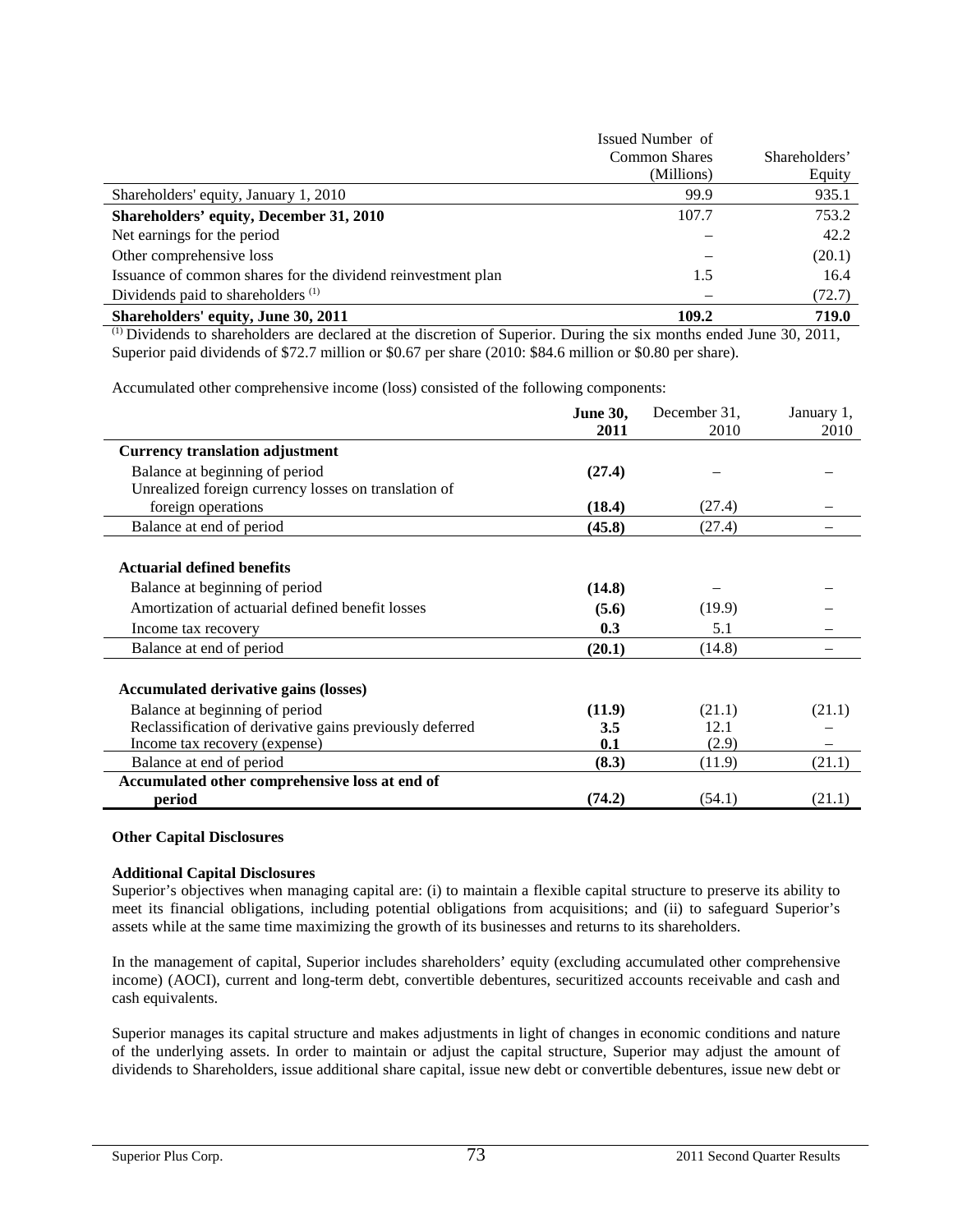convertible debentures with different characteristics and/or increase or decrease the amount of securitized accounts receivable.

Superior monitors its capital based on the ratio of senior debt outstanding to net earnings before interest, taxes, depreciation, amortization and other non-cash expenses (EBITDA), as defined by its revolving term credit facility, and the ratio of total debt outstanding to EBITDA. Superior's reference to EBITDA as defined by its revolving term credit facility may be referred to as compliance EBITDA in other public reports of Superior.

Superior is subject to various financial covenants in its credit facility agreements, including senior debt and total debt to EBITDA ratios, which are measured on a quarterly basis. As at June 30, 2011, December 31, 2010 and January 1, 2010 Superior was in compliance with all of its financial covenants.

Superior's financial objectives and strategy related to managing its capital as described above have remained unchanged from the prior fiscal year. Superior believes that its debt to EBITDA ratios are within reasonable limits, in light of Superior's size, the nature of its businesses and its capital management objectives.

#### **Non-IFRS Financial Measures utilized for bank covenant purposes**

#### *Compliance EBITDA*

Compliance EBITDA represents earnings before interest, taxes, depreciation, amortization and other non-cash expenses calculated on a 12 month trailing basis giving pro forma effect to acquisitions and divestitures and is used by Superior to calculate its debt covenants and other credit information. Compliance EBITDA is not a defined performance measure under IFRS. Superior's calculation of compliance EBITDA may differ from similar calculations used by comparable entities.

The capital structure of Superior and the calculation of its key capital ratios are as follows:

|                                                              | As at June 30, | As at December 31, |
|--------------------------------------------------------------|----------------|--------------------|
|                                                              | 2011           | 2010               |
| Total shareholders' equity                                   | 719.0          | 753.2              |
| Exclude accumulated other comprehensive loss                 | 74.2           | 54.1               |
| Shareholders' equity (excluding AOCI)                        | 793.2          | 807.3              |
| Current borrowings                                           | 46.2           | 136.2              |
| Borrowings <sup>(1)</sup>                                    | 659.9          | 603.8              |
| Less: Senior unsecured debentures                            | (150.0)        | (150.0)            |
| Consolidated secured debt                                    | 556.1          | 590.0              |
| Add: Senior unsecured debentures                             | 150.0          | 150.0              |
| Consolidated debt                                            | 706.1          | 740.0              |
| Convertible unsecured subordinated debentures <sup>(1)</sup> | 638.1          | 638.0              |
| Total debt                                                   | 1,344.2        | 1,378.0            |
| Total capital                                                | 2,137.4        | 2,185.3            |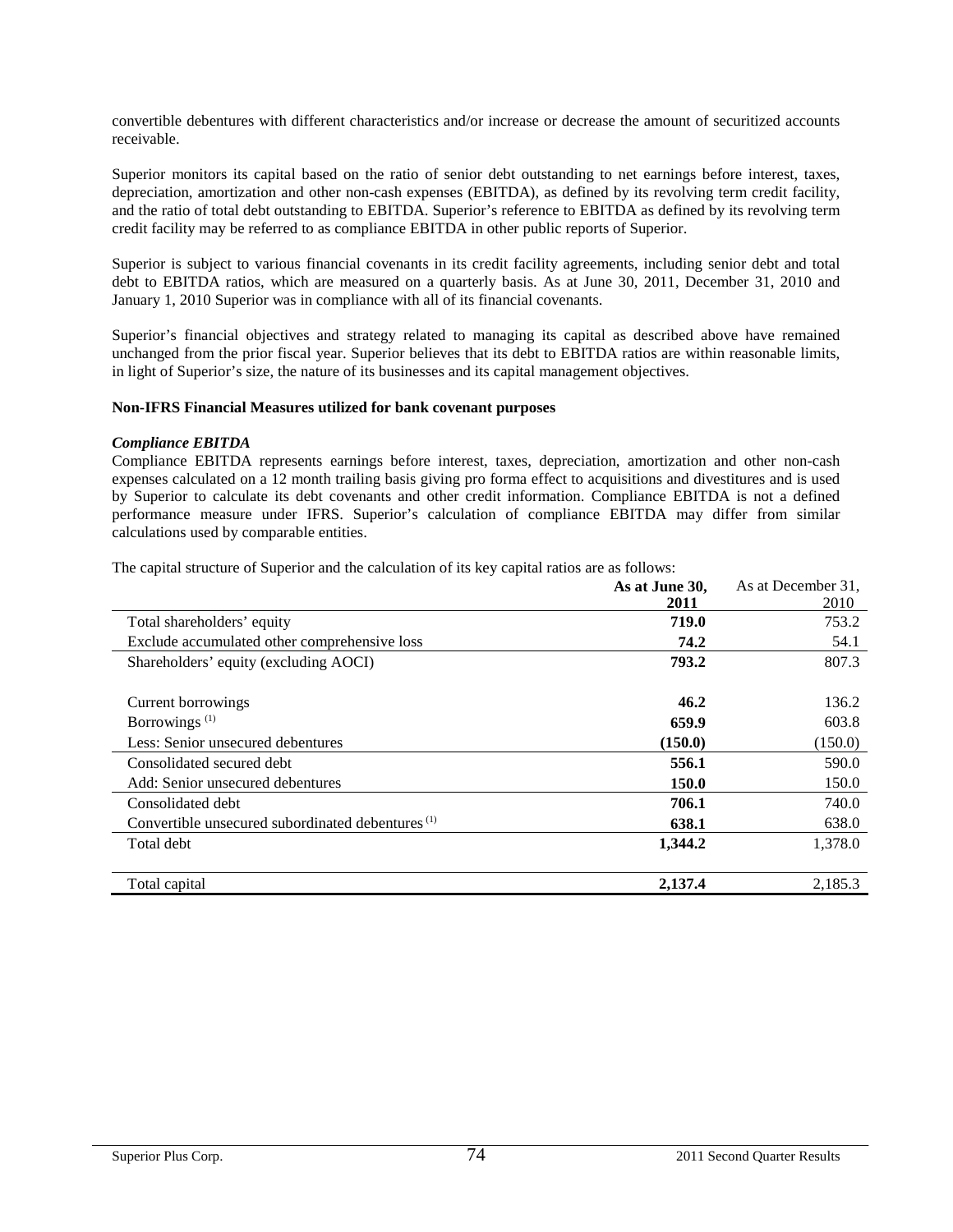|                                                               | <b>Twelve months ended</b> | Twelve months ended |
|---------------------------------------------------------------|----------------------------|---------------------|
|                                                               | <b>June 30,</b>            | December 31,        |
|                                                               | 2011                       | 2010                |
| Net loss                                                      | (28.8)                     | (77.0)              |
| Adjusted for:                                                 |                            |                     |
| Finance expense                                               | 83.6                       | 78.1                |
| Depreciation of property, plant and equipment                 | 51.5                       | 51.4                |
| Depreciation and amortization included in cost of sales       | 44.4                       | 46.4                |
| Amortization of intangible assets                             | 29.1                       | 28.0                |
| Impairment of goodwill and intangible assets                  | 89.5                       | 89.5                |
| Income tax expense                                            | 41.9                       | 6.5                 |
| Unrealized (gains) losses on derivative financial instruments | (58.9)                     | 2.2                 |
| Proforma impact of acquisitions                               |                            | 4.8                 |
| Compliance EBITDA <sup>(2)</sup>                              | 252.3                      | 229.9               |
|                                                               |                            |                     |
|                                                               | <b>June 30,</b>            | December 31,        |
|                                                               | 2011                       | 2010                |
| Consolidated debt to Compliance EBITDA <sup>(2)</sup>         | 2.8:1                      | 3.2:1               |
| Total debt to Compliance $EBITDA^{(2)}$                       | 5.3:1                      | 6.0:1               |

<sup>(1)</sup> Borrowings and convertible unsecured subordinated debentures are before deferred issue costs.

 $^{(2)}$  EBITDA, as defined by Superior's revolving term credit facility, is calculated on a trailing 12-month basis taking into consideration the pro forma impact of acquisitions and dispositions in accordance with the requirements of Superior's credit facility. Superior's calculation of EBITDA and debt to EBITDA ratios may differ from those of similar entities.

## **20. Net Earnings (loss) per Share**

|                                                                             | Three months ended<br>June 30 |          |        | Six months ended<br>June 30 |
|-----------------------------------------------------------------------------|-------------------------------|----------|--------|-----------------------------|
|                                                                             | 2011                          | 2010     | 2011   | 2010                        |
| Net earnings (loss) per share computation, basic and diluted <sup>(1)</sup> |                               |          |        |                             |
| Net earnings (loss) for the period                                          | 1.1                           | (5.5)    | 42.2   | (6.0)                       |
| Weighted average shares outstanding                                         | 108.9                         | 105.0    | 108.5  | 104.1                       |
| Net earnings (loss) per share, basic and diluted                            | \$0.01                        | \$(0.05) | \$0.39 | \$(0.06)                    |

(1) All outstanding convertible debentures have been excluded from this calculation as they were anti-dilutive.

The following potential ordinary shares are anti-dilutive and are therefore excluded from the weighted average number of ordinary shares for the purposes of diluted earnings per share.

|                                 |              | Three months ended<br>June 30 |      | Six months ended<br>June 30 |      |  |
|---------------------------------|--------------|-------------------------------|------|-----------------------------|------|--|
|                                 | <b>Notes</b> | 2011                          | 2010 | 2011                        | 2010 |  |
| Convertible Debentures          |              |                               |      |                             |      |  |
| 5.75% Series III                | 15           | 4.9                           | 4.9  | 4.9                         | 4.9  |  |
| 5.85% Series IV                 | 15           | 2.4                           | 2.4  | 2.4                         | 2.4  |  |
| 7.50% Series V                  | 15           | 5.3                           | 5.3  | 5.3                         | 5.3  |  |
| 5.75% Series VI                 | 15           | 9.1                           | 9.9  | 9.1                         | 9.1  |  |
| 6.00% Series VII                | 15           | 9.9                           |      | 9.9                         |      |  |
| Total anti-dilutive instruments |              | 31.6                          | 22.5 | 31.6                        | 21.7 |  |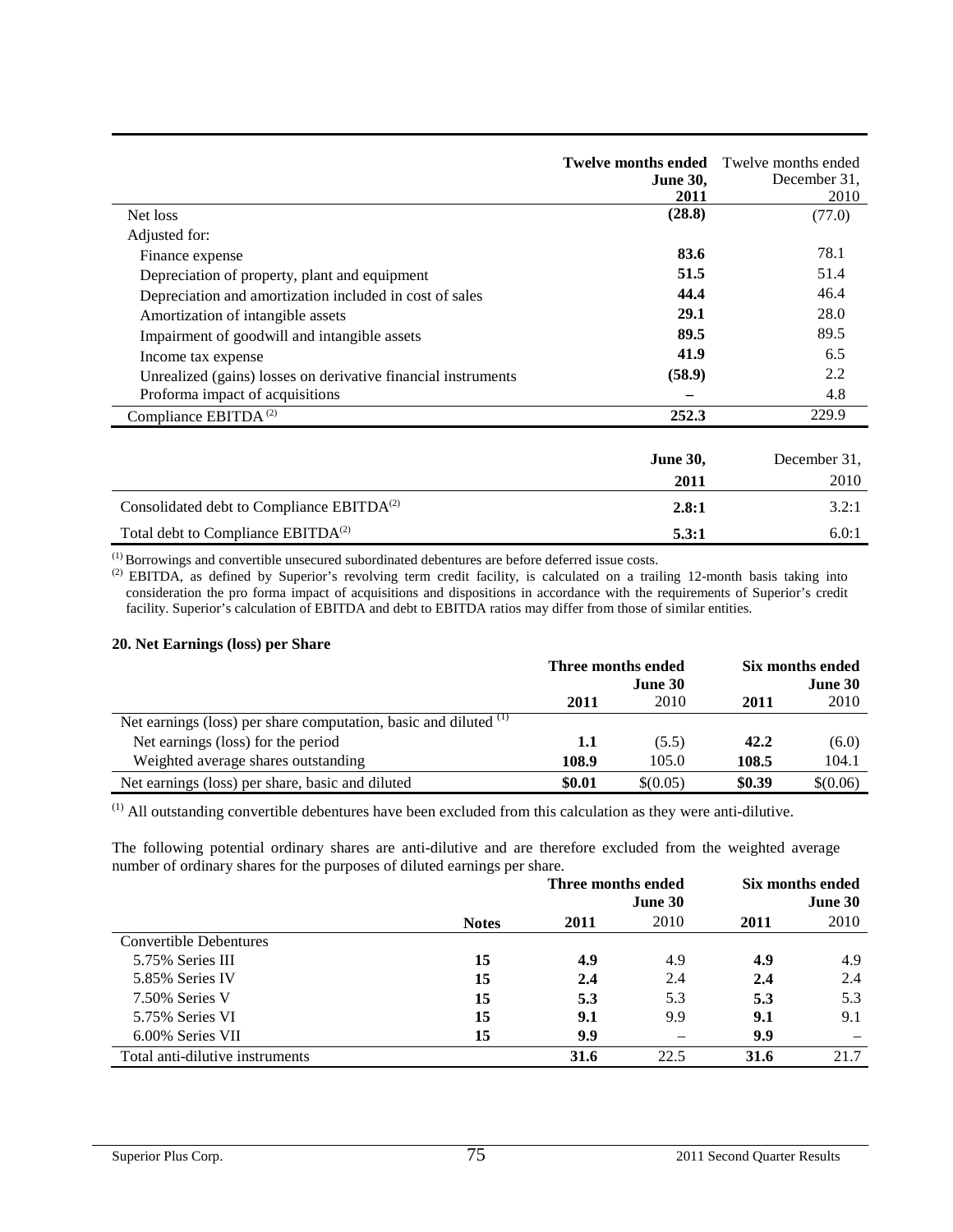## **21. Share Based Compensation**

## **Restricted/Performance Shares**

Under the terms of Superior's long-term incentive program, restricted shares (RSs) and/or performance shares (PSs) can be granted to directors, senior officers and employees of Superior. Both types of shares entitle the holder to receive cash compensation in relation to the value of a specified number of underlying notional shares. RSs vest evenly over a period of three years commencing from the date of grant, except for RSs issued to directors which vest three years from the date of grant. Payments are made on the anniversary dates of the RS to the holders entitled to receive them on the basis of a cash payment equal to the value of the underlying notional shares. PSs vest three years from the date of grant and their notional value is dependent on Superior's performance vis-à-vis other companies/trusts' performance based on certain benchmarks. As at June 30, 2011 there were 893,943 RSs outstanding  $(2010 - 945,181$  RSs) and 842,364 PSs outstanding  $(2010 - 507,998$  PSs). For the three months and six months ended June 30, 2011 total compensation expense related to RSs and PSs was \$3.2 million (2010 - \$1.2 million) and \$4.7 million (2010 - \$2.3 million) respectively. For the period ended June 30, 2011 the total carrying amount of the liability related to RSs and PSs was \$11.2 million (December 31, 2010 - \$8.8 million).

# **22. Supplemental Disclosure of Non-Cash Operating Working Capital Changes**

|                                     | Three month ended<br><b>June 30,</b> |        |             | Six months ended<br><b>June 30,</b> |
|-------------------------------------|--------------------------------------|--------|-------------|-------------------------------------|
|                                     | 2011                                 | 2010   | 2011        | 2010                                |
| Changes in non-cash working capital |                                      |        |             |                                     |
| Trade receivable and other          | 109.4                                | (21.9) | 88.0        | (5.3)                               |
| Inventories                         | 0.1                                  | (14.8) | <b>11.0</b> | 0.3                                 |
| Trade and other payables            | (39.8)                               | 2.0    | (58.1)      | (25.1)                              |
| Purchased working capital           |                                      | 8.5    | 1.1         | 39.5                                |
| Other                               | (4.7)                                | 8.8    | (12.5)      | 2.2                                 |
|                                     | 65.0                                 | (17.4) | 29.5        | 11.6                                |

# **23. Supplemental Disclosure of Condensed Consolidated Statement of Comprehensive Income**

|                                                                                                                                                                                         | Three months ended          |                             | Six months ended              |                               |  |
|-----------------------------------------------------------------------------------------------------------------------------------------------------------------------------------------|-----------------------------|-----------------------------|-------------------------------|-------------------------------|--|
|                                                                                                                                                                                         | June 30                     |                             |                               | June 30                       |  |
|                                                                                                                                                                                         | 2011                        | 2010                        | 2011                          | 2010                          |  |
| <b>Revenues</b>                                                                                                                                                                         |                             |                             |                               |                               |  |
| Revenue from products and services                                                                                                                                                      | 893.2                       | 789.7                       | 2,027.8                       | 1,754.2                       |  |
| Finance income                                                                                                                                                                          | 0.2                         |                             | 0.3                           |                               |  |
| Realized gains on derivative financial instruments                                                                                                                                      | 5.0                         | 1.5                         | 9.1                           | 2.9                           |  |
|                                                                                                                                                                                         | 898.4                       | 791.2                       | 2,037.2                       | 1,757.1                       |  |
| Cost of sales (includes products and services)<br>Cost of products and services<br>Depreciation of property, plant and equipment<br>Realized losses on derivative financial instruments | (693.3)<br>(10.9)<br>(18.2) | (587.4)<br>(12.5)<br>(25.4) | (1,561.7)<br>(22.3)<br>(38.8) | (1,305.1)<br>(24.3)<br>(44.2) |  |
|                                                                                                                                                                                         | (722.4)                     | (625.3)                     | (1,622.8)                     | (1,373.6)                     |  |
| Selling, distribution and administration costs                                                                                                                                          |                             |                             |                               |                               |  |
| Other selling, distribution and administrative costs                                                                                                                                    | (147.6)                     | (149.0)                     | (303.8)                       | (300.0)                       |  |
| Employee future benefit expense                                                                                                                                                         | (0.9)                       | (0.9)                       | (1.7)                         | (1.7)                         |  |
| Depreciation of property, plant and equipment                                                                                                                                           | (12.3)                      | (11.7)                      | (24.5)                        | (24.4)                        |  |
| Amortization of intangible assets                                                                                                                                                       | (8.8)                       | (6.8)                       | (15.3)                        | (14.2)                        |  |
|                                                                                                                                                                                         | (169.6)                     | (168.4)                     | (345.3)                       | (340.3)                       |  |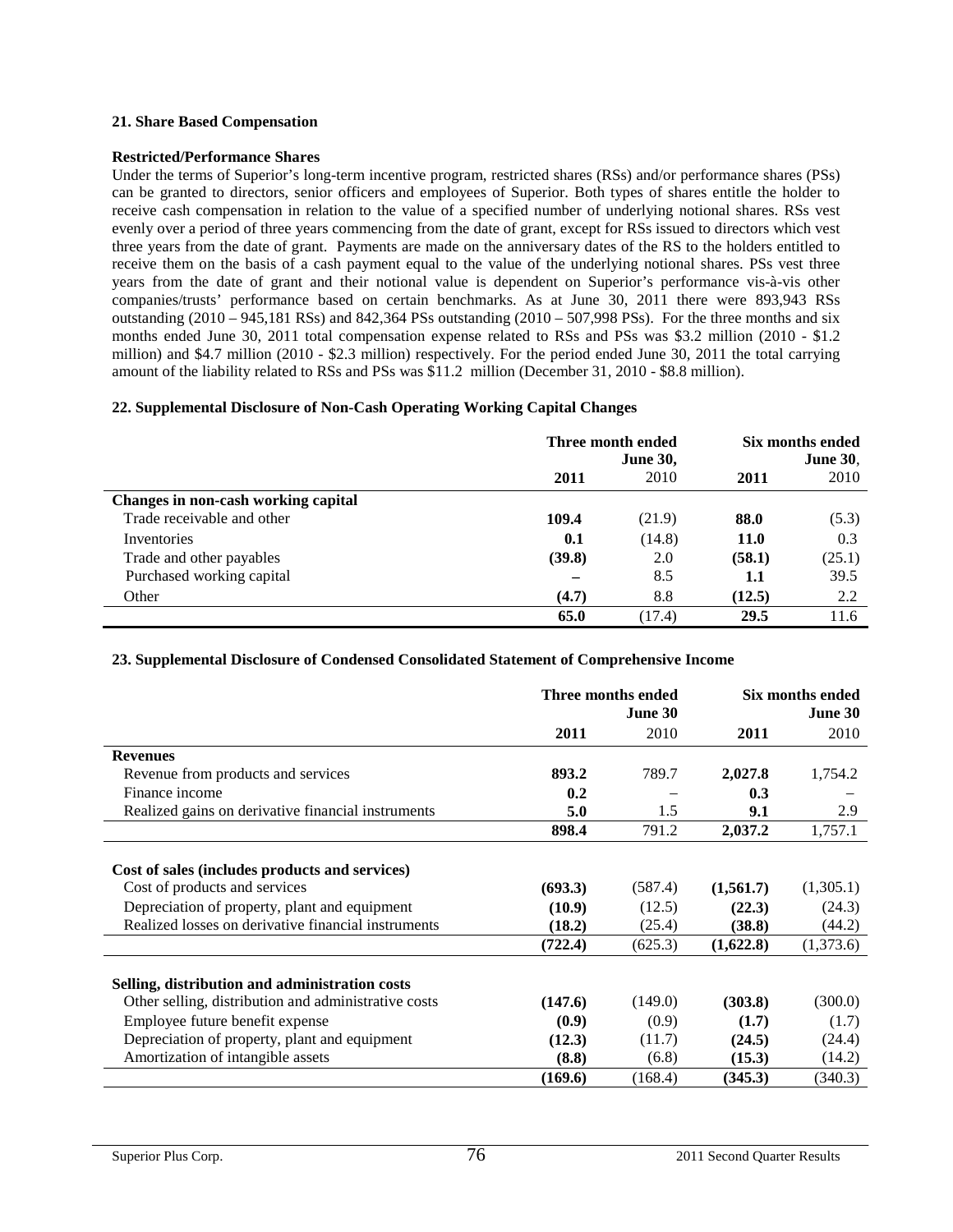| <b>Finance expense</b>                                    |         |        |        |        |
|-----------------------------------------------------------|---------|--------|--------|--------|
| Interest on borrowings                                    | (9.6)   | (9.2)  | (18.8) | (20.0) |
| Interest on convertible unsecured subordinated debentures | (9.9)   | (7.5)  | (19.2) | (12.7) |
| Interest on obligations under finance leases              | (1.2)   | (1.1)  | (2.5)  | (2.2)  |
| Unwind of discount on debentures, borrowing and           |         |        |        |        |
| decommissioning liabilities                               | (1.5)   | (1.9)  | (3.3)  | (3.4)  |
| Realized gains on derivative financial instruments        | $1.2\,$ | 1.4    | 1.2    | 1.4    |
|                                                           | (21.0)  | (18.3) | (42.6) | (36.9) |

#### **24. Related Party Transactions**

Transactions between Superior and its subsidiaries, which are related parties, have been eliminated on consolidation and are not disclosed in this note.

For the three and six months ended June 30, 2011, Superior incurred \$0.2 million (2010 - \$0.3 million) and \$1.1 million (2010 - \$0.5 million) in legal fees respectively, with Macleod Dixon LLP. Macleod Dixon LLP is a related party with Superior as a board member is a Partner at the law firm.

#### **25. Reportable Segment Information**

Superior has adopted IFRS 8 *Operating Segments*, which requires operating segments to be identified on the basis of internal reports about components of the Company that are regularly reviewed by the chief operating decision maker in order to allocate resources to the segments and to assess their performance. Segment revenues reported below represents revenues generated from external customers.

|                                                      |                 |                  | <b>Construction</b> |        |                               |
|------------------------------------------------------|-----------------|------------------|---------------------|--------|-------------------------------|
|                                                      | <b>Energy</b>   | <b>Specialty</b> | <b>Products</b>     |        | <b>Total</b>                  |
| For the three months ended June 30, 2011             | <b>Services</b> | <b>Chemicals</b> | <b>Distribution</b> |        | <b>Corporate Consolidated</b> |
| <b>Revenues</b>                                      | 594.3           | 125.8            | 178.3               |        | 898.4                         |
| Cost of sales (includes product $&$ services)        | (504.7)         | (82.0)           | (135.7)             |        | (722.4)                       |
| <b>Gross Profit</b>                                  | 89.6            | 43.8             | 42.6                |        | 176.0                         |
| <b>Expenses</b>                                      |                 |                  |                     |        |                               |
| Selling, distribution and administrative costs       | 94.8            | 31.6             | 39.3                | 3.9    | 169.6                         |
| Finance expense                                      | 1.0             |                  | 0.2                 | 19.8   | 21.0                          |
| Unrealized gains on derivative financial instruments | (7.8)           |                  |                     | (6.5)  | (14.3)                        |
|                                                      | 88.0            | 31.6             | 39.5                | 17.2   | 176.3                         |
| Net earnings (loss) before income taxes              | 1.6             | 12.2             | 3.1                 | (17.2) | (0.3)                         |
| Income tax recovery                                  | -               |                  |                     | 1.4    | 1.4                           |
| Net earnings (loss)                                  | 1.6             | 12.2             | 3.1                 | (15.8) | $1.1\,$                       |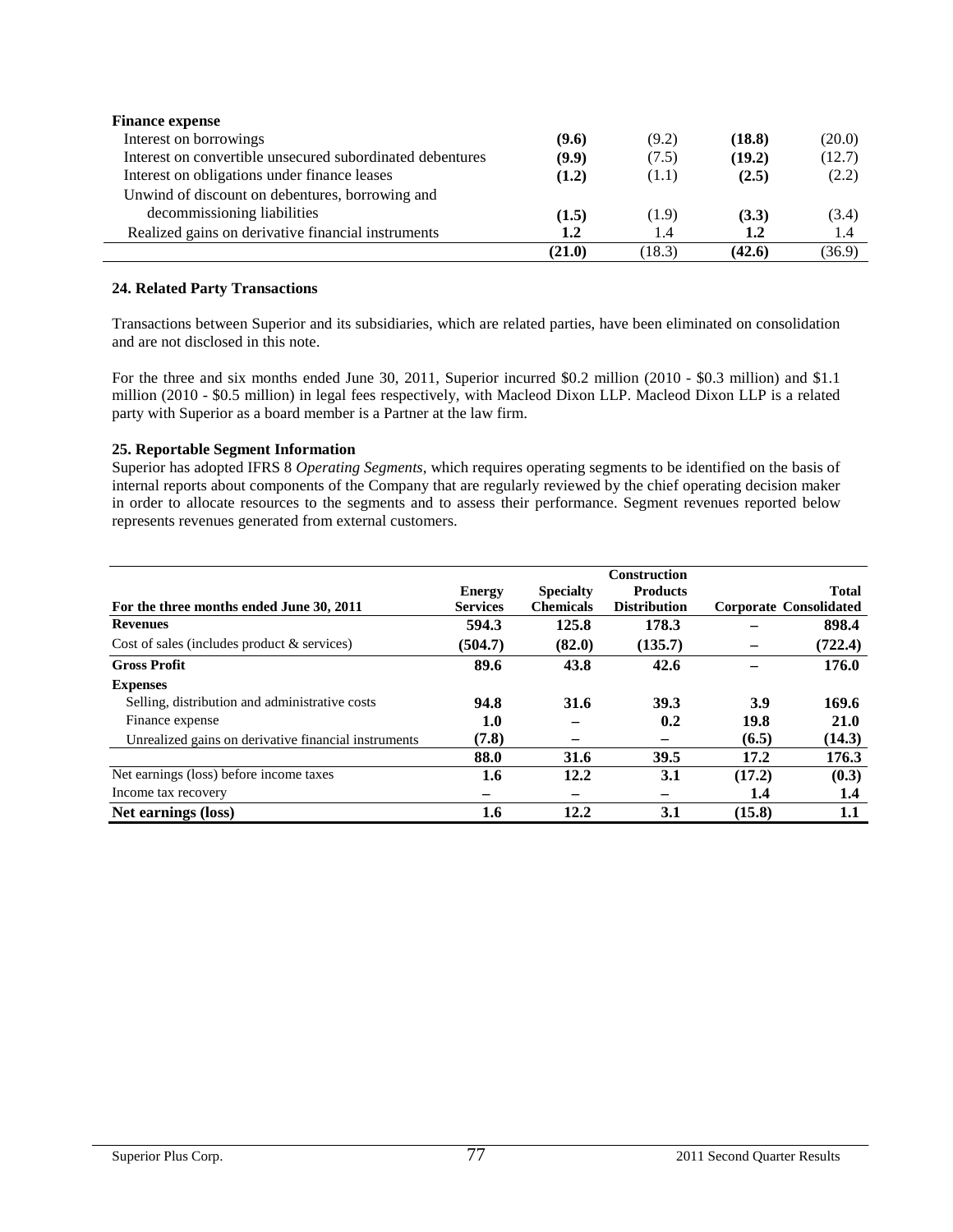|                                                   |                 |                  | <b>Construction</b> |           |                     |
|---------------------------------------------------|-----------------|------------------|---------------------|-----------|---------------------|
|                                                   | <b>Energy</b>   | <b>Specialty</b> | <b>Products</b>     |           | Total               |
| For the three months ended June 30, 2010          | <b>Services</b> | <b>Chemicals</b> | <b>Distribution</b> | Corporate | <b>Consolidated</b> |
| <b>Revenues</b>                                   | 493.3           | 118.3            | 179.6               |           | 791.2               |
| Cost of sales (includes products $\&$ services)   | (409.9)         | (77.3)           | (138.1)             |           | (625.3)             |
| <b>Gross Profit</b>                               | 83.4            | 41.0             | 41.5                |           | 165.9               |
| <b>Expenses</b>                                   |                 |                  |                     |           |                     |
| Selling, distribution and administrative costs    | 95.8            | 30.5             | 38.5                | 3.6       | 168.4               |
| Other expenses                                    | 0.5             |                  | 0.2                 |           | 0.7                 |
| Finance expense                                   | 1.0             |                  | 0.1                 | 17.2      | 18.3                |
| Unrealized losses (gains) on derivative financial |                 |                  |                     |           |                     |
| instruments                                       | (23.8)          | (2.0)            |                     | 30.0      | 4.2                 |
|                                                   | 73.5            | 28.5             | 38.8                | 50.8      | 191.6               |
| Net earnings (loss) before income taxes           | 9.9             | 12.5             | 2.7                 | (50.8)    | (25.7)              |
| Income tax recovery                               |                 |                  |                     | 20.2      | 20.2                |
| <b>Net earnings (Loss)</b>                        | 9.9             | 12.5             | 2.7                 | (30.6)    | (5.5)               |

|                                                   |                 |                  | Construction        |           |                     |
|---------------------------------------------------|-----------------|------------------|---------------------|-----------|---------------------|
|                                                   | <b>Energy</b>   | <b>Specialty</b> | <b>Products</b>     |           | <b>Total</b>        |
| For the six months ended June 30, 2011            | <b>Services</b> | <b>Chemicals</b> | <b>Distribution</b> | Corporate | <b>Consolidated</b> |
| <b>Revenues</b>                                   | 1,435.9         | 256.9            | 344.4               |           | 2,037.2             |
| Cost of sales (includes product $&$ services)     | (1,192.8)       | (167.9)          | (262.1)             |           | (1,622.8)           |
| <b>Gross Profit</b>                               | 243.1           | 89.0             | 82.3                |           | 414.4               |
| <b>Expenses</b>                                   |                 |                  |                     |           |                     |
| Selling, distribution and administrative costs    | 197.3           | 64.1             | 76.8                | 7.1       | 345.3               |
| Finance expense                                   | 2.0             | 0.1              | 0.5                 | 40.0      | 42.6                |
| Unrealized losses (gains) on derivative financial |                 |                  |                     |           |                     |
| instruments                                       | (23.0)          | 5.4              |                     | (11.1)    | (28.7)              |
|                                                   | 176.3           | 69.6             | 77.3                | 36.0      | 359.2               |
| Net earnings (loss) before income taxes           | 66.8            | 19.4             | 5.0                 | (36.0)    | 55.2                |
| Income tax expense                                |                 | -                |                     | (13.0)    | (13.0)              |
| Net earnings (loss)                               | 66.8            | 19.4             | 5.0                 | (49.0)    | 42.2                |

|                                                 | <b>Energy</b>   | <b>Specialty</b> | <b>Products</b>     |                 | <b>Total</b>        |
|-------------------------------------------------|-----------------|------------------|---------------------|-----------------|---------------------|
| For the six months ended June 30, 2010          | <b>Services</b> | <b>Chemicals</b> | <b>Distribution</b> | Corporate       | <b>Consolidated</b> |
| <b>Revenues</b>                                 | 1,181.4         | 229.1            | 346.6               |                 | 1,757.1             |
| Cost of sales (includes products $\&$ services) | (959.6)         | (148.0)          | (266.0)             | $\qquad \qquad$ | (1,373.6)           |
| <b>Gross Profit</b>                             | 221.8           | 81.1             | 80.6                |                 | 383.5               |
| <b>Expenses</b>                                 |                 |                  |                     |                 |                     |
| Selling, distribution and administrative costs  | 193.3           | 62.7             | 76.6                | 7.7             | 340.3               |
| Other expenses                                  | 2.1             |                  | 0.2                 |                 | 2.3                 |
| Finance expense                                 | 2.0             | 0.1              | 0.2                 | 34.6            | 36.9                |
| Unrealized losses on derivative financial       |                 |                  |                     |                 |                     |
| instruments                                     | 18.0            | 2.2              |                     | 12.2            | 32.4                |
|                                                 | 215.4           | 65.0             | 77.0                | 54.5            | 411.9               |
| Net earnings (loss) before income taxes         | 6.4             | 16.1             | 3.6                 | (54.5)          | (28.4)              |
| Income tax recovery                             |                 |                  |                     | 22.4            | 22.4                |
| <b>Net earnings (Loss)</b>                      | 6.4             | 16.1             | 3.6                 | (32.1)          | (6.0)               |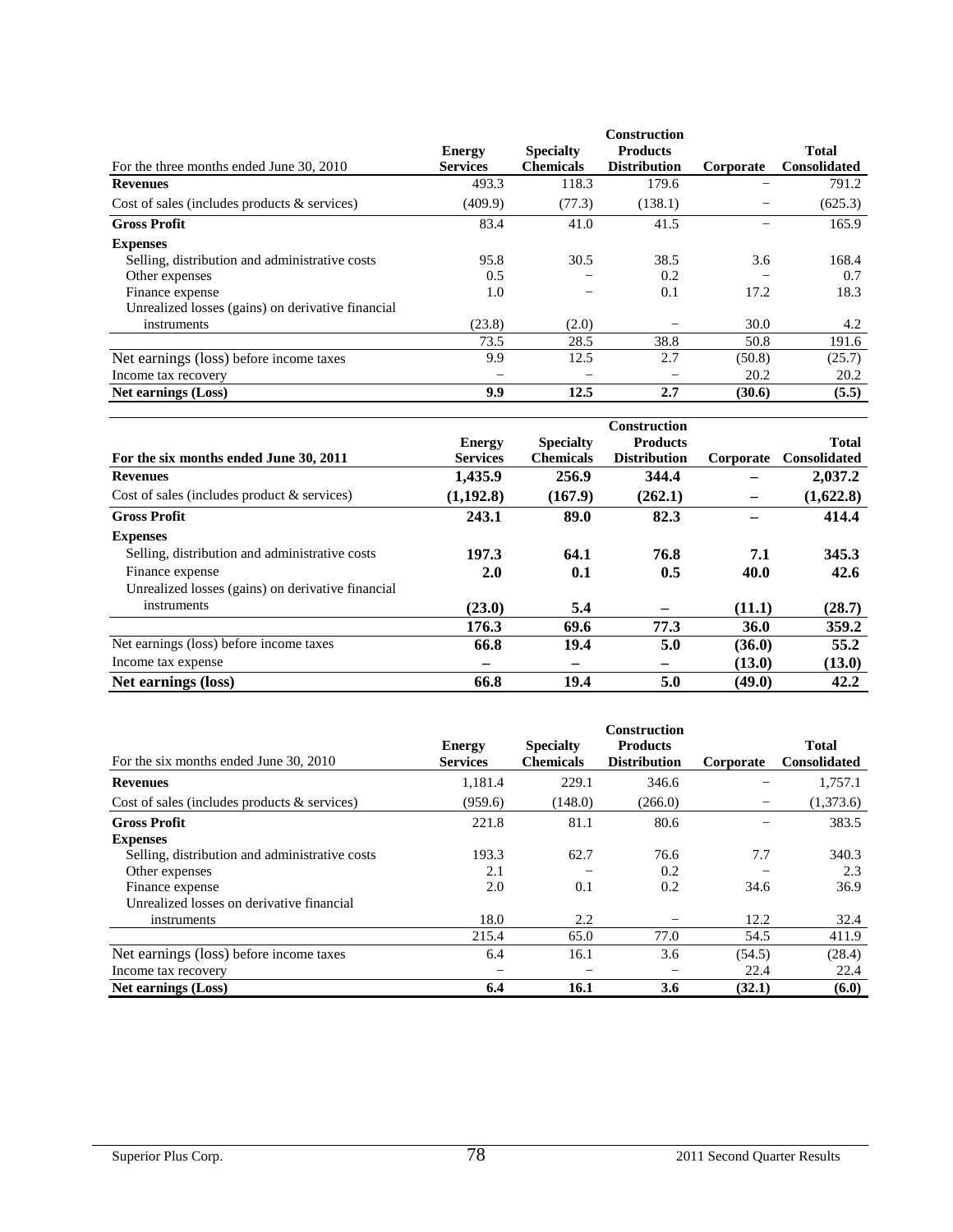|                                           |                 |                  | <b>Construction</b> |           |              |
|-------------------------------------------|-----------------|------------------|---------------------|-----------|--------------|
|                                           | <b>Energy</b>   | <b>Specialty</b> | <b>Products</b>     |           | <b>Total</b> |
|                                           | <b>Services</b> | <b>Chemicals</b> | <b>Distribution</b> | Corporate | Consolidated |
| As at June 30, 2011                       |                 |                  |                     |           |              |
| Net working capital <sup>(1)</sup>        | 249.8           | 31.5             | 109.1               | (25.1)    | 365.3        |
| Total assets                              | 1,267.0         | 621.8            | 282.4               | 360.5     | 2,531.7      |
| <b>Total liabilities</b>                  | 342.6           | 172.7            | 80.3                | 1,217.1   | 1,812.7      |
| As at December 31, 2010                   |                 |                  |                     |           |              |
| Net working capital <sup>(1)</sup>        | 290.2           | 33.5             | 107.2               | (31.1)    | 399.8        |
| Total assets                              | 1,406.7         | 653.1            | 280.8               | 385.4     | 2,726.0      |
| <b>Total liabilities</b>                  | 447.2           | 177.3            | 76.4                | 1,271.9   | 1,972.8      |
| For the three months ended June 30, 2011  |                 |                  |                     |           |              |
| Acquisitions                              | 0.3             |                  |                     |           | 0.3          |
| Purchase of property, plant and equipment | 3.3             | 3.3              | 0.2                 |           | 6.8          |
| For the three months ended June 30, 2010  |                 |                  |                     |           |              |
| Acquisitions                              |                 |                  | 17.7                |           | 17.7         |
| Purchase of property, plant and equipment | 3.5             | 4.9              | 1.7                 | 1.0       | 11.1         |
| For the six months ended June 30, 2011    |                 |                  |                     |           |              |
| Acquisitions                              | 4.9             |                  |                     |           | 4.9          |
| Purchase of property, plant and equipment | 7.4             | 6.1              | 1.1                 |           | 14.6         |
| For the six months ended June 30, 2010    |                 |                  |                     |           |              |
| Acquisitions                              | 142.6           |                  | 18.1                |           | 160.7        |
| Purchase of property, plant and equipment | 7.1             | 8.1              | 1.9                 | 1.0       | 18.1         |

## **Net working capital, Total assets, Total liabilities, Acquisitions and Purchase of property, plant and equipment**

 (1) Net working capital reflects amounts as at the quarter end and is comprised of trade and other receivables, prepaid expenses and inventories, less trade and other payables, deferred revenue and dividends and interest payable to shareholders and debenture holders.

## **26. Geographic Information**

|                                                       | Canada  | <b>United</b><br><b>States</b> | <b>Other</b> | <b>Total</b><br><b>Consolidated</b> |
|-------------------------------------------------------|---------|--------------------------------|--------------|-------------------------------------|
| Revenues for the three months ended June 30, 2011     | 374.4   | 502.4                          | 21.6         | 898.4                               |
| Revenues for the six months ended June 30, 2011       | 890.4   | 1,103.4                        | 43.4         | 2,037.2                             |
| Property, plant and equipment as at June 30, 2011     | 492.5   | 331.5                          | 47.8         | 871.8                               |
| Goodwill as at June 30, 2011                          | 392.5   | 78.0                           |              | 470.5                               |
| Total assets as at June 30, 2011                      | 1,658.8 | 803.4                          | 69.5         | 2,531.7                             |
| Revenues for the three months ended June 30, 2010     | 377.8   | 394.4                          | 19.0         | 791.2                               |
| Revenues for the six months ended June 30, 2010       | 856.1   | 859.8                          | 41.2         | 1,757.1                             |
| Property, plant and equipment as at December 31, 2010 | 503.0   | 352.5                          | 54.7         | 910.2                               |
| Goodwill as at December 31, 2010                      | 391.9   | 79.8                           |              | 471.7                               |
| Total assets as at December 31, 2010                  | 1,932.0 | 737.3                          | 56.7         | 2,726.0                             |

# **27. Comparative Figures**

Certain reclassifications of prior year amounts have been made to conform to current period presentation. Specifically, \$17.0 million, \$11.1 million and \$16.8 million have been reclassified to trade and other receivables from trade and other payables to provide comparative presentation of certain of Construction Products Distribution vendor and customer rebates as at January 1, 2010, June 30, 2010 and December 31, 2010, respectively.

## **28. Explanation of transition to IFRS**

Superior's financial statements for the year ending December 31, 2011 will be the first annual financial statements that comply with IFRS and these financial statements were prepared as described in Note 2, including the application of IFRS 1. IFRS 1 requires an entity to adopt IFRS in its first annual financial statements prepared under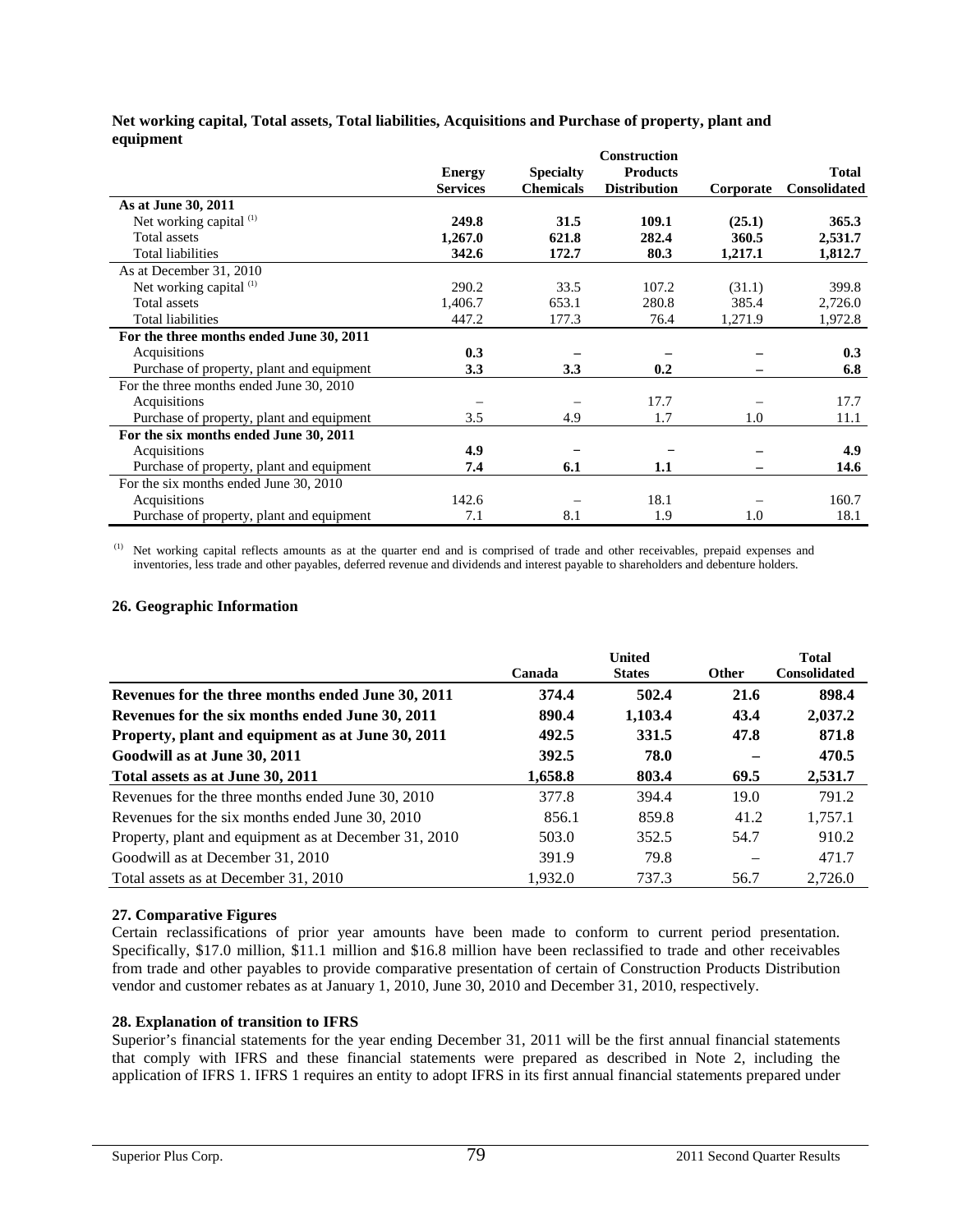IFRS by making an explicit and unreserved statement in those financial statements of compliance with IFRS. Superior will make this statement when it issues its 2011 annual financial statements.

IFRS also requires that comparative financial information be provided. As a result, the first date at which Superior has applied IFRS was January 1, 2010 (Transition Date). IFRS 1 requires first-time adopters to retrospectively apply all effective IFRS standards as of the reporting date, which for Superior will be December 31, 2011. However, it also provides for certain optional exemptions and certain mandatory exceptions for first time IFRS adopters.

#### **First-time adoption of IFRS**

Set forth below are the applicable IFRS 1 elective exemptions and mandatory exceptions applied in the conversion from GAAP to IFRS.

## *IFRS Elective Exemptions*

#### *Share-Based Payment Transactions*

IFRS 2, *Share-based Payments*, encourages application of its provisions to equity instruments granted on or before November 7, 2002, but requires the application only to equity instruments granted after November 7, 2002 that had not vested by the Transition Date. Superior has elected to utilize this exemption to avoid applying IFRS 2 *Share-Based Payments* retrospectively and restate all share-based liabilities that were settled before the date of transition to IFRS. Accordingly, all unsettled liabilities arising from share-based payment transactions are in compliance with the principles of IFRS after the Transition Date.

*Changes in the Decommissioning Liabilities Included in the Cost of Property, Plant and Equipment*  Superior as elected to utilize this exemption to avoid retrospective restatement of all changes in decommissioning, restoration, and similar liabilities that are included in property, plant and equipment prior to the Transition Date.

#### *Leases*

Superior has elected to apply the transitional provisions of IFRIC 4 *Determining Whether an Arrangement Contains a Lease* to determine only whether any existing contract or arrangements at the Transition Date contains a lease under IFRIC 4 and if so, to apply IAS 17 *Leases* from the inception of that arrangement. Furthermore, Superior has elected to utilize the leases exemption to avoid the reassessment of determining whether an arrangement contained a lease at the Transition Date for all arrangements assessed prior to the Transition Date which resulted in the same outcome under IFRS and previous GAAP.

#### *Fair Value or Revaluation as Deemed Cost*

Generally, for Energy Services, Specialty Chemicals and Construction Products Distribution property, plant, equipment, Superior has elected to use the fair value as deemed cost exemption. Deemed cost will be the cost under previous GAAP that was established by measuring items at fair value due to business combinations. For certain Energy Services property, plant and equipment, Superior has revalued assets at deemed cost and recorded accumulated depreciation and amortization of its property, plant and equipment in accordance with its IFRS policies.

#### *Business Combinations*

A first-time adopter may elect not to apply IFRS 3 *Business Combinations*, retrospectively to business combinations completed before the Transition Date. However, if a first-time adopter restates any business combinations to comply with IFRS 3, it shall restate all later business combinations and shall also apply IAS 27 from that same date. Superior has elected not to apply IFRS 3 to business combinations completed before the Transition Date. Superior has applied IFRS 3, *Business Combinations*, to all acquisitions completed during 2010 in accordance with IFRS. Superior has also tested all goodwill for impairment from acquisitions completed in 2010 and restated under IFRS 3. Superior also tested goodwill for impairment at the Transition Date to IFRS which resulted in no adjustments to goodwill.

## *Employee Benefits*

IFRS 1 provides the option to retrospectively apply the corridor approach under IAS 19, *Employee Benefits*, for the recognition of actuarial gains and losses, or recognize all cumulative gains and losses deferred under GAAP in opening retained earnings at the Transition Date. Superior elected to recognize all cumulative actuarial gains and losses that existed at its Transition Date in opening deficit for all of its employee benefit plans.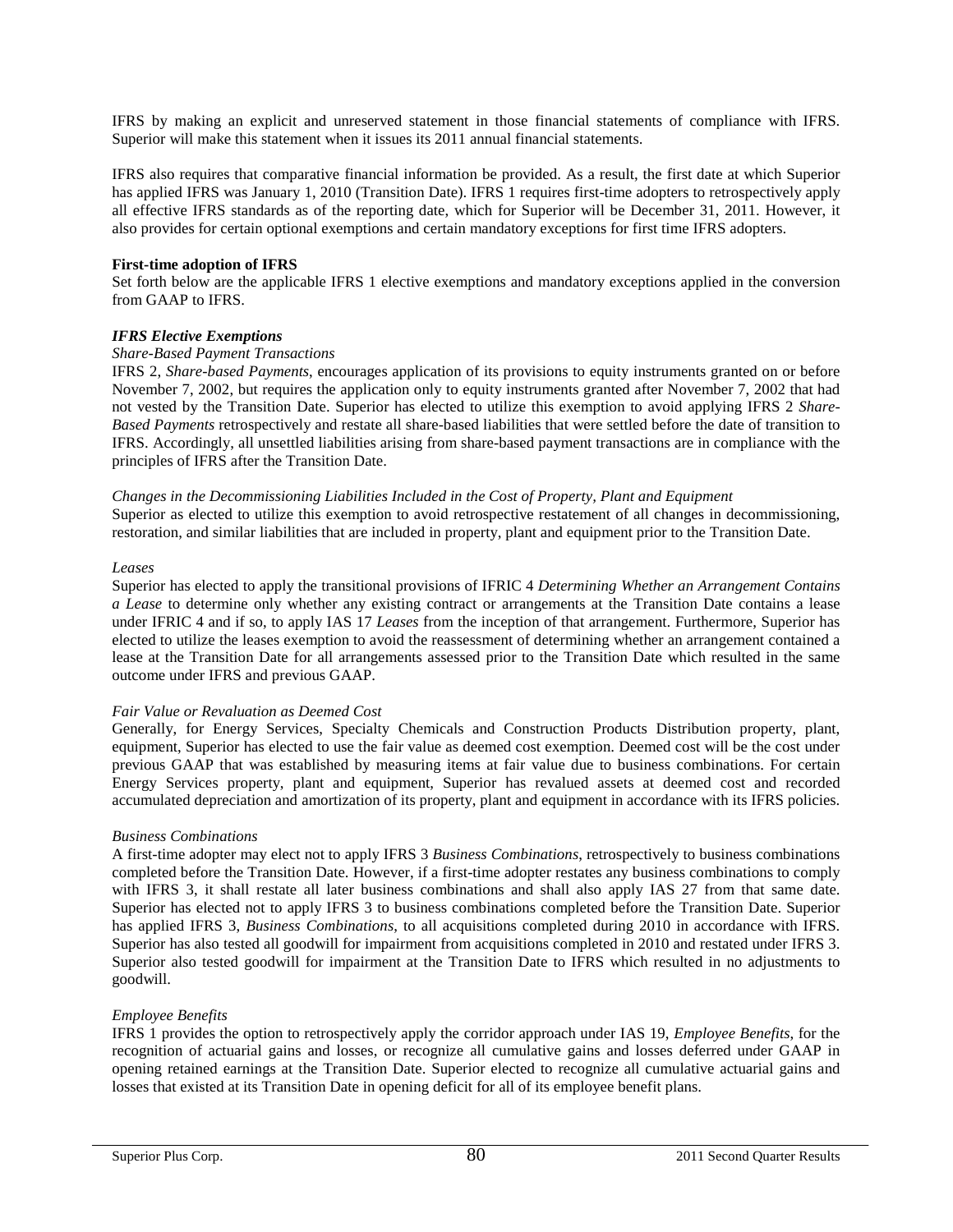## *Cumulative Translation Differences*

Retrospective application of IFRS would require Superior to determine cumulative currency translation differences in accordance with IAS 21, *The Effects of Changes in Foreign Exchange Rates*, from the date a subsidiary or equity method investee was formed or acquired. IFRS 1 permits cumulative translation gains and losses to be reset to zero at the Transition Date. Superior elected to reset all cumulative translation gains and losses to zero in opening deficit at its Transition Date.

## *Borrowing Costs*

IAS 23, *Borrowing Costs*, requires an entity to capitalize the borrowing costs related to all qualifying assets for which the commencement date for capitalization is on or after January 1, 2009 or date of transition whichever is later. Superior has applied the transitional provisions prescribed in IAS 23, which has constituted a change in accounting policy. All borrowing costs related to qualifying assets for which the commencement date for capitalization is on or after the Transition Date have been capitalized.

## *IFRS Mandatory Exceptions*

## *Derecognition of financial assets and liabilities*

A first-time adopter should apply the derecognition requirements in IAS 39 *Financial Instruments: Recognition and Measurement,* prospectively to transactions occurring on or after January 1, 2004. Superior has applied this mandatory exception which did not impact any of Superior's previously reported results.

## *Hedge Accounting*

Hedge accounting can only be applied prospectively from the Transition Date to transactions that satisfy the hedge accounting criteria in IAS 39 at that date. Hedging relationships cannot be designated retrospectively and the supporting documentation cannot be created retrospectively. Superior has applied this mandatory exception which did not impact any of Superior's previously reported results.

## *Non-controlling Interests*

A first-time adopter that applies IAS 27 *Consolidated and Separate Financial Statements*, should apply the standard retrospectively, with the exception of the following requirements which are applied prospectively from the Transition Date:

- o The requirement that total comprehensive income is attributed to the owners of the parent and to the noncontrolling interests have a deficit balance;
- o The requirements on accounting for changes in the parent's ownership interest in a subsidiary that do not results in a loss of control; and
- o The requirements on accounting for a loss of control over a subsidiary, and the related requirements of IFRS 5 *Non-current Assets Held for Sale and Discontinued Operations.*

## *Estimates*

An entity's estimates in accordance with IFRS at the date of transition to IFRS shall be consistent with estimates made for the same date in accordance with previous GAAP (after adjustments to reflect any difference in accounting policies), unless there is objective evidence that those estimates were in error.

Superior has applied these mandatory exceptions which did not impact any of Superior's previously reported results.

## **Reconciliations between GAAP and IFRS**

IFRS 1 requires an entity to reconcile equity, net earnings (loss) and comprehensive income and cash flows for prior periods. The Company's first time adoption of IFRS did not have a material impact on the total operating, investing or financing cash flows. The following represents the reconciliations from GAAP to IFRS for the respective periods noted for equity, earnings and comprehensive income.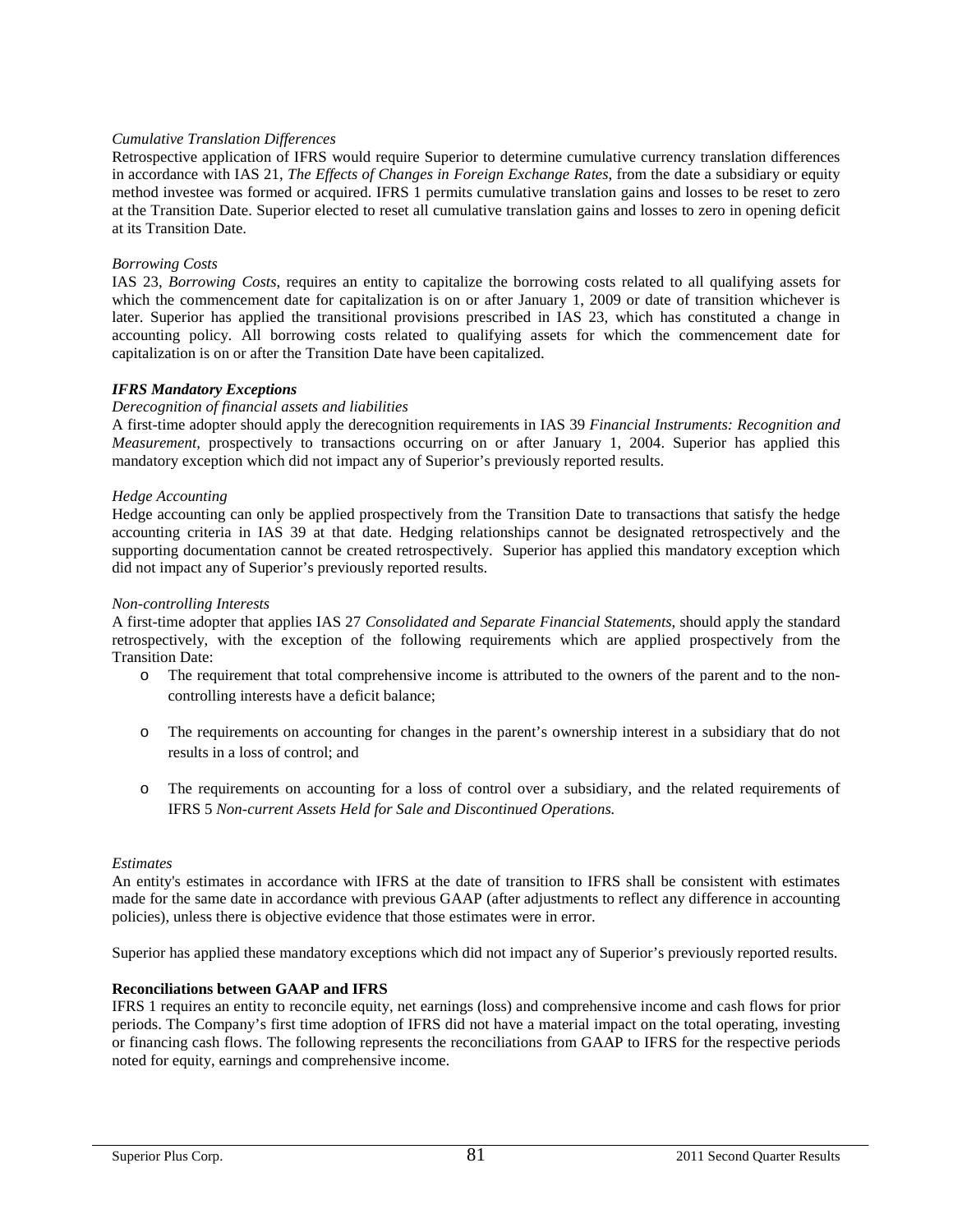## **Reconciliation of equity as at January 1, 2010**

| <b>Assets</b><br><b>Current Assets</b><br><b>Current Assets</b><br>24.3<br>Cash and cash equivalents<br>24.3 Cash and cash equivalents<br>Accounts receivable and other<br>330.8<br>Trade and other receivables<br>85.7<br>(21.3)<br>395.2<br>$(a)$ $(i)$<br>21.3<br>21.3<br>Prepaid expenses<br>$\overline{\phantom{0}}$<br>145.7<br>Inventories<br>(k)<br>(2.2)<br>143.5<br>Inventories<br>59.0<br>Future income tax asset<br>(59.0)<br>Current portion of unrealized gains on<br>Unrealized gains on derivative<br>derivative financial instruments<br>22.2<br>financial instruments<br>22.2<br>$\overline{\phantom{0}}$<br>83.5<br>582.0<br>(59.0)<br>606.5<br>Non Current Assets<br>668.0<br>213.6<br>880.0<br>Property, plant and equipment<br>Property, plant and equipment<br>$(b)$ $(d)$<br>(1.6)<br>Intangible assets and investment<br>180.0<br>Intangible assets<br>(1)<br>4.0<br>185.6<br>property<br>1.6<br>Goodwill<br>Goodwill<br>528.4<br>(0.9)<br>527.5<br>(m)<br>Accrued pension asset<br>18.2<br>(18.2)<br>Pension Asset<br>(c)<br>Ē,<br>Deferred income tax asset<br>165.7<br>(18.3)<br>179.2<br>Deferred tax<br>(g)<br>326.6<br>Deferred tax<br>Investment tax credits<br>120.2<br>(120.2)<br>$\overline{\phantom{0}}$<br>$\overline{\phantom{0}}$<br>Long-term portion of unrealized gains on<br>Unrealized gains on derivative<br>derivative financial instruments<br>28.5<br>financial instruments<br>28.5<br>$\overline{\phantom{0}}$<br>$\overline{\phantom{0}}$<br>2,291.0<br>263.7<br>2,554.7<br>$\overline{\phantom{m}}$<br>Liabilities and Shareholders' Equity<br><b>Current Liabilities</b><br><b>Current Liabilities</b><br>Accounts payable and accrued liabilities<br>297.7<br>Trade and other payables<br>(n)<br>(1.4)<br>296.3<br>Deferred revenue<br>Unearned revenue<br>5.8<br>5.8<br>5.1<br>103.8<br>108.9<br>$(a)$ $(d)$<br><b>Borrowings</b><br>Current portion of term loans<br>Dividends and interest payable<br>to shareholders and<br>Dividends and interest payable to<br>shareholders and debentureholders<br>14.2<br>14.2<br>debentureholders<br>Current portion of deferred credit<br>(e)<br>24.5<br>(24.5)<br>Current portion of unrealized losses on<br>Unrealized losses on derivative<br>77.8<br>77.8<br>derivative financial instruments<br>financial instruments<br>503.0<br>425.1<br>77.9<br>Non Current Liabilities<br>Borrowings<br>Revolving term bank credits and term loans<br>633.2<br>46.9<br>(d)<br>680.1<br>Convertible unsecured<br>Convertible unsecured subordinated<br>subordinated debentures<br>debentures<br>309.0<br>(0.6)<br>308.4<br>$\circ$<br>Asset retirement obligations and<br>environmental liabilities<br>0.9<br>6.0<br>6.9<br>Provisions<br>(f)<br>17.2<br>Employee future benefits<br>12.9<br>Employee future benefits<br>(c)<br><b>30.1</b><br>22.1<br>16.4<br>38.5 Deferred income tax liability<br>Future income tax liability<br>(g)<br>Deferred credit<br>246.4<br>(246.4)<br>(e)<br>$\overline{\phantom{0}}$<br>Long-term portion of unrealized losses on<br>Unrealized losses on derivative<br>derivative financial instruments<br>52.6<br>52.6<br>financial instruments<br><b>Total Liabilities</b><br>1,706.5<br>(86.9)<br>1,619.6<br><b>Shareholders' Equity</b><br>Shareholders' capital<br>1,502.0<br>1,507.3 Capital<br>5.3<br>5.3<br>(5.3)<br>Contributed surplus<br>Deficit<br>(883.3)<br>332.2<br>$(551.1)$ Deficit<br>$\qquad \qquad -$<br>Accumulated other<br>Accumulated other comprehensive loss<br>(39.5)<br>18.4<br>(21.1)<br>comprehensive loss<br>(h)<br>$\overline{\phantom{0}}$<br>935.1<br><b>Total Shareholders' Equity</b><br>584.5<br>350.6<br>$\overline{\phantom{m}}$ | GAAP accounts (millions of dollars) | <b>Notes</b> | <b>GAAP</b> | Adjustments | Reclassifications | <b>IFRS</b> | IFRS accounts |
|----------------------------------------------------------------------------------------------------------------------------------------------------------------------------------------------------------------------------------------------------------------------------------------------------------------------------------------------------------------------------------------------------------------------------------------------------------------------------------------------------------------------------------------------------------------------------------------------------------------------------------------------------------------------------------------------------------------------------------------------------------------------------------------------------------------------------------------------------------------------------------------------------------------------------------------------------------------------------------------------------------------------------------------------------------------------------------------------------------------------------------------------------------------------------------------------------------------------------------------------------------------------------------------------------------------------------------------------------------------------------------------------------------------------------------------------------------------------------------------------------------------------------------------------------------------------------------------------------------------------------------------------------------------------------------------------------------------------------------------------------------------------------------------------------------------------------------------------------------------------------------------------------------------------------------------------------------------------------------------------------------------------------------------------------------------------------------------------------------------------------------------------------------------------------------------------------------------------------------------------------------------------------------------------------------------------------------------------------------------------------------------------------------------------------------------------------------------------------------------------------------------------------------------------------------------------------------------------------------------------------------------------------------------------------------------------------------------------------------------------------------------------------------------------------------------------------------------------------------------------------------------------------------------------------------------------------------------------------------------------------------------------------------------------------------------------------------------------------------------------------------------------------------------------------------------------------------------------------------------------------------------------------------------------------------------------------------------------------------------------------------------------------------------------------------------------------------------------------------------------------------------------------------------------------------------------------------------------------------------------------------------------------------------------------------------------|-------------------------------------|--------------|-------------|-------------|-------------------|-------------|---------------|
|                                                                                                                                                                                                                                                                                                                                                                                                                                                                                                                                                                                                                                                                                                                                                                                                                                                                                                                                                                                                                                                                                                                                                                                                                                                                                                                                                                                                                                                                                                                                                                                                                                                                                                                                                                                                                                                                                                                                                                                                                                                                                                                                                                                                                                                                                                                                                                                                                                                                                                                                                                                                                                                                                                                                                                                                                                                                                                                                                                                                                                                                                                                                                                                                                                                                                                                                                                                                                                                                                                                                                                                                                                                                                              |                                     |              |             |             |                   |             |               |
|                                                                                                                                                                                                                                                                                                                                                                                                                                                                                                                                                                                                                                                                                                                                                                                                                                                                                                                                                                                                                                                                                                                                                                                                                                                                                                                                                                                                                                                                                                                                                                                                                                                                                                                                                                                                                                                                                                                                                                                                                                                                                                                                                                                                                                                                                                                                                                                                                                                                                                                                                                                                                                                                                                                                                                                                                                                                                                                                                                                                                                                                                                                                                                                                                                                                                                                                                                                                                                                                                                                                                                                                                                                                                              |                                     |              |             |             |                   |             |               |
|                                                                                                                                                                                                                                                                                                                                                                                                                                                                                                                                                                                                                                                                                                                                                                                                                                                                                                                                                                                                                                                                                                                                                                                                                                                                                                                                                                                                                                                                                                                                                                                                                                                                                                                                                                                                                                                                                                                                                                                                                                                                                                                                                                                                                                                                                                                                                                                                                                                                                                                                                                                                                                                                                                                                                                                                                                                                                                                                                                                                                                                                                                                                                                                                                                                                                                                                                                                                                                                                                                                                                                                                                                                                                              |                                     |              |             |             |                   |             |               |
|                                                                                                                                                                                                                                                                                                                                                                                                                                                                                                                                                                                                                                                                                                                                                                                                                                                                                                                                                                                                                                                                                                                                                                                                                                                                                                                                                                                                                                                                                                                                                                                                                                                                                                                                                                                                                                                                                                                                                                                                                                                                                                                                                                                                                                                                                                                                                                                                                                                                                                                                                                                                                                                                                                                                                                                                                                                                                                                                                                                                                                                                                                                                                                                                                                                                                                                                                                                                                                                                                                                                                                                                                                                                                              |                                     |              |             |             |                   |             |               |
|                                                                                                                                                                                                                                                                                                                                                                                                                                                                                                                                                                                                                                                                                                                                                                                                                                                                                                                                                                                                                                                                                                                                                                                                                                                                                                                                                                                                                                                                                                                                                                                                                                                                                                                                                                                                                                                                                                                                                                                                                                                                                                                                                                                                                                                                                                                                                                                                                                                                                                                                                                                                                                                                                                                                                                                                                                                                                                                                                                                                                                                                                                                                                                                                                                                                                                                                                                                                                                                                                                                                                                                                                                                                                              |                                     |              |             |             |                   |             |               |
|                                                                                                                                                                                                                                                                                                                                                                                                                                                                                                                                                                                                                                                                                                                                                                                                                                                                                                                                                                                                                                                                                                                                                                                                                                                                                                                                                                                                                                                                                                                                                                                                                                                                                                                                                                                                                                                                                                                                                                                                                                                                                                                                                                                                                                                                                                                                                                                                                                                                                                                                                                                                                                                                                                                                                                                                                                                                                                                                                                                                                                                                                                                                                                                                                                                                                                                                                                                                                                                                                                                                                                                                                                                                                              |                                     |              |             |             |                   |             |               |
|                                                                                                                                                                                                                                                                                                                                                                                                                                                                                                                                                                                                                                                                                                                                                                                                                                                                                                                                                                                                                                                                                                                                                                                                                                                                                                                                                                                                                                                                                                                                                                                                                                                                                                                                                                                                                                                                                                                                                                                                                                                                                                                                                                                                                                                                                                                                                                                                                                                                                                                                                                                                                                                                                                                                                                                                                                                                                                                                                                                                                                                                                                                                                                                                                                                                                                                                                                                                                                                                                                                                                                                                                                                                                              |                                     |              |             |             |                   |             |               |
|                                                                                                                                                                                                                                                                                                                                                                                                                                                                                                                                                                                                                                                                                                                                                                                                                                                                                                                                                                                                                                                                                                                                                                                                                                                                                                                                                                                                                                                                                                                                                                                                                                                                                                                                                                                                                                                                                                                                                                                                                                                                                                                                                                                                                                                                                                                                                                                                                                                                                                                                                                                                                                                                                                                                                                                                                                                                                                                                                                                                                                                                                                                                                                                                                                                                                                                                                                                                                                                                                                                                                                                                                                                                                              |                                     |              |             |             |                   |             |               |
|                                                                                                                                                                                                                                                                                                                                                                                                                                                                                                                                                                                                                                                                                                                                                                                                                                                                                                                                                                                                                                                                                                                                                                                                                                                                                                                                                                                                                                                                                                                                                                                                                                                                                                                                                                                                                                                                                                                                                                                                                                                                                                                                                                                                                                                                                                                                                                                                                                                                                                                                                                                                                                                                                                                                                                                                                                                                                                                                                                                                                                                                                                                                                                                                                                                                                                                                                                                                                                                                                                                                                                                                                                                                                              |                                     |              |             |             |                   |             |               |
|                                                                                                                                                                                                                                                                                                                                                                                                                                                                                                                                                                                                                                                                                                                                                                                                                                                                                                                                                                                                                                                                                                                                                                                                                                                                                                                                                                                                                                                                                                                                                                                                                                                                                                                                                                                                                                                                                                                                                                                                                                                                                                                                                                                                                                                                                                                                                                                                                                                                                                                                                                                                                                                                                                                                                                                                                                                                                                                                                                                                                                                                                                                                                                                                                                                                                                                                                                                                                                                                                                                                                                                                                                                                                              |                                     |              |             |             |                   |             |               |
|                                                                                                                                                                                                                                                                                                                                                                                                                                                                                                                                                                                                                                                                                                                                                                                                                                                                                                                                                                                                                                                                                                                                                                                                                                                                                                                                                                                                                                                                                                                                                                                                                                                                                                                                                                                                                                                                                                                                                                                                                                                                                                                                                                                                                                                                                                                                                                                                                                                                                                                                                                                                                                                                                                                                                                                                                                                                                                                                                                                                                                                                                                                                                                                                                                                                                                                                                                                                                                                                                                                                                                                                                                                                                              |                                     |              |             |             |                   |             |               |
|                                                                                                                                                                                                                                                                                                                                                                                                                                                                                                                                                                                                                                                                                                                                                                                                                                                                                                                                                                                                                                                                                                                                                                                                                                                                                                                                                                                                                                                                                                                                                                                                                                                                                                                                                                                                                                                                                                                                                                                                                                                                                                                                                                                                                                                                                                                                                                                                                                                                                                                                                                                                                                                                                                                                                                                                                                                                                                                                                                                                                                                                                                                                                                                                                                                                                                                                                                                                                                                                                                                                                                                                                                                                                              |                                     |              |             |             |                   |             |               |
|                                                                                                                                                                                                                                                                                                                                                                                                                                                                                                                                                                                                                                                                                                                                                                                                                                                                                                                                                                                                                                                                                                                                                                                                                                                                                                                                                                                                                                                                                                                                                                                                                                                                                                                                                                                                                                                                                                                                                                                                                                                                                                                                                                                                                                                                                                                                                                                                                                                                                                                                                                                                                                                                                                                                                                                                                                                                                                                                                                                                                                                                                                                                                                                                                                                                                                                                                                                                                                                                                                                                                                                                                                                                                              |                                     |              |             |             |                   |             |               |
|                                                                                                                                                                                                                                                                                                                                                                                                                                                                                                                                                                                                                                                                                                                                                                                                                                                                                                                                                                                                                                                                                                                                                                                                                                                                                                                                                                                                                                                                                                                                                                                                                                                                                                                                                                                                                                                                                                                                                                                                                                                                                                                                                                                                                                                                                                                                                                                                                                                                                                                                                                                                                                                                                                                                                                                                                                                                                                                                                                                                                                                                                                                                                                                                                                                                                                                                                                                                                                                                                                                                                                                                                                                                                              |                                     |              |             |             |                   |             |               |
|                                                                                                                                                                                                                                                                                                                                                                                                                                                                                                                                                                                                                                                                                                                                                                                                                                                                                                                                                                                                                                                                                                                                                                                                                                                                                                                                                                                                                                                                                                                                                                                                                                                                                                                                                                                                                                                                                                                                                                                                                                                                                                                                                                                                                                                                                                                                                                                                                                                                                                                                                                                                                                                                                                                                                                                                                                                                                                                                                                                                                                                                                                                                                                                                                                                                                                                                                                                                                                                                                                                                                                                                                                                                                              |                                     |              |             |             |                   |             |               |
|                                                                                                                                                                                                                                                                                                                                                                                                                                                                                                                                                                                                                                                                                                                                                                                                                                                                                                                                                                                                                                                                                                                                                                                                                                                                                                                                                                                                                                                                                                                                                                                                                                                                                                                                                                                                                                                                                                                                                                                                                                                                                                                                                                                                                                                                                                                                                                                                                                                                                                                                                                                                                                                                                                                                                                                                                                                                                                                                                                                                                                                                                                                                                                                                                                                                                                                                                                                                                                                                                                                                                                                                                                                                                              |                                     |              |             |             |                   |             |               |
|                                                                                                                                                                                                                                                                                                                                                                                                                                                                                                                                                                                                                                                                                                                                                                                                                                                                                                                                                                                                                                                                                                                                                                                                                                                                                                                                                                                                                                                                                                                                                                                                                                                                                                                                                                                                                                                                                                                                                                                                                                                                                                                                                                                                                                                                                                                                                                                                                                                                                                                                                                                                                                                                                                                                                                                                                                                                                                                                                                                                                                                                                                                                                                                                                                                                                                                                                                                                                                                                                                                                                                                                                                                                                              |                                     |              |             |             |                   |             |               |
|                                                                                                                                                                                                                                                                                                                                                                                                                                                                                                                                                                                                                                                                                                                                                                                                                                                                                                                                                                                                                                                                                                                                                                                                                                                                                                                                                                                                                                                                                                                                                                                                                                                                                                                                                                                                                                                                                                                                                                                                                                                                                                                                                                                                                                                                                                                                                                                                                                                                                                                                                                                                                                                                                                                                                                                                                                                                                                                                                                                                                                                                                                                                                                                                                                                                                                                                                                                                                                                                                                                                                                                                                                                                                              |                                     |              |             |             |                   |             |               |
|                                                                                                                                                                                                                                                                                                                                                                                                                                                                                                                                                                                                                                                                                                                                                                                                                                                                                                                                                                                                                                                                                                                                                                                                                                                                                                                                                                                                                                                                                                                                                                                                                                                                                                                                                                                                                                                                                                                                                                                                                                                                                                                                                                                                                                                                                                                                                                                                                                                                                                                                                                                                                                                                                                                                                                                                                                                                                                                                                                                                                                                                                                                                                                                                                                                                                                                                                                                                                                                                                                                                                                                                                                                                                              |                                     |              |             |             |                   |             |               |
|                                                                                                                                                                                                                                                                                                                                                                                                                                                                                                                                                                                                                                                                                                                                                                                                                                                                                                                                                                                                                                                                                                                                                                                                                                                                                                                                                                                                                                                                                                                                                                                                                                                                                                                                                                                                                                                                                                                                                                                                                                                                                                                                                                                                                                                                                                                                                                                                                                                                                                                                                                                                                                                                                                                                                                                                                                                                                                                                                                                                                                                                                                                                                                                                                                                                                                                                                                                                                                                                                                                                                                                                                                                                                              |                                     |              |             |             |                   |             |               |
|                                                                                                                                                                                                                                                                                                                                                                                                                                                                                                                                                                                                                                                                                                                                                                                                                                                                                                                                                                                                                                                                                                                                                                                                                                                                                                                                                                                                                                                                                                                                                                                                                                                                                                                                                                                                                                                                                                                                                                                                                                                                                                                                                                                                                                                                                                                                                                                                                                                                                                                                                                                                                                                                                                                                                                                                                                                                                                                                                                                                                                                                                                                                                                                                                                                                                                                                                                                                                                                                                                                                                                                                                                                                                              |                                     |              |             |             |                   |             |               |
|                                                                                                                                                                                                                                                                                                                                                                                                                                                                                                                                                                                                                                                                                                                                                                                                                                                                                                                                                                                                                                                                                                                                                                                                                                                                                                                                                                                                                                                                                                                                                                                                                                                                                                                                                                                                                                                                                                                                                                                                                                                                                                                                                                                                                                                                                                                                                                                                                                                                                                                                                                                                                                                                                                                                                                                                                                                                                                                                                                                                                                                                                                                                                                                                                                                                                                                                                                                                                                                                                                                                                                                                                                                                                              |                                     |              |             |             |                   |             |               |
|                                                                                                                                                                                                                                                                                                                                                                                                                                                                                                                                                                                                                                                                                                                                                                                                                                                                                                                                                                                                                                                                                                                                                                                                                                                                                                                                                                                                                                                                                                                                                                                                                                                                                                                                                                                                                                                                                                                                                                                                                                                                                                                                                                                                                                                                                                                                                                                                                                                                                                                                                                                                                                                                                                                                                                                                                                                                                                                                                                                                                                                                                                                                                                                                                                                                                                                                                                                                                                                                                                                                                                                                                                                                                              |                                     |              |             |             |                   |             |               |
|                                                                                                                                                                                                                                                                                                                                                                                                                                                                                                                                                                                                                                                                                                                                                                                                                                                                                                                                                                                                                                                                                                                                                                                                                                                                                                                                                                                                                                                                                                                                                                                                                                                                                                                                                                                                                                                                                                                                                                                                                                                                                                                                                                                                                                                                                                                                                                                                                                                                                                                                                                                                                                                                                                                                                                                                                                                                                                                                                                                                                                                                                                                                                                                                                                                                                                                                                                                                                                                                                                                                                                                                                                                                                              |                                     |              |             |             |                   |             |               |
|                                                                                                                                                                                                                                                                                                                                                                                                                                                                                                                                                                                                                                                                                                                                                                                                                                                                                                                                                                                                                                                                                                                                                                                                                                                                                                                                                                                                                                                                                                                                                                                                                                                                                                                                                                                                                                                                                                                                                                                                                                                                                                                                                                                                                                                                                                                                                                                                                                                                                                                                                                                                                                                                                                                                                                                                                                                                                                                                                                                                                                                                                                                                                                                                                                                                                                                                                                                                                                                                                                                                                                                                                                                                                              |                                     |              |             |             |                   |             |               |
|                                                                                                                                                                                                                                                                                                                                                                                                                                                                                                                                                                                                                                                                                                                                                                                                                                                                                                                                                                                                                                                                                                                                                                                                                                                                                                                                                                                                                                                                                                                                                                                                                                                                                                                                                                                                                                                                                                                                                                                                                                                                                                                                                                                                                                                                                                                                                                                                                                                                                                                                                                                                                                                                                                                                                                                                                                                                                                                                                                                                                                                                                                                                                                                                                                                                                                                                                                                                                                                                                                                                                                                                                                                                                              |                                     |              |             |             |                   |             |               |
|                                                                                                                                                                                                                                                                                                                                                                                                                                                                                                                                                                                                                                                                                                                                                                                                                                                                                                                                                                                                                                                                                                                                                                                                                                                                                                                                                                                                                                                                                                                                                                                                                                                                                                                                                                                                                                                                                                                                                                                                                                                                                                                                                                                                                                                                                                                                                                                                                                                                                                                                                                                                                                                                                                                                                                                                                                                                                                                                                                                                                                                                                                                                                                                                                                                                                                                                                                                                                                                                                                                                                                                                                                                                                              |                                     |              |             |             |                   |             |               |
|                                                                                                                                                                                                                                                                                                                                                                                                                                                                                                                                                                                                                                                                                                                                                                                                                                                                                                                                                                                                                                                                                                                                                                                                                                                                                                                                                                                                                                                                                                                                                                                                                                                                                                                                                                                                                                                                                                                                                                                                                                                                                                                                                                                                                                                                                                                                                                                                                                                                                                                                                                                                                                                                                                                                                                                                                                                                                                                                                                                                                                                                                                                                                                                                                                                                                                                                                                                                                                                                                                                                                                                                                                                                                              |                                     |              |             |             |                   |             |               |
|                                                                                                                                                                                                                                                                                                                                                                                                                                                                                                                                                                                                                                                                                                                                                                                                                                                                                                                                                                                                                                                                                                                                                                                                                                                                                                                                                                                                                                                                                                                                                                                                                                                                                                                                                                                                                                                                                                                                                                                                                                                                                                                                                                                                                                                                                                                                                                                                                                                                                                                                                                                                                                                                                                                                                                                                                                                                                                                                                                                                                                                                                                                                                                                                                                                                                                                                                                                                                                                                                                                                                                                                                                                                                              |                                     |              |             |             |                   |             |               |
|                                                                                                                                                                                                                                                                                                                                                                                                                                                                                                                                                                                                                                                                                                                                                                                                                                                                                                                                                                                                                                                                                                                                                                                                                                                                                                                                                                                                                                                                                                                                                                                                                                                                                                                                                                                                                                                                                                                                                                                                                                                                                                                                                                                                                                                                                                                                                                                                                                                                                                                                                                                                                                                                                                                                                                                                                                                                                                                                                                                                                                                                                                                                                                                                                                                                                                                                                                                                                                                                                                                                                                                                                                                                                              |                                     |              |             |             |                   |             |               |
|                                                                                                                                                                                                                                                                                                                                                                                                                                                                                                                                                                                                                                                                                                                                                                                                                                                                                                                                                                                                                                                                                                                                                                                                                                                                                                                                                                                                                                                                                                                                                                                                                                                                                                                                                                                                                                                                                                                                                                                                                                                                                                                                                                                                                                                                                                                                                                                                                                                                                                                                                                                                                                                                                                                                                                                                                                                                                                                                                                                                                                                                                                                                                                                                                                                                                                                                                                                                                                                                                                                                                                                                                                                                                              |                                     |              |             |             |                   |             |               |
|                                                                                                                                                                                                                                                                                                                                                                                                                                                                                                                                                                                                                                                                                                                                                                                                                                                                                                                                                                                                                                                                                                                                                                                                                                                                                                                                                                                                                                                                                                                                                                                                                                                                                                                                                                                                                                                                                                                                                                                                                                                                                                                                                                                                                                                                                                                                                                                                                                                                                                                                                                                                                                                                                                                                                                                                                                                                                                                                                                                                                                                                                                                                                                                                                                                                                                                                                                                                                                                                                                                                                                                                                                                                                              |                                     |              |             |             |                   |             |               |
|                                                                                                                                                                                                                                                                                                                                                                                                                                                                                                                                                                                                                                                                                                                                                                                                                                                                                                                                                                                                                                                                                                                                                                                                                                                                                                                                                                                                                                                                                                                                                                                                                                                                                                                                                                                                                                                                                                                                                                                                                                                                                                                                                                                                                                                                                                                                                                                                                                                                                                                                                                                                                                                                                                                                                                                                                                                                                                                                                                                                                                                                                                                                                                                                                                                                                                                                                                                                                                                                                                                                                                                                                                                                                              |                                     |              |             |             |                   |             |               |
|                                                                                                                                                                                                                                                                                                                                                                                                                                                                                                                                                                                                                                                                                                                                                                                                                                                                                                                                                                                                                                                                                                                                                                                                                                                                                                                                                                                                                                                                                                                                                                                                                                                                                                                                                                                                                                                                                                                                                                                                                                                                                                                                                                                                                                                                                                                                                                                                                                                                                                                                                                                                                                                                                                                                                                                                                                                                                                                                                                                                                                                                                                                                                                                                                                                                                                                                                                                                                                                                                                                                                                                                                                                                                              |                                     |              |             |             |                   |             |               |
|                                                                                                                                                                                                                                                                                                                                                                                                                                                                                                                                                                                                                                                                                                                                                                                                                                                                                                                                                                                                                                                                                                                                                                                                                                                                                                                                                                                                                                                                                                                                                                                                                                                                                                                                                                                                                                                                                                                                                                                                                                                                                                                                                                                                                                                                                                                                                                                                                                                                                                                                                                                                                                                                                                                                                                                                                                                                                                                                                                                                                                                                                                                                                                                                                                                                                                                                                                                                                                                                                                                                                                                                                                                                                              |                                     |              |             |             |                   |             |               |
|                                                                                                                                                                                                                                                                                                                                                                                                                                                                                                                                                                                                                                                                                                                                                                                                                                                                                                                                                                                                                                                                                                                                                                                                                                                                                                                                                                                                                                                                                                                                                                                                                                                                                                                                                                                                                                                                                                                                                                                                                                                                                                                                                                                                                                                                                                                                                                                                                                                                                                                                                                                                                                                                                                                                                                                                                                                                                                                                                                                                                                                                                                                                                                                                                                                                                                                                                                                                                                                                                                                                                                                                                                                                                              |                                     |              |             |             |                   |             |               |
|                                                                                                                                                                                                                                                                                                                                                                                                                                                                                                                                                                                                                                                                                                                                                                                                                                                                                                                                                                                                                                                                                                                                                                                                                                                                                                                                                                                                                                                                                                                                                                                                                                                                                                                                                                                                                                                                                                                                                                                                                                                                                                                                                                                                                                                                                                                                                                                                                                                                                                                                                                                                                                                                                                                                                                                                                                                                                                                                                                                                                                                                                                                                                                                                                                                                                                                                                                                                                                                                                                                                                                                                                                                                                              |                                     |              |             |             |                   |             |               |
|                                                                                                                                                                                                                                                                                                                                                                                                                                                                                                                                                                                                                                                                                                                                                                                                                                                                                                                                                                                                                                                                                                                                                                                                                                                                                                                                                                                                                                                                                                                                                                                                                                                                                                                                                                                                                                                                                                                                                                                                                                                                                                                                                                                                                                                                                                                                                                                                                                                                                                                                                                                                                                                                                                                                                                                                                                                                                                                                                                                                                                                                                                                                                                                                                                                                                                                                                                                                                                                                                                                                                                                                                                                                                              |                                     |              |             |             |                   |             |               |
|                                                                                                                                                                                                                                                                                                                                                                                                                                                                                                                                                                                                                                                                                                                                                                                                                                                                                                                                                                                                                                                                                                                                                                                                                                                                                                                                                                                                                                                                                                                                                                                                                                                                                                                                                                                                                                                                                                                                                                                                                                                                                                                                                                                                                                                                                                                                                                                                                                                                                                                                                                                                                                                                                                                                                                                                                                                                                                                                                                                                                                                                                                                                                                                                                                                                                                                                                                                                                                                                                                                                                                                                                                                                                              |                                     |              |             |             |                   |             |               |
|                                                                                                                                                                                                                                                                                                                                                                                                                                                                                                                                                                                                                                                                                                                                                                                                                                                                                                                                                                                                                                                                                                                                                                                                                                                                                                                                                                                                                                                                                                                                                                                                                                                                                                                                                                                                                                                                                                                                                                                                                                                                                                                                                                                                                                                                                                                                                                                                                                                                                                                                                                                                                                                                                                                                                                                                                                                                                                                                                                                                                                                                                                                                                                                                                                                                                                                                                                                                                                                                                                                                                                                                                                                                                              |                                     |              |             |             |                   |             |               |
|                                                                                                                                                                                                                                                                                                                                                                                                                                                                                                                                                                                                                                                                                                                                                                                                                                                                                                                                                                                                                                                                                                                                                                                                                                                                                                                                                                                                                                                                                                                                                                                                                                                                                                                                                                                                                                                                                                                                                                                                                                                                                                                                                                                                                                                                                                                                                                                                                                                                                                                                                                                                                                                                                                                                                                                                                                                                                                                                                                                                                                                                                                                                                                                                                                                                                                                                                                                                                                                                                                                                                                                                                                                                                              |                                     |              |             |             |                   |             |               |
|                                                                                                                                                                                                                                                                                                                                                                                                                                                                                                                                                                                                                                                                                                                                                                                                                                                                                                                                                                                                                                                                                                                                                                                                                                                                                                                                                                                                                                                                                                                                                                                                                                                                                                                                                                                                                                                                                                                                                                                                                                                                                                                                                                                                                                                                                                                                                                                                                                                                                                                                                                                                                                                                                                                                                                                                                                                                                                                                                                                                                                                                                                                                                                                                                                                                                                                                                                                                                                                                                                                                                                                                                                                                                              |                                     |              |             |             |                   |             |               |
|                                                                                                                                                                                                                                                                                                                                                                                                                                                                                                                                                                                                                                                                                                                                                                                                                                                                                                                                                                                                                                                                                                                                                                                                                                                                                                                                                                                                                                                                                                                                                                                                                                                                                                                                                                                                                                                                                                                                                                                                                                                                                                                                                                                                                                                                                                                                                                                                                                                                                                                                                                                                                                                                                                                                                                                                                                                                                                                                                                                                                                                                                                                                                                                                                                                                                                                                                                                                                                                                                                                                                                                                                                                                                              |                                     |              |             |             |                   |             |               |
|                                                                                                                                                                                                                                                                                                                                                                                                                                                                                                                                                                                                                                                                                                                                                                                                                                                                                                                                                                                                                                                                                                                                                                                                                                                                                                                                                                                                                                                                                                                                                                                                                                                                                                                                                                                                                                                                                                                                                                                                                                                                                                                                                                                                                                                                                                                                                                                                                                                                                                                                                                                                                                                                                                                                                                                                                                                                                                                                                                                                                                                                                                                                                                                                                                                                                                                                                                                                                                                                                                                                                                                                                                                                                              |                                     |              |             |             |                   |             |               |
|                                                                                                                                                                                                                                                                                                                                                                                                                                                                                                                                                                                                                                                                                                                                                                                                                                                                                                                                                                                                                                                                                                                                                                                                                                                                                                                                                                                                                                                                                                                                                                                                                                                                                                                                                                                                                                                                                                                                                                                                                                                                                                                                                                                                                                                                                                                                                                                                                                                                                                                                                                                                                                                                                                                                                                                                                                                                                                                                                                                                                                                                                                                                                                                                                                                                                                                                                                                                                                                                                                                                                                                                                                                                                              |                                     |              |             |             |                   |             |               |
|                                                                                                                                                                                                                                                                                                                                                                                                                                                                                                                                                                                                                                                                                                                                                                                                                                                                                                                                                                                                                                                                                                                                                                                                                                                                                                                                                                                                                                                                                                                                                                                                                                                                                                                                                                                                                                                                                                                                                                                                                                                                                                                                                                                                                                                                                                                                                                                                                                                                                                                                                                                                                                                                                                                                                                                                                                                                                                                                                                                                                                                                                                                                                                                                                                                                                                                                                                                                                                                                                                                                                                                                                                                                                              |                                     |              |             |             |                   |             |               |
|                                                                                                                                                                                                                                                                                                                                                                                                                                                                                                                                                                                                                                                                                                                                                                                                                                                                                                                                                                                                                                                                                                                                                                                                                                                                                                                                                                                                                                                                                                                                                                                                                                                                                                                                                                                                                                                                                                                                                                                                                                                                                                                                                                                                                                                                                                                                                                                                                                                                                                                                                                                                                                                                                                                                                                                                                                                                                                                                                                                                                                                                                                                                                                                                                                                                                                                                                                                                                                                                                                                                                                                                                                                                                              |                                     |              |             |             |                   |             |               |
|                                                                                                                                                                                                                                                                                                                                                                                                                                                                                                                                                                                                                                                                                                                                                                                                                                                                                                                                                                                                                                                                                                                                                                                                                                                                                                                                                                                                                                                                                                                                                                                                                                                                                                                                                                                                                                                                                                                                                                                                                                                                                                                                                                                                                                                                                                                                                                                                                                                                                                                                                                                                                                                                                                                                                                                                                                                                                                                                                                                                                                                                                                                                                                                                                                                                                                                                                                                                                                                                                                                                                                                                                                                                                              |                                     |              |             |             |                   |             |               |
|                                                                                                                                                                                                                                                                                                                                                                                                                                                                                                                                                                                                                                                                                                                                                                                                                                                                                                                                                                                                                                                                                                                                                                                                                                                                                                                                                                                                                                                                                                                                                                                                                                                                                                                                                                                                                                                                                                                                                                                                                                                                                                                                                                                                                                                                                                                                                                                                                                                                                                                                                                                                                                                                                                                                                                                                                                                                                                                                                                                                                                                                                                                                                                                                                                                                                                                                                                                                                                                                                                                                                                                                                                                                                              |                                     |              |             |             |                   |             |               |
|                                                                                                                                                                                                                                                                                                                                                                                                                                                                                                                                                                                                                                                                                                                                                                                                                                                                                                                                                                                                                                                                                                                                                                                                                                                                                                                                                                                                                                                                                                                                                                                                                                                                                                                                                                                                                                                                                                                                                                                                                                                                                                                                                                                                                                                                                                                                                                                                                                                                                                                                                                                                                                                                                                                                                                                                                                                                                                                                                                                                                                                                                                                                                                                                                                                                                                                                                                                                                                                                                                                                                                                                                                                                                              |                                     |              |             |             |                   |             |               |
|                                                                                                                                                                                                                                                                                                                                                                                                                                                                                                                                                                                                                                                                                                                                                                                                                                                                                                                                                                                                                                                                                                                                                                                                                                                                                                                                                                                                                                                                                                                                                                                                                                                                                                                                                                                                                                                                                                                                                                                                                                                                                                                                                                                                                                                                                                                                                                                                                                                                                                                                                                                                                                                                                                                                                                                                                                                                                                                                                                                                                                                                                                                                                                                                                                                                                                                                                                                                                                                                                                                                                                                                                                                                                              |                                     |              |             |             |                   |             |               |
|                                                                                                                                                                                                                                                                                                                                                                                                                                                                                                                                                                                                                                                                                                                                                                                                                                                                                                                                                                                                                                                                                                                                                                                                                                                                                                                                                                                                                                                                                                                                                                                                                                                                                                                                                                                                                                                                                                                                                                                                                                                                                                                                                                                                                                                                                                                                                                                                                                                                                                                                                                                                                                                                                                                                                                                                                                                                                                                                                                                                                                                                                                                                                                                                                                                                                                                                                                                                                                                                                                                                                                                                                                                                                              |                                     |              | 2,291.0     | 263.7       | $\qquad \qquad -$ | 2,554.7     |               |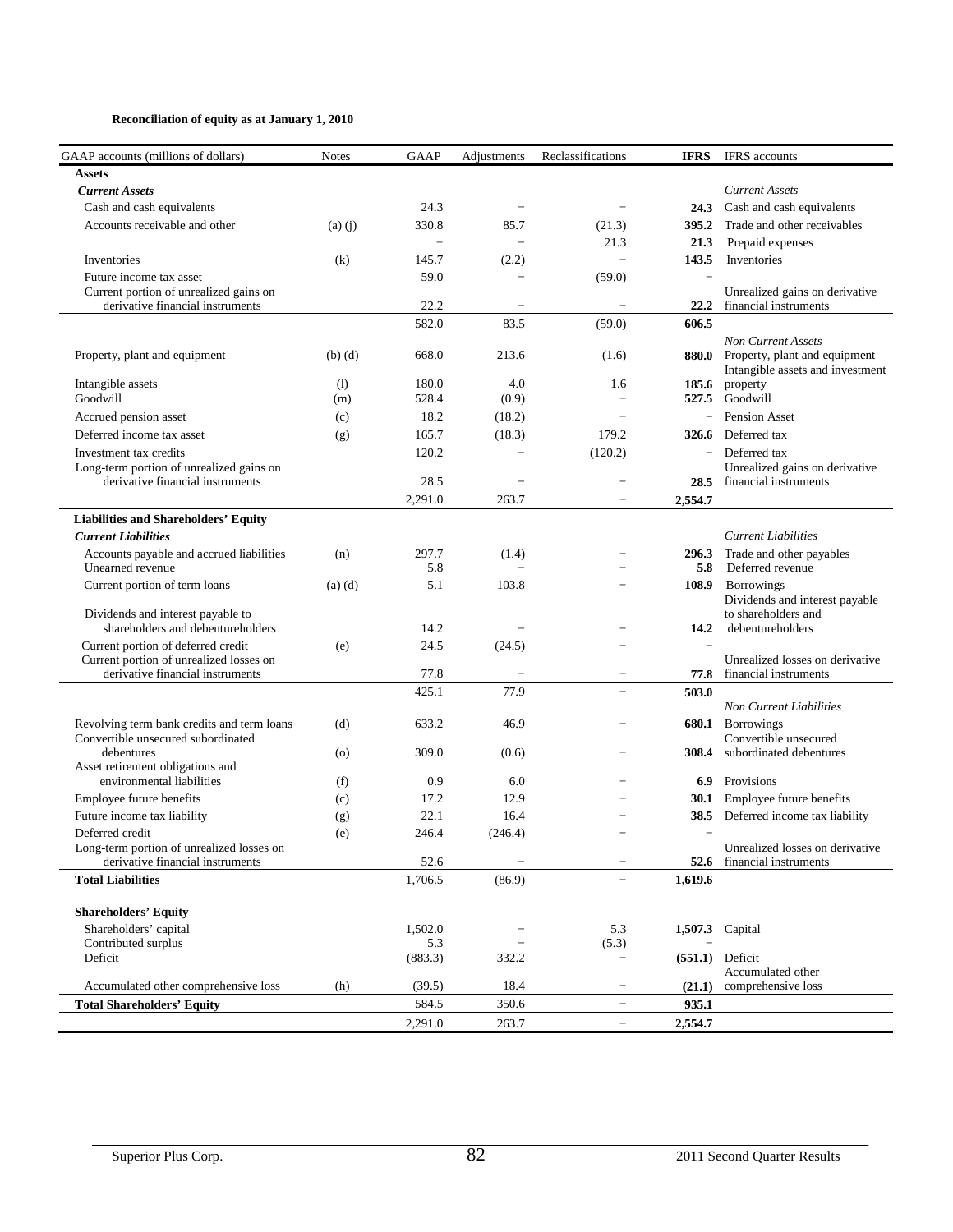**Reconciliation of equity as at December 31, 2010 (balance sheet last reported under GAAP)** 

| GAAP accounts (millions of dollars)                                        | <b>Notes</b> | GAAP          | Adjustments              | Reclassifications        | <b>IFRS</b>   | <b>IFRS</b> accounts                                              |
|----------------------------------------------------------------------------|--------------|---------------|--------------------------|--------------------------|---------------|-------------------------------------------------------------------|
| <b>Assets</b>                                                              |              |               |                          |                          |               |                                                                   |
| <b>Current Assets</b>                                                      |              |               |                          |                          |               |                                                                   |
| Cash and cash equivalents                                                  |              | 8.9           |                          | $\overline{\phantom{0}}$ | 8.9           | Cash and cash equivalents                                         |
| Accounts receivable and other                                              | (a)(j)       | 488.6         | 87.1                     | (23.3)                   | 552.4         | Trade and other receivables                                       |
|                                                                            |              |               | $\overline{\phantom{0}}$ | 23.3                     | 23.3          | Prepaid expenses                                                  |
| Inventories                                                                | (k)          | 173.3         | (6.2)                    | L,                       | 167.1         | Inventories                                                       |
| Future income tax asset                                                    |              | 48.6          |                          | (48.6)                   |               |                                                                   |
| Current portion of unrealized gains on<br>derivative financial instruments |              | 31.4          |                          | $\overline{\phantom{0}}$ |               | Unrealized gains on derivative<br>financial instruments           |
|                                                                            |              |               |                          |                          | 31.4          |                                                                   |
|                                                                            |              | 750.8         | 80.9                     | (48.6)                   | 783.1         |                                                                   |
| Property, plant and equipment                                              | (b)(d)       | 687.7         | 223.7                    | (1.2)                    | 910.2         | Property, plant and equipment<br>Intangible assets and investment |
| Intangible assets                                                          |              | 181.0         |                          | 1.2                      | 182.2         | property                                                          |
| Goodwill                                                                   | (i)(m)       | 478.7         | (7.0)                    | $\equiv$                 | 471.7         | Goodwill                                                          |
| Accrued pension asset                                                      | (c)          | 21.0          | (21.0)                   |                          |               | Employee future benefits                                          |
| Long-term portion of notes and finance lease                               |              |               |                          |                          |               | Notes and finance lease                                           |
| receivable<br>Future income tax asset                                      |              | 12.1<br>191.1 | (17.0)                   | $\equiv$<br>166.0        | 12.1<br>340.1 | receivables<br>Deferred tax                                       |
|                                                                            | (g)          |               |                          |                          |               |                                                                   |
| Investment tax credits<br>Long-term portion of unrealized gains on         |              | 117.4         |                          | (117.4)                  |               |                                                                   |
| derivative financial instruments                                           |              | 26.6          |                          | $\overline{\phantom{0}}$ | 26.6          | Unrealized gains on derivative<br>financial instruments           |
|                                                                            |              | 2,466.4       | 259.6                    | $\equiv$                 | 2,726.0       |                                                                   |
| <b>Liabilities and Shareholders' Equity</b>                                |              |               |                          |                          |               |                                                                   |
| <b>Current Liabilities</b>                                                 |              |               |                          |                          |               |                                                                   |
|                                                                            |              | 319.2         | 1.5                      |                          | 320.7         |                                                                   |
| Accounts payable and accrued liabilities                                   | (n)          |               |                          | $\overline{\phantom{0}}$ |               | Trade and other payables                                          |
| Unearned revenue                                                           |              | 6.8           |                          |                          | 6.8           | Deferred revenue                                                  |
| Current portion of term loans                                              | (a)(d)       | 32.2          | 104.0                    | $\overline{\phantom{0}}$ | 136.2         | <b>Borrowings</b><br>Dividends and interest payable to            |
| Dividends and interest payable to                                          |              |               |                          |                          |               | shareholders and                                                  |
| shareholders and debentureholders                                          |              | 15.5          |                          |                          | 15.5          | debentureholders                                                  |
| Current portion of deferred credit                                         | (e)          | 18.2          | (18.2)                   | L.                       |               |                                                                   |
| Future income tax liability                                                |              | 1.3           |                          | (1.3)                    |               |                                                                   |
| Current portion of unrealized losses on                                    |              |               |                          |                          |               | Unrealized losses on derivative                                   |
| derivative financial instruments                                           |              | 78.6          |                          | $\overline{\phantom{0}}$ | 78.6          | financial instruments                                             |
|                                                                            |              | 471.8         | 87.3                     | (1.3)                    | 557.8         |                                                                   |
| Revolving term bank credits and term loans                                 |              | 540.9         | 55.8                     | $\overline{\phantom{0}}$ | 596.7         | <b>Borrowings</b>                                                 |
|                                                                            | (d)          |               |                          |                          |               | Convertible unsecured                                             |
| Convertible unsecured subordinated debentures                              | $\circ$      | 621.7         | (0.8)                    | (1.8)                    | 619.1         | subordinated debentures                                           |
| Asset retirement obligations and environmental                             |              |               |                          |                          |               |                                                                   |
| liabilities                                                                | (f)          | 7.1           | 3.9                      |                          |               | 11.0 Provisions                                                   |
| Employee future benefits                                                   | (c)          | 19.2          | 26.3                     |                          |               | 45.5 Employee future benefits                                     |
| Future income tax liability                                                | (g)          | 70.0          | 13.6                     | 1.3                      | 84.9          | Deferred tax                                                      |
| Deferred credit                                                            | (e)          | 229.6         | (229.6)                  | $\overline{\phantom{0}}$ |               |                                                                   |
| Long-term portion of unrealized losses on                                  |              |               |                          |                          |               | Unrealized losses on derivative                                   |
| derivative financial instruments                                           |              | 56.0          |                          | 1.8                      | 57.8          | financial instruments                                             |
| <b>Total Liabilities</b>                                                   |              | 2,016.3       | (43.5)                   | $\overline{\phantom{0}}$ | 1,972.8       |                                                                   |
| <b>Shareholders' Equity</b>                                                |              |               |                          |                          |               |                                                                   |
| Shareholders' capital                                                      | (i)          | 1,601.2       | (0.3)                    | 5.5                      | 1,606.4       | Capital                                                           |
| Contributed surplus                                                        |              | 5.5           |                          | (5.5)                    |               |                                                                   |
| Deficit                                                                    |              | (1,101.3)     | 302.2                    | $\qquad \qquad -$        | (799.1)       | Deficit                                                           |
|                                                                            |              |               |                          |                          |               | Accumulated other                                                 |
| Accumulated other comprehensive loss                                       | (h)          | (55.3)        | 1.2                      | $\qquad \qquad -$        | (54.1)        | comprehensive loss                                                |
| <b>Total Shareholders' Equity</b>                                          |              | 450.1         | 303.1                    | $\qquad \qquad -$        | 753.2         |                                                                   |
|                                                                            |              | 2,466.4       | 259.6                    | $\equiv$                 | 2,726.0       |                                                                   |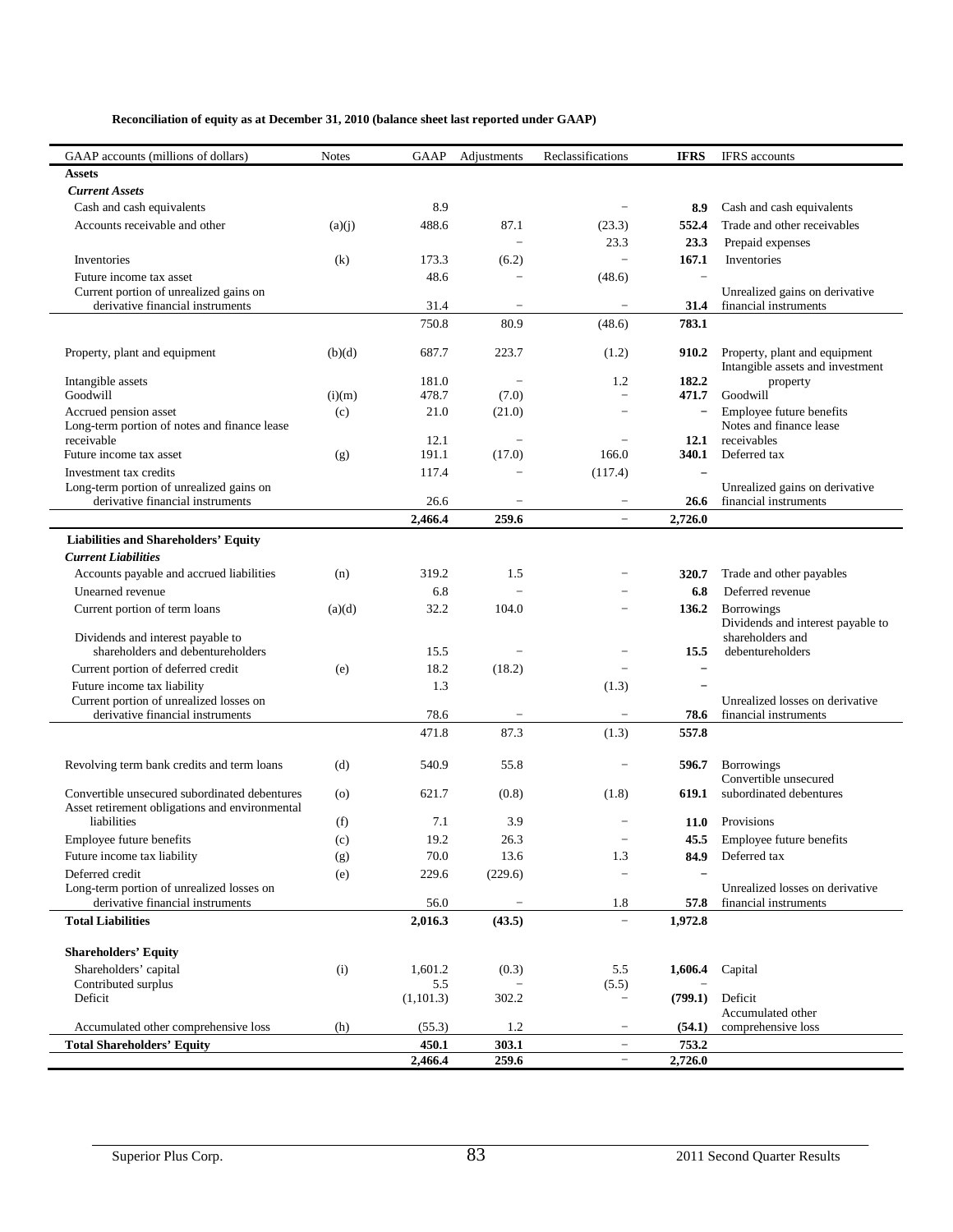| GAAP accounts (millions of dollars)            | <b>Notes</b> | <b>GAAP</b> | Adjustments              | Reclassifications        | <b>IFRS</b>       | <b>IFRS</b> accounts                      |
|------------------------------------------------|--------------|-------------|--------------------------|--------------------------|-------------------|-------------------------------------------|
| <b>Assets</b>                                  |              |             |                          |                          |                   |                                           |
| <b>Current Assets</b>                          |              |             |                          |                          |                   |                                           |
| Cash and cash equivalents                      |              | 10.6        |                          |                          | 10.6              | Cash and cash equivalents                 |
| Accounts receivable and other                  | $(a)$ $(i)$  | 348.7       | 79.6                     | (18.8)                   | 409.5             | Trade and other receivables               |
|                                                |              |             | $\qquad \qquad -$        | 18.8                     | 18.8              | Prepaid expenses                          |
| Inventories                                    | (k)          | 146.0       | (2.8)                    | $\qquad \qquad -$        | 1,43.2            | Inventories                               |
| Future income tax asset                        |              | 58.4        |                          | (58.4)                   |                   |                                           |
| Current portion of unrealized gains on         |              |             |                          |                          |                   | Unrealized gains on derivative financial  |
| derivative financial instruments               |              | 24.6        | ÷                        |                          | 24.6              | instruments                               |
|                                                |              |             |                          |                          |                   |                                           |
|                                                |              | 588.3       | 76.8                     | (58.4)                   | 606.7             |                                           |
|                                                |              |             |                          |                          |                   |                                           |
| Property, plant and equipment                  | (b)(d)       | 733.3       | 227.3                    | (1.0)                    | 959.6             | Property, plant and equipment             |
| Intangible assets                              | (1)          | 221.0       | 3.3                      | 1.0                      | 225.3             | Intangible assets and investment property |
| Goodwill                                       | (i)(m)       | 560.5       | (7.5)                    | $\overline{\phantom{0}}$ | 553.0             | Goodwill                                  |
| Accrued pension asset                          | (c)          | 17.9        | (17.9)                   | $\equiv$                 | $\qquad \qquad -$ | Employee future benefits                  |
| Long-term portion of notes and finance lease   |              |             |                          |                          |                   |                                           |
| receivable                                     |              | 4.6         | $\overline{\phantom{0}}$ |                          | 4.6               | Notes and lease receivables               |
| Future income tax asset                        | (g)          | 185.0       | 1.1                      | 175.8                    | 361.9             | Deferred tax                              |
| Investment tax credits                         |              | 117.4       | $\overline{\phantom{0}}$ | (117.4)                  |                   |                                           |
| Long-term portion of unrealized gains on       |              |             |                          |                          |                   | Unrealized gains on derivative financial  |
| derivative financial instruments               |              | 17.5        |                          | $\overline{\phantom{0}}$ | 17.5              | instruments                               |
|                                                |              |             |                          |                          |                   |                                           |
|                                                |              | 2,445.5     | 283.1                    | $\qquad \qquad -$        | 2,728.6           |                                           |
| Liabilities and Shareholders' Equity           |              |             |                          |                          |                   |                                           |
| <b>Current Liabilities</b>                     |              |             |                          |                          |                   |                                           |
| Accounts payable and accrued liabilities       | $(i)$ $(n)$  | 286.2       | (5.5)                    |                          | 280.7             | Trade and other payables                  |
| Unearned revenue                               |              | 7.4         |                          | L,                       | 7.4               | Deferred revenue                          |
| Current portion of term loans                  | $(a)$ $(d)$  | 2.7         | 99.5                     | $\overline{\phantom{0}}$ | 102.2             | Borrowings                                |
| Dividends and interest payable to              |              |             |                          |                          |                   | Dividends and interest payable to         |
| shareholders and debentureholders              |              | 15.1        | $\overline{\phantom{0}}$ | $\qquad \qquad -$        | 15.1              | shareholders and debentureholders         |
| Current portion of deferred credit             | (e)          | 23.3        | (23.3)                   | $\equiv$                 |                   |                                           |
| Current portion of unrealized losses on        |              |             |                          |                          |                   | Unrealized losses on derivative financial |
| derivative financial instruments               |              | 83.0        |                          | $\qquad \qquad -$        | 83.0              | instruments                               |
|                                                |              |             |                          |                          |                   |                                           |
|                                                |              | 417.7       | 70.7                     | $\overline{\phantom{0}}$ | 488.4             |                                           |
|                                                |              |             |                          |                          |                   |                                           |
| Revolving term bank credits and term loans     | (d)          | 567.3       | 58.1                     | $\overline{\phantom{0}}$ | 625.4             | <b>Borrowings</b>                         |
|                                                |              |             |                          |                          |                   | Convertible unsecured subordinated        |
| Convertible unsecured subordinated debentures  | $\circ$      | 475.5       | (0.7)                    |                          | 474.8             | debentures                                |
| Asset retirement obligations and environmental |              | 4.0         |                          |                          | 11.4              |                                           |
| liabilities                                    | (f)          |             | 7.4                      |                          |                   | Provisions                                |
| Employee future benefits                       | (c)          | 18.8        | 30.4                     | $\equiv$                 | 49.2              | Employee future benefits                  |
| Future income tax liability                    | (g)          | 77.0        | 10.3                     |                          |                   | 87.3 Deferred tax                         |
| Deferred credit                                | (e)          | 233.8       | (233.8)                  | $\qquad \qquad -$        |                   |                                           |
| Long-term portion of unrealized losses on      |              |             |                          |                          |                   | Unrealized losses on derivative financial |
| derivative financial instruments               |              | 63.5        |                          | $\qquad \qquad -$        | 63.5              | instruments                               |
|                                                |              |             |                          |                          |                   |                                           |
| <b>Total Liabilities</b>                       |              | 1,857.6     | (57.6)                   | $\overline{\phantom{0}}$ | 1,800.0           |                                           |
| <b>Shareholders' Equity</b>                    |              |             |                          |                          |                   |                                           |
| Shareholders' capital                          | (i)          | 1,585.5     | (0.3)                    | 5.5                      | 1,590.7           | Capital                                   |
| Contributed surplus                            |              | 5.5         | $\qquad \qquad -$        |                          |                   |                                           |
|                                                |              |             |                          | (5.5)                    |                   |                                           |
| Deficit                                        |              | (977.3)     | 335.6                    | $\qquad \qquad -$        | (641.7)           | Deficit                                   |
| Accumulated other comprehensive loss           | (h)          | (25.8)      | 5.4                      |                          | (20.4)            | Accumulated other comprehensive loss      |
| <b>Total Shareholders' Equity</b>              |              | 587.9       | 340.7                    |                          | 928.6             |                                           |
|                                                |              | 2,445.5     | 283.1                    | $\overline{\phantom{a}}$ | 2,728.6           |                                           |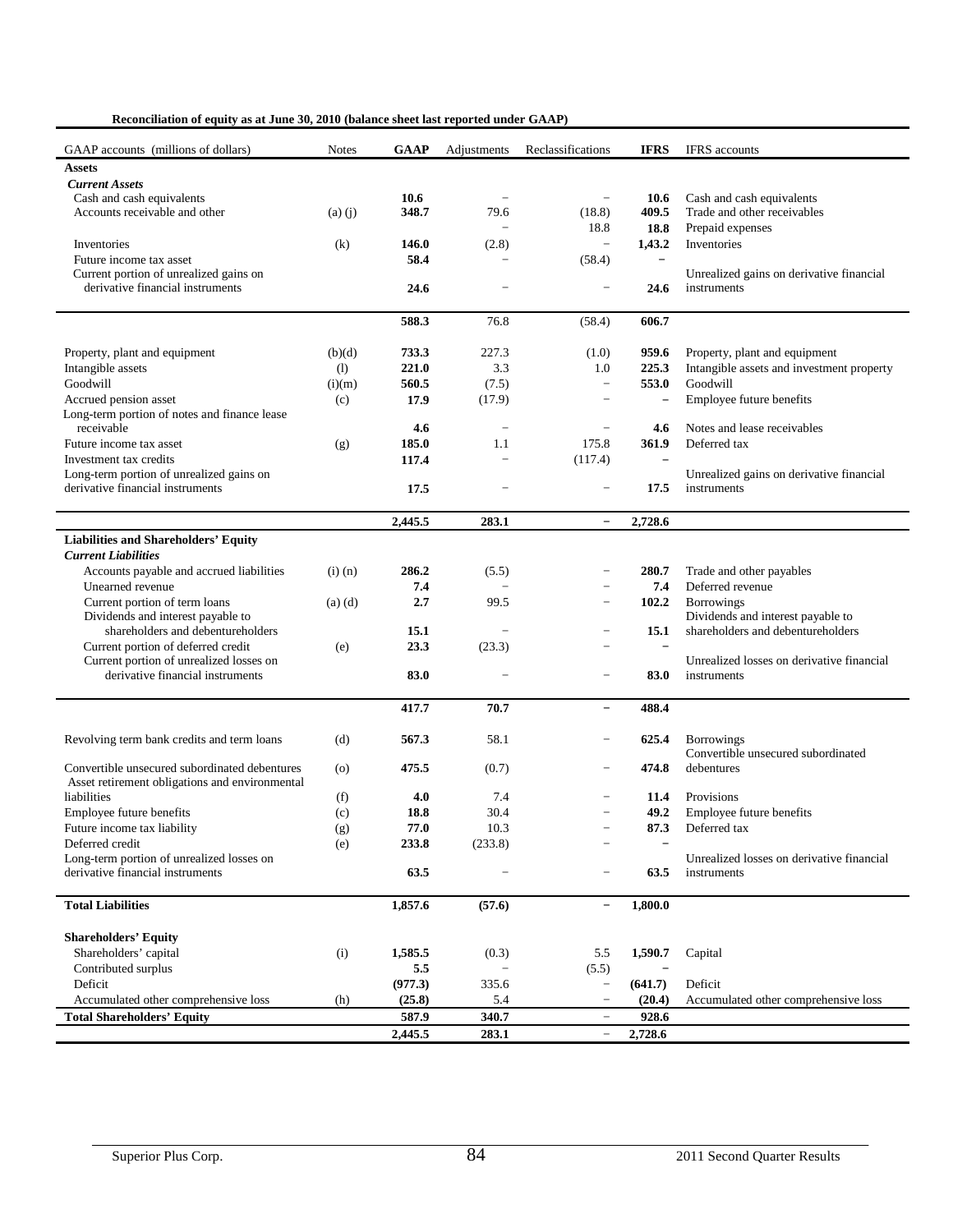The following narratives explain the significant differences between the previous historical GAAP accounting policies and the current IFRS policies applied by Superior.

# *(a) Derecognition of Financial Assets*

**GAAP:** Certain financial assets are derecognized under GAAP when entities do not retain access to all the economic benefits of the asset after a transfer of the receivable to a third party, including the accounts receivable securitization program.

**IFRS:** Under IFRS only certain financial assets can be derecognized when the related criteria are met. Based on a review of the IFRS criteria Superior's accounts receivable securitization program does not qualify for derecognition. As such the previously derecognized balances have been recognized under IFRS and included under trade and other receivables and borrowings.

# **(b)** *Property, Plant and Equipment*

# *Componentization and Major inspection and repairs*

**GAAP:** The cost of an item of property, plant and equipment made up of significant separable component parts should be allocated to the component parts when practicable. Costs meeting the criteria to be classified as a betterment are capitalized. GAAP specifies that the costs incurred in the maintenance of the service potential of an item of property, plant and equipment is a repair, not betterment.

**IFRS:** An entity is required to separately depreciate each part of property, plant and equipment that is significant in relation to the total cost of the property, plant and equipment item. Also, major inspections or overhauls required at regular intervals over the useful life of an item of property, plant and equipment which allows the continued use of the asset are required to be capitalized. As a result, Superior adjusted its depreciation of property, plant and equipment based on the each item's component parts and capitalized certain recertification, inspections and overhauls related to certain Energy Services assets.

# *Reversal of Prior Asset Impairment*

**GAAP:** An impairment loss recognized in a prior period shall not be reversed if the fair value of the asset subsequently increases.

**IFRS:** An impairment loss recognized in a prior period for an asset other than goodwill may be reversed if, and only if, there has been a change in the estimates used to determine the recoverable amount of the asset since the last impairment loss was recognized. Under previous GAAP, Superior recognized an impairment loss on a Specialty Chemicals' facility. Upon transition to IFRS, Superior has reversed this impairment based on several market factor developments including the lower power rate trend in the facility's region, major cell upgrade investments made between the time the impairment was recognized and the Transition Date and improved North American pulp and paper fundamentals.

# *Capitalized assets related to finance leases*

**GAAP:** To determine the appropriate classification of a lease as either capital or operating, an entity uses the following tests: the fair value versus the present value of the minimum lease payments, the lease term versus economic useful life, and the transfer or risks and rewards.

**IFRS:** To determine the appropriate classification of a lease as either finance or operating, an entity uses the same tests as under GAAP keeping in mind that IFRS adds an additional criterion noting that leased assets of a highly specialized nature might also be an indicator of a finance lease. Although the tests are consistent with GAAP and IFRS, the criteria in IAS 17 *Leases* is not framed in the same context as they do not provide a "bright line" and leaves more room for judgment when assessing when a lease transfers substantially all of the risks and rewards incidental to ownership. As a result, on transition to IFRS, Superior re-evaluated its leases and determined the appropriate classification between finance and operating leases. For those resulting finance leases, certain assets were capitalized and associated liabilities were recorded related to Energy Services and Construction Products Distribution.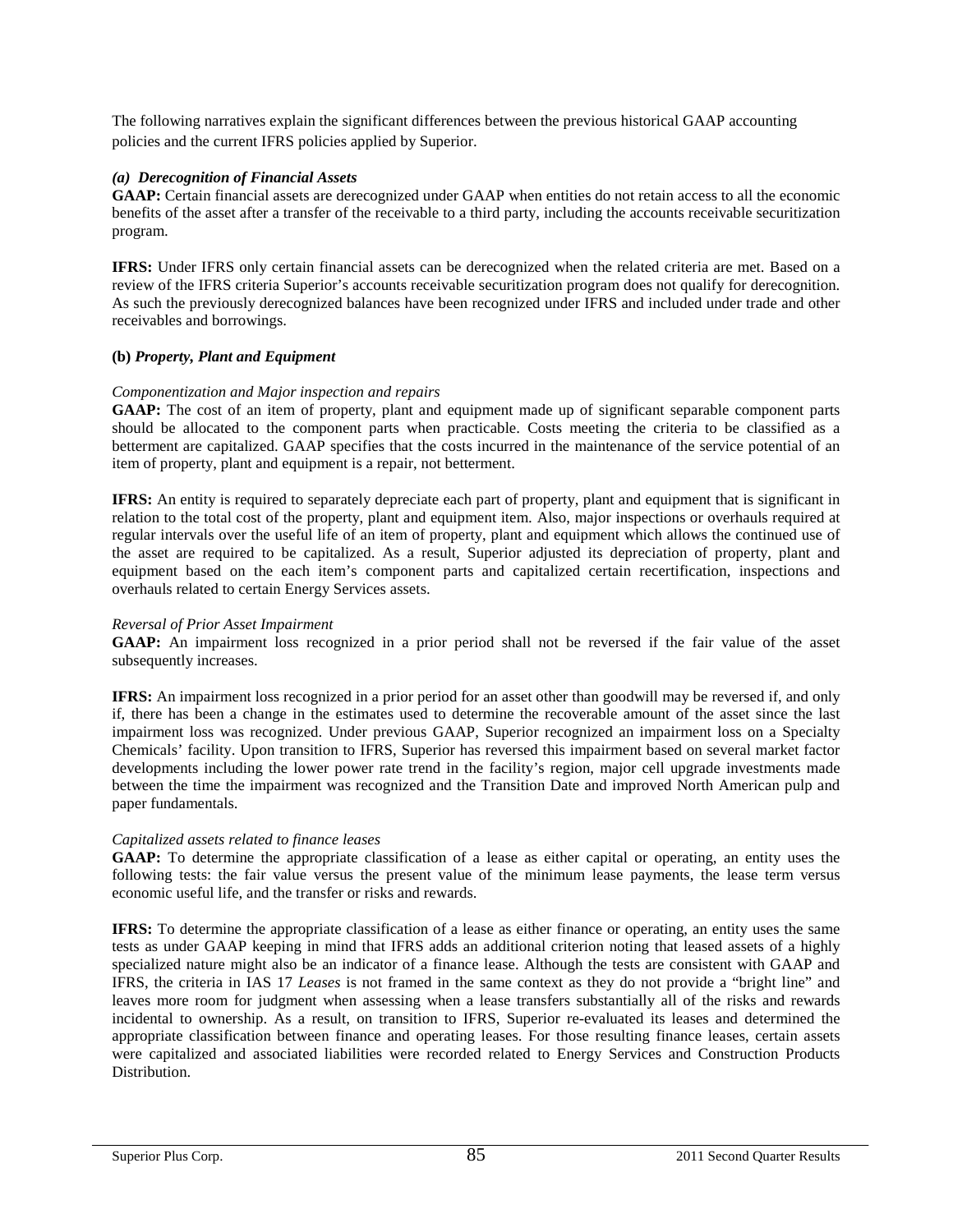# **(c)** *Accrued Pension Asset and Employee Future Benefits*

As noted in the section discussing the IFRS applicable elective exemptions applied in the conversion from GAAP to IFRS, Superior has elected to recognize all cumulative actuarial gains and losses that existed at the Transition Date in opening retained earnings for all of its employee future benefit plans.

## *Actuarial Gains and Losses*

**GAAP:** Actuarial gains and losses that arise in calculating the present value of the defined benefit obligation and the fair value of plan assets are recognized on a systematic and consistent basis, subject to a minimum required amortization based on a "corridor" approach. The corridor was 10% of the greater of the accrued benefit obligation at the beginning of the year and the fair value of plan assets at the beginning of the year. This excess is amortized as a component of pension expense into net earnings (loss) over the expected average remaining life of the active employees participating in the plans. Actuarial gains and losses below the 10% corridor are deferred.

**IFRS:** Superior has elected to recognize all actuarial gains and losses immediately in a separate statement of comprehensive income without recycling to the income statement in subsequent periods. As a result, actuarial gains and losses are not amortized to net earnings (loss) but rather are recorded directly to other comprehensive income at the end of each period. As a result, Superior adjusted its pension expense to remove the amortization of actuarial gains and losses. Also Superior reclassified any accrued pension asset related to actuarial gains (loss) to Deficit at the Transition Date.

#### *Measurement Date*

**GAAP:** The measurement date of the defined benefit and plan assets can be a date up to three months prior to the date of the financial statements, provided the entity adopted this practice consistently from year to year. Superior used a measurement date of November 30<sup>th</sup> for the pension plans and December 31<sup>st</sup> for the other post-employment plans.

**IFRS:** An entity is required to determine the present value of the pension obligation and the fair value of plan assets with sufficient regularity such that the amounts recognized in the financial statements do not differ materially from the amounts that would be determined at the balance sheet date. As a result, on transition to IFRS, Superior remeasured its pension obligations and plan assets as of January 1, 2010, which impacted the calculation of the pension expense.

## *Fair Value of Expected Return on Plan Assets*

**GAAP:** The expected return on plan assets is the product of the expected long-term rate of return on plan assets and a market-related fair value of plan assets. The market-related fair value recognized changes in the fair value of plan assets over a five year period.

**IFRS:** The expected return on plan assets is a product of the expected long-term rate of return on plan assets and the fair value of plan assets on the balance sheet date. As a result, Superior adjusted its pension expense to reflect an expected return on plan assets using the fair value of its plan assets at the end of each reporting period.

## **(d)** *Finance Leasing Obligations*

**GAAP:** To determine the appropriate classification of a lease as either capital or operating, an entity uses the following tests: the fair value versus the present value of the minimum lease payments, the lease term versus economic useful life, and the transfer or risks and rewards.

**IFRS:** To determine the appropriate classification of a lease as either finance or operating, an entity uses the same tests as under GAAP keeping in mind that IFRS adds an additional criterion noting that leased assets of a highly specialized nature might also be an indicator of a finance lease. Although the tests are consistent with GAAP and IFRS, the criteria in IAS 17 *Leases* is not framed in the same context as they do not provide a "bright line" and leaves more room for judgment when assessing when a lease transfers substantially all of the risks and rewards incidental to ownership. As a result, on transition to IFRS, Superior re-evaluated its leases and determined the appropriate classification between finance and operating leases. Any finance lease obligations have been grouped with current and non current borrowings. For those resulting finance leases, certain assets were capitalized and associated liabilities were recorded related to Energy Services and Construction Products Distribution.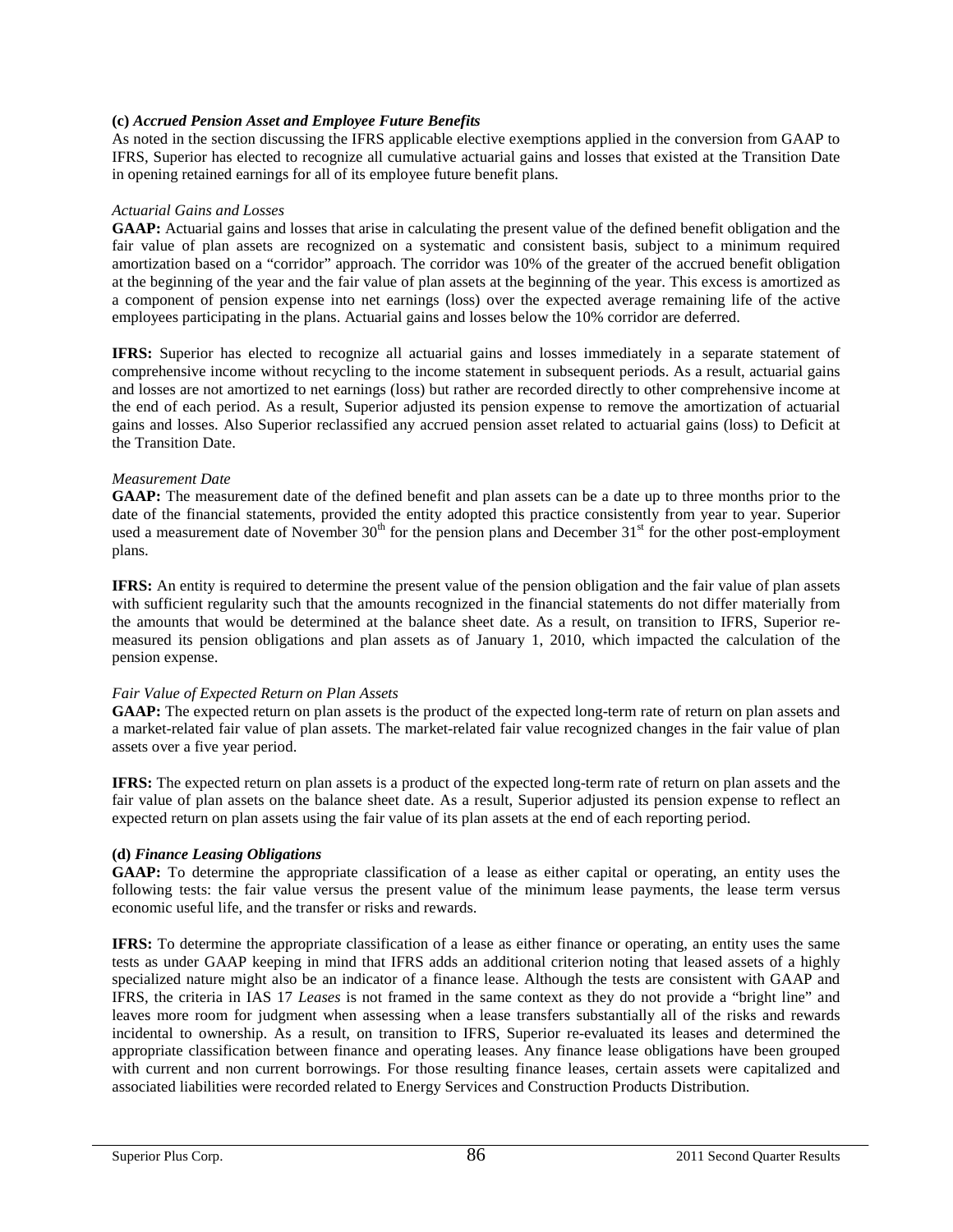## **(e)** *Deferred Credit*

**GAAP:** When, through a business combination or reorganization, an entity obtains tax basis that can be used to offset future income taxes payable, EIC-110 stipulates that these future tax benefits should be recorded as future tax assets on the balance sheet. Any excess of the amounts assigned to the acquired assets over the consideration paid should be allocated pro rata to reduce the values assigned to any non-monetary assets acquired. If the allocation reduces the non-monetary assets to zero, then the remainder should be classified as a deferred credit and amortized to net earnings (loss) over the life of the tax asset.

**IFRS:** When, through a business combination or reorganization, an entity obtains tax basis that can be used to offset future income taxes payable, IFRS stipulates that the difference between the recognized tax asset and the consideration paid to a third party to obtain those benefits is to be fully recognized in the income statement during the period in which the transaction occurred. As a result, on transition to IFRS, all deferred credits related to prior acquisitions were reclassified to opening deficit.

## **(f)** *Provisions*

**GAAP:** An entity is required to recognize a liability for an asset retirement obligation in the period in which it is incurred when a reasonable estimate of the amount of the obligation can be made. If a reasonable estimate of the amount of the obligation cannot be made in the period the asset retirement obligation is incurred, the liability shall be recognized when a reasonable estimate of the amount of the obligation can be made. Additionally, only a legal obligation associated with the retirement of a tangible long-lived asset establishes a clear duty or responsibility to another party that justifies the recognition of the liability.

**IFRS:** An entity is required to recognize a provision for obligations arising from both legal and constructive obligations regardless of the uncertainty of the nature or timing of the provision. As a result, on transition to IFRS, a provision for decommissioning costs related to certain Specialty Chemicals facilities has been recorded.

Also restructuring provisions are only included as part of acquired liabilities when the acquiree has recognized an existing liability for restructuring in accordance with application IFRS standards. As a result, restructuring provisions recorded as part of the purchase price allocation under GAAP are charged to earnings under IFRS. Superior recognized various restructuring provisions related to business combinations completed in 2010 which could not be recognized under IFRS, as such the related amounts were adjusted through retained earnings.

## **(g)** *Deferred Income taxes*

Superior has adjusted both deferred tax assets and liabilities due to recognizing deferred income taxes on the various adjustments made to Superior balance sheet due to the transition to IFRS.

## **(h)** *Accumulated Other Comprehensive Income (Loss)*

As noted in the section discussing the IFRS applicable elective exemptions applied in the conversion from GAAP to IFRS, Superior has applied the one-time exemption to set the unrealized foreign currency gains (losses) on translation of self-sustaining foreign operations ("currency cumulative translation adjustment" or "CTA") to zero as of January 1, 2010. The cumulative translation adjustment balance as of January 1, 2010 of \$22.1 million was recognized as an adjustment to opening deficit. The application of the exemption had no impact on net equity.

## *(i) Goodwill*

# *Business Combinations*

As stated in the section entitled "IFRS Exemption Options", Superior did not early adopt IFRS 3 for business combinations completed during 2010. Consequently, business combinations completed prior to January 1, 2010 have not been restated and the carrying amount of goodwill under IFRS as of January 1, 2010 is equal to the carrying amount under GAAP as of that date. The IFRS adjustments below relate to acquisitions completed on or after January 1, 2010.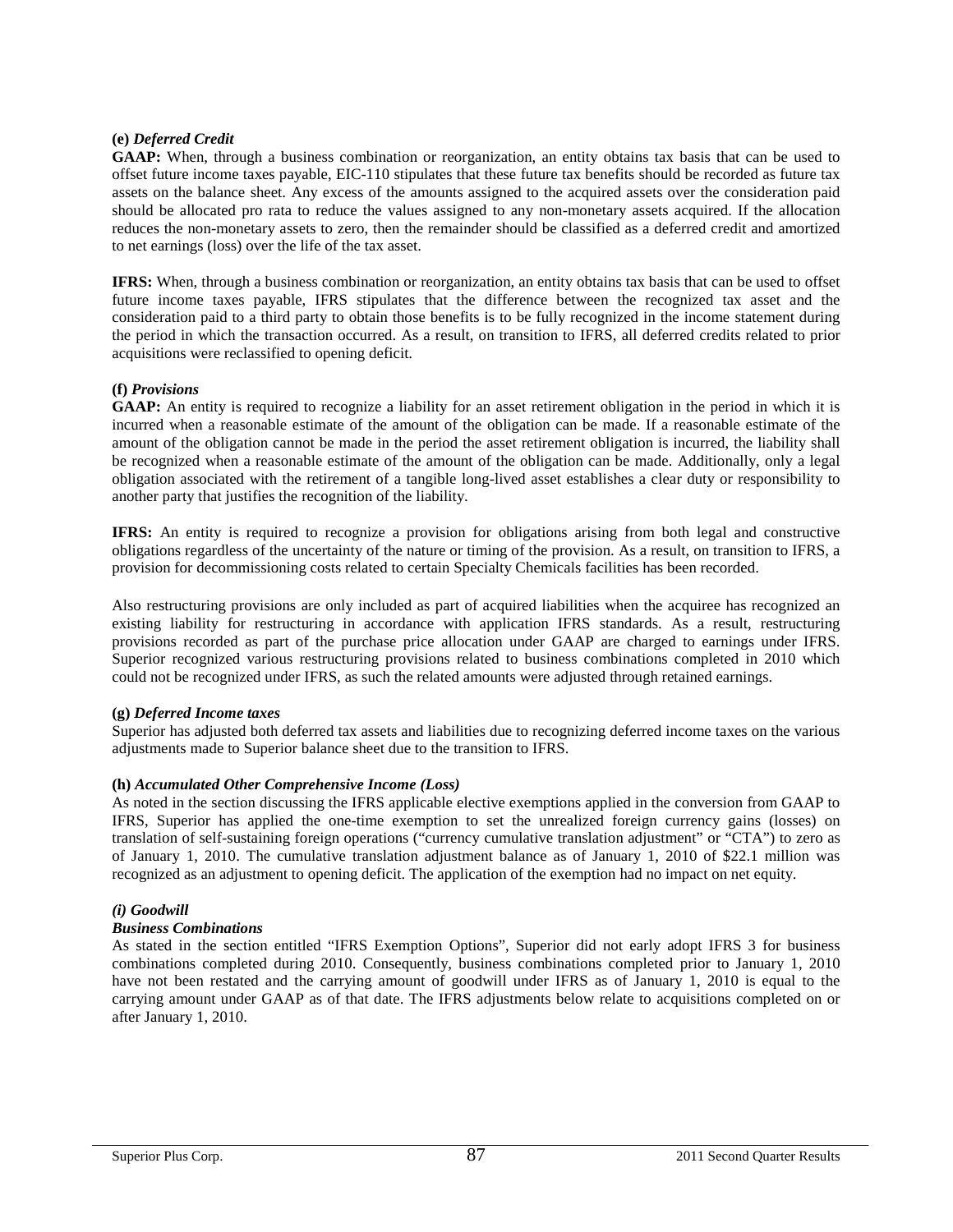## **Measurement of Purchase Price**

**GAAP:** Share issued as consideration to complete a business combination are measured at their market price a few days before and after the date the parties reached an agreement on the purchase price and the proposed transaction is announced.

**IFRS:** Shares issued as consideration to complete a business combination are measured at their market value at the acquisition closing date. As a result, goodwill and shareholders' capital were reduced relative to the re-measurement of the shares issued as consideration for the Burnaby Assets acquisition.

#### **Acquisition related costs**

**GAAP:** If certain conditions are met, the costs of restructuring an acquisition can be included in the purchase price and the allocation of the acquisition costs. Also direct costs incurred to complete an acquisition can be included in the allocation of acquisition costs to the assets acquired.

**IFRS:** Restructuring provisions are only included as part of the acquired liabilities when the acquiree has recognized an existing liability for restructuring in accordance with application IFRS standards. As a result, restructuring provisions recorded as part of the purchase price allocation under GAAP are charged to earnings under IFRS. Superior recognized various restructuring provisions which could not be recognized under IFRS, as such the related amounts were adjusted through goodwill and other payables.

Under IFRS all direct acquisition costs incurred to complete a business combination are charged to earnings. As such, Superior has adjusted goodwill and earnings due to previously capitalizing acquisition costs under GAAP.

#### **Correction of historical GAAP differences**

The net impact of correcting the historical GAAP differences was a decrease of \$3.2 million in total assets, a \$2.0 million increase in total liabilities and a \$5.2 million decrease in total equity, as at January 1, 2010. The net impact on June 30, 2010 and December 31, 2010 was consistent with the above noted amounts. See below for further details on the corrected items.

(j) Superior has reduced accounts receivables within the Specialty Chemicals segment due to previous revenue recognition differences with GAAP. Also Superior has reduced accounts receivables within the Specialty Chemicals segment due to previous revenue recognition differences with GAAP.

(k) Superior has reduced inventories in order adjust for previous reconciliation issues associated with inventory balances within the Energy Services segment. Also inventories have been reduced due to a reclassification of parts related inventory within Specialty Chemicals into property, plant and equipment and retained earnings.

(l) Superior has increased the value of its intangible assets in order to correct a previous revaluation issue under GAAP.

(m) Superior has reclassified a portion of the Sunoco purchase equation under GAAP into property, plant and equipment as certain amounts were previously incorrectly grouped with goodwill.

(n) Superior has increased trade and other payables as certain liabilities under GAAP were not properly recognized.

(o) Superior has adjusted the outstanding convertible debentures in order to comply with the effective interest rate method under GAAP.

## **Presentation Reclassifications**

#### 1) *Prepaid expenses*

All prepaid expenses are presented separately on the face of the balance sheet.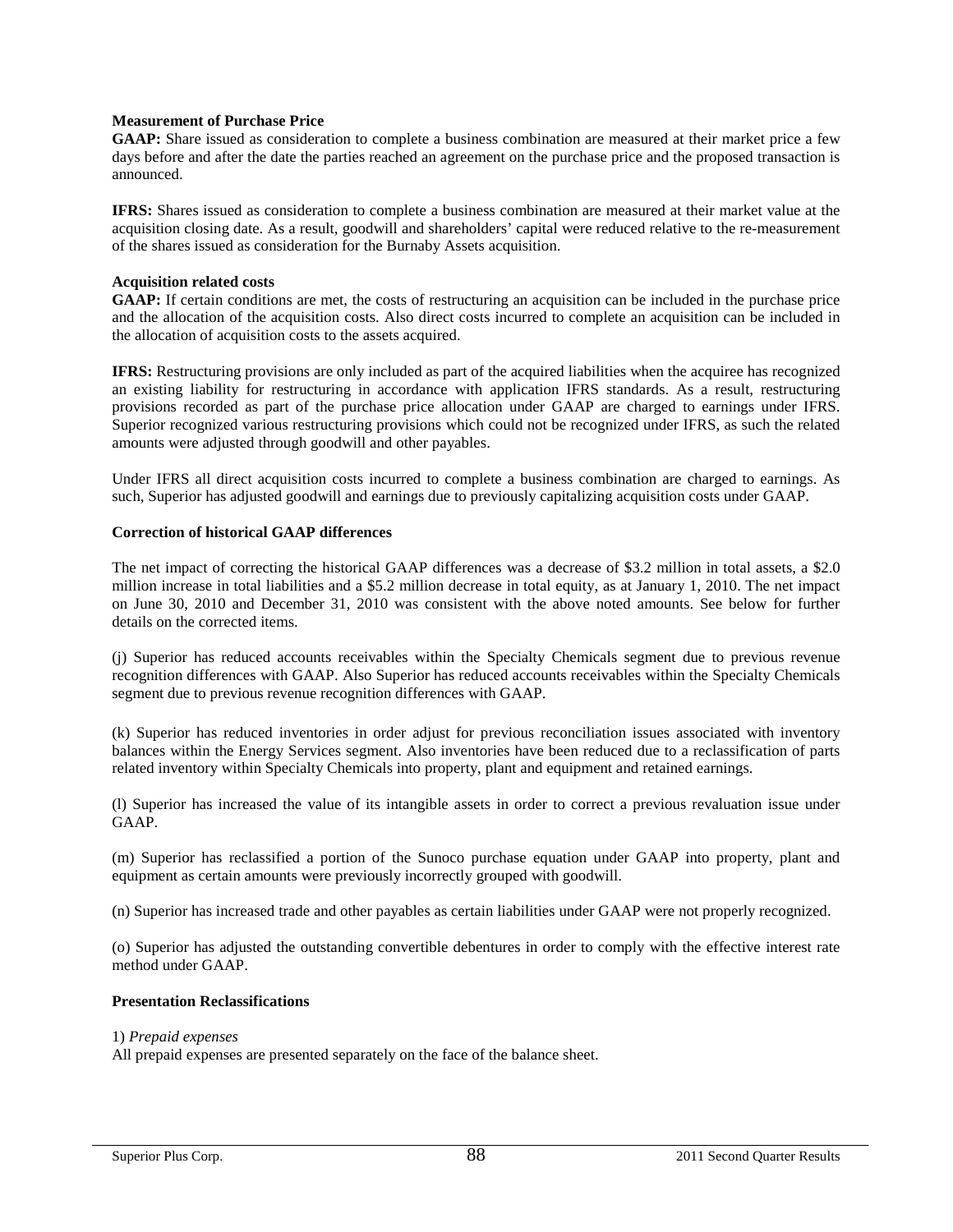#### 2) *Investment property*

Under GAAP investment properties can be grouped with property, plant and equipment and under IFRS any amounts associated with investment property should be reclassified. Superior has grouped all investment property with intangible assets and investment property.

#### 3) *Deferred taxes and Investment tax credits*

Superior has reclassified all current deferred tax amounts and investment tax credits with non-current deferred taxes on the face of the balance sheet.

#### 4) *Contributed Surplus*

Superior has reclassified all contributed surplus with share capital on the face of the balance sheet.

| Reconciliation of Net Earnings (Loss) and Comprehensive Income (Loss) for the Three Months Ended June |  |  |
|-------------------------------------------------------------------------------------------------------|--|--|
| 30, 2010                                                                                              |  |  |

| <b>Notes</b>                                    | <b>GAAP</b>              | Adjustments                                                       | Reclassifications                          | <b>IFRS</b>                                                                 | <b>IFRS</b> Accounts                                                               |
|-------------------------------------------------|--------------------------|-------------------------------------------------------------------|--------------------------------------------|-----------------------------------------------------------------------------|------------------------------------------------------------------------------------|
| (i)                                             | 788.4                    | 0.6                                                               | 2.2                                        | 791.2                                                                       | Revenues                                                                           |
| $(a)$ $(i)$                                     | (599.9)                  | (0.8)                                                             | (24.6)                                     | (625.3)                                                                     | Cost of sales                                                                      |
|                                                 |                          |                                                                   |                                            |                                                                             |                                                                                    |
|                                                 | (21.0)                   | $\overline{\phantom{0}}$                                          | 21.0                                       |                                                                             |                                                                                    |
|                                                 | 167.5                    | (0.2)                                                             | (1.4)                                      | 165.9                                                                       | <b>Gross Profit</b>                                                                |
|                                                 |                          |                                                                   |                                            |                                                                             |                                                                                    |
|                                                 |                          |                                                                   |                                            |                                                                             | Selling, distribution and administrative                                           |
| (b)                                             | 155.8                    | (5.9)                                                             | 18.5                                       | 168.4                                                                       | costs                                                                              |
| (c)                                             | $\overline{\phantom{0}}$ | 0.7                                                               | $\overline{\phantom{0}}$                   | 0.7                                                                         | Other expenses                                                                     |
| (d)                                             | 8.6                      | 3.1                                                               | (11.7)                                     |                                                                             |                                                                                    |
|                                                 | 6.2                      | 0.6                                                               | (6.8)                                      |                                                                             |                                                                                    |
|                                                 |                          |                                                                   |                                            |                                                                             |                                                                                    |
| (e)                                             | 9.2                      | 1.0                                                               | 8.1                                        | 18.3                                                                        | Finance expense                                                                    |
|                                                 |                          |                                                                   |                                            |                                                                             |                                                                                    |
|                                                 | 7.6                      | $\overline{\phantom{0}}$                                          | (7.6)                                      | -                                                                           |                                                                                    |
|                                                 |                          |                                                                   |                                            |                                                                             |                                                                                    |
|                                                 |                          | $\overline{\phantom{0}}$                                          | (1.9)                                      |                                                                             |                                                                                    |
|                                                 |                          |                                                                   |                                            |                                                                             | Unrealized losses (gains) on derivative                                            |
|                                                 |                          | $\overline{\phantom{m}}$                                          |                                            |                                                                             | financial instruments                                                              |
|                                                 | 193.5                    | (0.5)                                                             | (1.4)                                      | 191.6                                                                       |                                                                                    |
|                                                 |                          |                                                                   |                                            |                                                                             |                                                                                    |
|                                                 |                          |                                                                   |                                            |                                                                             | Net earnings (loss) before income taxes                                            |
|                                                 |                          |                                                                   |                                            |                                                                             | Income tax recovery (expense)                                                      |
|                                                 | (18.6)                   | 13.0                                                              | 0.1                                        | (5.5)                                                                       | <b>Net Earnings (Loss)</b>                                                         |
|                                                 |                          |                                                                   |                                            |                                                                             |                                                                                    |
|                                                 |                          |                                                                   |                                            |                                                                             | Net Earnings (Loss)                                                                |
|                                                 |                          |                                                                   |                                            |                                                                             |                                                                                    |
|                                                 |                          |                                                                   |                                            |                                                                             |                                                                                    |
|                                                 |                          |                                                                   |                                            |                                                                             | Unrealized foreign currency gains (losses)<br>on translation of foreign operations |
|                                                 |                          |                                                                   |                                            |                                                                             | Amortization of actuarial defined benefit                                          |
|                                                 |                          |                                                                   |                                            |                                                                             | gains (losses)                                                                     |
|                                                 |                          |                                                                   |                                            |                                                                             | Reclassification of derivative losses                                              |
|                                                 |                          | $\qquad \qquad$                                                   | $\overline{\phantom{0}}$                   |                                                                             | previously deferred                                                                |
|                                                 |                          |                                                                   |                                            |                                                                             | <b>Comprehensive Loss</b>                                                          |
| Amortization of actuarial defined benefit gains | (i)<br>(f)<br>(g)<br>(h) | 1.9<br>4.2<br>(26.0)<br>7.4<br>(18.6)<br>25.0<br>-<br>4.9<br>11.3 | 0.3<br>12.7<br>13.0<br>1.6<br>(7.3)<br>7.3 | (0.0)<br>0.1<br>0.1<br>$\overline{\phantom{0}}$<br>$\qquad \qquad -$<br>0.1 | 4.2<br>(25.7)<br>20.2<br>(5.5)<br>26.6<br>(7.3)<br>4.9<br>18.7                     |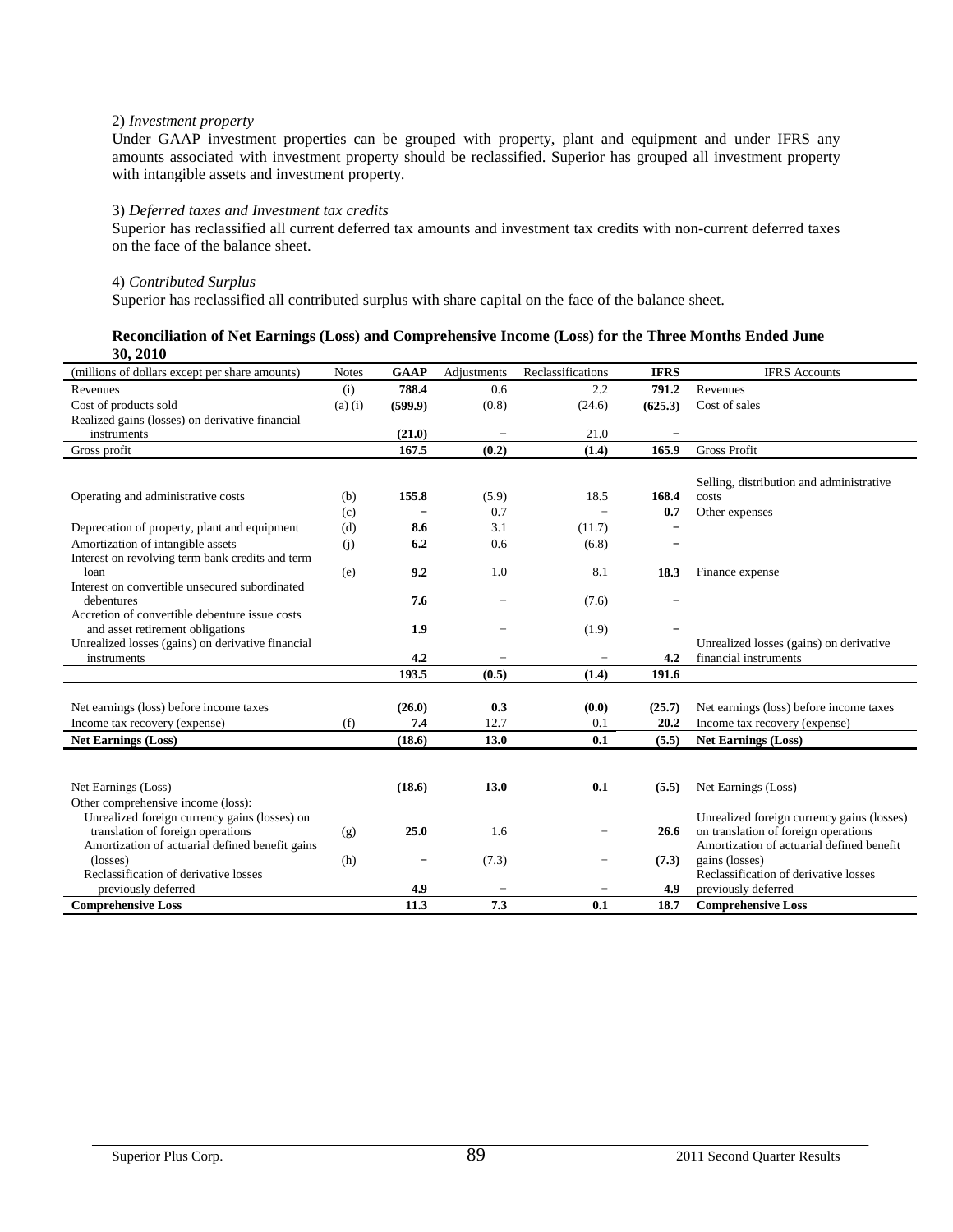# **Reconciliation of Net Earnings (Loss) and Comprehensive Income (Loss) for the Six Months Ended June 30, 2010**

| (millions of dollars except per share amounts)     | <b>Notes</b> | <b>GAAP</b> | Adjustments | Reclassifications        | <b>IFRS</b> | <b>IFRS Accounts</b>             |
|----------------------------------------------------|--------------|-------------|-------------|--------------------------|-------------|----------------------------------|
| Revenues                                           | (i)          | 1,753.0     | 1.4         | 2.7                      | 1,757.1     | Revenues                         |
| Cost of products sold                              | $(a)$ $(i)$  | (1,328.3)   | (2.6)       | (42.7)                   | (1,373.6)   | Cost of sales                    |
| Realized gains (losses) on derivative financial    |              |             |             |                          |             |                                  |
| instruments                                        |              | (38.6)      |             | 38.6                     |             |                                  |
| Gross profit                                       |              | 386.1       | (1.2)       | (1.4)                    | 383.5       | <b>Gross Profit</b>              |
|                                                    |              |             |             |                          |             |                                  |
|                                                    |              |             |             |                          |             | Selling, distribution and        |
| Operating and administrative costs                 | (b)          | 313.3       | (11.5)      | 38.5                     | 340.3       | administrative costs             |
|                                                    | (c)          |             | 2.3         |                          | 2.3         | Other expenses                   |
| Deprecation of property, plant and equipment       | (d)          | 17.2        | 7.2         | (24.4)                   |             |                                  |
| Amortization of intangible assets                  | (j)          | 13.1        | 1.1         | (14.2)                   |             |                                  |
| Interest on revolving term bank credits and term   |              |             |             |                          |             |                                  |
| loan                                               | (e)          | 20.0        | 2.2         | 14.7                     | 36.9        | Finance expense                  |
| Interest on convertible unsecured subordinated     |              |             |             |                          |             |                                  |
| debentures                                         |              | 12.8        |             | (12.8)                   |             |                                  |
| Accretion of convertible debenture issue costs and |              |             |             |                          |             |                                  |
| asset retirement obligations                       |              | 3.3         |             | (3.3)                    |             |                                  |
| Unrealized losses (gains) on derivative financial  |              |             |             |                          |             | Unrealized losses (gains) on     |
| instruments                                        |              | 32.4        |             | $\overline{\phantom{0}}$ | 32.4        | derivative financial instruments |
|                                                    |              | 412.1       | 1.3         | (1.5)                    | 411.9       |                                  |
|                                                    |              |             |             |                          |             |                                  |
|                                                    |              |             |             |                          |             | Net earnings (loss) before       |
| Net earnings (loss) before income taxes            |              | (26.0)      | (2.5)       | 0.1                      | (28.4)      | income taxes                     |
| Income tax recovery (expense)                      | (f)          | 16.6        | 5.8         | $\qquad \qquad -$        | 22.4        | Income tax recovery (expense)    |
| <b>Net Earnings (Loss)</b>                         |              | (9.4)       | 3.3         | 0.1                      | (6.0)       | <b>Net Earnings (Loss)</b>       |
|                                                    |              |             |             |                          |             |                                  |
| Net Earnings (Loss)                                |              | (9.4)       | 3.3         | 0.1                      | (6.0)       | Net Earnings (Loss)              |
| Other comprehensive income (loss):                 |              |             |             |                          |             |                                  |
|                                                    |              |             |             |                          |             | Unrealized foreign currency      |
| Unrealized foreign currency gains (losses) on      |              |             |             |                          |             | gains (losses) on translation of |
| translation of foreign operations                  | (g)          | 9.1         | 1.2         |                          | 10.3        | foreign operations               |
| Amortization of actuarial defined benefit gains    |              |             |             |                          |             | Amortization of actuarial        |
| (losses)                                           | (h)          |             | (14.2)      |                          | (14.2)      | defined benefit gains (losses)   |
| Reclassification of derivative losses previously   |              |             |             |                          |             | Reclassification of derivative   |
| deferred                                           |              | 4.6         |             |                          | 4.6         | losses previously deferred       |
| <b>Comprehensive Loss</b>                          |              | 4.3         | (9.7)       | 0.1                      | (5.3)       | <b>Comprehensive Loss</b>        |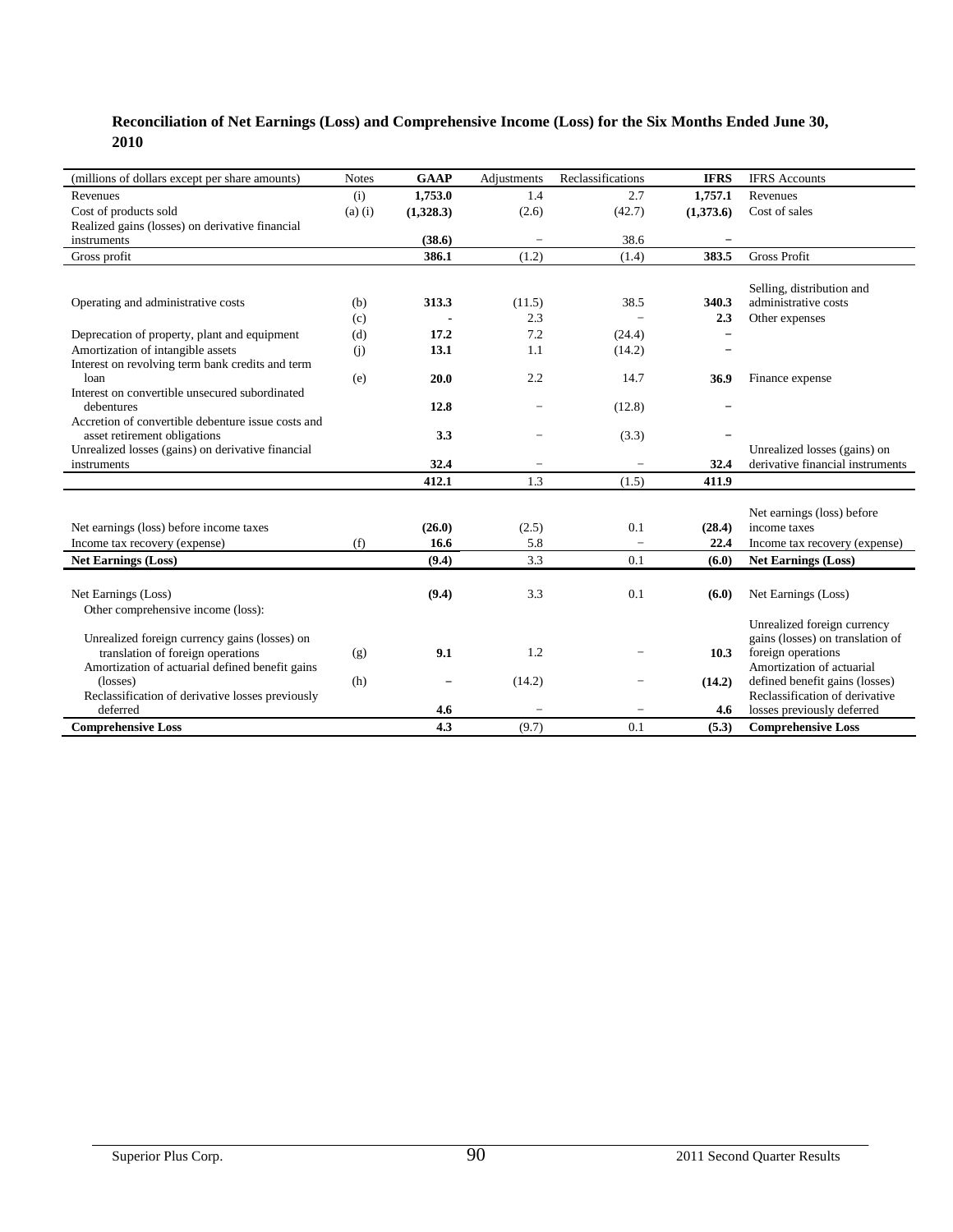# **Reconciliation of Net Earnings (Loss) and Comprehensive Income (Loss) for the Year Ended December 31, 2010**

| (millions of dollars except per share amounts)                                     | <b>Notes</b> | <b>GAAP</b> | Adjustments | Reclassifications        | <b>IFRS</b> | <b>IFRS</b> Accounts                                                    |
|------------------------------------------------------------------------------------|--------------|-------------|-------------|--------------------------|-------------|-------------------------------------------------------------------------|
| Revenues                                                                           | (i)          | 3.529.2     |             | 8.2                      | 3.537.4     | Revenues                                                                |
| Cost of products sold                                                              | $(a)$ $(i)$  | (2,661.3)   | (1.3)       | (94.2)                   |             | $(2,756.8)$ Cost of sales                                               |
| Realized gains (losses) on derivative financial                                    |              |             |             |                          |             |                                                                         |
| instruments                                                                        |              | (80.3)      |             | 80.3                     |             |                                                                         |
| Gross profit                                                                       |              | 787.6       | (1.3)       | (5.7)                    | 780.6       | <b>Gross Profit</b>                                                     |
|                                                                                    |              |             |             |                          |             |                                                                         |
| Operating and administrative costs                                                 | (b)          | 624.4       | (22.2)      | 78.2                     | 680.4       | Selling, distribution and<br>administrative costs                       |
|                                                                                    | (c)          |             | 5.4         | 1.2                      | 6.6         | Other expenses                                                          |
| Deprecation of property, plant and                                                 |              |             |             |                          |             |                                                                         |
| equipment                                                                          | (d)          | 37.7        | 13.7        | (51.4)                   |             |                                                                         |
| Amortization of intangible assets                                                  | (i)          | 25.0        | 3.0         | (28.0)                   |             |                                                                         |
| Interest on revolving term bank credits<br>and term loan                           | (e)          | 39.6        | 4.4         | 28.4                     | 72.4        | Finance expense                                                         |
| Interest on convertible unsecured                                                  |              |             |             |                          |             |                                                                         |
| subordinated debentures                                                            |              | 27.6        |             | (27.6)                   |             |                                                                         |
| Accretion of convertible debenture issue costs and                                 |              |             |             |                          |             |                                                                         |
| asset retirement obligations                                                       | (k)          | 6.7         | (0.4)       | (6.3)                    |             |                                                                         |
| Impairment of goodwill and intangible assets                                       |              | 89.5        |             |                          |             | 89.5 Impairment of goodwill and<br>intangible assets                    |
| Unrealized losses (gains) on derivative<br>financial instruments                   |              | 2.2         |             |                          |             | 2.2 Unrealized losses (gains) on<br>derivative financial<br>instruments |
|                                                                                    |              | 852.7       | 3.9         | (5.5)                    | 851.1       |                                                                         |
| Net earnings (loss) before income taxes                                            |              | (65.1)      | (5.2)       | (0.2)                    | (70.5)      | Net earnings (loss) before<br>income taxes<br>Income tax recovery       |
| Income tax recovery (expense)                                                      | (f)          | 18.1        | (24.8)      | 0.2                      | (6.5)       | (expense)                                                               |
| <b>Net Earnings (Loss)</b>                                                         |              | (47.0)      | (30.0)      | $\equiv$                 | (77.0)      | <b>Net Earnings (Loss)</b>                                              |
|                                                                                    |              |             |             |                          |             |                                                                         |
| Net Earnings (Loss)<br>Other comprehensive income (loss):                          |              | (47.0)      | (30.0)      |                          |             | $(77.0)$ Net Earnings (Loss)                                            |
| Unrealized foreign currency gains (losses) on<br>translation of foreign operations |              |             |             |                          |             | Unrealized foreign currency<br>gains (losses) on translation o          |
| Amortization of actuarial defined benefit                                          | (g)          | (25.0)      | (2.3)       |                          |             | (27.4) foreign operations<br>Amortization of actuarial                  |
| gains (losses)                                                                     | (h)          |             | (14.8)      |                          | (14.8)      | defined benefit gains<br>(losses)                                       |
| Reclassification of derivative losses<br>previously deferred                       |              | 9.2         |             |                          |             | Reclassification of<br>9.2 derivative losses previously<br>deferred     |
| <b>Comprehensive Loss</b>                                                          |              | (62.8)      | (47.1)      | $\overline{\phantom{0}}$ | (110.0)     | <b>Comprehensive Loss</b>                                               |

The following narratives explain the significant differences between the previous historical GAAP accounting policies and the current IFRS policies applied by Superior.

## **(a)** *Cost of products sold*

**GAAP:** Under GAAP, all manufacturing costs are absorbed into the carrying cost of manufactured inventory and flow through the income statement only once the related inventory has been sold. These manufacturing costs (deprecation and amortization included) will then become part of the entity's cost of products sold.

**IFRS:** Under IFRS, inventory is accounted for in the same manner as under GAAP, with manufacturing costs being absorbed into the inventory's carrying value and expensed through the income statement as a cost of product sold. The depreciation and amortization component of inventory is larger under IFRS than GAAP, due to the componentization of Superior's property, plant & equipment described and the impairment reversal detailed above in note (b).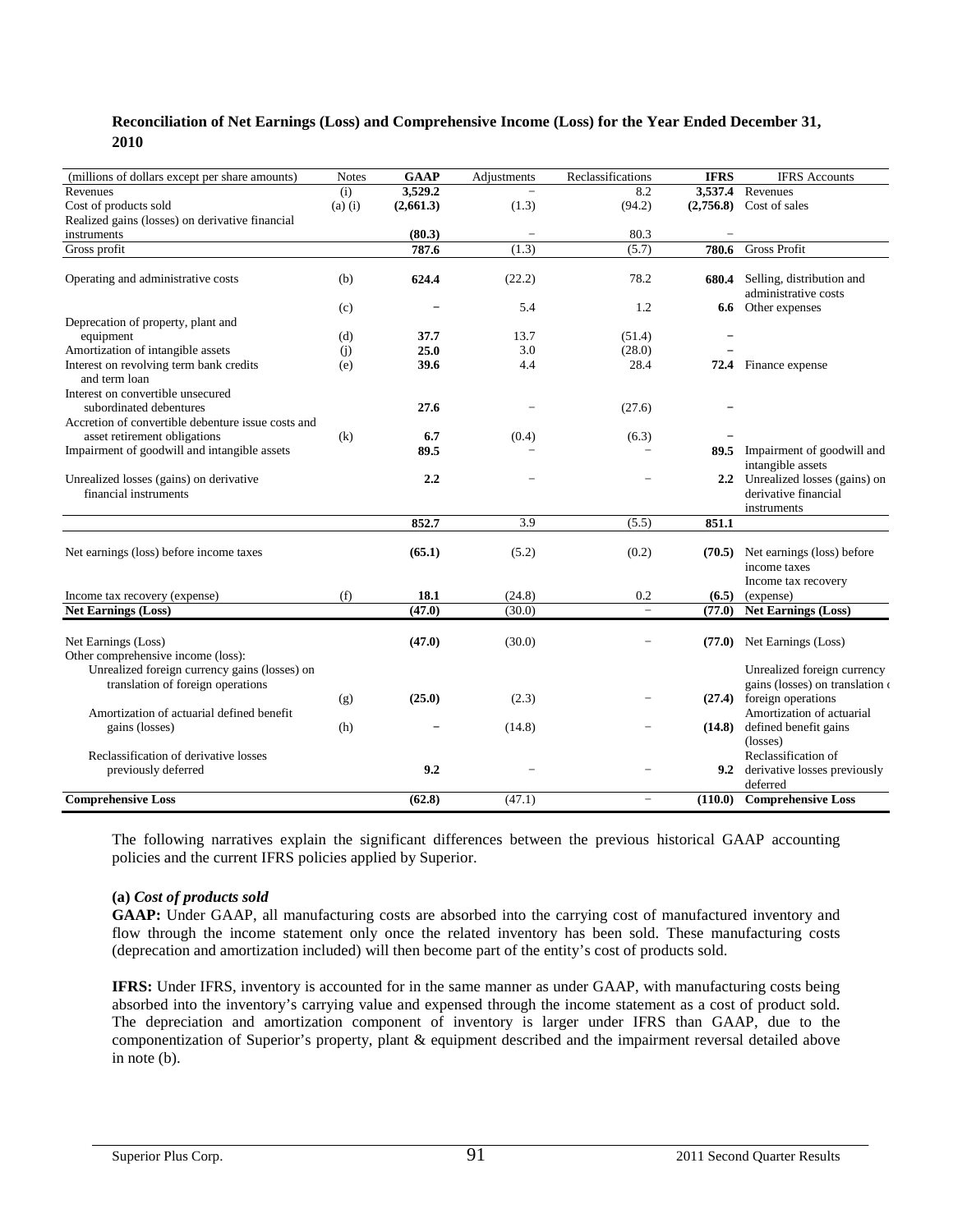#### **(b)** *Operating and administrative costs & selling, distribution and administrative costs*

## *Leases*

**GAAP:** To determine the appropriate classification of a lease as either capital or operating, an entity uses the following tests: the fair value versus the present value of the minimum lease payments, the lease term versus economic useful life, and the transfer or risks and rewards.

**IFRS:** To determine the appropriate classification of a lease as either finance or operating, an entity uses the same tests as under GAAP keeping in mind that IFRS adds an additional criterion noting that leased assets of a highly specialized nature might also be an indicator of a finance lease. Although the tests are consistent with GAAP and IFRS, the criteria in IAS 17 *Leases* is not framed in the same context as they do not provide a "bright line" and leaves more room for judgment when assessing when a lease transfers substantially all of the risks and rewards incidental to ownership. As a result, on transition to IFRS, Superior re-evaluated its leases and determined the appropriate classification between finance and operating leases, any finance lease obligations have been grouped with current and non current borrowings. The classification of a number of leases as finance type has resulted in decrease in operating costs as lease payments are now broken into principal repayments and interest costs.

#### *Componentization and Major inspection and repairs*

**GAAP:** The cost of an item of property, plant and equipment made up of significant separable component parts should be allocated to the component parts when practicable. Costs meeting the criteria to be classified as a betterment are capitalized. GAAP specifies that the costs incurred in the maintenance of the service potential of an item of property, plant and equipment is a repair, not a betterment.

**IFRS:** An entity is required to separately depreciate each part of property, plant and equipment that is significant in relation to the total cost of the property, plant and equipment item. Also, major inspections or overhauls required at regular intervals over the useful life of an item of property, plant and equipment which allows the continued use of the asset are required to be capitalized. As a result operating costs were reduced due to the capitalization of various expenditures for major inspections and overhauls.

## *Employee benefit expense*

## *Fair Value of Expected Return on Plan Assets*

**GAAP:** The expected return on plan assets is the product of the expected long-term rate of return on plan assets and a market-related fair value of plan assets. The market-related fair value recognized changes in the fair value of plan assets over a five year period.

**IFRS:** The expected return on plan assets is a product of the expected long-term rate of return on plan assets and the fair value of plan assets on the balance sheet date. As a result, Superior adjusted its pension expense to reflect an expected return on plan assets using the fair value of its plan assets at the end of each reporting period. This adjustment has resulted in a reduction of the annual employee benefits expense during the period.

#### **(c) Other expenses**

## *Acquisition related costs*

**GAAP:** If certain conditions are met, the costs of restructuring an acquisition can be included in the purchase price and the allocation of the acquisition costs. Also direct costs incurred to complete an acquisition can be included in the allocation of acquisition costs to the assets acquired.

**IFRS:** Under IFRS all direct acquisition costs incurred to complete a business combination are charged to earnings. As such, Superior has increased other expenses due to the recognition in earnings of previously capitalizing acquisition costs under GAAP.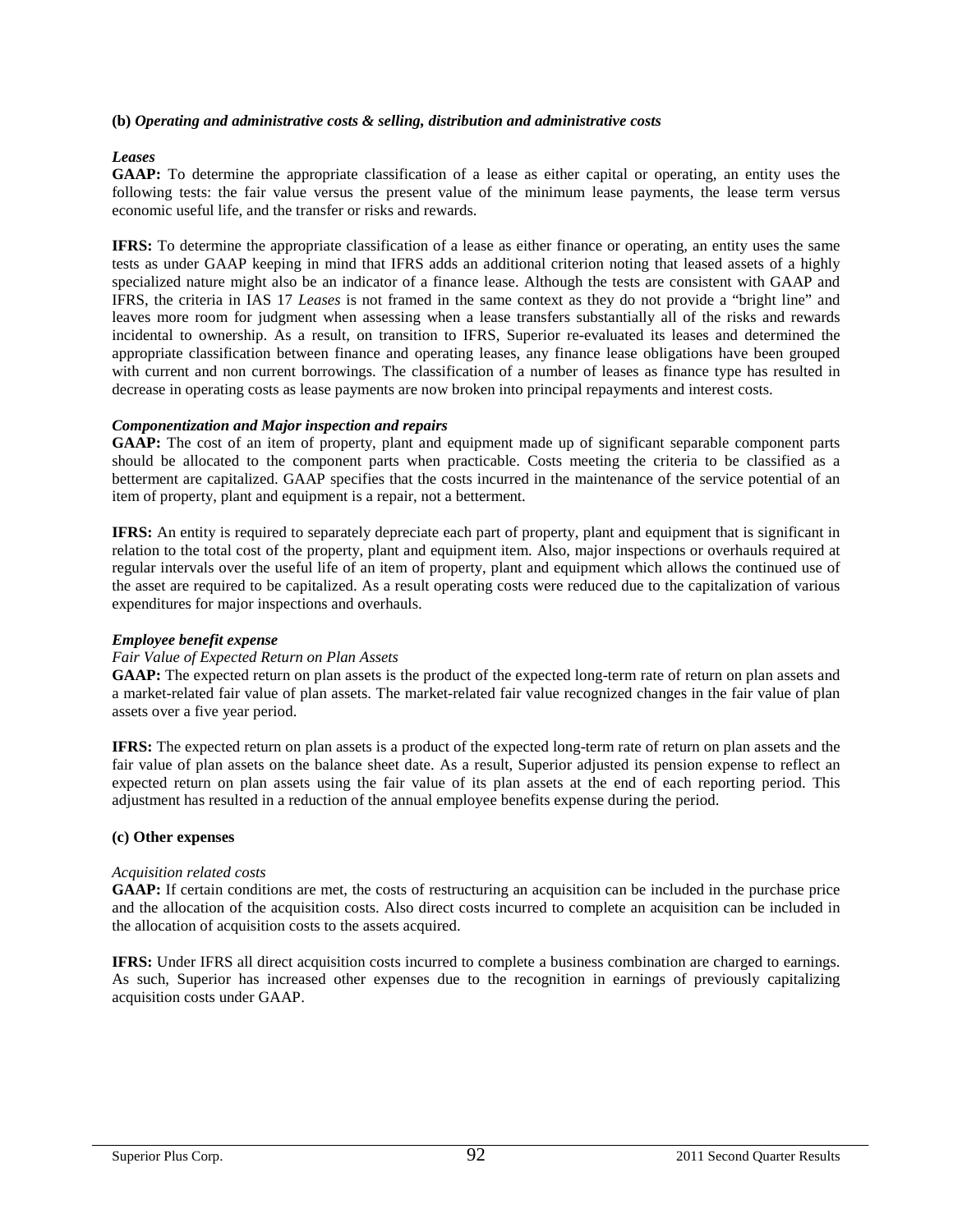## **(d)** *Depreciation of property, plant and equipment*

**GAAP:** When an entity owns complex assets that are comprised of numerous parts, each of the asset's major components must be separated and depreciated over its particular useful life. A component should be separately tracked if its individual cost is significant in relation to the total cost of the asset. Although this concept was theoretically included in Canadian GAAP, it was only required to be applied when practical to do so.

**IFRS:** In contrast to GAAP's treatment of limiting the application of componentization to situations where such application is practical, IFRS requires that an entity will apply componentization to all of its assets.

## *Reversal of impairment of property, plant and equipment*

**GAAP:** Reversal of impairment losses in not permitted.

**IFRS:** Reversal of impairment losses is required for assets other than goodwill if certain criteria are met. As a result, Superior reversed the impairment on Specialty Chemicals Valdosta, Georgia sodium chlorate facility due changes in the North American chlorate market. The reversal of the impairment has increased the amount of depreciation of property, plant and equipment.

#### *Capitalized assets related to finance leases*

**GAAP:** To determine the appropriate classification of a lease as either capital or operating, an entity uses the following tests: the fair value versus the present value of the minimum lease payments, the lease term versus economic useful life, and the transfer or risks and rewards.

**IFRS:** To determine the appropriate classification of a lease as either finance or operating, an entity uses the same tests as under GAAP keeping in mind that IFRS adds an additional criterion noting that leased assets of a highly specialized nature might also be an indicator of a finance lease. Although the tests are consistent with GAAP and IFRS, the criteria in IAS 17 *Leases* is not framed in the same context as they do not provide a "bright line" and leaves more room for judgment when assessing when a lease transfers substantially all of the risks and rewards incidental to ownership. As a result, on transition to IFRS, Superior re-evaluated its leases and determined the appropriate classification between finance and operating leases. For those resulting finance leases, certain assets were capitalized and associated liabilities were recorded related to Energy Services and Construction Products Distribution. Depreciation of property, plant and equipment has increased due to the capitalization of various finance type leases as part of the transition to IFRS.

## **(e)** *Finance expense*

**GAAP:** Consistent with note (d) to the above reconciliation of comprehensive income (loss), the criteria for capitalization of leases are narrower and less judgmental than under IFRS. Consequently, fewer leases were capitalized under GAAP as compared to IFRS, resulting in a smaller interest expense on Superior's leasing obligations.

**IFRS:** Consistent with note (d) to the above reconciliations of financial position, the criteria for capitalization of leases are broader and more judgmental under IFRS than GAAP. Consequently, upon transition to IFRS, Superior has capitalized numerous Energy Services and Construction Products Distribution leases under IFRS that were classified as operating leases under GAAP. The increased interest expense is reflective of the interest incurred on these additional leasing obligations.

## **(f)** *Income tax recovery (expense)*

Superior has adjusted income tax recovery (expense) due to the impact of the various adjustments made to Superior balance sheet as a result of the transition to IFRS. Specifically, the changes to income taxes are primarily related to the impact of reversing any amounts associated with previously recognized deferred credits and adjustments to property, plant and equipment.

## **(g) Unrealized foreign currency gains (losses) on translation of foreign operations**

The change in unrealized foreign currency gains (losses) on translation of foreign operations is due to the revaluation of IFRS related adjustments recognized in Superior's foreign operations.